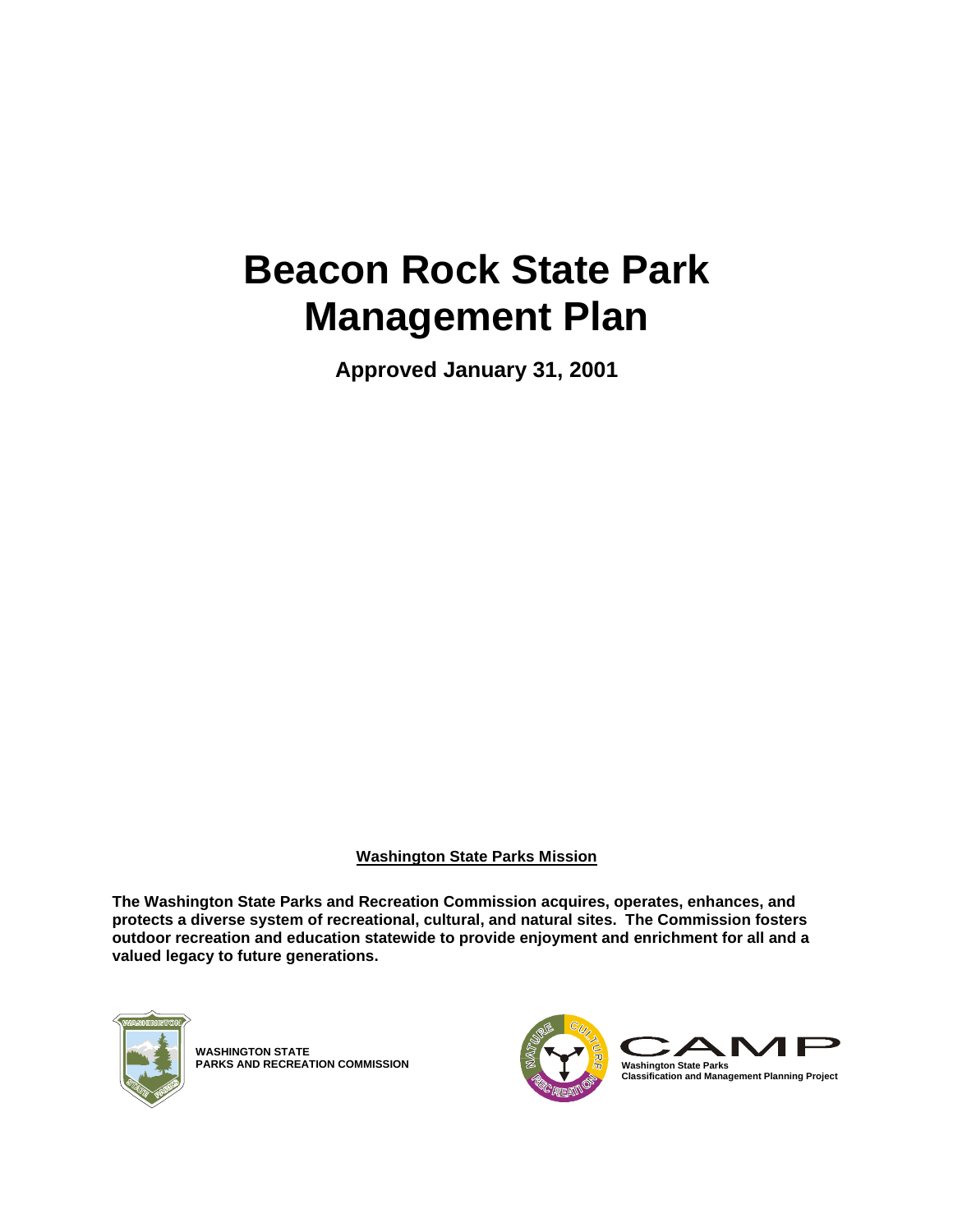# **ACKNOWLEDGMENTS AND CONTACTS**

The Washington State Parks and Recreation Commission gratefully acknowledges the many stakeholders and the staff of Beacon Rock State Park who participated in public meetings, reviewed voluminous materials, and made this a better plan because of it.

#### **Beacon Rock State Park Management Planning Team**

Daniel Farber, CAMP Project co-lead Peter Herzog, CAMP Project co-lead Steve Johnson, Beacon Rock State Park Manager Paul Malmberg, SW Region Manager Gus Gustafson, SW Region Assistant Manager - Programs and Services Jim Ellis, Parks Planner Dick Fankhauser, Parks Planner

#### **Washington State Parks and Recreation Commission**

7150 Cleanwater Lane, P.O. Box 42650 Olympia, WA 98504-2650 Tel: (360) 902-8500 Fax: (360) 753-1594 TDD: (360) 664-3133

#### **Commissioners (at time of land classification adoption):**

Clyde Anderson Bruce Hilyer Mickey Fearn Bob Petersen Joan Thomas Jack Shreve Mel Wortman Cleve Pinnix, Director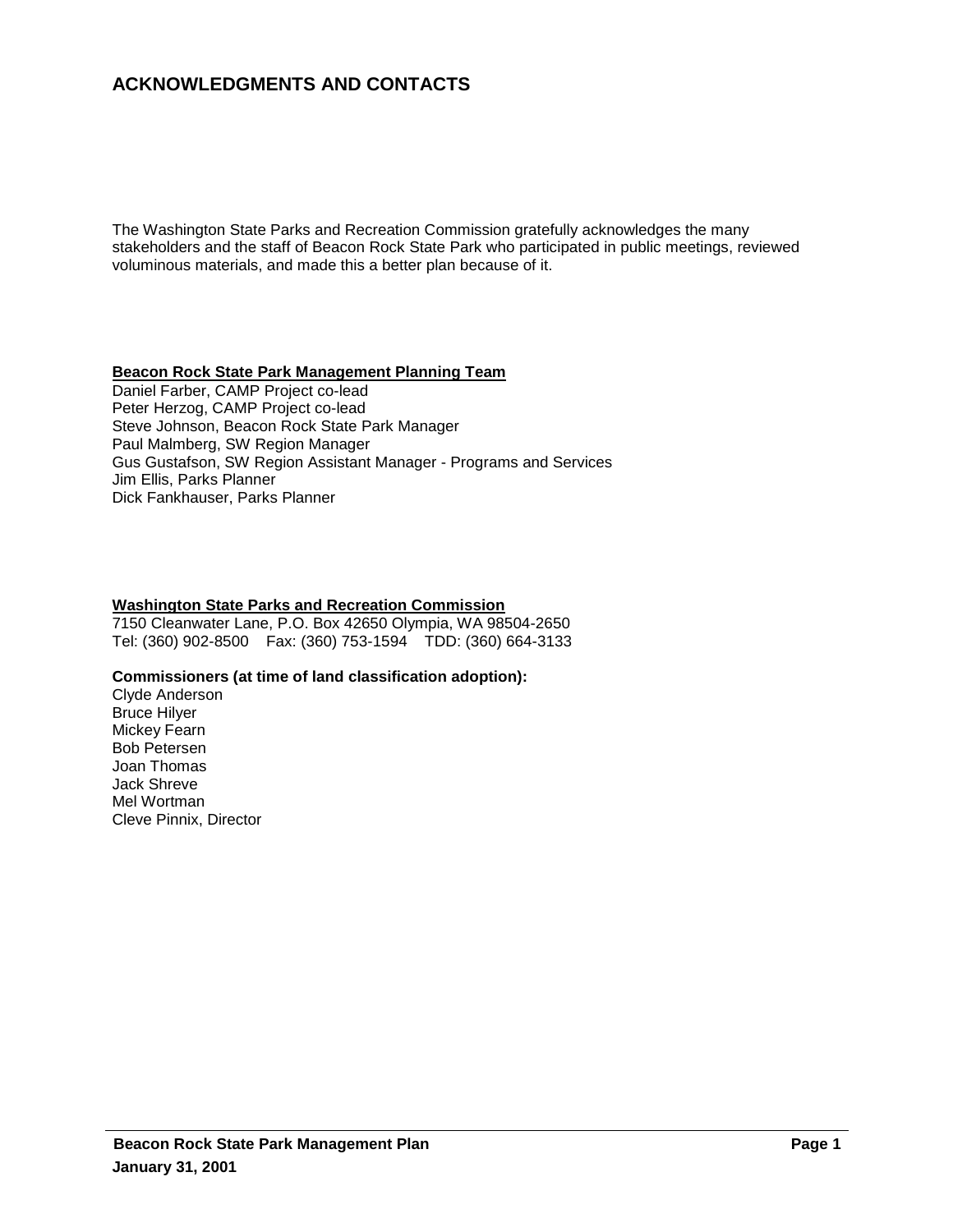# **Beacon Rock State Park Management Plan Page 2 Page 2**

**January 31, 2001**

# **BEACON ROCK STATE PARK MANAGEMENT PLAN CERTIFICATE OF ADOPTION**

The signatures below certify the adoption of this plan by Washington State Parks for the continued management of Beacon Rock State Park.

Park Manager Date

Region Manager **Date** 

Assistant Director, Operations **Date** 

**Deputy Director** Date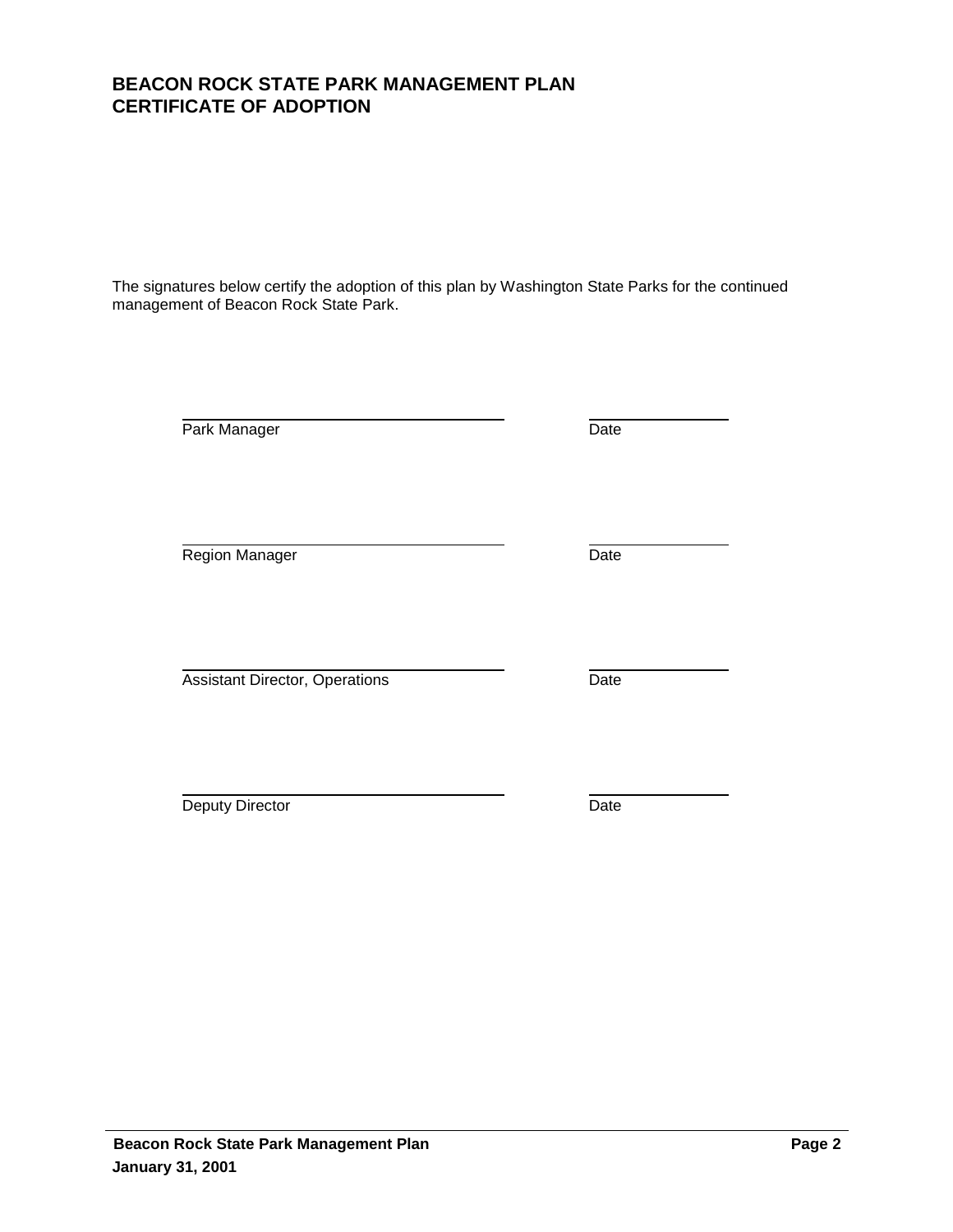# **TABLE OF CONTENTS**

| SECTION 2: BEACON ROCK STATE PARK MANAGEMENT PLANNING PROGRAM  10 |  |
|-------------------------------------------------------------------|--|
|                                                                   |  |

# **LIST OF TABLES**

| Table 5: Recreational Resource/Facility Issues and Management Approaches  28 |  |
|------------------------------------------------------------------------------|--|

# **LIST OF FIGURES**

| Figure 2: Beacon Rock State Park Land Classification and Long-Term Boundary Map 13 |  |
|------------------------------------------------------------------------------------|--|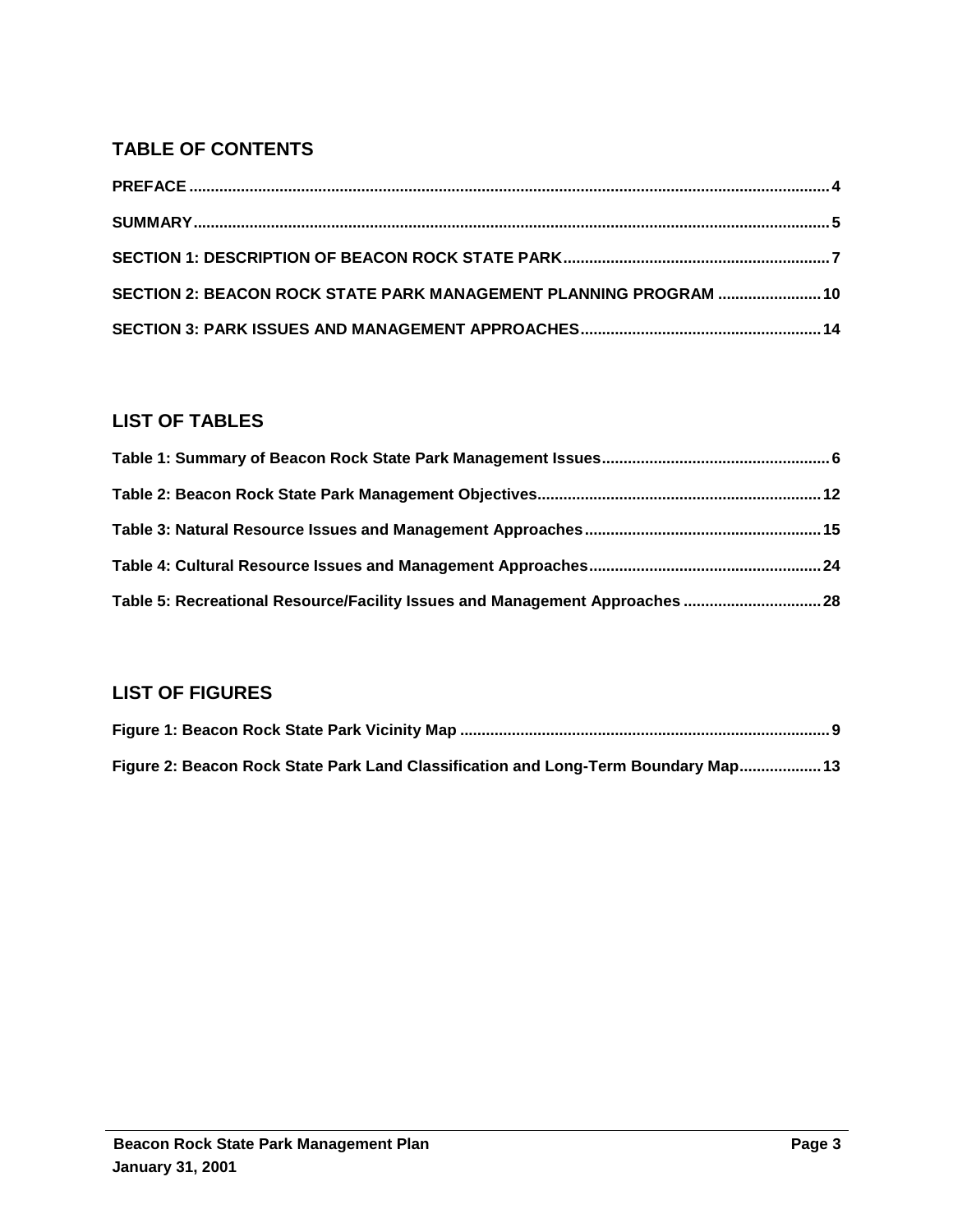# **PREFACE**

The Washington State Parks and Recreation Commission manages a diverse array of 125 parks located throughout the state. Growth in the state's population, tourism, and the popularity of outdoor recreation has dramatically increased pressure on the agency to provide for more recreational opportunities in parks under agency management. Simultaneously, the agency recognizes that as an ever greater number of parks become oases surrounded by residential and commercial development, the need to conserve natural and cultural resources within limits of acceptable change will increase in importance.

The duality of the agency's role as both recreation provider and resource protector has led to differences among park stakeholders as to how these seemingly opposing imperatives can be achieved. Simply put, it is the agency's goal to identify appropriate recreational experiences that meet the needs of the public while protecting natural and cultural resources for future generations. Insightful planning that includes careful analysis of resource suitability and capability, and encourages participation by park stakeholders, provides the most effective means of determining which recreational experiences are appropriate in a given park (see Appendix A: CAMP Project Planning Principles).

In January of 1992 the Washington State Parks and Recreation Commission adopted a publicly developed Strategic and Action Plan. One question asked in the plan was "how do we provide for protection and wise use of park resources and assets?" In response to this question, the agency committed to a number of actions including the preparation of management plans for each park in the system.

In late 1995 the Commission adopted a revised land classification system (see Appendix B: Washington State Parks Land Classification System). Application of the revised system creates zones, or land classifications, within a park. Six distinct classifications determine what recreational uses and types of developments are appropriate in different areas of a park. In general, sensitive areas are classified restrictively and allow only low-intensity uses and development of minor facilities. Less sensitive areas are classified to allow higher-intensity uses and more extensive facilities development.

Following the adoption of the revised classification system, it became clear to agency staff that simply classifying park lands and delineating them on a map did little to effect "on the ground" results, nor did it adequately address the goal of preparing management plans for each park. As a result State Parks developed a combined planning effort and titled it the Classification and Management Planning Project or CAMP. This combined effort began in March 1996.

The CAMP Project classifies park lands and prepares park management plans through careful analysis of resource inventories, technical information, and results of an issue based public planning process in each project park. Stakeholders and staff identify specific issues facing the park and develop management approaches designed to resolve these issues during a series of public planning workshops. In this initial stage of planning, classification of lands is employed as only one of several management activities that combined make up an overall approach to resolving particular issues.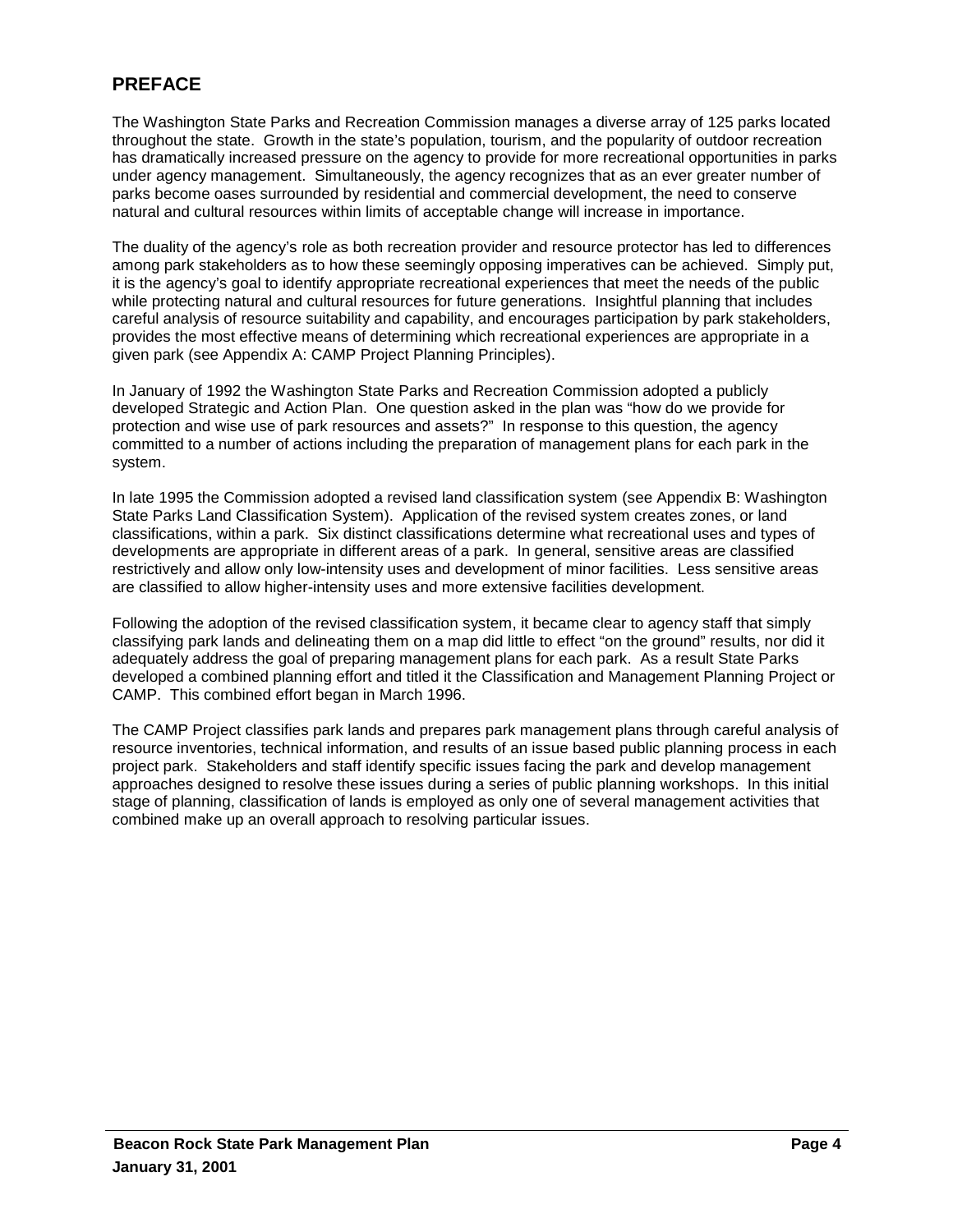# **SUMMARY**

Beacon Rock State Park provides a wide-range of outdoor recreational pursuits while preserving vast and varied natural and cultural resources. Management planning at the Park began in March 1998 with an assembly of key agency staff to act as a planning team. This team consisted of the park manager and staff representatives from Southwest Region, Resources Development Planning Program, and Operations Natural Resource Stewardship Program. To help guide the planning process, an advisory group, including representatives from other government jurisdictions, Native American tribes, recreational user groups, preservation interests, park neighbors, and other interested individuals was assembled. In addition to input provided by the advisory group, public participation was also encouraged through two sets of public workshops held in May and August 1998, in Stevenson and in Vancouver. During advisory group meetings and public workshops, participants identified a number of management issues. Park staff then led participants through a process of developing alternative land classification schemes and management approaches designed to address these issues. Following the public workshops, the planning team prepared a final staff recommended land classification scheme and management approaches, drawing on all public input and correspondence. The Commission at its September 18, 1998 meeting in Vancouver approved the staff recommended land classifications for Beacon Rock State Park.

The purpose of this park management plan is to: 1) orient readers to Beacon Rock State Park and the agency's park management planning process, 2) identify the natural, cultural, and recreation management issues for Beacon Rock State Park, and 3) identify management approaches designed to address these issues. The ultimate purpose of this plan is to describe how park management intends to balance recreational use with appropriate measures to protect natural and cultural resources.

This plan has been divided into three sections, several appendices, and is organized as follows:

- Section 1: Description of Beacon Rock State Park provides a brief overview of the park including its geography, historical background, major attributes, and public use.
- Section 2: Beacon Rock Park Management Planning Program describes both the agency's system-wide park management planning program and its specific application to Beacon Rock State Park.
- Section 3: Park Issues and Management Approaches outlines natural, cultural, and recreational resource issues identified through the public planning process conducted for the park. Specific management approaches, designed to resolve these issues, are recommended. A brief outline of management issues facing Beacon Rock State Park is presented in Table 1.

Appendices contain additional supporting documentation pertinent to this plan.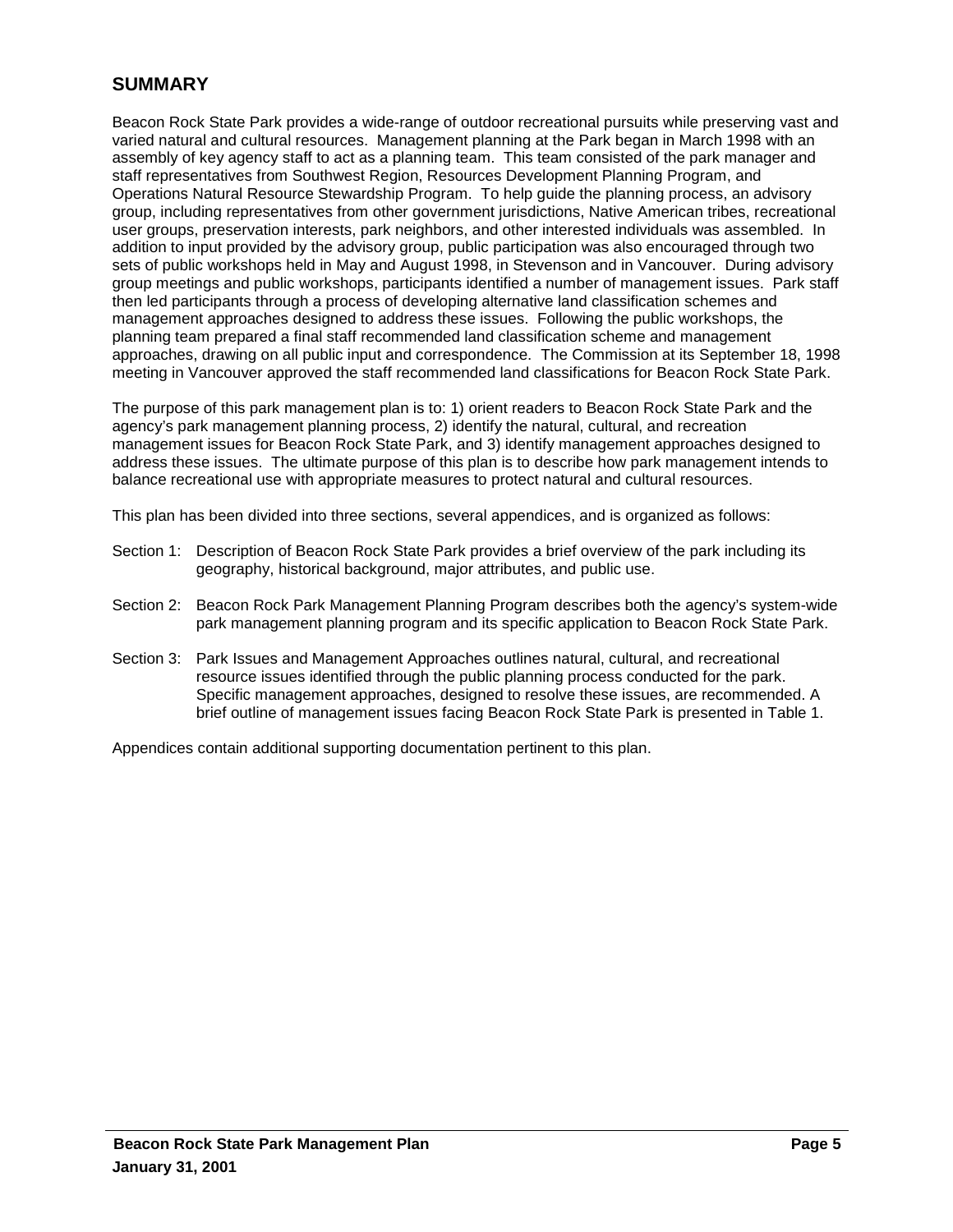| <b>Natural Resource</b><br><b>Issues</b>  | • Preservation of natural plant and animal communities                                                                                              |
|-------------------------------------------|-----------------------------------------------------------------------------------------------------------------------------------------------------|
|                                           | • Protection of wetlands and riparian areas - Columbia River shoreline,<br>Doetsch Pond, moorage area, Woodward, Little, Hardy, and Hamilton Creeks |
|                                           | • Control of noxious weeds/exotic plant species                                                                                                     |
|                                           | • Protection of threatened/endangered/sensitive anadromous fish species                                                                             |
|                                           | • Protection of threatened/endangered/sensitive wildlife - Peregrine Falcon                                                                         |
|                                           | • Protection of threatened/endangered/sensitive wildlife - Bald Eagle                                                                               |
|                                           | • Protection of threatened/endangered/sensitive wildlife - Larch Mountain<br>Salamander                                                             |
|                                           | • Protection of State Threatened Plant Species - Gorge Daisy, Oregon<br>sullivantia, Tall bugbane and Persistentsepal yellowcress                   |
|                                           | • Wildfire prevention/suppression                                                                                                                   |
|                                           | • Park property acquisitions, trades, and surplus                                                                                                   |
|                                           | • Doetsch Property – grazing lease and pastoral setting                                                                                             |
|                                           | • Protection of historic properties                                                                                                                 |
| <b>Cultural Resource</b><br><b>Issues</b> | • Protection of Native American archaeological and cultural sites                                                                                   |
|                                           | • Native American ceremonial/cultural activities in park areas                                                                                      |
|                                           | • Park trail use, development, and signing                                                                                                          |
|                                           | • Adequacy of trailhead parking facilities/seasonal closures                                                                                        |
|                                           | • Natural/Cultural resource interpretation and environmental education                                                                              |
|                                           | • Campground development and renovation                                                                                                             |
|                                           | • Backcountry primitive camping                                                                                                                     |
|                                           | • Doetsch Ranch Property day-use area development                                                                                                   |
|                                           | • Boat launching/mooring facilities renovation and development                                                                                      |
| Recreational<br>Resource/Facility         | • Technical rock climbing on Beacon Rock                                                                                                            |
| Issues                                    | • SR-14 traffic safety - entrances to park areas                                                                                                    |
|                                           | • Effects of large scale events on park operations                                                                                                  |
|                                           | • Park information dissemination                                                                                                                    |
|                                           | • Compliance with National Scenic Area requirements                                                                                                 |
|                                           | • ADA compliance                                                                                                                                    |
|                                           | • Park concessions                                                                                                                                  |
|                                           | • Beacon Rock Resort water supply                                                                                                                   |
|                                           | • Disposition of DNR weather station                                                                                                                |

# **Table 1: Summary of Beacon Rock State Park Management Issues**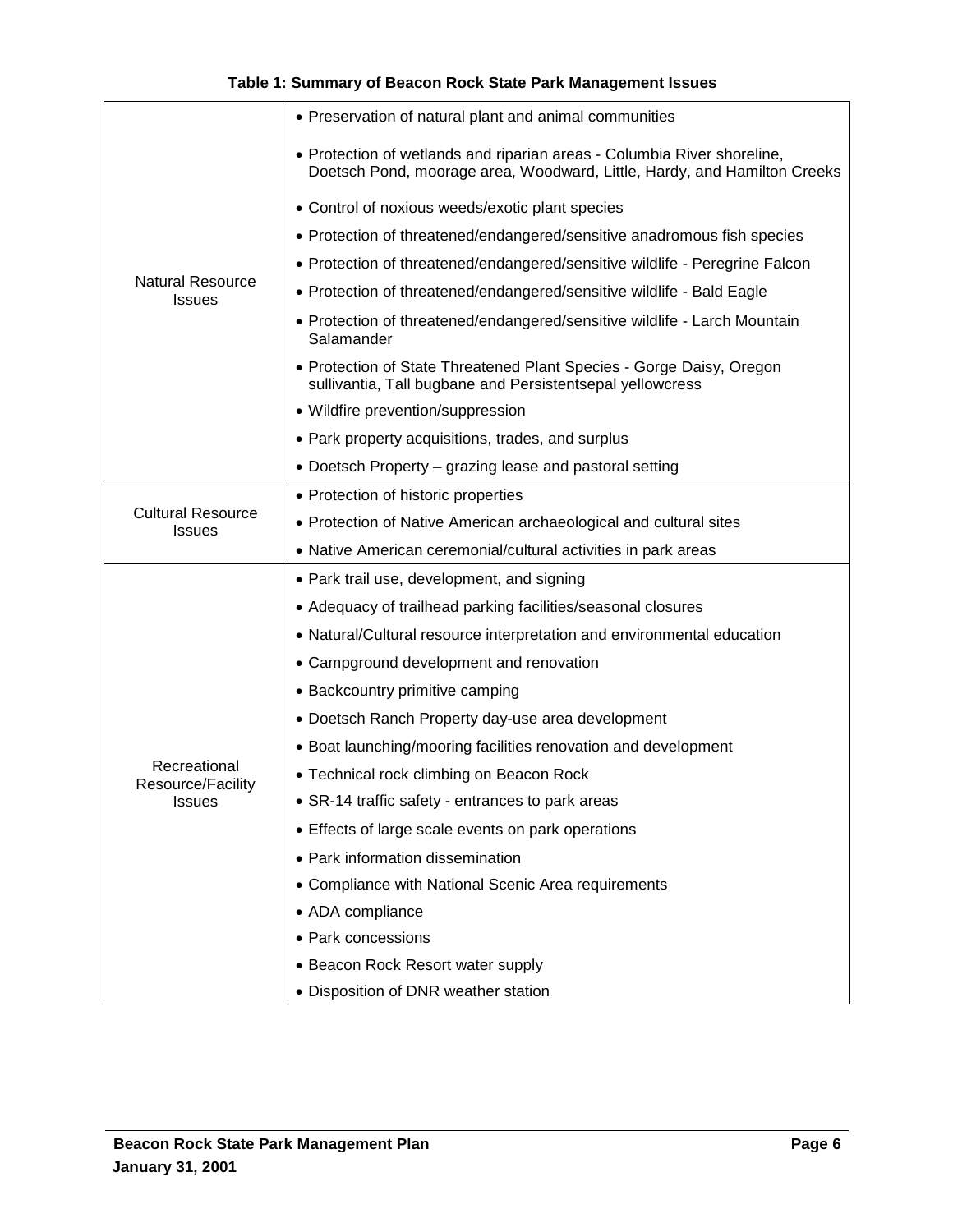# **SECTION 1: DESCRIPTION OF BEACON ROCK STATE PARK**

**Location:** Beacon Rock State Park is located 35 miles east of Vancouver on State Route 14 in Skamania County. See Figure 1: Beacon Rock State Park Vicinity Map.

**Acreage:** 4675 acres with 9,500 feet of freshwater shoreline on the Columbia River.

**Acquired:** Beacon Rock State Park was acquired in 21 parcels: the first in 1935 and the last in 1999 for a total of \$1,416,721.

**Historical Background:** Beacon Rock served as a landmark for river travelers for hundreds of years. Native Americans knew it marked the last of the rapids on the Columbia River and the beginning of tidal influence from the Pacific Ocean, 150 miles away. Lewis and Clark were the first white men to see the rock. They camped at its base in November 1805, noting the rock in their journal and giving it its present name. In 1811, Alexander Ross, of the John Jacob Aster expedition, called the rock Inshoack Castle, and it was known as "Castle Rock" until the United States Board of Geographic Names officially restored the name "Beacon Rock" in 1961.

Henry J. Biddle purchased the rock to build a trail to the top, with construction occurring between 1916 and 1918. In 1935, his heirs turned the rock over to the state for use as a park. The Civilian Conservation Corps developed addition park facilities.

**Site Description:** Several park resource inventories and other descriptive documents have been prepared for the park. Examples include the Washington Natural Heritage Program Forest Inventory and State Parks' Historic Facilities Condition Assessment. Appendix C: Listing of Beacon Rock State Park Resource Inventories and Other Descriptive Information, includes references and locations where these documents are stored.

**Facilities:** 33 campsites, 71 picnic sites, 5 comfort stations, 5 kitchen shelters, 2 Adirondack shelters in group camp, 2 primitive campsites, 2 boat launch ramps, dock, 2 residences, shop/service buildings, informal group camp area, 1-mile trail to the summit of Beacon Rock, and  $8\,2$ -mile loop trail to Hamilton Mountain. 13 miles of primitive roadways open to hiking, cycling, and equestrian use.

**Activities:** Picnicking, camping, hiking, playground activities, fishing, boating, rock climbing, horseback riding, and mountain biking.

**Attendance:** Derived from agency standardized attendance system.

| <u>Year</u> | Camping | Day Use | Moorage | Total   |
|-------------|---------|---------|---------|---------|
| 1992        | 6.753   | 419.527 | 1.468   | 427.748 |
| 1993        | 7.994   | 415.548 | 1.317   | 424.859 |
| 1994        | 9.302   | 421.897 | 382     | 431.581 |
| 1995        | 8.320   | 426.653 | 827     | 435.800 |
| 1996        | 7.261   | 415.745 | 479     | 423.485 |

**Interpretation:** 1¼ -mile nature trail around the small, unnamed lake west of Beacon Rock.

#### **Staffing:**

| Position       | <b>Staff Months</b> |
|----------------|---------------------|
| Park Ranger 3  | 12.0                |
| Park Ranger 2  | 12.0                |
| Park Ranger 1  | 12.0                |
| Park Aides (2) | 6.5                 |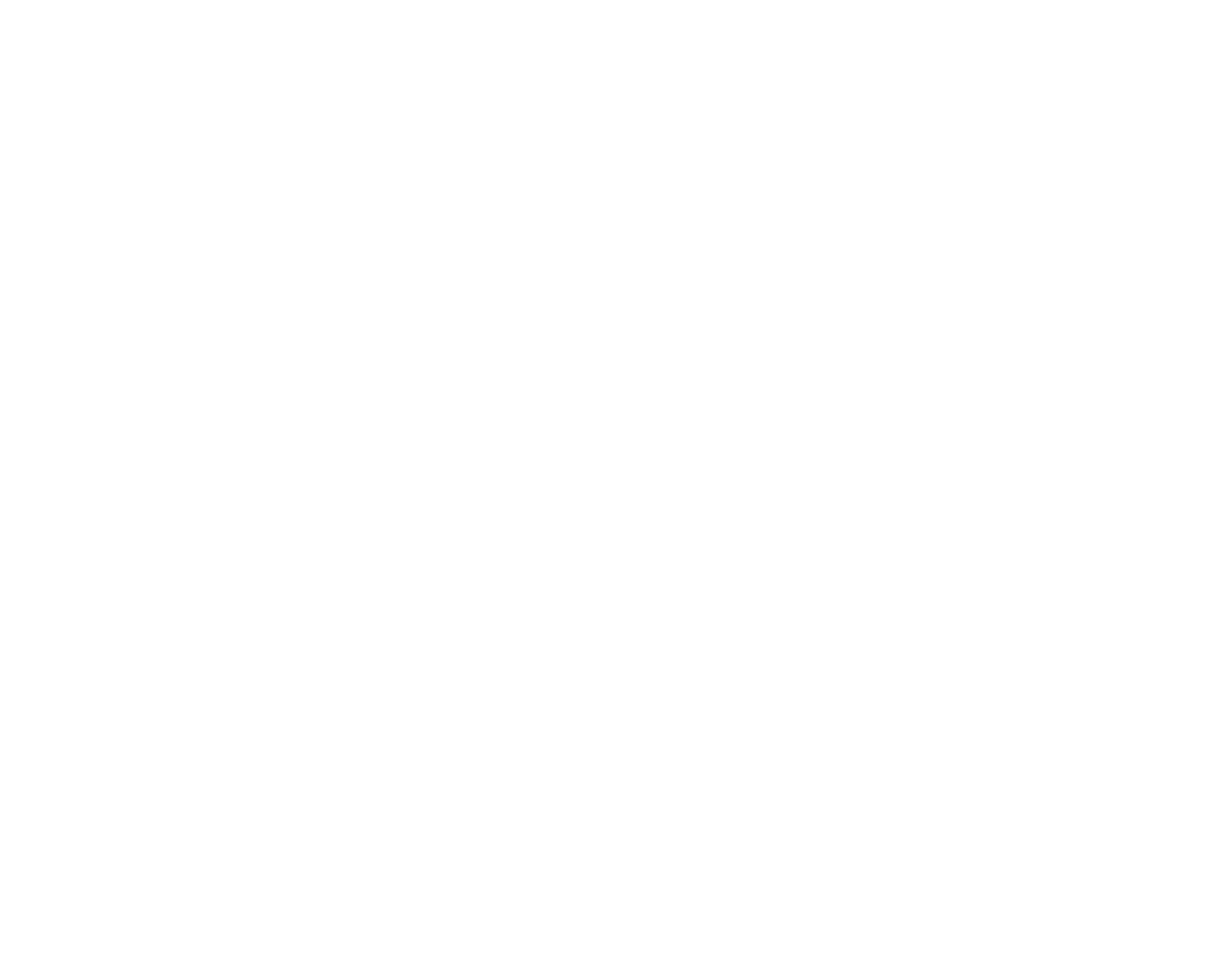

**Figure 1: Beacon Rock State Park Vicinity Map**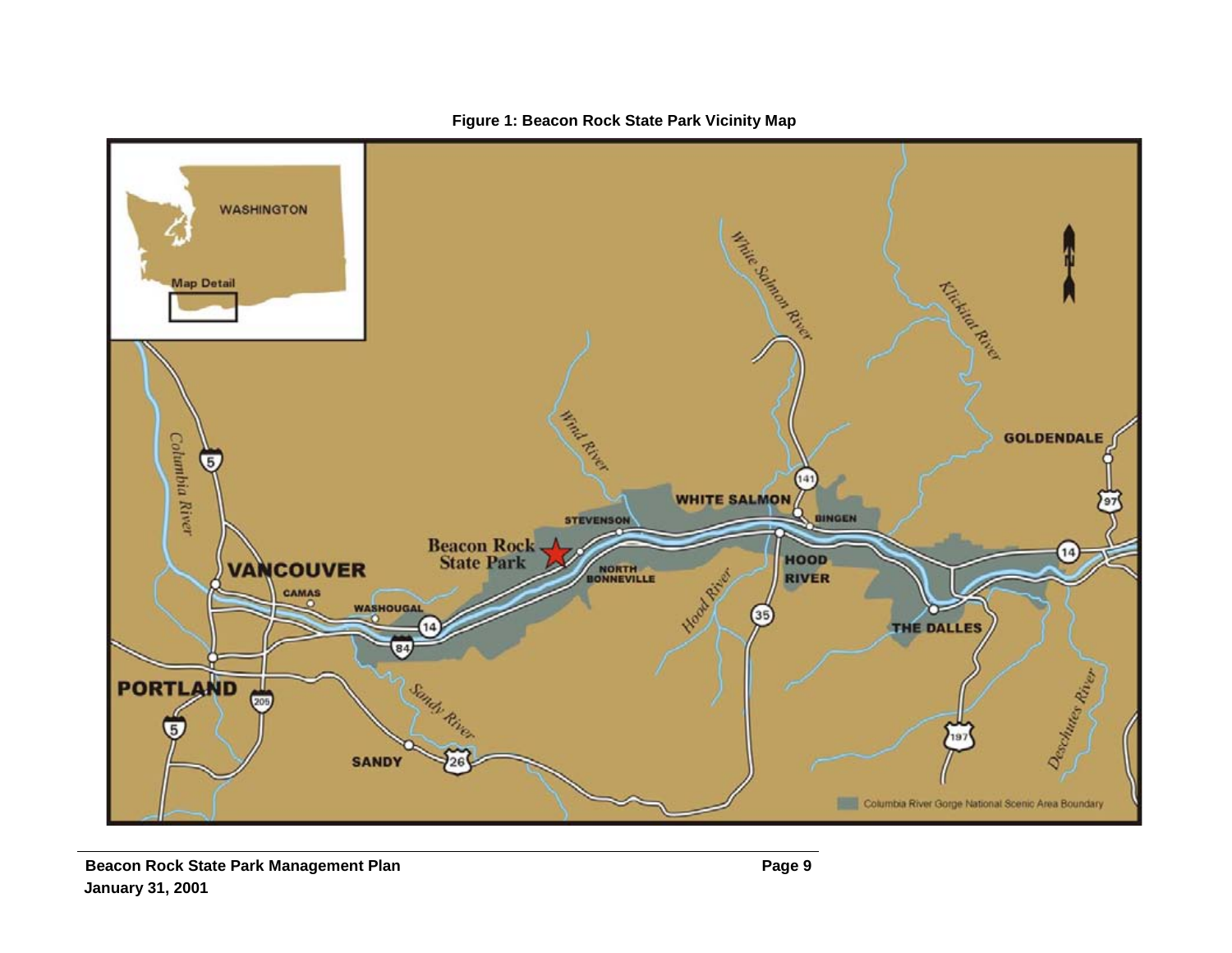# **SECTION 2: BEACON ROCK STATE PARK MANAGEMENT PLANNING PROGRAM**

#### **2.1 Legal and Policy Direction**

Beacon Rock State Park operates within a framework of laws, rules, regulations, and policies that govern jurisdictional behavior. Agency staff make day-to-day management decisions consistent not only with laws and policies of the agency, but with all federal, state, and local regulations. Interpretation of, and compliance with, government rules and policies requires sound and thoughtful judgment. A comprehensive listing and description of all laws and policies under which the agency operates is not included in this document. However, management activities recommended in this plan have been reviewed to ensure a sound legal and policy footing. A detailed description of the of the agency's legal/policy framework can be referenced in Appendix D: Detailed Park Policy Direction and Legal Responsibilities.

#### **2.1.1 Park Mission and Management Objectives**

The mission of Beacon Rock State Park is *to nurture for the enjoyment of current and future generations the rich legacy of natural, cultural and scenic wonders provided by the Columbia River Gorge and the people who have traversed it and called it home*. A list of general park management objectives for Beacon Rock State Park is presented in Table 2.

#### **2.1.2 Beacon Rock State Park's Land Classifications and Long-Term Boundary**

Figure 2 shows land classifications and the long-term boundary adopted by the Commission for Beacon Rock State Park on September 18, 1998.The adopted land classifications provide policy guidance for appropriate use and development intensities in specific areas of the park. Adopted classifications also represent the park's desired long-term boundary, i.e., properties either desired for acquisition or surplus to park needs. Specific rationales and more detailed discussion of the park's classifications and longterm boundary are included in Section 4: Park Issues and Management Approaches. Additional information concerning classification and long-term boundary of Beacon Rock State Park can be referenced in the Commission Agenda Item E-3 - Beacon Rock State Park - Land Classification and Management Plan - Skamania County - Requested Action and the official Commission minutes for this item.

#### **2.1.3 Other Policy Direction for Beacon Rock State Park**

Previously prepared plans provide additional policy guidance for the management of specific resources or activities within a particular park. Examples of these types of plans include threatened or endangered species management plans, cultural resource management plans, and trail use and development plans. Park master plans are generally oriented towards capital facilities development, but also commonly provide policy direction. The relationship between this plan, other existing plans, and recommended future plans should be seen as "iterative". As new information is derived from more detailed resourcespecific planning, existing plans should be reviewed and modified to reflect changed circumstances. No single plan should be vested with ultimate authority, but rather, the on-going process of creating new plans and revising existing plans should be seen as forming an increasingly comprehensive base of policy direction. The role of this park management plan is to serve as an umbrella document under which all other park-related plans are referenced. A listing and location of existing plans prepared for Beacon Rock State Park is included in Appendix E: List of Plans for Beacon Rock State Park.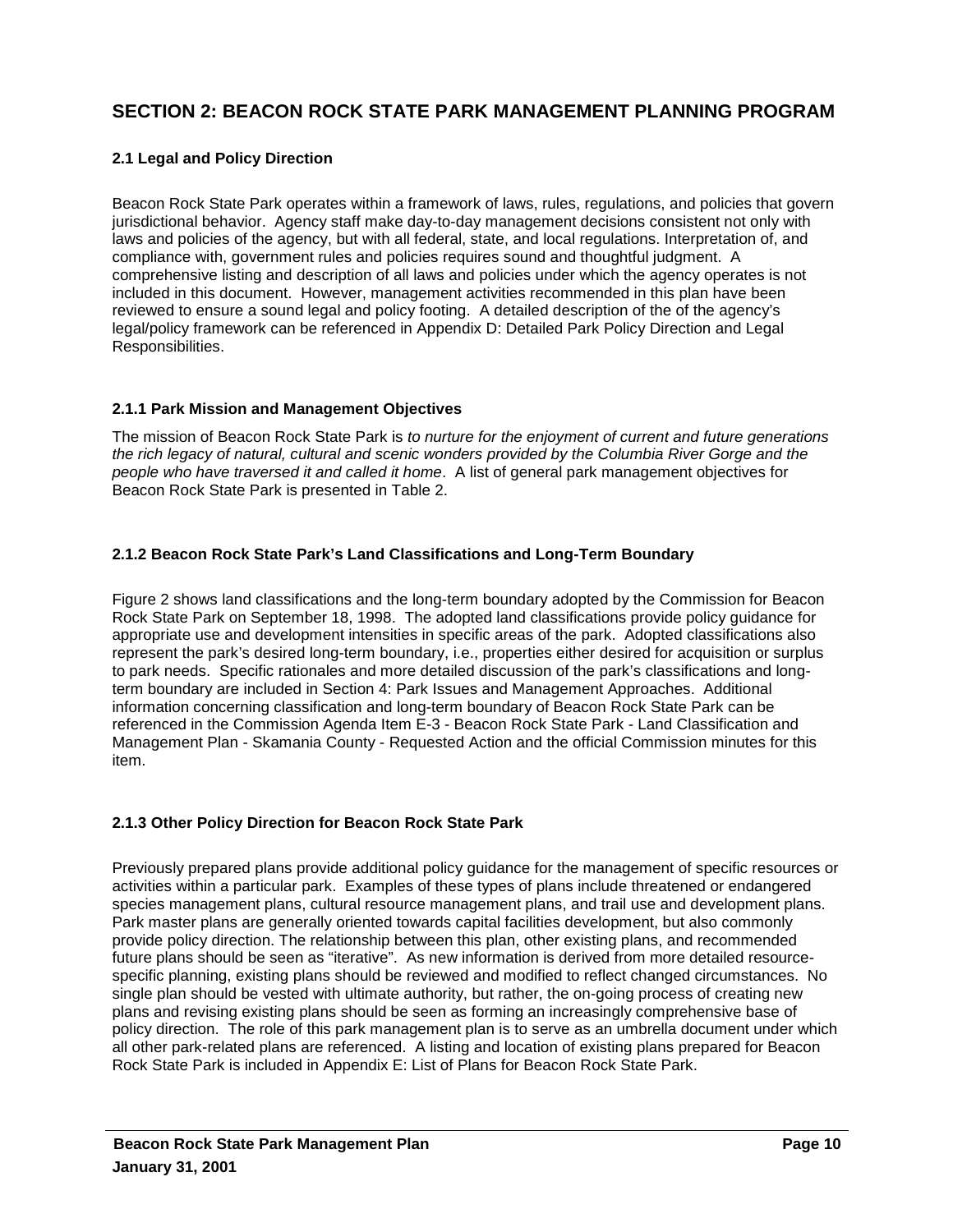#### **2.2 Beacon Rock State Park's Management Planning Process**

Management planning at Beacon Rock State Park began in March 1998 with the assembly of key agency staff to act as a core planning team. This team consisted of the park manager, region manager, headquarters Planning Program representatives, and a Natural Resource Stewardship Program representative. The planning team also consulted with a number other agency technical specialists throughout the planning process.

The public participation process for Beacon Rock State Park began with the establishment of an advisory group consisting of representatives from other government jurisdictions, Native American tribes, Skamania County Chamber of Commerce, recreational user groups, preservation interests, and park neighbors, and other interested individuals. During the first meeting with the advisory group, the planning team solicited comments on a preliminary park mission statement and park management objectives and led attendees through a process of identifying management issues facing the park. Following this initial meeting, the planning team refined the park mission statement and management objectives, reviewed issues raised by the advisory group, identified other issues, and organized all of the issues into generalized issue categories.

At the second advisory group meeting, the planning team presented two alternative concept plans. Each concept plan included a schematic land classification and long-term park boundary (properties to acquire or surplus), and narrative management approaches in response to each categorized issue. The two alternatives emphasized either protection of natural and cultural resources or recreational use and development of the park. The advisory group was then asked to help fine tune the alternative concept plans to ensure that both were reasonable and realistic representations of how the park could be managed. The planning team subsequently refined the concept plans to reflect suggested changes.

For the next stage of public participation, the planning team conducted two sets of public planning workshops. The first set of workshops was held on June 20 and 21, 1998 at the Stevenson Community Library and at Vancouver City Hall. At these workshops the planning team gave an overview of the CAMP Project and presented the park mission statement and management objectives and the two alternative concept plans developed with the assistance of the advisory group. Participants were asked to provide their input regarding the presented materials during the workshops and otherwise through written correspondence at any time during the planning process.

At the second set of public workshops held August 20, 1998, again at the Stevenson Community Library and Vancouver City Hall, the planning team presented a preliminary recommended park mission and management objectives, schematic land classification and long-term boundary, and narrative management approaches that incorporated public input from previous workshops and written correspondence. Participants again provided input regarding the preliminary recommendation.

Following the August 20 public workshops, the planning team prepared a final staff recommended schematic land classification and long-term boundary and management approaches, drawing on all public/staff input and correspondence. The final staff recommendation was approved by the Director and presented to the Commission at its September 18, 1998 meeting in Vancouver. During this meeting the Commission heard public testimony and approved the staff recommendations for land classification and long-term boundary of Beacon Rock State Park.

Park staff intends to coordinate with regional staff and review the park's management plan with park stakeholders and encourage participation in identification of additional management issues and other plan revisions during future open houses and other public meetings.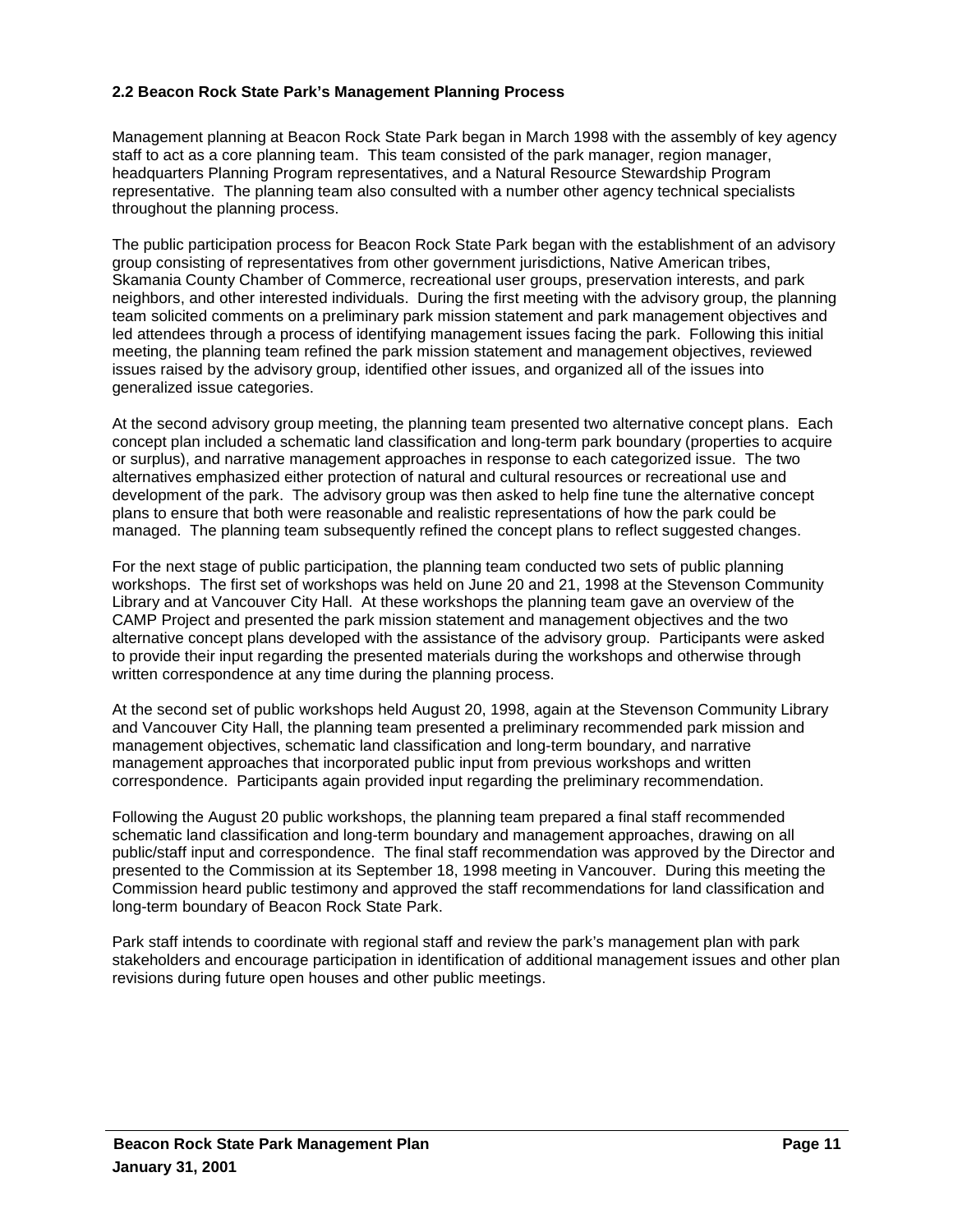The Mission of Beacon Rock State Park will be advanced by:

**Natural Resources:** Protecting, preserving, and interpreting key natural resources of the park, including rare and high quality examples of vegetative communities, associations and species; important fish and wildlife corridors and habitat areas; geologic formations related to ice age floods, volcanism, tectonic upthrust, and influences of the Columbia River and its tributaries; and by ensuring that park use does not adversely affect water quality and flow.

**Cultural Resources:** Protecting, preserving, and interpreting where appropriate the key cultural resources of the park, including Native American archaeological and cultural sites, and historic properties embracing Henry Biddle's and the Civilian Conservation Corps park developments; sites related to the original railroad corridor; and 19th and early 20th century agricultural properties.

**Recreation:** Providing for a wide range of outdoor recreation opportunities including utility, standard, primitive, group and equestrian camping; trails for equestrians, bicyclists and pedestrians; orienteering; boating, including power boating, kayaking, canoeing, fishing; wildlife viewing; rock climbing; picnicking; interpretive activities; and a variety of group activities.

**Interpretation and Environmental Education:** Combining the resources and skills of State Parks with local and statewide organizations and individuals specializing in resource education, interpretation and curatorial services, to expand programs and facilities that promote Beacon Rock State Park as a major destination for environmental education and interpretation.

**Volunteers:** Recruiting and managing a volunteer corps of park neighbors, recreational users, resource stewards, and any other interested organizations or individuals, to assist park staff in park programs and activities.

**Park Boundary:** Identifying a long-term boundary and property management plan that establishes priorities for land acquisition, surplus, easements, and a variety of cooperative management approaches with nearby resource managers and park neighbors.

**Park Enterprise:** Enhancing public services via revenue generating programs and projects that heighten the park experience for visitors, minimally impact park natural and cultural landscapes, and serve to increase park-generated income and thereby upgrade park fiscal capacity. Such enterprise efforts may include commercial facilities and programs, and off-site advertising.

**Relationship to Regional Community:** Recognizing the park's importance in the economic and social life of the Columbia River Gorge, continue to work actively with local government and other communitybased organizations and interested parties to meet the needs of the local community, as well as the citizens of the State of Washington and visitors from around the world.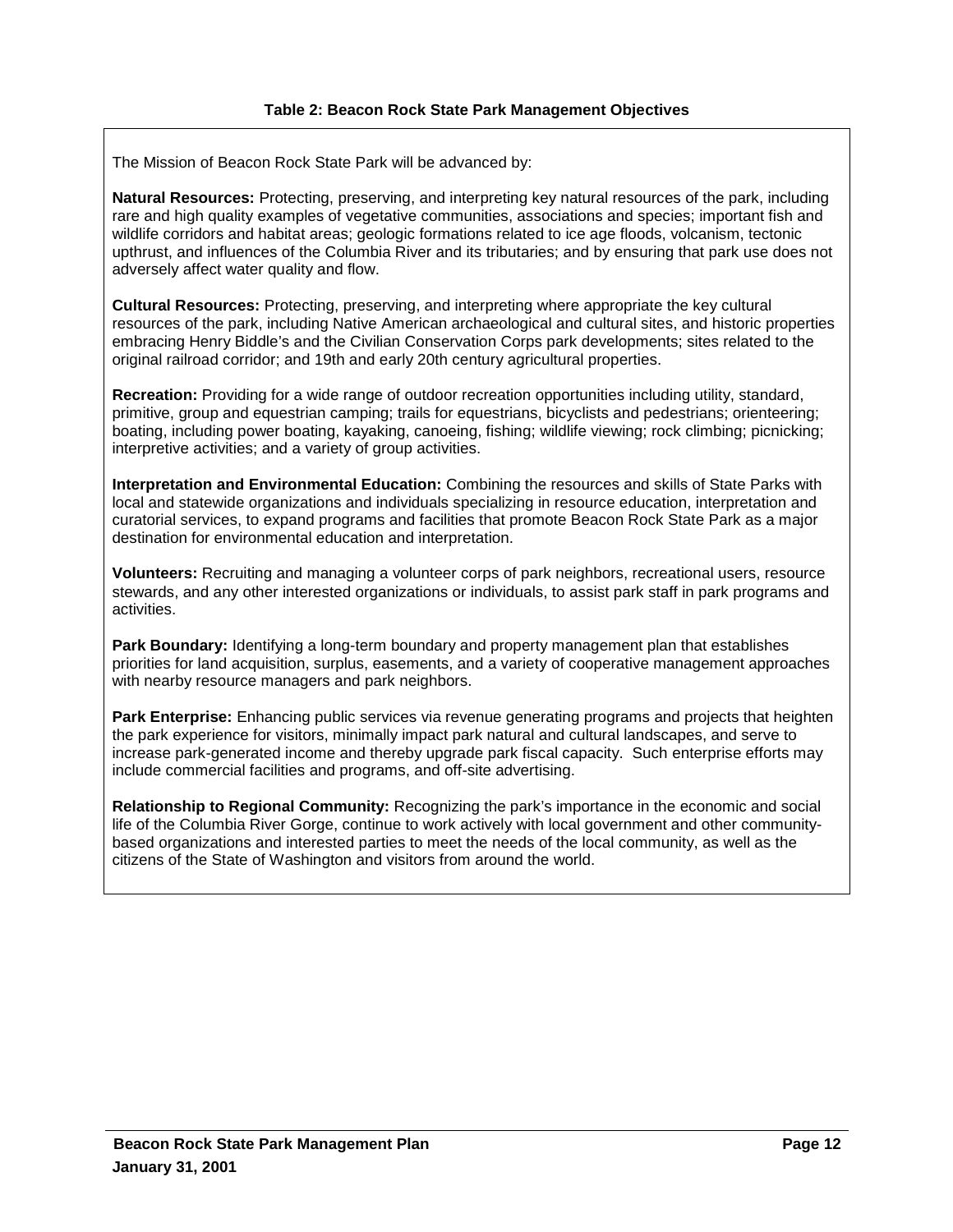

**Figure 2: Beacon Rock State Park Land Classification and Long-Term Boundary Map**

**Beacon Rock State Park Management Plan Page 13 Page 13 January 31, 2001**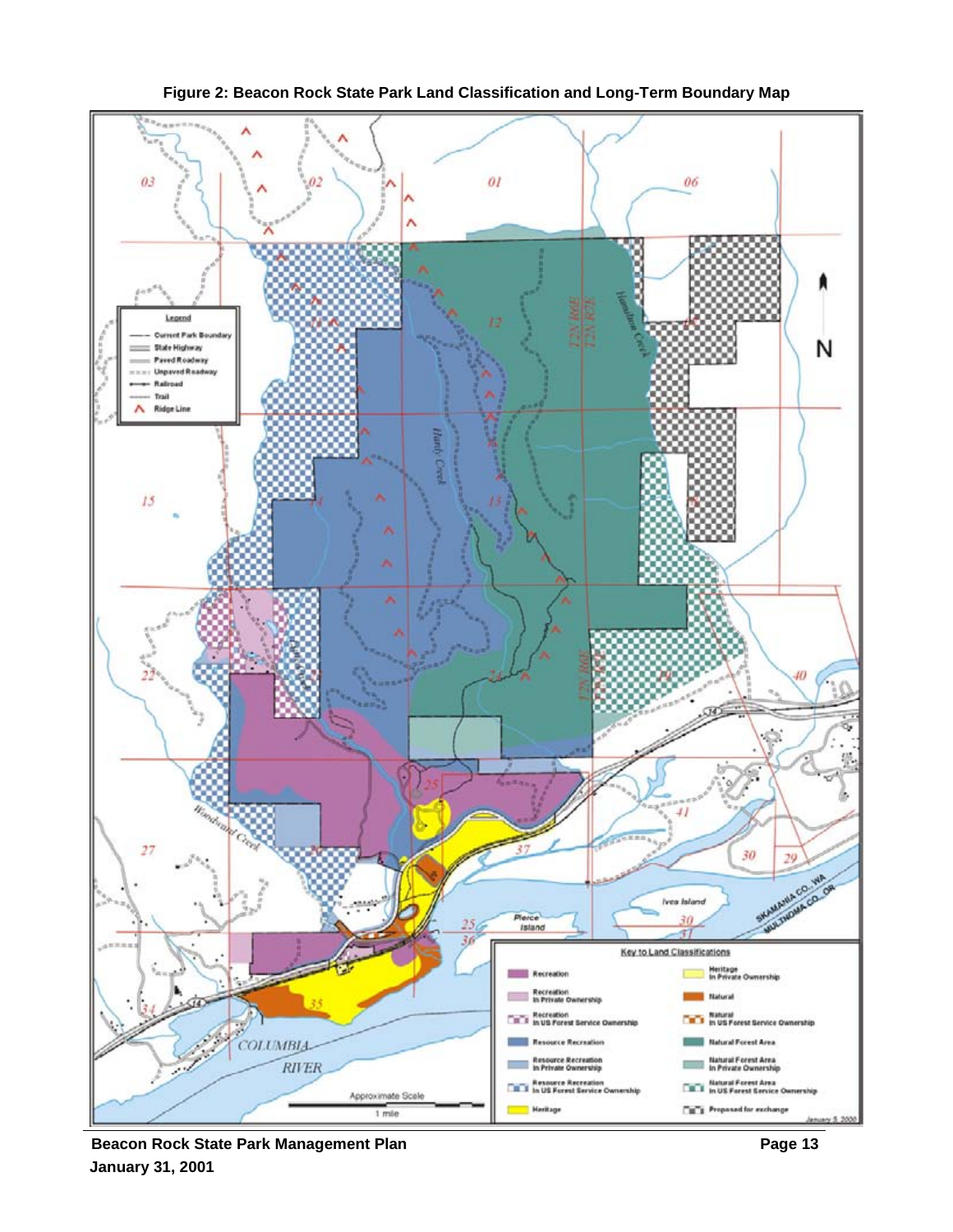# **SECTION 3: PARK ISSUES AND MANAGEMENT APPROACHES**

While individual parks may have significantly different resources and resource management issues, all park managers share the same essential dilemma – how to effectively manage increasing demand for recreational opportunities that may, in part, utilize sensitive natural and cultural resources. The challenge at the heart of this dilemma is to accommodate recreational use while also protecting resources from deterioration. How much recreational use can resources sustain without being degraded beyond acceptable limits? The answer to this question is usually as subjective as it is technical. For this reason the "best" resource management decisions incorporate public sentiment, sound scientific information, and professional judgement.

This plan outlines individual management approaches developed in response to issues identified by the public and park staff. Each management approach contains two interrelated components: **policy direction** and **programmatic activities**.

Policy direction responds to issues by setting new or emphasizing existing rules that regulate public use and/or guide future management activities. Policy direction can be conveyed through agency-wide or park level policy statements and/or through land classification decisions. Examples of policy direction include limiting rock climbing to a specific season in an attempt to protect birds during nesting periods and classifying an area of a park as a Natural Forest Area to preserve a rare forest community.

Programmatic activities detail projects or tasks designed to achieve the stated policy direction. Programmatic activities vary widely, ranging from cooperative efforts that engage outside experts to the development of capital projects and resource monitoring. Examples of programmatic activities include soliciting the advice of wildlife biologists in managing sensitive animal species, proposing building rehabilitation projects to protect historic structures, and monitoring visitor impacts and applying adaptive management techniques to protect against loss of vegetation. Programmatic activities frequently identify the need for coordination among agency staff and cooperation with other organizations to develop additional management policies and prescriptions in response to a particular issue. In these cases it is expected that identification of specific projects or development of site level plans will ultimately result.

Readers should note that the sum of all of the management approaches represents a significant staff workload and may also create very high expectations among agency staff and park stakeholders. Clearly, completing or even beginning all approaches in the short-term is not feasible with existing resources. This plan should be seen as a "to do" list where items will be prioritized as staff and financial resources permit.

The following three tables (Tables 3, 4, and 5) summarize key issues and management approaches for the natural, cultural, and recreational resources of Beacon Rock State Park. As in any real world situation, some issues do not fit neatly into any one of these three categories, while others may span more than one. As a result, some license has been taken for the sake of consistent presentation. It should also be noted that in Tables 3, 4, and 5, under the heading of policy direction, the policies listed include only those most applicable or specific to a particular issue. Other more general policy direction can be referenced in Appendix D: Detailed Park Policy Direction and Legal Responsibilities. The Glossary in Appendix F provides expanded definitions of terms used throughout this document.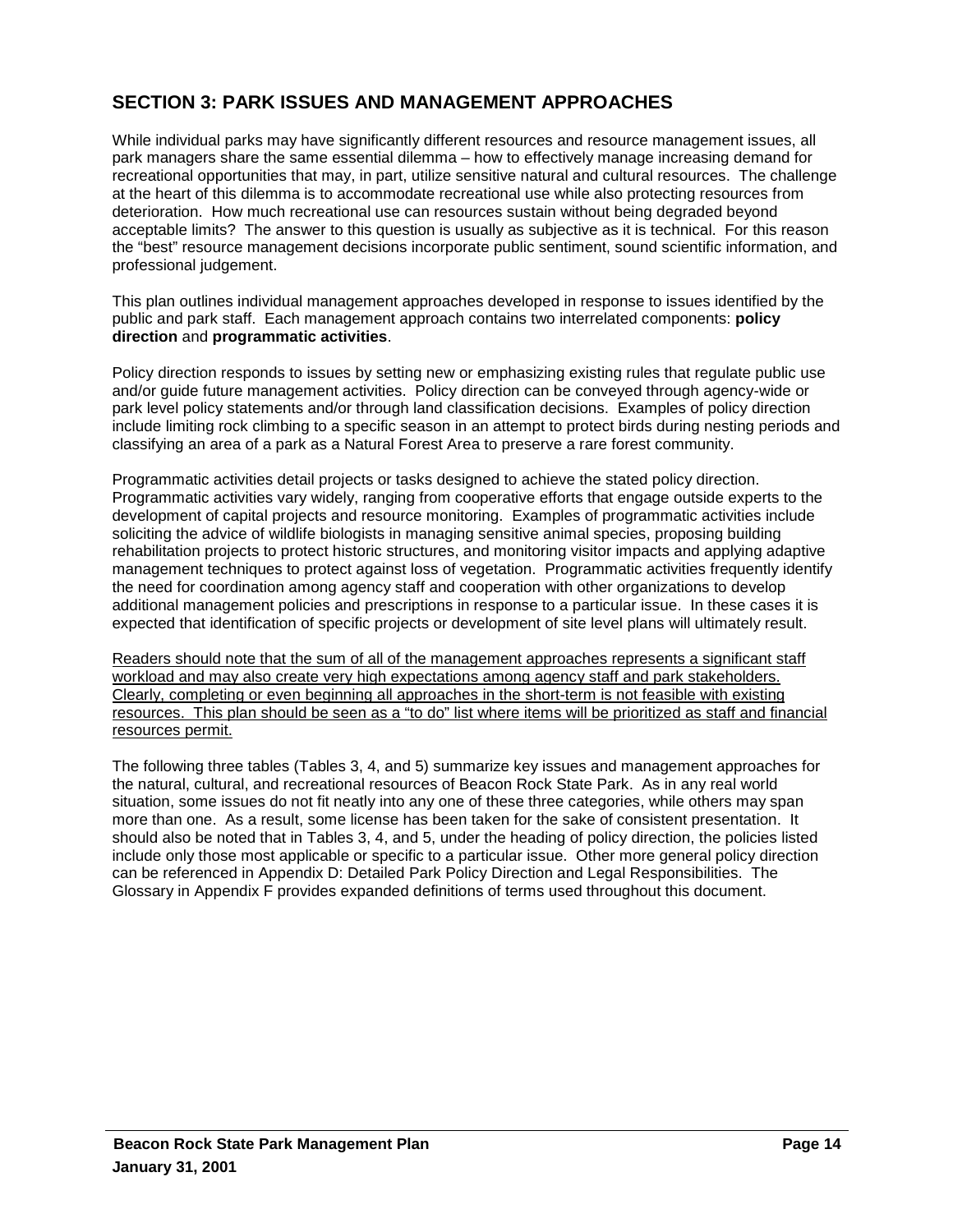| <b>Issue</b>                            | <b>Management Approach</b>                                                                                                                                                                                                                                                                                                                                                                                                                                                                                                                                                                                                                                                                                                                                                                                                                                                                                                                                                                                                                                                                                                                                                                                                                                                                                                                                                                                                                                                                                                                                                                                                                                                                                                                                                                                                                                              |
|-----------------------------------------|-------------------------------------------------------------------------------------------------------------------------------------------------------------------------------------------------------------------------------------------------------------------------------------------------------------------------------------------------------------------------------------------------------------------------------------------------------------------------------------------------------------------------------------------------------------------------------------------------------------------------------------------------------------------------------------------------------------------------------------------------------------------------------------------------------------------------------------------------------------------------------------------------------------------------------------------------------------------------------------------------------------------------------------------------------------------------------------------------------------------------------------------------------------------------------------------------------------------------------------------------------------------------------------------------------------------------------------------------------------------------------------------------------------------------------------------------------------------------------------------------------------------------------------------------------------------------------------------------------------------------------------------------------------------------------------------------------------------------------------------------------------------------------------------------------------------------------------------------------------------------|
|                                         | <b>Policy Direction</b>                                                                                                                                                                                                                                                                                                                                                                                                                                                                                                                                                                                                                                                                                                                                                                                                                                                                                                                                                                                                                                                                                                                                                                                                                                                                                                                                                                                                                                                                                                                                                                                                                                                                                                                                                                                                                                                 |
| Preservation of                         | <b>Land Classification:</b> Beacon Rock State Park is classified as a combination of all the<br>agency's land classifications with the exception of the most restrictive Natural Area Preserve<br>designation. The park's land base is proportionately classified as approximately 40% Natural<br>Forest Area, 40% Resource Recreation, 10% Recreation, 7% Heritage, and 3% Natural Area<br>(see Figure 2: Beacon Rock State Park Land Classification and Long-Term Boundary Map).<br>The south and east slopes of Hamilton Mountain and the Hamilton Creek drainage are<br>classified as Natural Forest Area. Recreational use and development in this area is limited<br>to low-intensity pedestrian use and associated developments (e.g., foot trails, directional<br>signing, and interpretive displays). An area extending from the Hamilton Mountain summit<br>ridgeline north and west to the park boundary and south to developed areas of the park is<br>classified as a Resource Recreation Area. Recreational use and development of this area is<br>limited to low and medium-intensity levels only (e.g., primitive camping, primitive sanitary<br>facilities, and shared use hiking/biking/equestrian trails and primitive roadways). The Natural<br>Forest Area and Resource Recreation classifications consequently afford high and moderate<br>degrees of protection to natural plant and animal communities respectively. The majority of<br>the park south of SR-14 is classified as a Heritage Area. The Heritage classification is<br>generally intended to focus management on preservation and interpretation of cultural<br>assets, but because natural features and systems form an integral part of the area's cultural<br>history, conservation and interpretation of natural elements should continue to be high<br>management priorities. |
|                                         | Park Policy: Park staff should ensure that all park management activities comply with agency<br>laws and policies related to the protection of natural plant and animal communities including<br>RCW 43.51.045: Additional powers and duties, directs management of timber and other<br>ecological resources and Chapter 352-28 WAC: Tree, plant, and fungi cutting, removal<br>and/or disposal.                                                                                                                                                                                                                                                                                                                                                                                                                                                                                                                                                                                                                                                                                                                                                                                                                                                                                                                                                                                                                                                                                                                                                                                                                                                                                                                                                                                                                                                                        |
| natural plant and<br>animal communities | <b>Programmatic Activities</b>                                                                                                                                                                                                                                                                                                                                                                                                                                                                                                                                                                                                                                                                                                                                                                                                                                                                                                                                                                                                                                                                                                                                                                                                                                                                                                                                                                                                                                                                                                                                                                                                                                                                                                                                                                                                                                          |
| (415N1)                                 | Park Natural Resource Management Program: Primary regulatory authority for vegetation<br>resources of the State of Washington rests with the Department of Natural Resources<br>(DNR). The DNR Natural Heritage Program is the state level entity responsible for<br>maintaining a state listing of rare plants, rare plant associations, and providing technical<br>expertise in protection of these resources. Primary regulatory authority for wildlife resources<br>of the State of Washington rests with the Washington State Department of Fish and Wildlife<br>(WDFW). Additionally, federally protected wildlife species listed under the Endangered<br>Species Act, fall under the authority of the U.S. Fish and Wildlife Service (USF&WS) and<br>WDFW. Consequently, park staff should coordinate with region and headquarters<br>Stewardship Program staff and solicit technical expertise and cooperation from the above<br>agencies, USDA Forest Service, regional tribal authorities, Skamania County Noxious Weed<br>Board, The Nature Conservancy, local chapters of the Native Plant Society, and other land<br>managers to enhance the park's natural resource management program. The general<br>purpose of this program should be to identify additional research needs and to develop and<br>implement additional management policies and prescriptions for: 1) general protection of<br>important plant and animal communities; 2) specific protection of identified threatened,<br>endangered, or sensitive plant and animal species/associations/communities; 3) control of<br>non-native vegetation/noxious weeds; 4) protection of wetlands and riparian areas; 5)<br>prevention of wildfires; and 6) sustainable agricultural use (grazing) of park areas.                                                                                  |
|                                         | Park staff should also continue to vigorously enforce no hunting laws on all park properties<br>as a regular part of normal park patrols and in response to visitor/neighbor complaints or<br>reports from local law enforcement. "No hunting" signs should be clearly posted at all<br>designated public vehicle access points prior to and following annual hunting seasons.                                                                                                                                                                                                                                                                                                                                                                                                                                                                                                                                                                                                                                                                                                                                                                                                                                                                                                                                                                                                                                                                                                                                                                                                                                                                                                                                                                                                                                                                                          |
|                                         | Limits of Acceptable Change (LAC) Monitoring and Adaptive Management (see Appendix G):<br>As part of the park's natural resource management program, the number of visitor contacts<br>by park staff concerning prohibited activities in Natural Areas and Natural Forest Areas<br>should be monitored by park staff as a general indication of visitor impacts on natural plant<br>and animal communities.                                                                                                                                                                                                                                                                                                                                                                                                                                                                                                                                                                                                                                                                                                                                                                                                                                                                                                                                                                                                                                                                                                                                                                                                                                                                                                                                                                                                                                                             |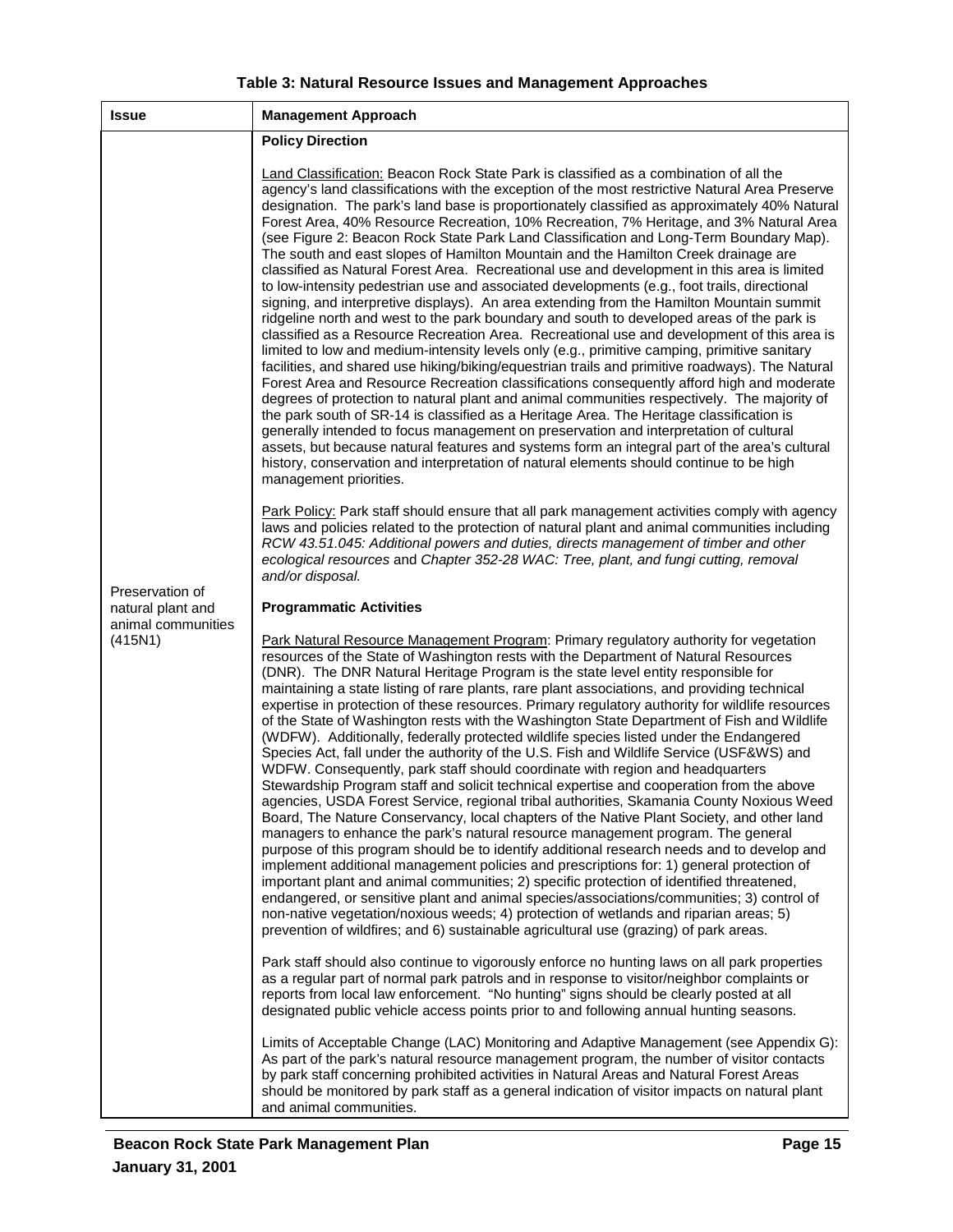| <b>Issue</b>                                                                                                                                                                      | <b>Management Approach</b>                                                                                                                                                                                                                                                                                                                                                                                                                                                                                                                                                                                                                                                                                                                                                                                                                                                                                                                                                                                                                                                                                                                                                                                                                                                                                                                                                                                                                                                                                                                                                                                                                                                                                                                                                                                                                                                                                                                                                                                                                                                                                                                                                                                                                                                                                                                                                                                                                                                                                                                                                                                                                                                                                                                                                                                                                                                                                                                                                                                                                                                                                                                                                                                                                                                                                                                                                                                                                                                                                                                                                                                                                                                                                                                                                                                                                                                        |
|-----------------------------------------------------------------------------------------------------------------------------------------------------------------------------------|-----------------------------------------------------------------------------------------------------------------------------------------------------------------------------------------------------------------------------------------------------------------------------------------------------------------------------------------------------------------------------------------------------------------------------------------------------------------------------------------------------------------------------------------------------------------------------------------------------------------------------------------------------------------------------------------------------------------------------------------------------------------------------------------------------------------------------------------------------------------------------------------------------------------------------------------------------------------------------------------------------------------------------------------------------------------------------------------------------------------------------------------------------------------------------------------------------------------------------------------------------------------------------------------------------------------------------------------------------------------------------------------------------------------------------------------------------------------------------------------------------------------------------------------------------------------------------------------------------------------------------------------------------------------------------------------------------------------------------------------------------------------------------------------------------------------------------------------------------------------------------------------------------------------------------------------------------------------------------------------------------------------------------------------------------------------------------------------------------------------------------------------------------------------------------------------------------------------------------------------------------------------------------------------------------------------------------------------------------------------------------------------------------------------------------------------------------------------------------------------------------------------------------------------------------------------------------------------------------------------------------------------------------------------------------------------------------------------------------------------------------------------------------------------------------------------------------------------------------------------------------------------------------------------------------------------------------------------------------------------------------------------------------------------------------------------------------------------------------------------------------------------------------------------------------------------------------------------------------------------------------------------------------------------------------------------------------------------------------------------------------------------------------------------------------------------------------------------------------------------------------------------------------------------------------------------------------------------------------------------------------------------------------------------------------------------------------------------------------------------------------------------------------------------------------------------------------------------------------------------------------------|
|                                                                                                                                                                                   | <b>Policy Direction</b>                                                                                                                                                                                                                                                                                                                                                                                                                                                                                                                                                                                                                                                                                                                                                                                                                                                                                                                                                                                                                                                                                                                                                                                                                                                                                                                                                                                                                                                                                                                                                                                                                                                                                                                                                                                                                                                                                                                                                                                                                                                                                                                                                                                                                                                                                                                                                                                                                                                                                                                                                                                                                                                                                                                                                                                                                                                                                                                                                                                                                                                                                                                                                                                                                                                                                                                                                                                                                                                                                                                                                                                                                                                                                                                                                                                                                                                           |
| Protection of<br>wetlands and<br>riparian areas<br>- Columbia River<br>shoreline, Doetsch<br>Pond, moorage area,<br>Woodward, Little,<br>Hardy, and Hamilton<br>Creeks<br>(415N2) | <b>Land Classification:</b> With the exception of the culverted railroad and roadway crossings of<br>Woodward, Little, and Hardy Creeks, and the existing moorage area, all wetlands, streams,<br>and riparian areas within the park long-term boundary are classified as either Natural,<br>Natural Forest, Heritage, or Resource Recreation Areas. Wetlands south of SR-14 and the<br>lower portions of Woodward and Little Creeks, including outlets into the Columbia River, are<br>classified as Natural Areas. The majority of Hardy Creek below Hardy Falls and all of<br>Hamilton Creek (within the long-term boundary) are classified as part of a Natural Forest<br>Area. The Natural and Natural Forest Area classifications limit recreational use and<br>development to low-intensity only (e.g., bank fishing, pedestrian trails and interpretive<br>displays) and therefore provide a high degree of protection to riparian areas and wetlands.<br>Little Creek (above SR-14) and the majority of Hardy Creek (above Hardy Falls) are<br>classified as Resource Recreation Areas. Classification in this manner limits recreational<br>use and development to low and medium-intensity (e.g., shared use hiking/biking/equestrian<br>trails and primitive camping) and therefore provides a moderate degree of protection to<br>wetlands and riparian areas. Portions of riparian areas along the Columbia River are<br>classified as Heritage Areas and the existing moorage area is classified as a Recreation<br>Area. The Heritage classification is generally intended to focus management on preservation<br>and interpretation of cultural assets, but because natural features and systems associated<br>with the Columbia River form an integral part of the area's cultural history, conservation and<br>interpretation of natural elements should continue as management priorities. The<br>classification of the moorage area as a Recreation Area permits high-intensity recreational<br>use and development, but is intended to focus high-intensity use and development in a<br>limited area and thereby afford greater protection to adjacent riparian areas and wetlands.<br>Park Policy: As part of the park master facilities planning process and other park<br>development projects, all trails and roadways should be routed away from steep slopes and<br>riparian areas, or be constructed in a manner that does not increase sedimentation in or<br>otherwise cause a net detriment to fish habitat in streams running through the park (any lost<br>habitat e.g., resting pools, should be mitigated through enhancements to other connected<br>stream segments). No net loss to the functional value of park wetlands is tolerated as a<br>result of facilities development or day-to-day park operations. Additionally, park staff should<br>ensure that all facilities maintenance and day-to-day park operation complies with provisions<br>of environmental permits issued for capital development projects.<br><b>Programmatic Activities</b><br>Park Natural Resource Management Program: Park staff should coordinate with region and<br>headquarters Environmental and Resource Stewardship staff, and actively solicit technical<br>expertise and cooperation of USFS, WDFW, DOE, and other interested organizations and<br>individuals to formulate and implement management policies and prescriptions designed to<br>restore and enhance ecological conditions of wetlands, streams, and riparian areas.<br>Limits of Acceptable Change (LAC) Monitoring and Adaptive Management: As part of the<br>park's natural resource management program, the number of non-designated trail spurs in<br>wetland and riparian areas should be monitored as a general indication of visitor impacts on<br>wetlands and riparian areas. |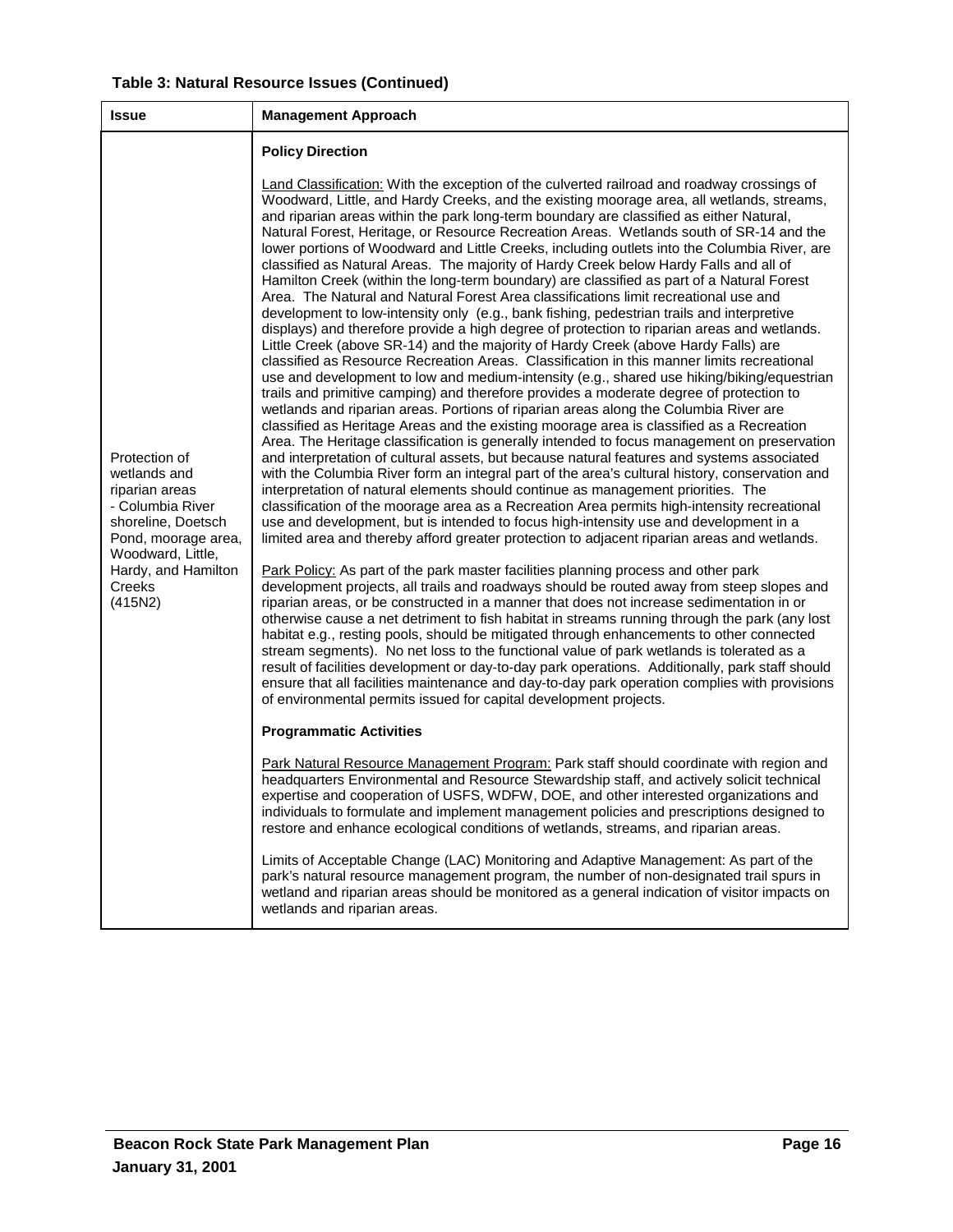# **Table 3: Natural Resource Issues (Continued)**

| <b>Issue</b>                                                   | <b>Management Approach</b>                                                                                                                                                                                                                                                                                                                                                                                                                                                                                                                                                                                                                                                                                                                                                                                                                                                                                                                                                                                                                                                                                                                                                                                                                                                                                                  |
|----------------------------------------------------------------|-----------------------------------------------------------------------------------------------------------------------------------------------------------------------------------------------------------------------------------------------------------------------------------------------------------------------------------------------------------------------------------------------------------------------------------------------------------------------------------------------------------------------------------------------------------------------------------------------------------------------------------------------------------------------------------------------------------------------------------------------------------------------------------------------------------------------------------------------------------------------------------------------------------------------------------------------------------------------------------------------------------------------------------------------------------------------------------------------------------------------------------------------------------------------------------------------------------------------------------------------------------------------------------------------------------------------------|
| Control of noxious<br>weeds/exotic plant<br>species<br>(415N3) | <b>Policy Direction</b><br><b>Land Classification: Not applicable.</b><br>Park Policy: Measures to control noxious weeds and non-native plant species should utilize<br>integrated pest management (IPM) practices that concentrate on the least toxic means of<br>control and/or eradication practical. Chemical herbicides should only be used as a last resort<br>where other non-chemical prescriptions have failed.<br><b>Programmatic Activities</b><br>Park Natural Resource Management Program: Park staff should actively solicit technical<br>expertise and cooperation of the Skamania County Noxious Weed Board, DNR Natural<br>Heritage Program, local chapters of the Native Plant Society, and other interested<br>individuals/organizations to identify concentrations of non-native plants and noxious weeds in<br>Beacon Rock State Park and to formulate and implement management policies and<br>prescriptions to ensure long-term protection of native plant species.<br>Limits of Acceptable Change (LAC) Monitoring and Adaptive Management: As part of the<br>park's natural resource management program, the number and size of established<br>concentrations of noxious weeds/exotic plants should be monitored as a general indication of<br>the impact of these plants on native plant species. |

| <b>Issue</b>                                                                                             | <b>Management Approach</b>                                                                                                                                                                                                                                                                                                                                                                                                                                                                                                                                                                                                                                                                                                                                                                                                     |
|----------------------------------------------------------------------------------------------------------|--------------------------------------------------------------------------------------------------------------------------------------------------------------------------------------------------------------------------------------------------------------------------------------------------------------------------------------------------------------------------------------------------------------------------------------------------------------------------------------------------------------------------------------------------------------------------------------------------------------------------------------------------------------------------------------------------------------------------------------------------------------------------------------------------------------------------------|
| Protection of<br>Threatened/<br>Endangered/<br>Sensitive<br>Anadromous Fish<br><b>Species</b><br>(415N4) | <b>Policy Direction</b>                                                                                                                                                                                                                                                                                                                                                                                                                                                                                                                                                                                                                                                                                                                                                                                                        |
|                                                                                                          | Land Classification: See "Protection of Wetlands and Riparian Areas" above.                                                                                                                                                                                                                                                                                                                                                                                                                                                                                                                                                                                                                                                                                                                                                    |
|                                                                                                          | Park Policy: The agency is charged in the State's action plan for implementing portions of the<br>Salmon Recovery Strategy with two areas of contribution to the State's effort. Action "Lan-<br>14" requires State Parks to "implement restoration, enhancement, and protection efforts in<br>salmonid habitat of Parks and Recreation Commission properties." Action "Edu-9" charges<br>State Parks with lead responsibility to "Develop and implement statewide interpretive plan for<br>on-the-ground interpretive resources at State managed properties. Full text of State<br>Agencies' Action Plan for the Statewide Strategy to Recover Salmon 1999-2001 Biennium<br>can be accessed via internet at: http://www.govenor.wa.gov/esa/action/action.htm.<br>See also "Protection of Wetlands and Riparian Areas", above. |
|                                                                                                          | <b>Programmatic Activities</b>                                                                                                                                                                                                                                                                                                                                                                                                                                                                                                                                                                                                                                                                                                                                                                                                 |
|                                                                                                          | Park Natural Resource Management Program: Park staff should coordinate with region and<br>headquarters Environmental and Resources Stewardship staff (especially the Salmon<br>Recovery Coordinator), and actively solicit technical expertise and cooperation from WDFW,<br>USFS, and USF&WS to: 1) enhance fish habitat in Woodward, Little, Hardy, and Hamilton<br>Creeks, and 2) develop and implement adaptive management protocols (LAC) for continued<br>protection of anadromous fish species in these creeks.                                                                                                                                                                                                                                                                                                         |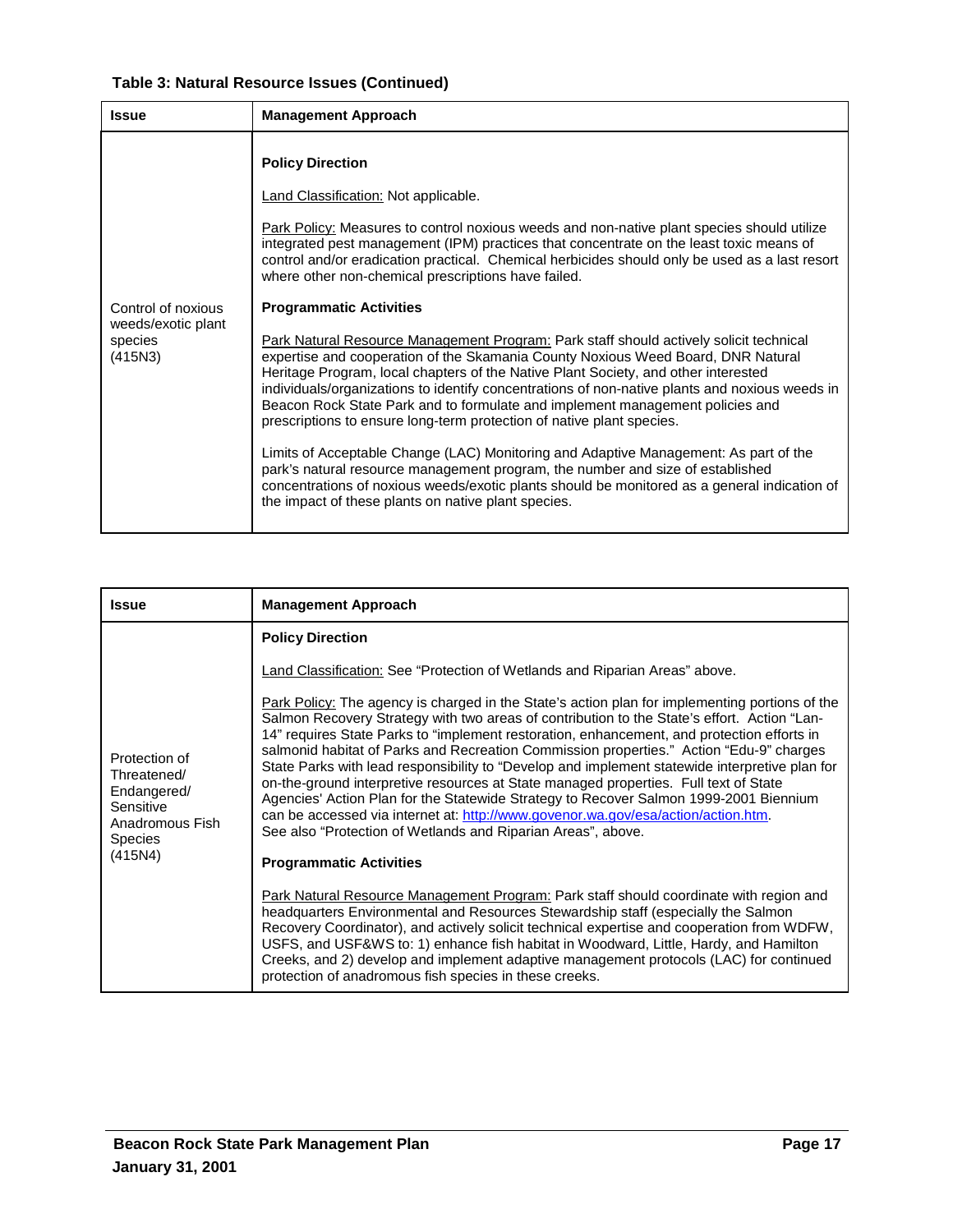| Table 3: Natural Resource Issues (Continued) |  |  |  |
|----------------------------------------------|--|--|--|
|----------------------------------------------|--|--|--|

| <b>Issue</b>                                                                                       | <b>Management Approach</b>                                                                                                                                                                                                                                                                                                                                                                                                                                                                                                                                                                                                                                                                                                                                                                                                        |
|----------------------------------------------------------------------------------------------------|-----------------------------------------------------------------------------------------------------------------------------------------------------------------------------------------------------------------------------------------------------------------------------------------------------------------------------------------------------------------------------------------------------------------------------------------------------------------------------------------------------------------------------------------------------------------------------------------------------------------------------------------------------------------------------------------------------------------------------------------------------------------------------------------------------------------------------------|
|                                                                                                    | <b>Policy Direction</b>                                                                                                                                                                                                                                                                                                                                                                                                                                                                                                                                                                                                                                                                                                                                                                                                           |
| Protection of<br>threatened/<br>endangered/<br>sensitive wildlife<br>- Peregrine Falcon<br>(415N5) | Land Classification: Beacon Rock is classified as a Natural Area to generally recognize the<br>importance of this natural feature as the primary attraction of the park. The Natural Area<br>designation is also applied to limit future development on and immediately surrounding the<br>rock and thereby provide increased protection to Peregrine Falcon nesting areas. Rock<br>climbing is conditionally permitted in Natural Areas, however, should climbing have<br>demonstrable impacts on falcon nesting as part of an on-going monitoring program, the<br>activity may be further limited or prohibited.                                                                                                                                                                                                                |
|                                                                                                    | Park Policy: State Parks staff, in cooperation with WDFW staff, the Beacon Rock Technical<br>Climbing Advisory Committee, and other interested individuals, has prepared a Peregrine<br>Falcon Management Plan. Selected management policies and monitoring protocols from<br>this plan include: 1) The south face of Beacon Rock will remain closed to rock climbing<br>activities during critical nesting periods (February 1 - July 15) and 2) Climbing closures will<br>be re-evaluated annually to determine if they remain necessary or if additional closures are<br>appropriate. A complete listing of policies, monitoring protocols, and management<br>responsibilities can be referenced in the Beacon Rock State Park Peregrine Falcon<br>Management Plan (see Appendix E: List of Plans for Beacon Rock State Park). |
|                                                                                                    | <b>Programmatic Activities</b>                                                                                                                                                                                                                                                                                                                                                                                                                                                                                                                                                                                                                                                                                                                                                                                                    |
|                                                                                                    | Park Natural Resource Management Program: Park staff should coordinate with region and<br>headquarters Resource Stewardship staff and continue to consult and work cooperatively<br>with WDFW, USF&WS, the Beacon Rock Technical Climbing Advisory Committee, and other<br>interested agencies, organizations, and individuals to develop additional or amend existing<br>management policies, monitoring protocols, and prescriptions to ensure the long-term<br>protection of Peregrine Falcon nesting areas at Beacon Rock State Park.                                                                                                                                                                                                                                                                                         |
|                                                                                                    | Limits of Acceptable Change (LAC) Monitoring and Adaptive Management: As part of the<br>park's natural resource management program, the number of verifiable instances of rock<br>climbing on closed routes either reported to or witnessed by park staff should be monitored<br>by park staff as a general indication of visitor impacts on Peregrine Falcon nesting activity.                                                                                                                                                                                                                                                                                                                                                                                                                                                   |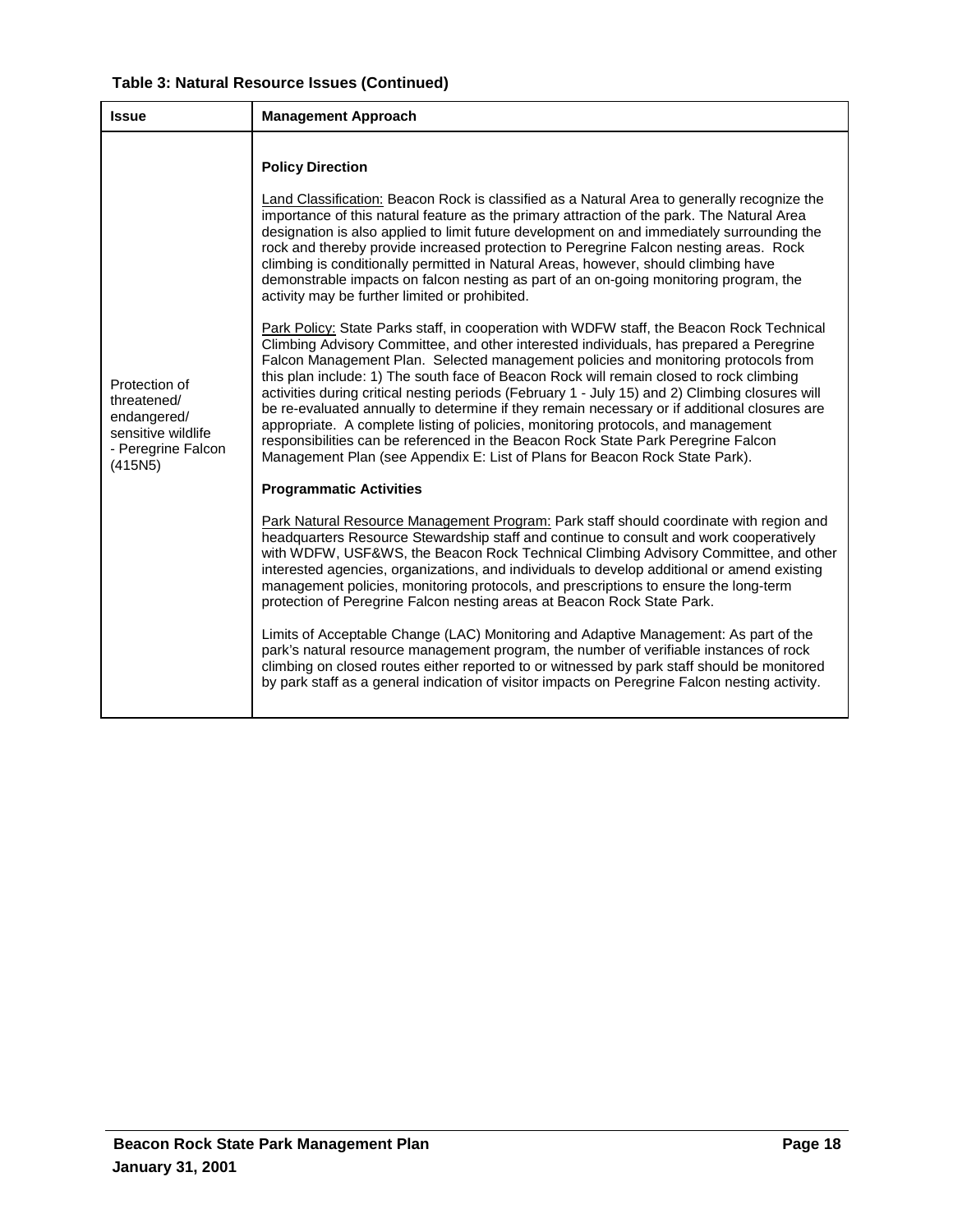| Table 3: Natural Resource Issues (Continued) |  |  |
|----------------------------------------------|--|--|
|----------------------------------------------|--|--|

| <b>Issue</b>                                                                                 | <b>Management Approach</b>                                                                                                                                                                                                                                                                                                                                                                                                                                                                                                                                                                                                                                                                                                                                                                                                                                                                                                                                                                                                                                                                                                                                                                                                                                                                                                                                                                                                                                                                                                     |
|----------------------------------------------------------------------------------------------|--------------------------------------------------------------------------------------------------------------------------------------------------------------------------------------------------------------------------------------------------------------------------------------------------------------------------------------------------------------------------------------------------------------------------------------------------------------------------------------------------------------------------------------------------------------------------------------------------------------------------------------------------------------------------------------------------------------------------------------------------------------------------------------------------------------------------------------------------------------------------------------------------------------------------------------------------------------------------------------------------------------------------------------------------------------------------------------------------------------------------------------------------------------------------------------------------------------------------------------------------------------------------------------------------------------------------------------------------------------------------------------------------------------------------------------------------------------------------------------------------------------------------------|
| Protection of<br>threatened/<br>endangered/<br>sensitive wildlife<br>- Bald Eagle<br>(415N6) | <b>Policy Direction</b><br><b>Land Classification: Site-specific land classification of areas containing threatened,</b><br>endangered, or sensitive wildlife species is intentionally avoided to maintain confidentiality of<br>this information. In general, areas where these species are known to inhabit are classified<br>as either Natural Forest Areas or Resource Recreation Areas. Classification in this manner<br>restricts recreational use and development in these areas to low and medium-intensity only.<br>Classification as any designation however, does not preclude employing measures<br>necessary to protect these species.<br>Park Policy: Bald Eagle nesting areas should continue to be managed consistent with<br>management plans prepared in cooperation with WDFW. Newly observed nesting areas<br>should be managed consistent with previously identified nesting areas until additional<br>management plans can be prepared or revised to reflect changed nesting patterns.<br><b>Programmatic Activities</b><br>Park Natural Resource Management Program: Park staff should coordinate with region and<br>headquarters Resource Stewardship staff and solicit cooperation from WDFW to: 1) evaluate<br>adequacy of protection currently afforded to Bald Eagle nesting areas; 2) (if necessary)<br>propose additional policies and prescriptions for their long-term protection; 3) re-inventory<br>active Bald Eagle nests; and 4) update Bald Eagle management plans for all active nests. |

| <b>Issue</b>                                                                                                  | <b>Management Approach</b>                                                                                                                                                                                                                                                                                                                                                                                                                                                                                                                                                                                                                                                                                                                                                                                                                                                                                                                                                                                                                                                                                                                                                                                                |
|---------------------------------------------------------------------------------------------------------------|---------------------------------------------------------------------------------------------------------------------------------------------------------------------------------------------------------------------------------------------------------------------------------------------------------------------------------------------------------------------------------------------------------------------------------------------------------------------------------------------------------------------------------------------------------------------------------------------------------------------------------------------------------------------------------------------------------------------------------------------------------------------------------------------------------------------------------------------------------------------------------------------------------------------------------------------------------------------------------------------------------------------------------------------------------------------------------------------------------------------------------------------------------------------------------------------------------------------------|
| Protection of<br>threatened/<br>endangered/<br>sensitive wildlife<br>- Larch Mountain<br>Salamander<br>(415N) | <b>Policy Direction</b><br>Land Classification: Site-specific land classification of areas containing threatened,<br>endangered, or sensitive wildlife species is intentionally avoided to maintain confidentiality of<br>this information. Classification as any designation however, does not preclude employing<br>measures necessary to protect these species.<br>Park Policy: Park operation, maintenance, and development activities, as well as recreational<br>activities in areas known to provide (or suspected of providing) habitat for Larch Mountain<br>Salamanders should be carried out or otherwise configured in a manner that does not<br>adversely impact populations of this species.<br><b>Programmatic Activities</b><br>Park Natural Resource Management Program: Park staff should coordinate with region and<br>headquarters Environmental and Resource Stewardship staff and solicit cooperation from<br>WDFW to: 1) undertake a more thorough inventory of Larch Mountain Salamander, 2)<br>evaluate adequacy of protection currently afforded to Larch Mountain Salamanders, and 3)<br>(if necessary) propose additional policies and prescriptions to ensure their long-term<br>protection. |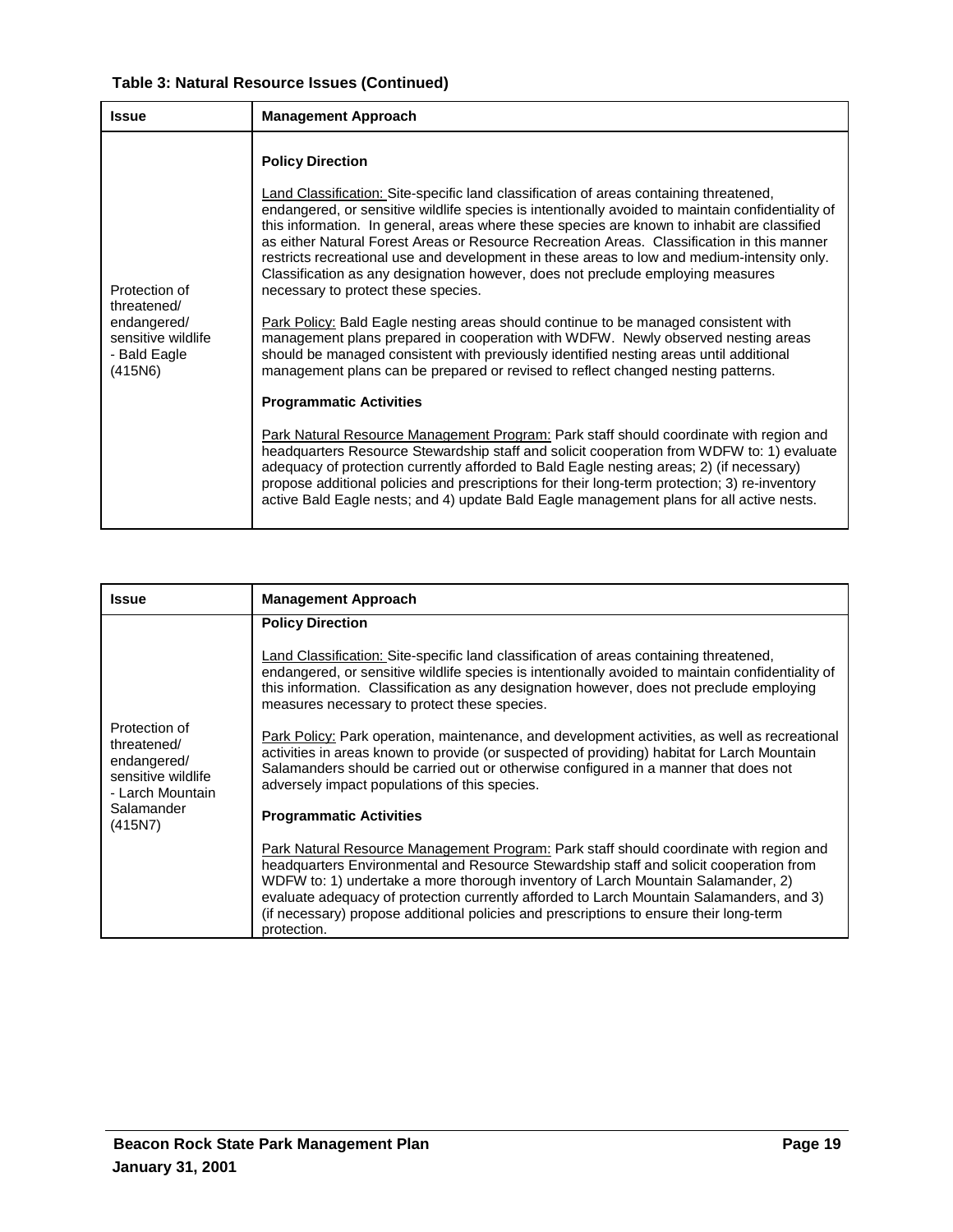|  |  | Table 3: Natural Resource Issues (Continued) |
|--|--|----------------------------------------------|
|--|--|----------------------------------------------|

| <b>Issue</b>                                                                  | <b>Management Approach</b>                                                                                                                                                                                                                                                                                                                                                                                                                                                                                                                                                                                                                                                           |
|-------------------------------------------------------------------------------|--------------------------------------------------------------------------------------------------------------------------------------------------------------------------------------------------------------------------------------------------------------------------------------------------------------------------------------------------------------------------------------------------------------------------------------------------------------------------------------------------------------------------------------------------------------------------------------------------------------------------------------------------------------------------------------|
|                                                                               | <b>Policy Direction</b>                                                                                                                                                                                                                                                                                                                                                                                                                                                                                                                                                                                                                                                              |
|                                                                               | Land Classification: Spot classification of areas containing threatened, endangered, or<br>sensitive plant species is intentionally avoided to maintain confidentiality of this information.<br>Classification in any manner however, does not preclude employing measures necessary to<br>protect these species.                                                                                                                                                                                                                                                                                                                                                                    |
|                                                                               | Park Policy: Park operation, maintenance, and development activities, as well as recreational<br>activities in areas where threatened plant species are know to occur should be carried out or<br>otherwise configured in a manner that does not adversely impact populations of these<br>species. At Beacon Rock State Park state threatened status plant species include:                                                                                                                                                                                                                                                                                                          |
|                                                                               | Gorge daisy (Erigeron oreganus) State S1 Rank - Critically imperiled with 5 or fewer                                                                                                                                                                                                                                                                                                                                                                                                                                                                                                                                                                                                 |
|                                                                               | occurrences<br>Oregon sullivantia (Sullivantia oregana) State S1 Rank -Critically imperiled with 5 or fewer<br>occurrences                                                                                                                                                                                                                                                                                                                                                                                                                                                                                                                                                           |
| <b>Protection of State</b><br>Threatened plant                                | Persistentsepal yellowcress (Rorippa columbiae) State S2 Rank - Vulnerable to extirpation<br>with 6 to 20 occurrences                                                                                                                                                                                                                                                                                                                                                                                                                                                                                                                                                                |
| species - Gorge<br>daisy, Oregon                                              | Tall bugbane (Cimicifuga elata) State S2 Rank - Vulnerable to extirpation with 6 to 20<br>occurrences                                                                                                                                                                                                                                                                                                                                                                                                                                                                                                                                                                                |
| sullivantia, Tall<br>bugbane and<br>Persistentsepal<br>yellowcress<br>(415N8) | To ensure the long-term protection of these species, no new climbing routes or other<br>facilities should be established in close proximity to known populations. Should any<br>management policies or actions that affect technical rock climbing become necessary,<br>consultation and cooperation of the Beacon Rock Technical Rock Climbing Advisory<br>Committee should be solicited.                                                                                                                                                                                                                                                                                           |
|                                                                               | <b>Programmatic Activities</b>                                                                                                                                                                                                                                                                                                                                                                                                                                                                                                                                                                                                                                                       |
|                                                                               | Park Natural Resource Management Program: Park staff should coordinate with region and<br>headquarters Stewardship Program and actively solicit technical expertise and cooperation<br>of DNR Natural Heritage Program and other interested organizations and individuals to: 1)<br>confirm precise locations and map populations of Gorge daisy, Oregon sullivantia, tall<br>bugbane, and clusters of persistent-sepal yellowcress; 2) evaluate adequacy of protection<br>currently afforded these populations; 3) if necessary propose additional policies and<br>prescriptions to ensure their long-term protection; and 4) conduct additional rare plant<br>surveys/inventories. |
|                                                                               | Park Capital Project (see Appendix H): As part of capital day-use area development of the<br>Doetsch Ranch area, consider installation of designated hand carried vessel launch site to<br>focus river access away from populations of threatened plant species.                                                                                                                                                                                                                                                                                                                                                                                                                     |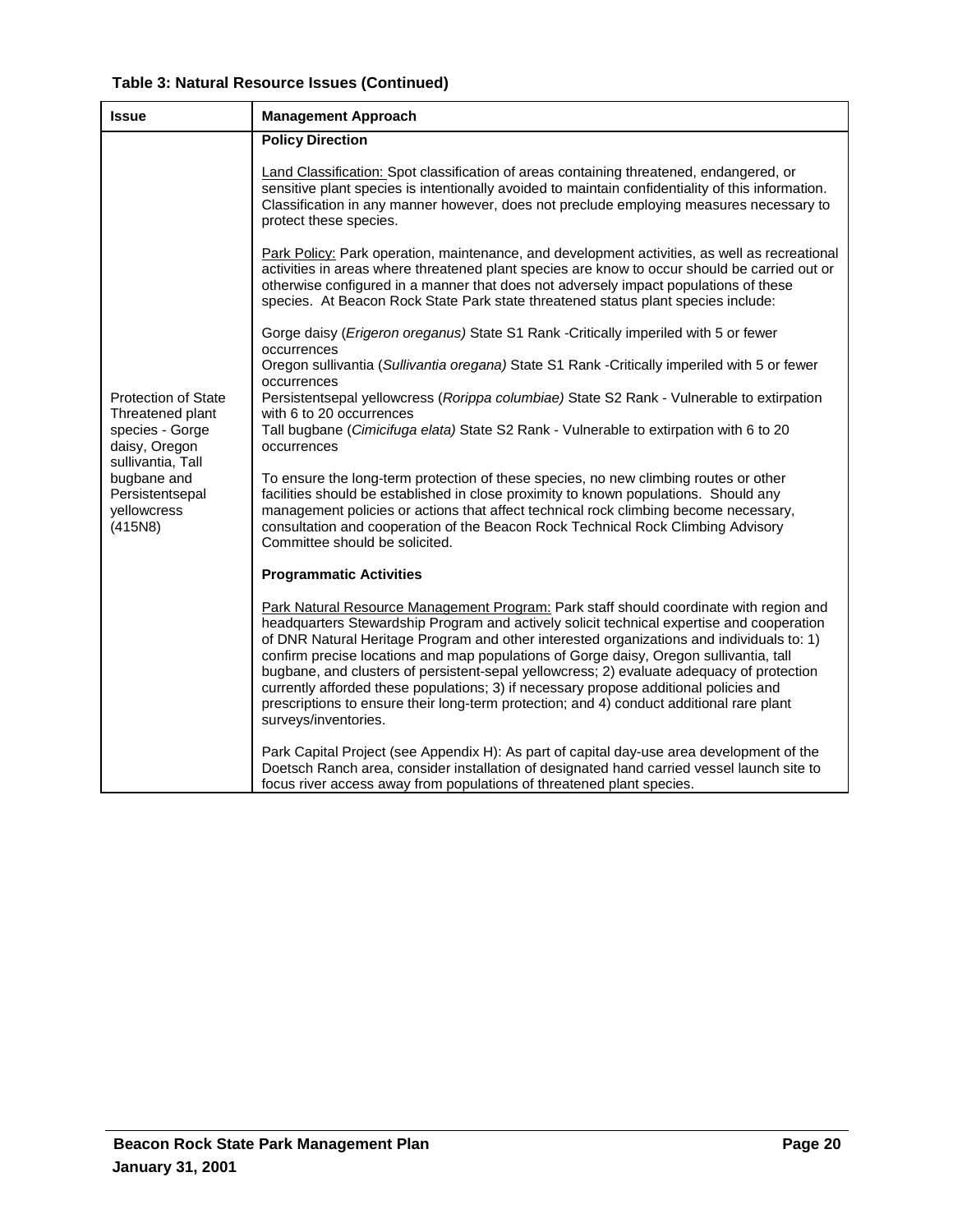# **Table 3: Natural Resource Issues (Continued)**

| <b>Issue</b>                                   | <b>Management Approach</b>                                                                                                                                                                                                                                                                                                                                                                                                                                                                                                                                                                                                                                                                                                                                                                                                                                                                                                                                                                                                                                                                                                                                                                                                                                                                                           |
|------------------------------------------------|----------------------------------------------------------------------------------------------------------------------------------------------------------------------------------------------------------------------------------------------------------------------------------------------------------------------------------------------------------------------------------------------------------------------------------------------------------------------------------------------------------------------------------------------------------------------------------------------------------------------------------------------------------------------------------------------------------------------------------------------------------------------------------------------------------------------------------------------------------------------------------------------------------------------------------------------------------------------------------------------------------------------------------------------------------------------------------------------------------------------------------------------------------------------------------------------------------------------------------------------------------------------------------------------------------------------|
|                                                | <b>Policy Direction</b>                                                                                                                                                                                                                                                                                                                                                                                                                                                                                                                                                                                                                                                                                                                                                                                                                                                                                                                                                                                                                                                                                                                                                                                                                                                                                              |
|                                                | Land Classification: Not applicable.                                                                                                                                                                                                                                                                                                                                                                                                                                                                                                                                                                                                                                                                                                                                                                                                                                                                                                                                                                                                                                                                                                                                                                                                                                                                                 |
| Wildfire prevention/<br>suppression<br>(415N9) | Park Policy: Wildfire prevention and suppression activities conducted by park staff should<br>continue to be guided by the fire element of the park's Emergency Plan until a<br>comprehensive wildfire prevention and suppression plan is prepared. Park staff should<br>consult local fire districts/DNR and institute temporary burning bans as recommended. Park<br>staff may also institute temporary burning bans based on localized fuel/climatic conditions.<br><b>Programmatic Activities</b><br>Park Natural Resource Management Program: Park staff should coordinate with region and<br>headquarters Resource Stewardship staff and solicit cooperation from DNR SW Region<br>Office and local fire district officials to develop and implement a comprehensive wildfire<br>prevention/suppression plan. This plan should consolidate existing wildfire plans and be<br>expanded to include: 1) specific fire hazard reduction policies and prescriptions consistent<br>with park-wide natural resource management activities; 2) fire suppression policies; 3) fire<br>suppression equipment inventory and needs assessment; 4) human fire suppression<br>resources inventory, mutual aid agreements, and needs assessment; 5) communications<br>and response plans; and 6) other elements as necessary. |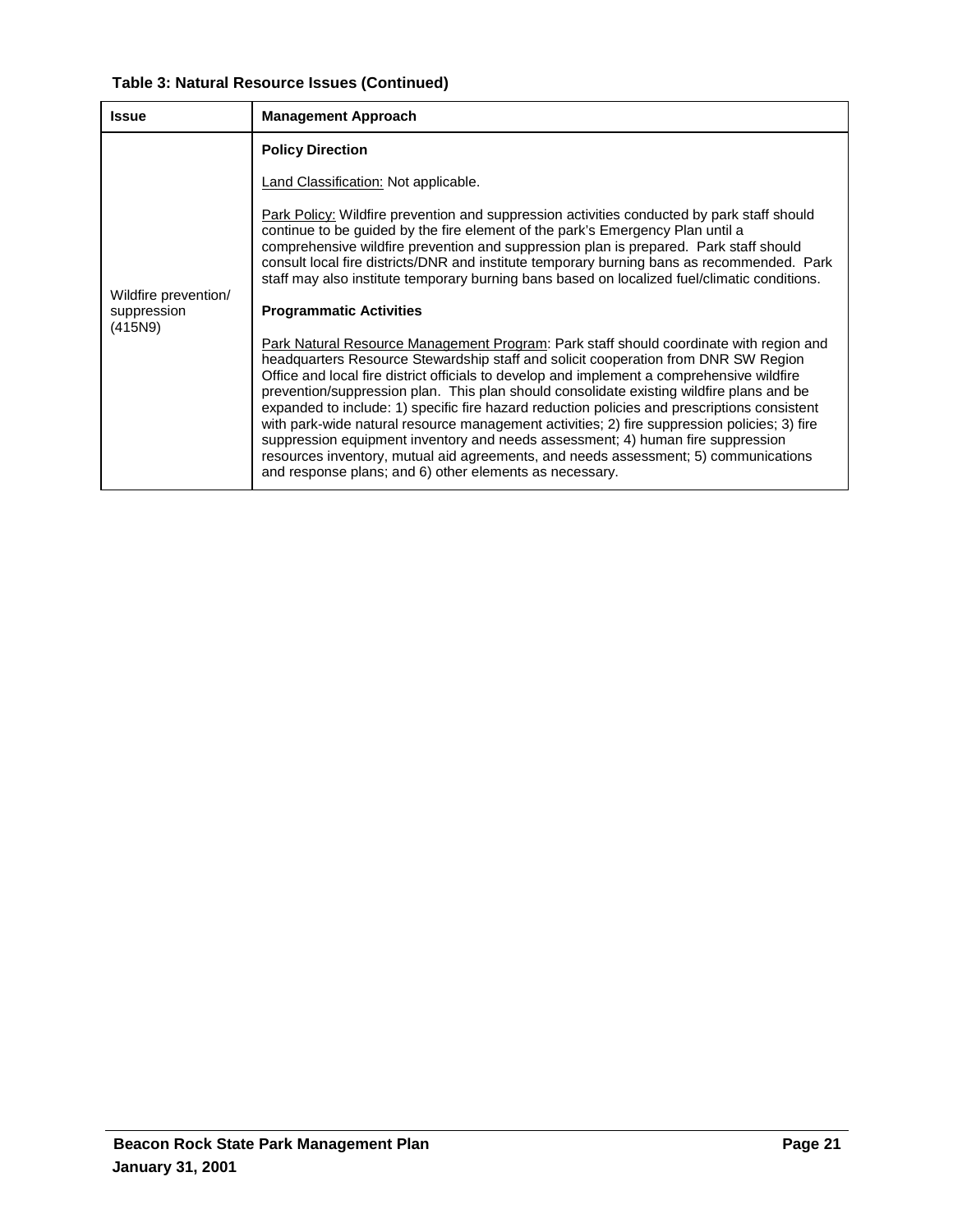|  |  | Table 3: Natural Resource Issues (Continued) |
|--|--|----------------------------------------------|
|--|--|----------------------------------------------|

| <b>Issue</b>                                                      | <b>Management Approach</b>                                                                                                                                                                                                                                                                                                                                                                                                                                                                                                                                                                                                                                                                                                                                                                                          |
|-------------------------------------------------------------------|---------------------------------------------------------------------------------------------------------------------------------------------------------------------------------------------------------------------------------------------------------------------------------------------------------------------------------------------------------------------------------------------------------------------------------------------------------------------------------------------------------------------------------------------------------------------------------------------------------------------------------------------------------------------------------------------------------------------------------------------------------------------------------------------------------------------|
|                                                                   | <b>Policy Direction</b><br>Land Classification: Commission-approved properties appropriate for acquisition/exchange                                                                                                                                                                                                                                                                                                                                                                                                                                                                                                                                                                                                                                                                                                 |
|                                                                   | and preliminary classifications for specific properties are shown in Figure 2: Land<br>Classification and Long-Term Boundary Map.                                                                                                                                                                                                                                                                                                                                                                                                                                                                                                                                                                                                                                                                                   |
|                                                                   | Park Policy: Any land acquisitions or disposals must be consistent with Commission Policy<br>62-25-3: Dual Functions of Commission and Director; 68-55-1: Land Acquisition; 74-55-1<br>Inholding Policy; 76-55-1: Relocation Assistance and Real Property Acquisition; and 81-55-1:<br>Appraisal Policy.                                                                                                                                                                                                                                                                                                                                                                                                                                                                                                            |
|                                                                   | <b>Programmatic Activities</b>                                                                                                                                                                                                                                                                                                                                                                                                                                                                                                                                                                                                                                                                                                                                                                                      |
| Park property<br>acquisitions, trades,<br>and surplus<br>(415N10) | Park Natural Resource Management Program: Park staff should coordinate with region and<br>headquarters Resource Stewardship staff, Planning, and Lands Programs to prepare a Park<br>Property Acquisition/Surplus Plan. This plan should detail: 1) properties desired for fee<br>acquisition, 2) properties desired for acquisition through easements, management<br>agreement, or other similar instruments, 3) properties appropriate to trade for other<br>properties, and 4) properties appropriate to surplus for monetary consideration.                                                                                                                                                                                                                                                                     |
|                                                                   | As part of a park-wide acquisition/trade/surplus plan, acquisition through purchase,<br>easement, or management agreement of all properties in Figure 2: Beacon Rock State Park<br>Land Classification and Long-Term Boundary Map should be considered. Properties<br>between Woodward Creek and the eastern ridge line of its watershed should be considered<br>appropriate for either USFS or State Parks ownership/management depending on the<br>following factors: 1) State Parks believes all or part of that property is useful for backcountry<br>camping; 2) hunting is a desirable and compatible use in the area; 3) an integrated State<br>Parks trail system would be appropriately sited in a portion of that area; and 4) watershed<br>management would be most effectively by one or both agencies. |
|                                                                   | Note: Prior to final agency action on any specific property acquisition or exchange, a full<br>public hearing and review process by the Parks and Recreation Commission would need to<br>occur. Listing of properties above, as well as classification of non-parks-owned sites, is for<br>long-range planning purposes only.                                                                                                                                                                                                                                                                                                                                                                                                                                                                                       |
|                                                                   | Park Capital Project: Boundary surveys between WSP&RC-owned and private properties<br>should be included as part of park capital facilities planning and development projects and as<br>part of property acquisition/trade/surplus transactions.                                                                                                                                                                                                                                                                                                                                                                                                                                                                                                                                                                    |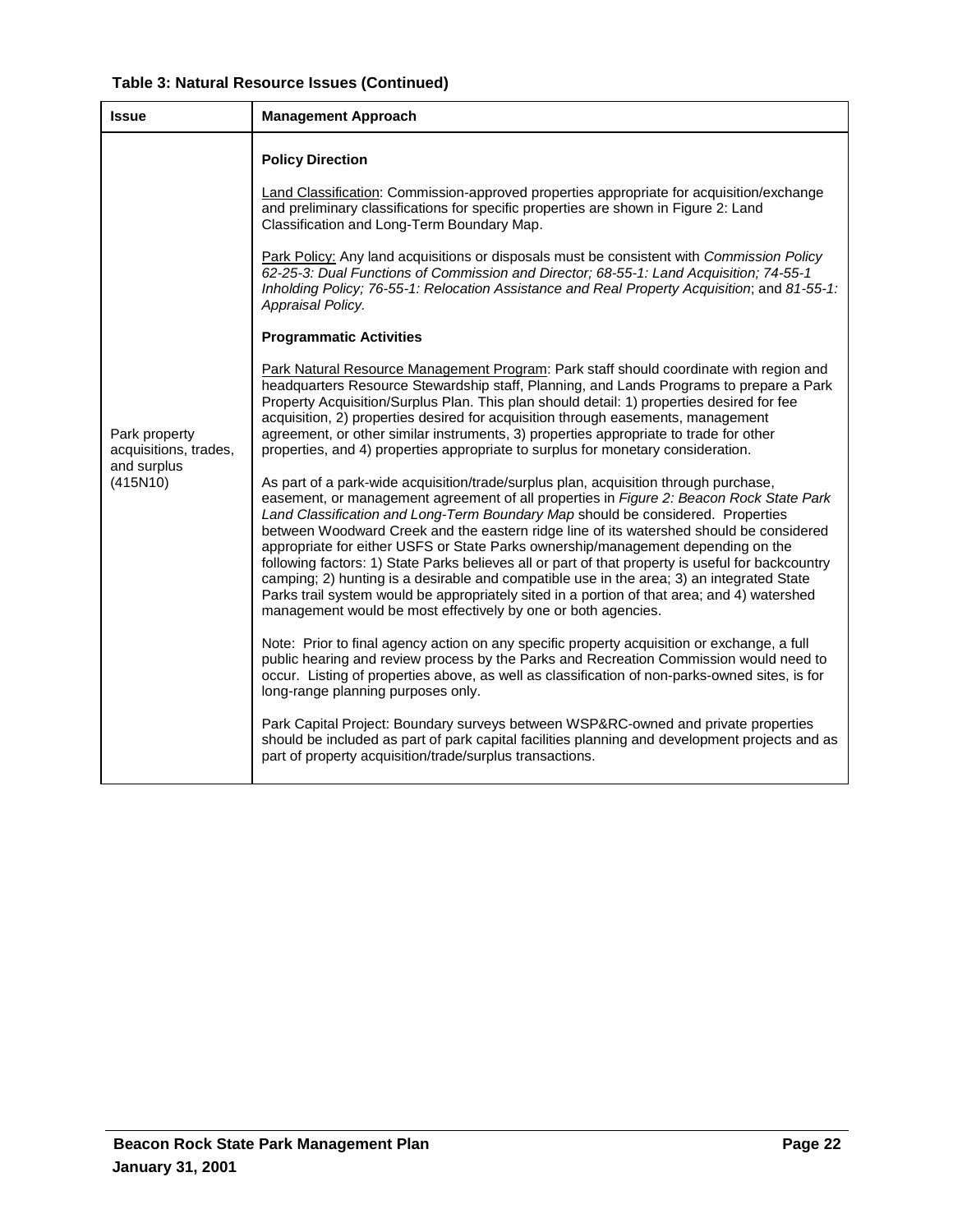| Table 3: Natural Resource Issues (Continued) |  |  |
|----------------------------------------------|--|--|
|----------------------------------------------|--|--|

| <b>Issue</b>                                      | <b>Management Approach</b>                                                                                                                                                                                                                                                                                                                                                                                                                                                                                             |
|---------------------------------------------------|------------------------------------------------------------------------------------------------------------------------------------------------------------------------------------------------------------------------------------------------------------------------------------------------------------------------------------------------------------------------------------------------------------------------------------------------------------------------------------------------------------------------|
| Doetsch Property -                                | <b>Policy Direction</b>                                                                                                                                                                                                                                                                                                                                                                                                                                                                                                |
|                                                   | Land Classification: The Doetsch Ranch area, currently under agricultural grazing lease, is<br>classified as part of a Heritage Area. Classification in this manner conditionally permits<br>grazing.                                                                                                                                                                                                                                                                                                                  |
|                                                   | Park Policy: Agricultural grazing activities should continue to be permitted in the Doetsch<br>Ranch area for the primary purpose of maintaining the area's pastoral setting, maintaining<br>habitat for migratory water fowl, and preventing infestation of noxious weeds. Noxious weed<br>control measures carried out in grazing lease area should follow policy direction outlined in<br>"Control of Noxious Weed/Non-native Vegetation", above.                                                                   |
| grazing lease and<br>pastoral setting<br>(415N11) | <b>Programmatic Activities</b>                                                                                                                                                                                                                                                                                                                                                                                                                                                                                         |
|                                                   | Park Natural Resource Management Program: Park staff should coordinate with region and<br>headquarters Resource Stewardship staff and continue cooperation with current grazing<br>lease holder to: 1) ensure that grazing activities remain consistent with purpose of lease, 2)<br>ensure that grazing activities do not conflict with natural and cultural resource protection<br>measures, and 3) minimize any potential conflicts with recreational activities and future<br>recreational facilities development. |
|                                                   | Park Capital Project: As part of Doetsch Ranch day-use area capital development project, re-<br>locate/reconfigure livestock fencing to encourage recreational access to the area and allow<br>for access to the Columbia River shoreline.                                                                                                                                                                                                                                                                             |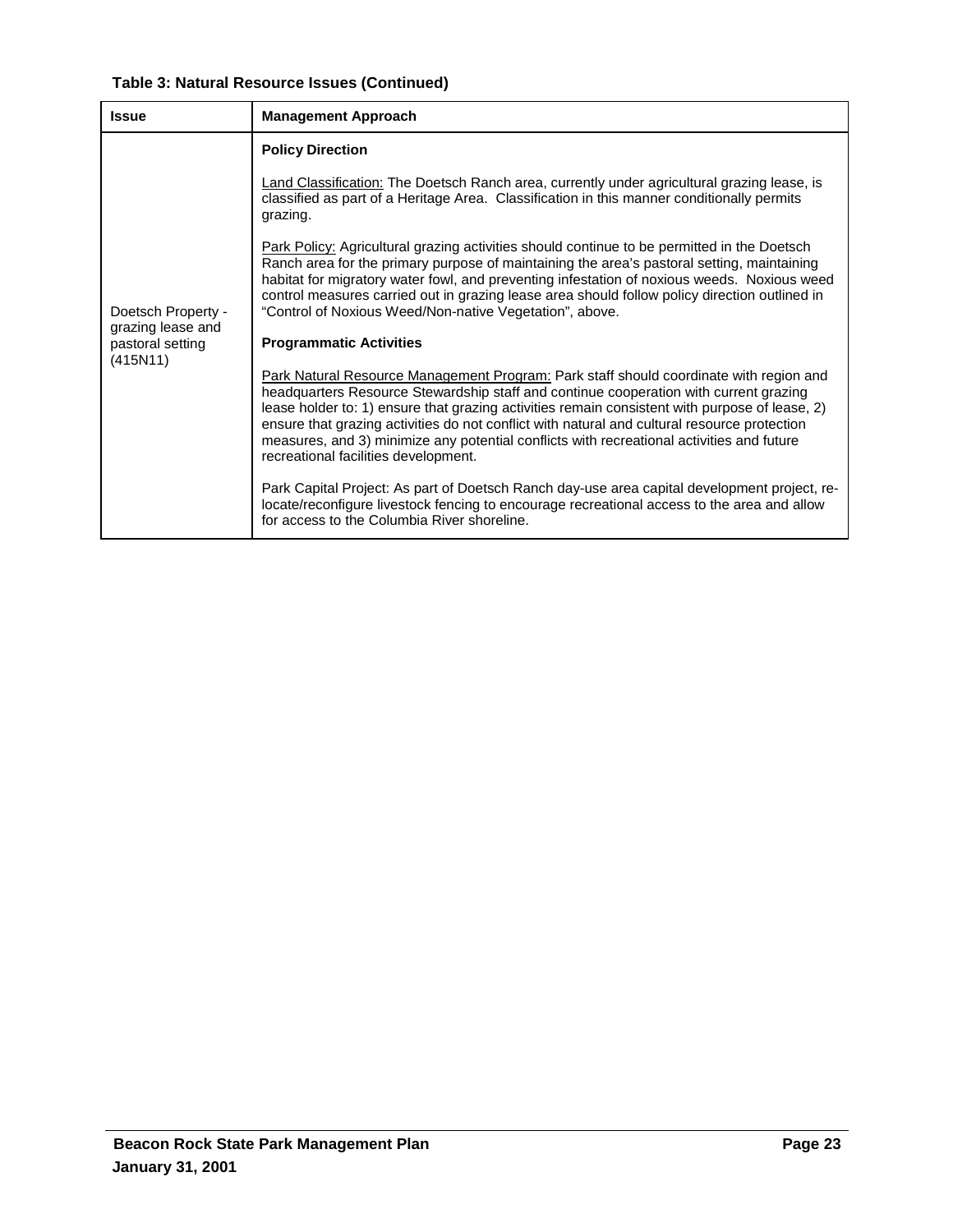| Table 4: Cultural Resource Issues and Management Approaches |  |  |  |
|-------------------------------------------------------------|--|--|--|
|-------------------------------------------------------------|--|--|--|

| <b>Issue</b>                                    | <b>Management Approach</b>                                                                                                                                                                                                                                                                                                                                                                                                                                                                                                                                                                                                                                                                                                                                                                                                                                                                                                                                                                                                                                                                                                                                                                                                                                                                                                                                                                                                                                        |
|-------------------------------------------------|-------------------------------------------------------------------------------------------------------------------------------------------------------------------------------------------------------------------------------------------------------------------------------------------------------------------------------------------------------------------------------------------------------------------------------------------------------------------------------------------------------------------------------------------------------------------------------------------------------------------------------------------------------------------------------------------------------------------------------------------------------------------------------------------------------------------------------------------------------------------------------------------------------------------------------------------------------------------------------------------------------------------------------------------------------------------------------------------------------------------------------------------------------------------------------------------------------------------------------------------------------------------------------------------------------------------------------------------------------------------------------------------------------------------------------------------------------------------|
|                                                 | <b>Policy Direction</b>                                                                                                                                                                                                                                                                                                                                                                                                                                                                                                                                                                                                                                                                                                                                                                                                                                                                                                                                                                                                                                                                                                                                                                                                                                                                                                                                                                                                                                           |
|                                                 | Land Classification: The vast majority of the park south of SR-14 including the Doetsch<br>Ranch and areas surrounding Beacon Rock, as well as original CCC developments in the<br>existing campground and day-use areas are classified as Heritage Areas. As such, primary<br>management emphasis is placed on protecting and interpreting cultural features to enhance<br>appreciation and enjoyment by park visitors. In addition to protecting features physically<br>present on-site, application of the Heritage classification is also intended to recognize the<br>area's historic significance as a travel route for both Native Americans, white explorers, and<br>later as major railway and trucking corridor connecting western Washington and Oregon with<br>the rest of the country (see also "Protection of Native American Archaeological and Cultural<br>Sites" below).                                                                                                                                                                                                                                                                                                                                                                                                                                                                                                                                                                         |
|                                                 | Park Policy: Throughout the park, any treatments applied to historic properties including<br>rehabilitation or enhancement of existing historic structures or new facility construction in<br>historically significant areas must conform to Commission Policy 12-98-01: Cultural<br>Resource Management Policy (see agency Policy and Procedure Handbook). Specifically,<br>policy # 10 states that "New buildings, structures, landscape features, and utilities will be<br>constructed in heritage areas (or potential heritage areas) only if existing structures and<br>improvements do not meet essential management needs and construction is designated and<br>sited to preserve the integrity and character of the area."                                                                                                                                                                                                                                                                                                                                                                                                                                                                                                                                                                                                                                                                                                                                |
| Protection of historic<br>properties<br>(415C1) | No historic properties, either formally or informally identified through previous agency<br>inventory efforts or local park knowledge, will be disturbed as the result of park operation,<br>maintenance, or development prior to a determination of treatment as part of the park's<br>cultural resource management plan. Previously identified historic properties include fish<br>wheel remnants, original CCC campsite and recreational developments, Beacon Rock Biddle<br>trail, Beacon Rock first ascent climbing route, Beacon Rock demolition excavations, and<br>historic homesites.                                                                                                                                                                                                                                                                                                                                                                                                                                                                                                                                                                                                                                                                                                                                                                                                                                                                    |
|                                                 | <b>Programmatic Activities</b>                                                                                                                                                                                                                                                                                                                                                                                                                                                                                                                                                                                                                                                                                                                                                                                                                                                                                                                                                                                                                                                                                                                                                                                                                                                                                                                                                                                                                                    |
|                                                 | Park Cultural Resource Management Program: Primary management responsibility for the<br>protection of historic properties situated on State Parks owned lands rests with the<br>Washington State Parks and Recreation Commission (WSP&RC). The State Office of<br>Archaeology and Historic Preservation (OAHP) is the state level entity responsible, under the<br>National Historic Preservation Act, for developing and maintaining a state listing of historic<br>properties, recommending nominated properties to the National Register of Historic Places,<br>and providing technical archaeological/historical consultation to public and private<br>organizations. Park staff should coordinate with regional Resource Stewardship staff,<br>Historic Preservation Section, Parks' Interpretive Supervisor, Parks' Archaeologist and solicit<br>cooperation from OAHP, regional tribal authorities, CCC alumni organizations, local historical<br>societies, and other interested individuals/organizations to establish an on-going process of<br>formulating, implementing, and assessing policies and prescriptions for the protection and<br>management of historic properties, archaeological sites, and Native American cultural sites.<br>The principal purpose of this program is to involve a broad scope of park stakeholders in the<br>development, implementation, and continuing work on a cultural resource management plan<br>for the park. |
|                                                 | Park Capital/Agency Staff Project: As a focal point of the park's cultural resource<br>management program, a cultural resource management plan will be prepared. This plan<br>must be consistent with the agency's cultural resource management policy and at a minimum<br>include: 1) a description of the park's cultural resources, 2) evaluates and draws conclusions<br>about their significance, 3) outlines the park's goals and objectives in managing these<br>resources, 4) describes and evaluates current cultural resource management activities, and<br>5) prescribes an action program for meeting the most urgent needs.                                                                                                                                                                                                                                                                                                                                                                                                                                                                                                                                                                                                                                                                                                                                                                                                                          |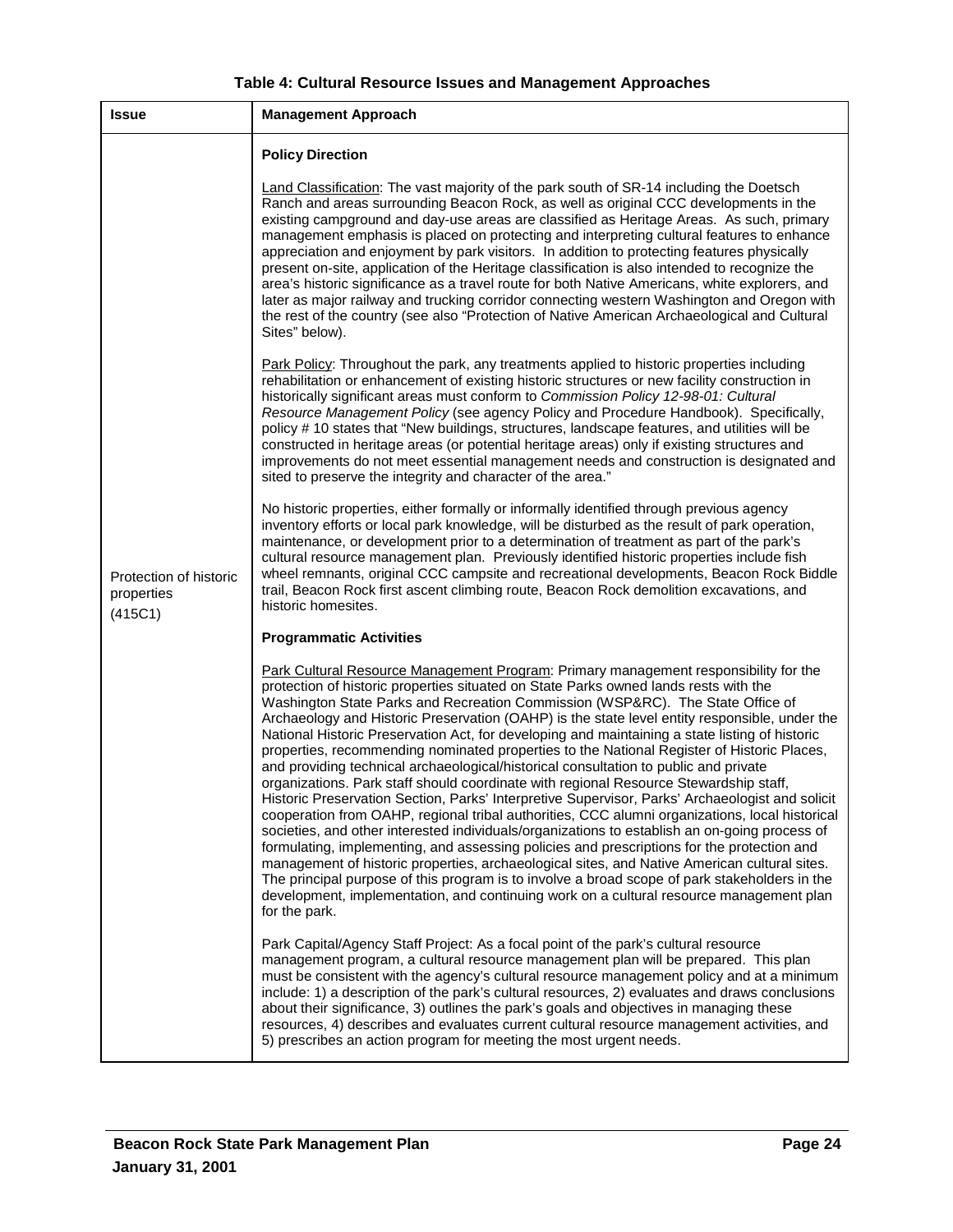| Table 4: Cultural Resource Issues (Continued) |  |  |  |
|-----------------------------------------------|--|--|--|
|-----------------------------------------------|--|--|--|

| <b>Issue</b>                                        | <b>Management Approach</b>                                                                                                                                                                                                                                                                                                                                                                                                                                                                                                                                                                                                                                                                                                                                                                                                                                                                                                                                                                                                                                                                                                                                                                                                                                                                                                                                                                                                                                                                                                                                                                                                                                                                                                                                                                                                                                                                                                                                                                                                                                                                                                                                                                                                                                                                                                                                       |
|-----------------------------------------------------|------------------------------------------------------------------------------------------------------------------------------------------------------------------------------------------------------------------------------------------------------------------------------------------------------------------------------------------------------------------------------------------------------------------------------------------------------------------------------------------------------------------------------------------------------------------------------------------------------------------------------------------------------------------------------------------------------------------------------------------------------------------------------------------------------------------------------------------------------------------------------------------------------------------------------------------------------------------------------------------------------------------------------------------------------------------------------------------------------------------------------------------------------------------------------------------------------------------------------------------------------------------------------------------------------------------------------------------------------------------------------------------------------------------------------------------------------------------------------------------------------------------------------------------------------------------------------------------------------------------------------------------------------------------------------------------------------------------------------------------------------------------------------------------------------------------------------------------------------------------------------------------------------------------------------------------------------------------------------------------------------------------------------------------------------------------------------------------------------------------------------------------------------------------------------------------------------------------------------------------------------------------------------------------------------------------------------------------------------------------|
|                                                     | <b>Programmatic Activities (Continued)</b>                                                                                                                                                                                                                                                                                                                                                                                                                                                                                                                                                                                                                                                                                                                                                                                                                                                                                                                                                                                                                                                                                                                                                                                                                                                                                                                                                                                                                                                                                                                                                                                                                                                                                                                                                                                                                                                                                                                                                                                                                                                                                                                                                                                                                                                                                                                       |
|                                                     | Park Capital Project: The following treatments for historic properties have been identified,<br>pending completion of a cultural resource management plan, as desirable for management<br>of the properties from a recreation and administrative perspective. The identified treatments<br>should only be used to aid in cultural resource management planning and should not be<br>considered as final treatment recommendations.                                                                                                                                                                                                                                                                                                                                                                                                                                                                                                                                                                                                                                                                                                                                                                                                                                                                                                                                                                                                                                                                                                                                                                                                                                                                                                                                                                                                                                                                                                                                                                                                                                                                                                                                                                                                                                                                                                                               |
| Protection of historic<br>properties<br>(continued) | • Original CCC Camp (west side of Beacon Rock) – record/document site and remove as<br>necessary to allow for proposed off-highway parking improvements<br>• SR-14 CCC Restroom - rehabilitate to allow all-season use and improve ADA accessibility<br>• Beacon Rock Biddle Trail - rehabilitate railings, make safety improvements to walking<br>surface, and interpret on-site<br>• First climbing ascent route of Beacon Rock - prohibit removal of historic bolts/pitons,<br>prohibit placement of new bolts along original route, and interpret at bottom of route<br>• CCC stone residence along SR-14 - rehabilitate to serve as the park's interpretive/visitor<br>center or rehabilitate to enhance function as a park residence<br>• CCC restrooms, shelters, day-use, and camping areas - rehabilitate to maximize<br>accessibility and recreational utility while preserving the CCC character defining features<br>• Historic homesites in proposed campground area - survey and preserve (stabilize) as<br>interim treatment prior to completion of cultural resource management plan<br>Eastern Fish Wheel - survey and preserve (stabilize) as interim treatment prior to<br>completion of cultural resource management plan<br>• Western Fish Wheel - survey and preserve (stabilize) as interim treatment prior to<br>completion of cultural resource management plan<br>Agency Staff Project: As part of the park's cultural resource management program, park staff<br>should coordinate with region Resource Stewardship staff, headquarters Historic<br>Preservation Section, and Parks' Interpretive Supervisor, and solicit technical expertise, and<br>cooperation from OAHP, to nominate Beacon Rock and other appropriate historic properties<br>of Beacon Rock State Park for inclusion on the National Register of Historic Properties.<br>Specific configuration of the nomination (individual features, district, and/or landscape) will<br>need to be determined prior to formal nomination. Park staff should also coordinate with<br>region and headquarters Resource Stewardship staff and Park's Interpretive Supervisor, and<br>solicit technical expertise and cooperation of the National Park Service, National Natural<br>Landmark Program, to nominate Beacon Rock for designation as a National Natural<br>Landmark. |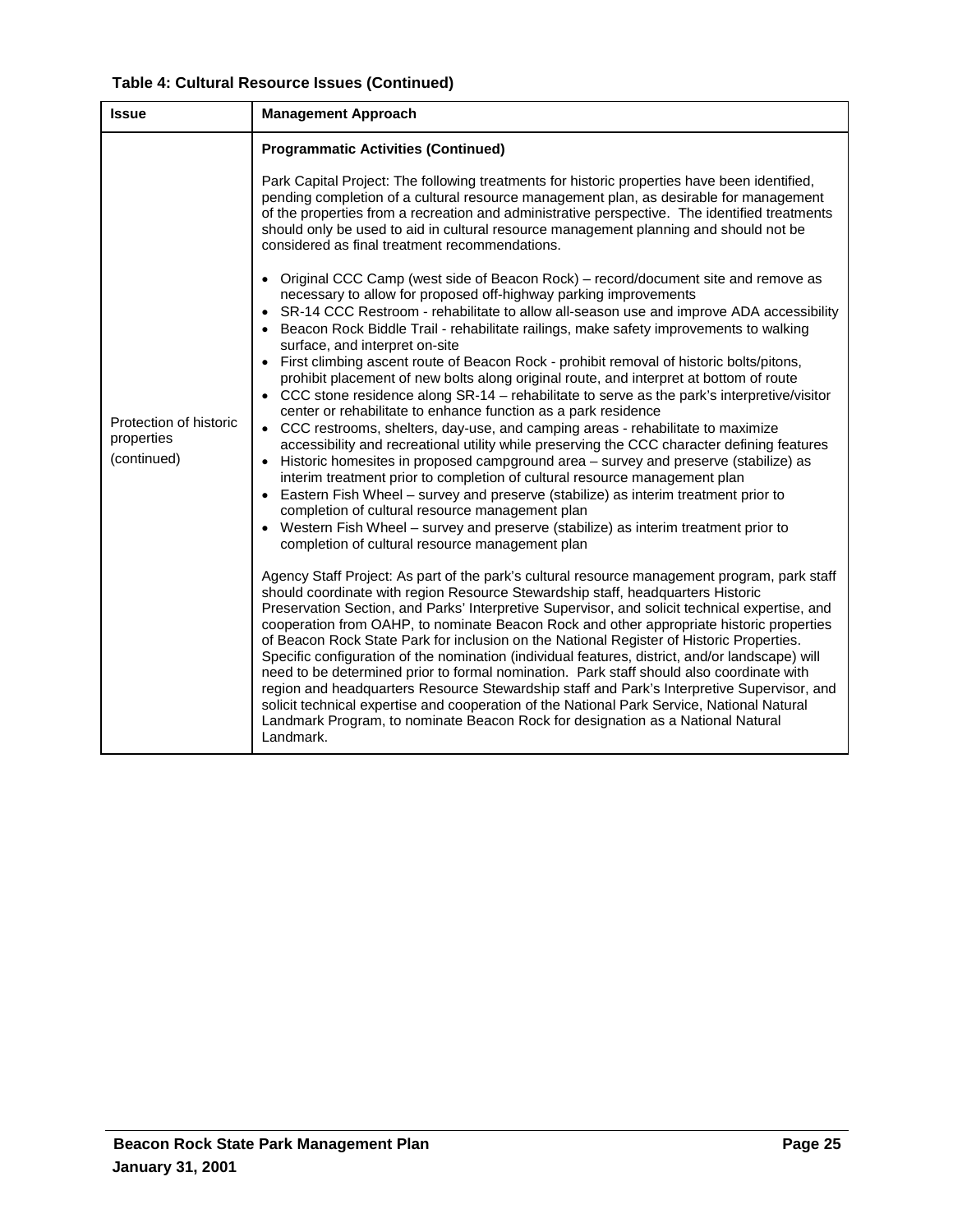|  | Table 4: Cultural Resource Issues (Continued) |  |  |
|--|-----------------------------------------------|--|--|
|--|-----------------------------------------------|--|--|

| <b>Issue</b>                                    | <b>Management Approach</b>                                                                                                                                                                                                                                                                                                                                                                                                                                                                                                                                                                                                                                                                                                                                                                                                                                                                                                                                                                                                                                                                                                                                                                                                                                                    |
|-------------------------------------------------|-------------------------------------------------------------------------------------------------------------------------------------------------------------------------------------------------------------------------------------------------------------------------------------------------------------------------------------------------------------------------------------------------------------------------------------------------------------------------------------------------------------------------------------------------------------------------------------------------------------------------------------------------------------------------------------------------------------------------------------------------------------------------------------------------------------------------------------------------------------------------------------------------------------------------------------------------------------------------------------------------------------------------------------------------------------------------------------------------------------------------------------------------------------------------------------------------------------------------------------------------------------------------------|
|                                                 | <b>Policy Direction</b><br>Land Classification: The vast majority of the park south of SR-14 including the Doetsch<br>Ranch and areas surrounding Beacon Rock, as well as original CCC developments in the<br>existing campground and day-use areas are classified as Heritage Areas. This classification<br>emphasis preservation of cultural features, and where appropriate, providing a high-quality<br>interpretive/educational experience to park visitors. Classification in this manner provides a<br>high-degree of protection to Native American archaeological/cultural sites.<br>Park Policy: No Native American archaeological sites or artifacts, either formally or informally<br>identified through previous agency inventory efforts or local park knowledge, will be disturbed<br>as the result of park operation, maintenance, or development prior to a determination of<br>treatment as part of the park's cultural resource management plan. The location of<br>previously unrevealed Native American archaeological sites should be treated as confidential<br>information pending approval for release by appropriate tribal authorities and State Parks'<br>Archaeologist. In case of major disturbance to known Native American cultural sites, the |
|                                                 | State Parks Archaeologist will assume responsibility for notification of appropriate tribal<br>authorities. Monitoring of unrevealed Native American cultural sites not located in developed<br>park areas should remain the responsibility of regional Tribal authorities.                                                                                                                                                                                                                                                                                                                                                                                                                                                                                                                                                                                                                                                                                                                                                                                                                                                                                                                                                                                                   |
| <b>Protection of Native</b><br>American         | <b>Programmatic Activities</b>                                                                                                                                                                                                                                                                                                                                                                                                                                                                                                                                                                                                                                                                                                                                                                                                                                                                                                                                                                                                                                                                                                                                                                                                                                                |
| archaeological and<br>cultural sites<br>(415C2) | Park Cultural Resource Management Program: Park staff should coordinate with regional<br>Resource Stewardship staff, Historic Preservation Section, State Parks' Archaeologist, and<br>Parks' Interpretive Supervisor, and solicit expertise and cooperation of regional tribal<br>authorities and OAHP, to establish an on-going process of formulating, implementing, and<br>assessing policies and prescriptions for the protection and management of Wahclallah<br>Village site and other Native American archaeological/cultural sites in the park.                                                                                                                                                                                                                                                                                                                                                                                                                                                                                                                                                                                                                                                                                                                      |
|                                                 | Park Capital/Agency Staff Project: As a focal point of the park's cultural resource<br>management program, a cultural resource management plan will be prepared (see<br>"Protection of historic properties", above.                                                                                                                                                                                                                                                                                                                                                                                                                                                                                                                                                                                                                                                                                                                                                                                                                                                                                                                                                                                                                                                           |
|                                                 | The following treatment considerations for the Native American Wahclella Village site have<br>been identified, pending completion of a cultural resource management plan, as desirable for<br>management of the site from a recreation and administrative perspective. The identified<br>treatments should only be used to aid in cultural resource management planning and should<br>not be considered as final treatment recommendations.                                                                                                                                                                                                                                                                                                                                                                                                                                                                                                                                                                                                                                                                                                                                                                                                                                   |
|                                                 | • Option 1 - propose establishment of an interpretive area near the Wahclella Village that is<br>configured to provide a very high degree of protection to the site while at the same time<br>providing low to medium-intensity interpretive/educational opportunities to park visitors.<br>• Option 2 - limit development of Wahclella Village site to stabilization measures only and<br>conduct all interpretive programming off-site at adjacent day-use area and/or proposed<br>park visitor center (stone house on SR-14).                                                                                                                                                                                                                                                                                                                                                                                                                                                                                                                                                                                                                                                                                                                                              |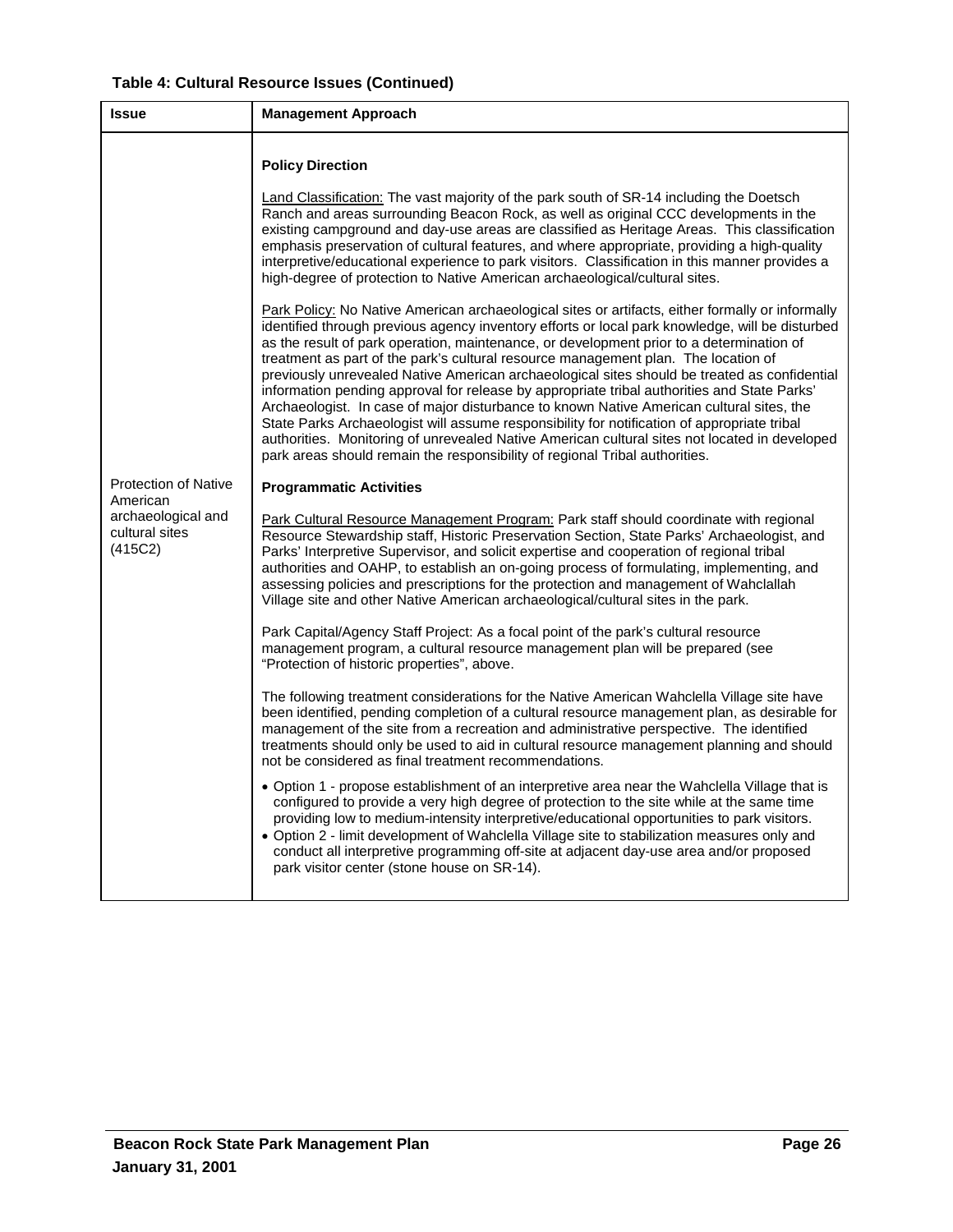# **Table 4: Cultural Resource Issues (Continued)**

| <b>Issue</b>                                                          | <b>Management Approach</b>                                                                                                                                                                                                                                                                                                                                                                                                                      |
|-----------------------------------------------------------------------|-------------------------------------------------------------------------------------------------------------------------------------------------------------------------------------------------------------------------------------------------------------------------------------------------------------------------------------------------------------------------------------------------------------------------------------------------|
|                                                                       | <b>Policy Direction</b>                                                                                                                                                                                                                                                                                                                                                                                                                         |
| Native American<br>ceremonial/cultural<br>activities in park<br>areas | Land Classification: Not applicable.                                                                                                                                                                                                                                                                                                                                                                                                            |
|                                                                       | Park Policy: Requests for Native American ceremonial or other cultural uses of Beacon Rock<br>State Park that are not consistent with adopted land classifications and associated<br>management guidelines and that are not specifically prohibited by law (e.g., WAC Chapter<br>352-32 Public Use of State Park Areas; WAC Chapter 352-12 Moorage and Use of Marine<br>Facilities) must be pre-approved by the Beacon Rock State Park Manager. |
| (415C3)                                                               | <b>Programmatic Activities</b>                                                                                                                                                                                                                                                                                                                                                                                                                  |
|                                                                       | Park Cultural Resource Management Program: Park staff should to coordinate with region<br>Resource Stewardship staff, State Parks' Archaeologist, and Historic Preservation Section to<br>continue cooperation with regional tribal authorities concerning ceremonial or other cultural<br>activities in Beacon Rock State Park.                                                                                                                |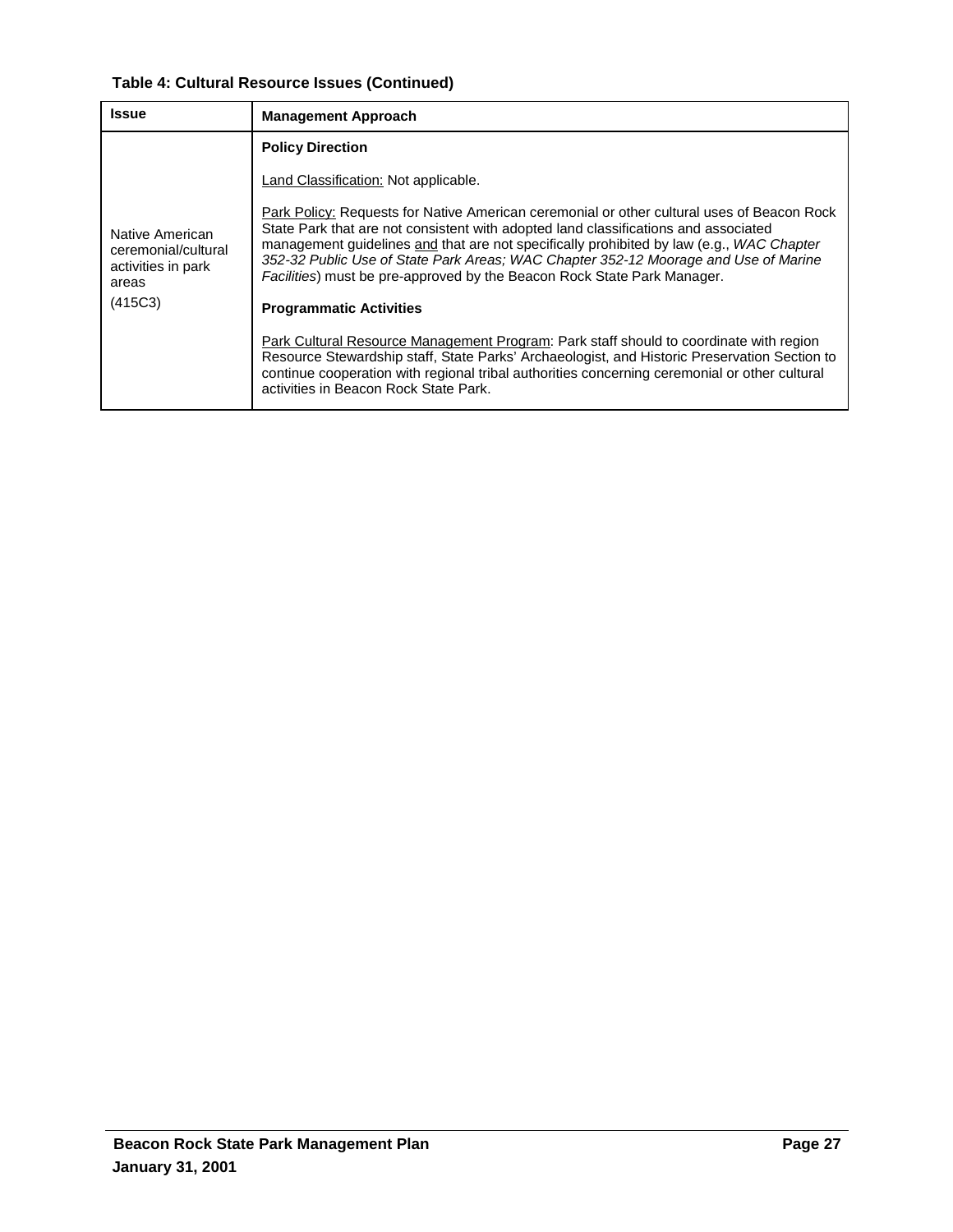| <b>Table 5: Recreational Resource/Facility Issues and Management Approaches</b> |  |  |
|---------------------------------------------------------------------------------|--|--|
|---------------------------------------------------------------------------------|--|--|

| <b>Issue</b>                    | <b>Management Approach</b>                                                                                                                                                                                                                                                                                                                                                                                                                                                                                                                                                                                                                                                                                                                                                                                                                                                                                                                                                                                                                                                                                                                                                                                                                                                                                                              |
|---------------------------------|-----------------------------------------------------------------------------------------------------------------------------------------------------------------------------------------------------------------------------------------------------------------------------------------------------------------------------------------------------------------------------------------------------------------------------------------------------------------------------------------------------------------------------------------------------------------------------------------------------------------------------------------------------------------------------------------------------------------------------------------------------------------------------------------------------------------------------------------------------------------------------------------------------------------------------------------------------------------------------------------------------------------------------------------------------------------------------------------------------------------------------------------------------------------------------------------------------------------------------------------------------------------------------------------------------------------------------------------|
|                                 | <b>Policy Direction</b>                                                                                                                                                                                                                                                                                                                                                                                                                                                                                                                                                                                                                                                                                                                                                                                                                                                                                                                                                                                                                                                                                                                                                                                                                                                                                                                 |
|                                 | Land Classification: Beacon Rock State Park is classified as a combination of all the agency's land<br>classifications with the exception of the most restrictive Natural Area Preserve designation (see<br>Figure 2). Hiking is permitted in all classifications except Natural Area Preserves, where it is<br>conditionally permitted. Cycling is permitted in Recreation Areas, conditionally permitted in<br>Resource Recreation and Heritage Areas, and not permitted in Natural and Natural Forest Areas.<br>Equestrian use is conditionally permitted in Recreation, Resource Recreation, and Heritage Areas<br>and not permitted in Natural and Natural Forest Areas. All areas with existing trails, with the<br>exception of the Beacon Rock (Biddle) trail, trail around Doetsch pond, single-track Hamilton<br>Mountain trail, single-track trail parallel to Hardy Creek, and the final stretches of primitive roadway<br>from the top of Hamilton Mountain into the Hamilton Creek drainage, are classified as either<br>Recreation, Resource Recreation, or Heritage Areas, and therefore either permit or conditionally<br>permit cycling and equestrian use. Uses permitted by classification may however be further<br>limited as part of park-wide trail use and development planning or by park policy (see below). |
|                                 | Park Policy: Because park areas south of SR-14 are intended primarily for interpretation of natural<br>and cultural features, picnicking, and other day-use activities that may cause significant trail<br>congestion, cycling and equestrian use of trails in this area should not be permitted. Cyclists<br>should however be permitted to access the area via park roadways. Cycling and equestrian use of<br>park areas north of SR-14 should generally be limited to the primitive roadway system beginning at<br>the equestrian trailhead/camp area in Section 23, extending north into the Little and Hardy Creek<br>drainages, and as far as the saddle area of Hamilton Mountain. Cycling should also be permitted<br>on single-track trails and roadways constructed to connect the developed day-use/campground<br>areas with the equestrian/bicycle trailhead.                                                                                                                                                                                                                                                                                                                                                                                                                                                              |
| Park trail use,<br>development, | Park staff and headquarters Resource Stewardship staff have prepared a Trail Signing Plan for<br>Beacon Rock State Park. All trail signing activities should be guided by this plan and, if necessary,<br>the plan should be revised to reflect new trail construction or any changes to existing trail<br>configuration.                                                                                                                                                                                                                                                                                                                                                                                                                                                                                                                                                                                                                                                                                                                                                                                                                                                                                                                                                                                                               |
| and signing<br>(415R1)          | <b>Programmatic Activities</b>                                                                                                                                                                                                                                                                                                                                                                                                                                                                                                                                                                                                                                                                                                                                                                                                                                                                                                                                                                                                                                                                                                                                                                                                                                                                                                          |
|                                 | Park Recreational Resource/Facilities Management Program: Park staff should continue to<br>coordinate with trail user groups to organize and supervise volunteer trail projects, propose trail-<br>related planned maintenance and capital projects, and otherwise improve trails as necessary to<br>protect against damage to natural and cultural resources.                                                                                                                                                                                                                                                                                                                                                                                                                                                                                                                                                                                                                                                                                                                                                                                                                                                                                                                                                                          |
|                                 | Capital/Agency Staff Project: As part of the park's recreational resource/facilities management<br>program, a park-wide trail use and development plan should be prepared cooperatively with the<br>Southwest Regional Planner. A trail use and development plan should be consistent with adopted<br>land classifications and agency trails policy and include at least the following elements: 1)<br>additional trail opportunities, 2) maintenance needs for existing trails, 3) existing trails that should<br>be abandoned, 4) allowed conveyances and uses on each trail, 5) degrees of difficulty/accessibility<br>of each trail, 6) trail signing plan, 7) trail brochure, and 8) volunteer participation opportunities.                                                                                                                                                                                                                                                                                                                                                                                                                                                                                                                                                                                                        |
|                                 | Capital/Agency Staff Project: As part of the park's recreational resource/facilities management<br>program, park staff should coordinate with region Stewardship Program and headquarters Lands<br>and Planning Program Staff to: 1) secure an easement, management agreement, or similar<br>instrument from Burlington Northern (BN) that would allow a trail corridor between the BN right of<br>way and the southeast face of Beacon Rock; 2) secure an easement, management agreement, or<br>similar instrument from owners of Section 24 inholding to ensure trail access to Hamilton<br>Mountain; 3) explore potential hiking/biking/equestrian trail connection between park and the<br>Pacific Crest Trail; and 4) construct trails and ancillary facilities (e.g., fencing and sanitary facilities)<br>for $#1$ and $#3$ .                                                                                                                                                                                                                                                                                                                                                                                                                                                                                                     |
|                                 | Limits of Acceptable Change (LAC) Monitoring and Adaptive Management: As part of the park's<br>natural resource management program, the following indicators should be monitored: 1) the<br>number of visitor accidents attributable to shared trail use (hiking, cycling, and equestrian use);<br>and 2) the number of visitor complaints regarding shared use trail conflicts.                                                                                                                                                                                                                                                                                                                                                                                                                                                                                                                                                                                                                                                                                                                                                                                                                                                                                                                                                        |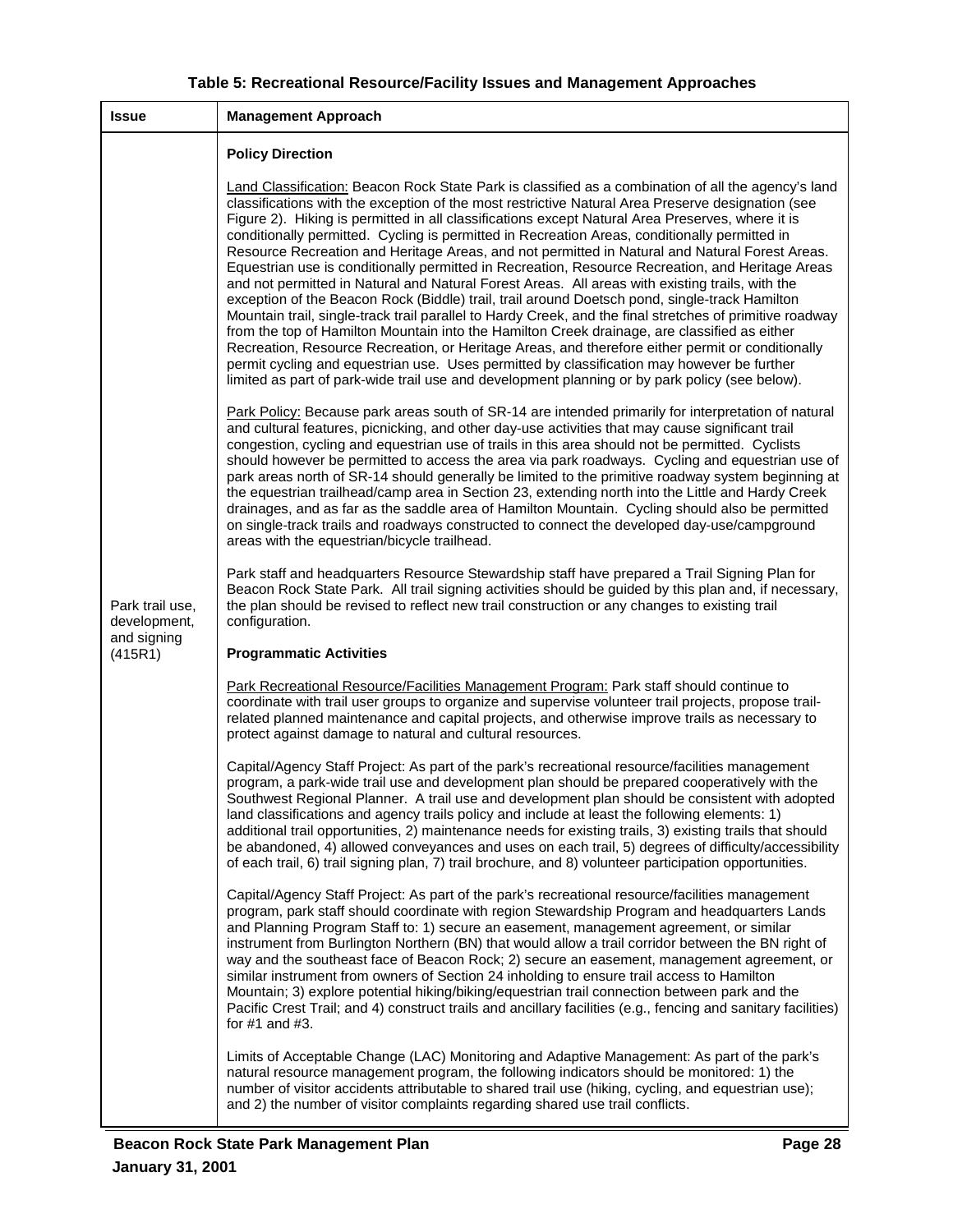# **Table 5: Recreational Resource/Facility Issues (Continued)**

| <b>Issue</b>                                                                   | <b>Management Approach</b>                                                                                                                                                                                                                                                                                                                                                                                                                                                                                                                                                                                                                                                                                                                                                                                                                                                                                                                                                                                          |
|--------------------------------------------------------------------------------|---------------------------------------------------------------------------------------------------------------------------------------------------------------------------------------------------------------------------------------------------------------------------------------------------------------------------------------------------------------------------------------------------------------------------------------------------------------------------------------------------------------------------------------------------------------------------------------------------------------------------------------------------------------------------------------------------------------------------------------------------------------------------------------------------------------------------------------------------------------------------------------------------------------------------------------------------------------------------------------------------------------------|
| Adequacy of<br>trailhead parking<br>facilities/seasonal<br>closures<br>(415R2) | <b>Policy Direction</b><br>Land Classification: The upper and lower picnic area parking lots and restroom facilities are<br>classified as part of a Heritage Area. The intent of this classification is to ensure long-term<br>protection of historic CCC recreational facility developments and the character defining<br>features of the area's landscape. Rehabilitation of the restroom facilities and expansion of the<br>parking area would be conditionally permitted by classification.<br>Park Policy: Any treatments to historically significant properties must comply with Commission<br>Policy 12-98-01: Cultural Resource Management Policy and should ideally be determined<br>through development of a Cultural Resource Management Plan for the park (see Table 4).<br><b>Programmatic Activities</b><br><b>Park Recreational Resource/Facility Management Program: Park staff should coordinate with</b><br>region Maintenance and Preservation Program and region Programs & Services Program to |
|                                                                                | explore potential for an agreement with Skamania County Public Works to provide snow<br>removal services for the park. Snow removal should be adequate to allow parking and<br>pedestrian access to the upper parking area.                                                                                                                                                                                                                                                                                                                                                                                                                                                                                                                                                                                                                                                                                                                                                                                         |
|                                                                                |                                                                                                                                                                                                                                                                                                                                                                                                                                                                                                                                                                                                                                                                                                                                                                                                                                                                                                                                                                                                                     |
|                                                                                | Park Capital Project: As part of cultural resource management planning and capital facilities<br>development projects, consider expansion of lower picnic area parking lot and rehabilitation of<br>restroom facilities to allow for year-round operation of facility.                                                                                                                                                                                                                                                                                                                                                                                                                                                                                                                                                                                                                                                                                                                                              |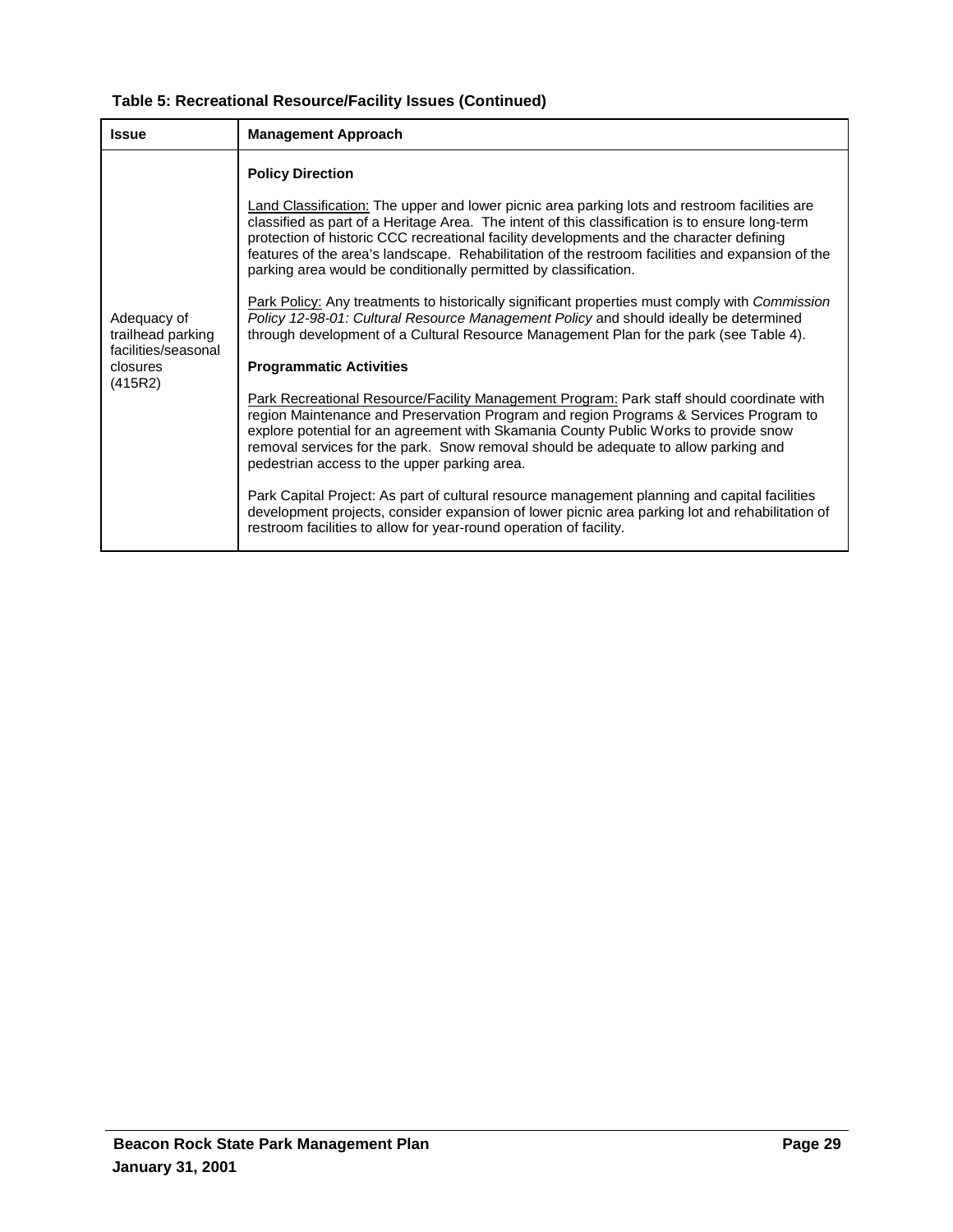|  | Table 5: Recreational Resource/Facility Issues (Continued) |  |  |
|--|------------------------------------------------------------|--|--|
|--|------------------------------------------------------------|--|--|

| <b>Issue</b>                                                                                | <b>Management Approach</b>                                                                                                                                                                                                                                                                                                                                                                                                                                                                                                                                                                                                                                                                                                          |
|---------------------------------------------------------------------------------------------|-------------------------------------------------------------------------------------------------------------------------------------------------------------------------------------------------------------------------------------------------------------------------------------------------------------------------------------------------------------------------------------------------------------------------------------------------------------------------------------------------------------------------------------------------------------------------------------------------------------------------------------------------------------------------------------------------------------------------------------|
|                                                                                             | <b>Policy Direction</b>                                                                                                                                                                                                                                                                                                                                                                                                                                                                                                                                                                                                                                                                                                             |
|                                                                                             | Land Classification: Not applicable.                                                                                                                                                                                                                                                                                                                                                                                                                                                                                                                                                                                                                                                                                                |
|                                                                                             | Park Policy: Consistent with interpretive master planning, interpretive programming for Beacon<br>Rock State Park should include a range of topics generally oriented towards the natural and<br>cultural history of the Columbia River Gorge. Potential interpretive topics include:<br>• Geology - volcanic plugs/ice age floods<br>• Native American culture and habitation<br>• Lewis and Clark expedition<br>. Post European contact culture and habitation<br>• CCC (Civilian Conservation Corps)<br>• Contemporary culture and habitation<br>• Protection of sensitive wildlife and vegetation                                                                                                                               |
|                                                                                             | <b>Programmatic Activities</b>                                                                                                                                                                                                                                                                                                                                                                                                                                                                                                                                                                                                                                                                                                      |
| Natural/Cultural<br>resource<br>interpretation and<br>environmental<br>education<br>(415R3) | Park Recreational Resource/Facility Management Program: Park staff should coordinate with<br>region and headquarters Resource Stewardship staff and Parks' Interpretive Supervisor, and<br>solicit cooperation of local interpretive, educational, and civic organizations, to plan, develop<br>materials, and operate significantly expanded interpretive, educational, and contemporary<br>performance arts opportunities provided by the park. Park staff should also coordinate with<br>region and headquarters Human and Financial Resources Program staff to determine<br>operational impacts (staffing requirements) for capital facilities development projects and<br>additional interpretive and educational programming. |
|                                                                                             | Park Capital/Agency Staff Project: As part of the park's recreational resource/facilities<br>management program, cultural resource management planning, and capital project proposals<br>for development of natural/cultural interpretive facilities, an Interpretive Master Plan should be<br>prepared. This plan should include at least the following elements:<br>• Identification of park management goals related to interpretation                                                                                                                                                                                                                                                                                           |
|                                                                                             | · Identification of target audience<br>• Identification of parameters/limiting factors under which the interpretive program must operate<br>• Inventory and identification of natural/cultural resources appropriate for interpretation<br>• Development of interpretive themes and sub-themes<br>· Development of a network of interpretive opportunities, i.e., enticement, orientation, interpretive                                                                                                                                                                                                                                                                                                                             |
|                                                                                             | hubs, and location/design of specific opportunities<br>Park Capital Project: As part of the park's recreational resource/facilities management program<br>and interpretive master planning, consider the following capital development projects:<br>Convert interior of CCC stone residence to serve as the park's visitor/interpretive center<br>• Convert Doetsch barn, or otherwise construct a covered structure, as a venue for living history<br>or contemporary performance arts programming<br>• Construct other interpretive facilities as determined through the interpretive master planning<br>process                                                                                                                  |
|                                                                                             | Park Capital/Agency Staff Project: As part of the park's recreational resource/facilities<br>management program, and in conjunction with capital project proposals for development of<br>indoor overnight facilities (ELC type facility located on Gift property), an Environmental<br>Education Master Plan should be prepared. This plan should include elements as necessary to<br>structure, staff, and provide facilities for development of a fully functioning environmental<br>education program (in cooperation with regional school districts).                                                                                                                                                                           |
|                                                                                             | Park Capital Project: As part of the park's recreational resource/facilities management program<br>and environmental education master planning, consider capital development of an indoor<br>overnight facility including several cabins and a central lodge sited on the Gift property.                                                                                                                                                                                                                                                                                                                                                                                                                                            |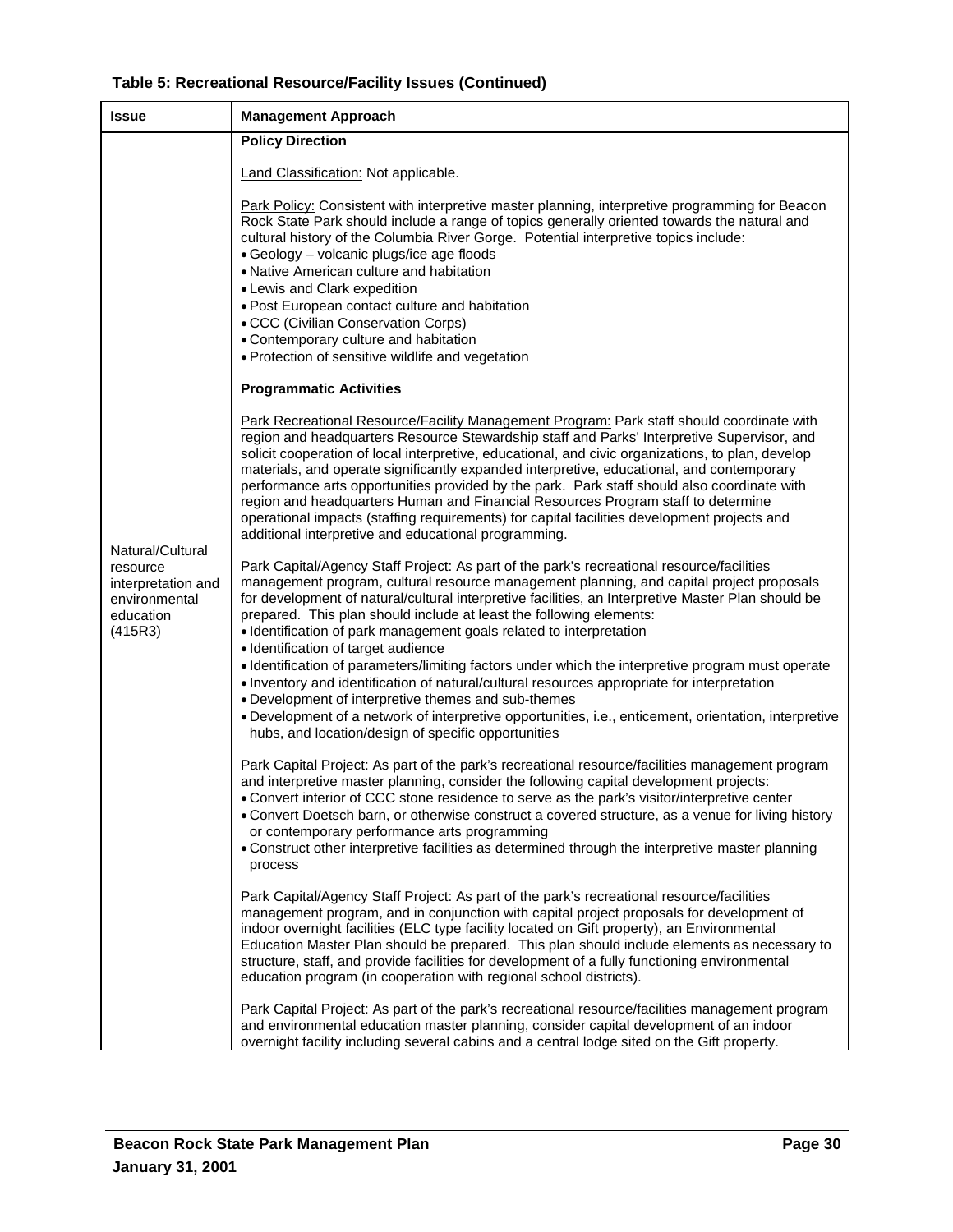| <b>Issue</b>              | <b>Management Approach</b>                                                                                                                                                                                                                                                                                                                                                                                                                                                                                                                                                                                            |  |
|---------------------------|-----------------------------------------------------------------------------------------------------------------------------------------------------------------------------------------------------------------------------------------------------------------------------------------------------------------------------------------------------------------------------------------------------------------------------------------------------------------------------------------------------------------------------------------------------------------------------------------------------------------------|--|
|                           | <b>Policy Direction</b>                                                                                                                                                                                                                                                                                                                                                                                                                                                                                                                                                                                               |  |
|                           | Land Classification: Significant areas surrounding existing park developments and property<br>immediately north of SR-14 along the western park boundary are classified as Recreation Areas<br>(see Figure 2). Classification in this manner permits high-intensity recreational use and<br>development in these areas, including standard and utility campgrounds, group camping areas,<br>indoor overnight facilities, and full service comfort stations (showers and flush toilets).                                                                                                                               |  |
|                           | <b>Park Policy:</b> Following development of a campground north of SR-14, vehicle camping in the<br>moorage area should no longer be permitted and camping in the existing campground should be<br>limited to small recreational vehicles (no trailers/large motor homes), vehicle tent camping, and<br>primitive hike/in-bike in camping only.                                                                                                                                                                                                                                                                       |  |
| Campground<br>development | <b>Programmatic Activities</b>                                                                                                                                                                                                                                                                                                                                                                                                                                                                                                                                                                                        |  |
| and renovation<br>(415R4) | Park Recreational Resource/Facility Management Program: Park staff should coordinate with<br>region and headquarters Maintenance and Preservation staff and headquarters Planning<br>Program, in planning and design of the campground capital development and renovation<br>project(s). Park staff should also coordinate with region and headquarters Human and Financial<br>Resources Program staff to determine operational impacts (staffing requirements) associated<br>with capital campground development and renovation projects.                                                                            |  |
|                           | Park Capital Project: As part of the park's recreational resource/facility management program,<br>the following capital development projects should be considered:<br>. Construct 50-75 site campground on property north of SR-14, including a combination of hook-<br>up and standard sites, comfort station, trailer dump, and other ancillary facilities<br>. Renovate existing campground, upgrade comfort station, and other ancillary facilities<br>• Renovate and expand group camp area including addition of comfort station<br>• Upgrade equestrian area to include equestrian camping and comfort station |  |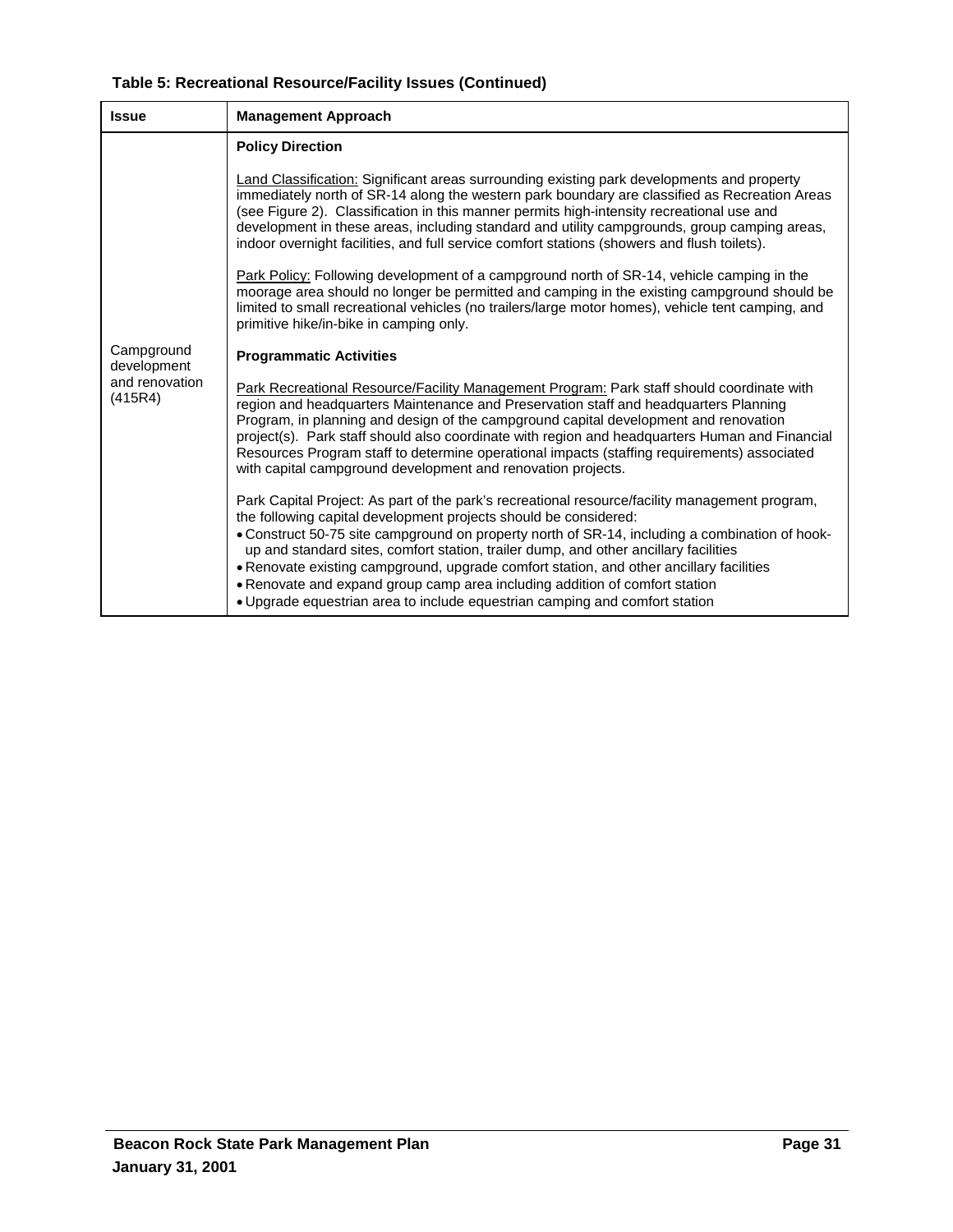| Table 5: Recreational Resource/Facility Issues (Continued) |  |
|------------------------------------------------------------|--|
|------------------------------------------------------------|--|

| <b>Issue</b>             | <b>Management Approach</b>                                                                                                                                                                                                                                                                                                                                                                                                                                                                                                                                                                                                  |  |
|--------------------------|-----------------------------------------------------------------------------------------------------------------------------------------------------------------------------------------------------------------------------------------------------------------------------------------------------------------------------------------------------------------------------------------------------------------------------------------------------------------------------------------------------------------------------------------------------------------------------------------------------------------------------|--|
|                          | <b>Policy Direction</b>                                                                                                                                                                                                                                                                                                                                                                                                                                                                                                                                                                                                     |  |
|                          | Land Classification: An area extending from the Hamilton Mountain summit ridgeline north and<br>west to the park boundary, and south to developed areas of the park, is classified as a Resource<br>Recreation Area (Figure 2). The Resource Recreation classification permits low to medium-<br>intensity recreational use and development, including backcountry camping, primitive sanitary<br>facilities, and shared use hiking/biking/equestrian trails and primitive roadways.                                                                                                                                        |  |
|                          | Park Policy: Backcountry camping opportunities should be provided in the more remote, upland<br>areas of Beacon Rock State Park. Backcountry campers should pre-register and obtain<br>backcountry camping permits at the park office. Any backcountry camping activities should<br>comply with the agency's backcountry camping permit and registration process.                                                                                                                                                                                                                                                           |  |
| Backcountry<br>primitive | <b>Programmatic Activities</b>                                                                                                                                                                                                                                                                                                                                                                                                                                                                                                                                                                                              |  |
| camping<br>(415R5)       | Park Recreational Resource/Facility Management Program: Park staff should coordinate with<br>region and headquarters Programs & Services staff, Resource Stewardship staff, and Planning<br>Program, and solicit cooperation from trail user groups and other interested organizations and<br>individuals, to determine specific use policies and registration procedures for backcountry<br>camping in the park. Park staff should also coordinate with region and headquarters Human and<br>Financial Resources staff to determine operating impacts (staffing requirements) for backcountry<br>camping area development. |  |
|                          | Park Capital Project: As part of the park's recreational resource/facility management program,<br>park staff should coordinate with region Resource Stewardship staff, Maintenance and<br>Preservation staff, and headquarters Planning Program, to identify an area suitable for<br>backcountry camping. Approximately 10 Individual sites should be cleared and primitive sanitary<br>facilities constructed.                                                                                                                                                                                                             |  |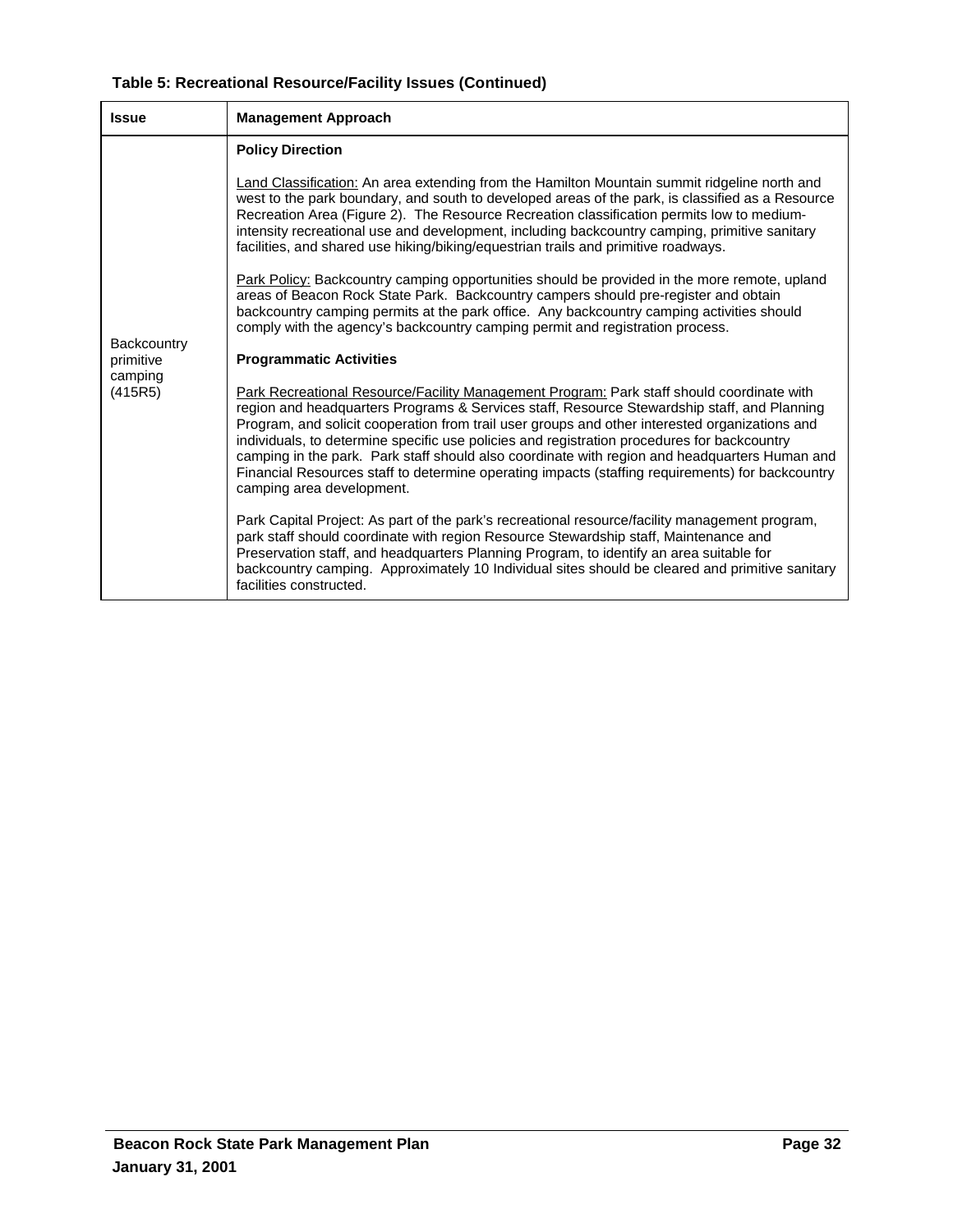| Table 5: Recreational Resource/Facility Issues (Continued) |  |  |  |
|------------------------------------------------------------|--|--|--|
|------------------------------------------------------------|--|--|--|

| <b>Issue</b>                                                        | <b>Management Approach</b>                                                                                                                                                                                                                                                                                                                                                                                                                                                                                                                                                                                              |  |
|---------------------------------------------------------------------|-------------------------------------------------------------------------------------------------------------------------------------------------------------------------------------------------------------------------------------------------------------------------------------------------------------------------------------------------------------------------------------------------------------------------------------------------------------------------------------------------------------------------------------------------------------------------------------------------------------------------|--|
|                                                                     | <b>Policy Direction</b>                                                                                                                                                                                                                                                                                                                                                                                                                                                                                                                                                                                                 |  |
| Doetsch Ranch<br>Property day-use<br>area<br>development<br>(415R6) | Land Classification: The Doetsch Ranch property is classified as a Heritage Area. Classification<br>in this manner is intended to focus management on protection and interpretation of natural and<br>cultural features. Development of a high-intensity day-use area is conditionally permitted under<br>this classification, provided it does not detract from the aesthetic, educational, or environmental<br>quality of the area, its setting, structures, sites, objects, or its value for scientific research.                                                                                                    |  |
|                                                                     | Park Policy: Design and operation of facilities in the Doetsch Ranch property day-use area<br>should primarily be oriented towards providing a medium to high-intensity<br>interpretive/recreational experience, including high-quality day-use and interpretive facilities, and<br>a venue for living history/performance arts programming. Recreational water access and other<br>recreational activities not oriented towards a natural/cultural interpretive experience may be<br>permitted as subordinate uses in the area provided they not interfere with the overall purpose of<br>the Heritage classification. |  |
|                                                                     | <b>Programmatic Activities</b>                                                                                                                                                                                                                                                                                                                                                                                                                                                                                                                                                                                          |  |
|                                                                     | Park Recreational Resource/Facility Management Program: Park staff should coordinate with<br>region and headquarters Maintenance and Preservation staff and headquarters Planning<br>Program, in planning and design of the Doetsch Ranch day-use area. Park staff should also<br>coordinate with region and headquarters Human and Financial Resources staff to determine<br>operating impacts (staffing requirements) for capital day-use area development.                                                                                                                                                           |  |
|                                                                     | Park Capital Project: As part of the park's recreational resource/facility management program,<br>consider capital development of a medium to high-intensity day-use area that also includes a<br>covered venue for living history/performance arts programming.                                                                                                                                                                                                                                                                                                                                                        |  |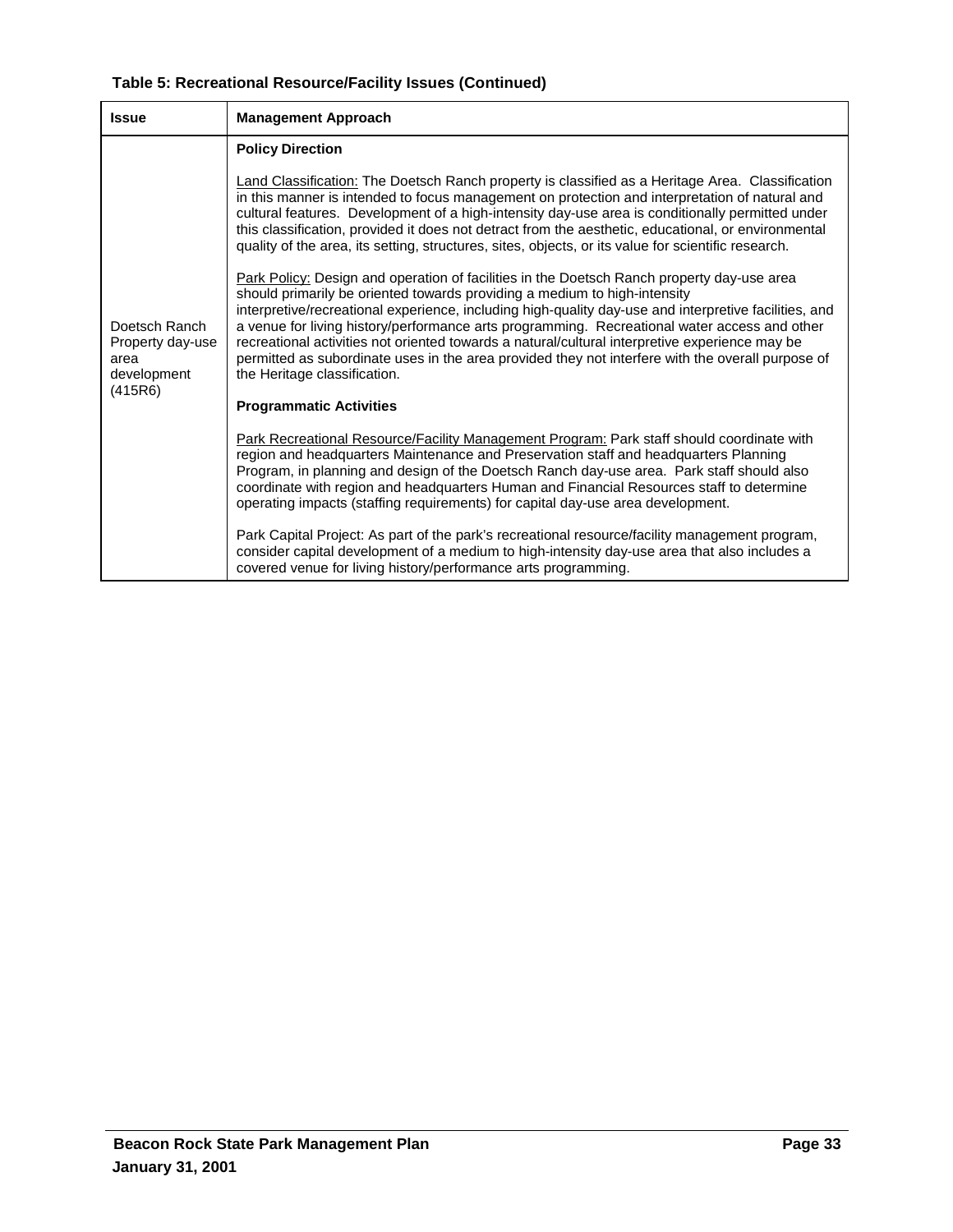| Table 5: Recreational Resource/Facility Issues (Continued) |  |
|------------------------------------------------------------|--|
|------------------------------------------------------------|--|

| <b>Issue</b>                             | <b>Management Approach</b>                                                                                                                                                                                                                                                                                                                                                                                                                                                                                                                                                                       |  |
|------------------------------------------|--------------------------------------------------------------------------------------------------------------------------------------------------------------------------------------------------------------------------------------------------------------------------------------------------------------------------------------------------------------------------------------------------------------------------------------------------------------------------------------------------------------------------------------------------------------------------------------------------|--|
|                                          | <b>Policy Direction</b>                                                                                                                                                                                                                                                                                                                                                                                                                                                                                                                                                                          |  |
|                                          | Land Classification: The boat launch/moorage area and an expansion area to the west are<br>classified as Recreation Areas. Classification in this manner allows for high-intensity recreational<br>use and development of the area, including overnight vessel mooring on park docks, boat<br>launches, and full service sanitary facilities (comfort stations).                                                                                                                                                                                                                                 |  |
|                                          | Park Policy: Following completion of proposed campground development north of SR-14, vehicle<br>camping in the moorage area should no longer be permitted. Overnight mooring of vessels on<br>park floats and buoys should be permitted. Use of the existing campsites as a "water trail" group<br>camping area for "human powered" watercraft should also be permitted.                                                                                                                                                                                                                         |  |
| Boat launching/<br>mooring facilities    | <b>Programmatic Activities</b>                                                                                                                                                                                                                                                                                                                                                                                                                                                                                                                                                                   |  |
| renovation and<br>development<br>(415R7) | Park Recreational Resource/Facility Management Program: Park staff should coordinate with<br>region and headquarters Maintenance and Preservation staff and headquarters Planning<br>Program, in planning and design of a moorage area capital renovation project. Park staff should<br>also coordinate with region and headquarters Human and Financial Resources staff to determine<br>operating impacts (staffing requirements) for moorage area development.                                                                                                                                 |  |
|                                          | Park Capital Project: As part of the park's recreational resource/facility management program,<br>the following capital development projects should be considered for the moorage area:<br>• Install electric power hookups on mooring floats<br>• Construct boat launch overflow parking in expansion area to the west<br>• Construct two-lane boat ramp with grounding floats<br>• Construct pedestrian trail between moorage area and Beacon Rock<br>• Construct full service sanitary facilities (comfort station)<br>• Install several mooring buoys in the vicinity of park mooring floats |  |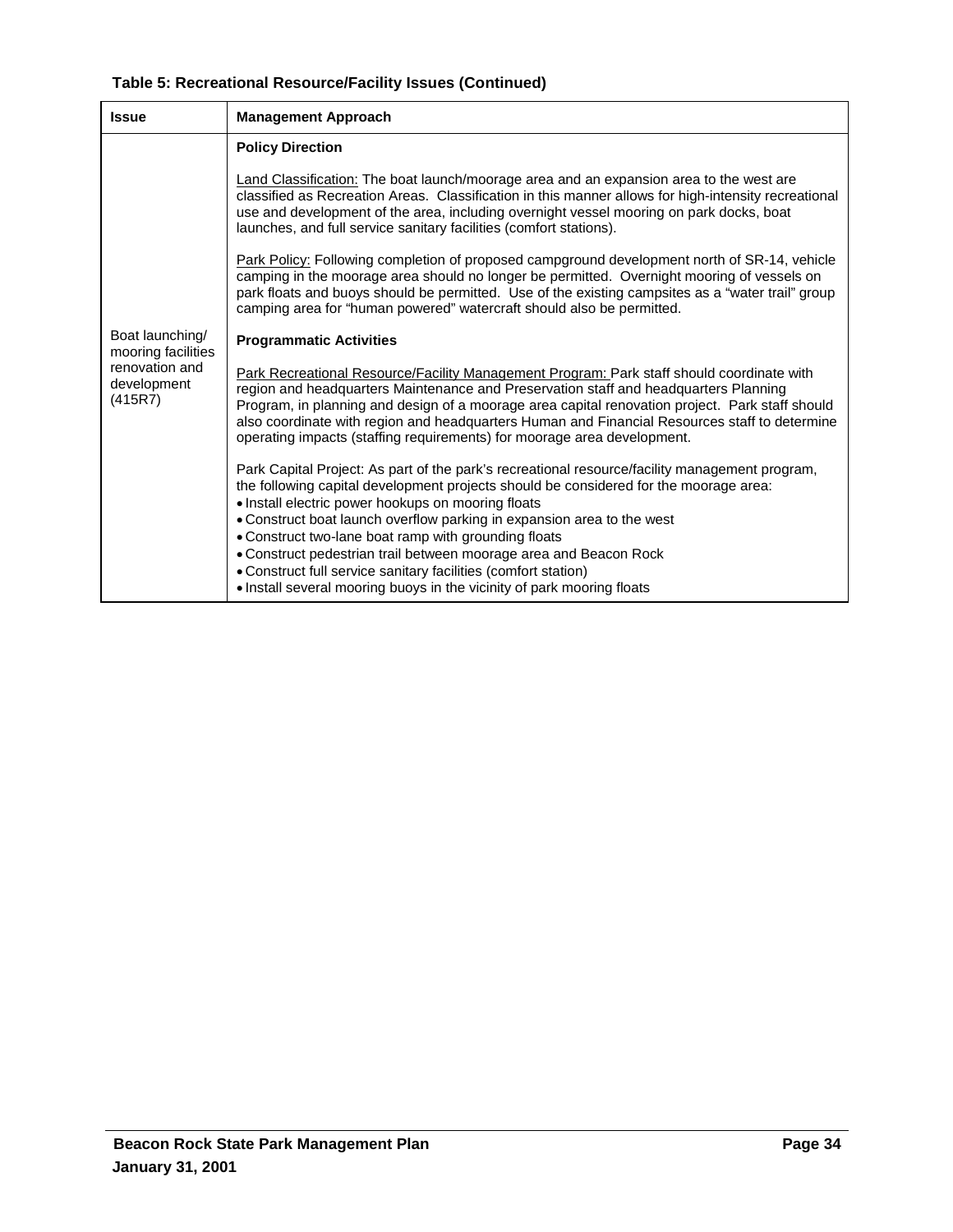| Table 5: Recreational Resource/Facility Issues (Continued) |  |
|------------------------------------------------------------|--|
|------------------------------------------------------------|--|

| <b>Issue</b>                                                   | <b>Management Approach</b>                                                                                                                                                                                                                                                                                                                                                                                                                                                                                                                                                                                                                                                                                                                                                                                                                                                                                                                                                                                                                                                                                                         |
|----------------------------------------------------------------|------------------------------------------------------------------------------------------------------------------------------------------------------------------------------------------------------------------------------------------------------------------------------------------------------------------------------------------------------------------------------------------------------------------------------------------------------------------------------------------------------------------------------------------------------------------------------------------------------------------------------------------------------------------------------------------------------------------------------------------------------------------------------------------------------------------------------------------------------------------------------------------------------------------------------------------------------------------------------------------------------------------------------------------------------------------------------------------------------------------------------------|
|                                                                | <b>Policy Direction</b>                                                                                                                                                                                                                                                                                                                                                                                                                                                                                                                                                                                                                                                                                                                                                                                                                                                                                                                                                                                                                                                                                                            |
| <b>Technical rock</b><br>climbing on<br>Beacon Rock<br>(415R8) | Land Classification: Beacon Rock is classified as a Natural Area to generally recognize the<br>importance of this natural feature as the primary attraction of the park. The Natural Area<br>designation is also applied to limit future development on and immediately surrounding the rock,<br>and thereby provide a high degree of protection to sensitive plants and animals. Rock climbing<br>is conditionally permitted in Natural Areas, however, should climbing result in adverse impacts on<br>Peregrine Falcon nesting, or populations of rare plants, the activity may be limited or prohibited.                                                                                                                                                                                                                                                                                                                                                                                                                                                                                                                       |
|                                                                | Park Policy: Park and region staff, in cooperation with the Beacon Rock Technical Rock Climbing<br>Advisory Committee and other interested parties, has prepared a Rock Climbing Management<br>Plan (as required by WAC 352-32-085). This plan outlines specific policies concerning overnight<br>stays on climbing routes (bivouacking), bolting, power drills, stabilization of holds, group size and<br>activities, gardening/cleaning of routes, chalk, special use designations for climbing areas,<br>protection of sensitive park resources, and other such issues required by the director.<br>Subsequently, State Parks' staff also prepared a Peregrine Falcon Management Plan in<br>cooperation with WDFW and with participation of the technical rock climbing advisory committee<br>for the protection of this endangered species (see "Protection of threatened/endangered/<br>sensitive wildlife species-Peregrine Falcon" above). All technical rock climbing activities should<br>comply with provisions of these plans and, if necessary, these plans should be revised to reflect<br>any changed circumstances. |
|                                                                | <b>Programmatic Activities</b>                                                                                                                                                                                                                                                                                                                                                                                                                                                                                                                                                                                                                                                                                                                                                                                                                                                                                                                                                                                                                                                                                                     |
|                                                                | Park Recreational Resource/Facility Management Program: Park staff should continue to<br>coordinate with region Resource Stewardship staff and the Beacon Rock Technical Rock<br>Climbing Advisory Committee to develop additional rock climbing related policies and<br>management prescriptions, as necessary, to ensure climbing activities do not adversely impact<br>park natural and cultural resources. Park staff should also coordinate with region and<br>headquarters Resource Stewardship staff, and solicit cooperation of the Beacon Rock Technical<br>Rock Climbing Advisory Committee, DNR Natural Heritage Program, local chapters of the Native<br>Plant Society, and other interested individuals and organizations, to expand the existing technical<br>rock climbing plan to address protection of Gorge Daisy and Oregon Sullivantia populations on<br>Beacon Rock (see also "Protection of Threatened Vegetation" above).                                                                                                                                                                                   |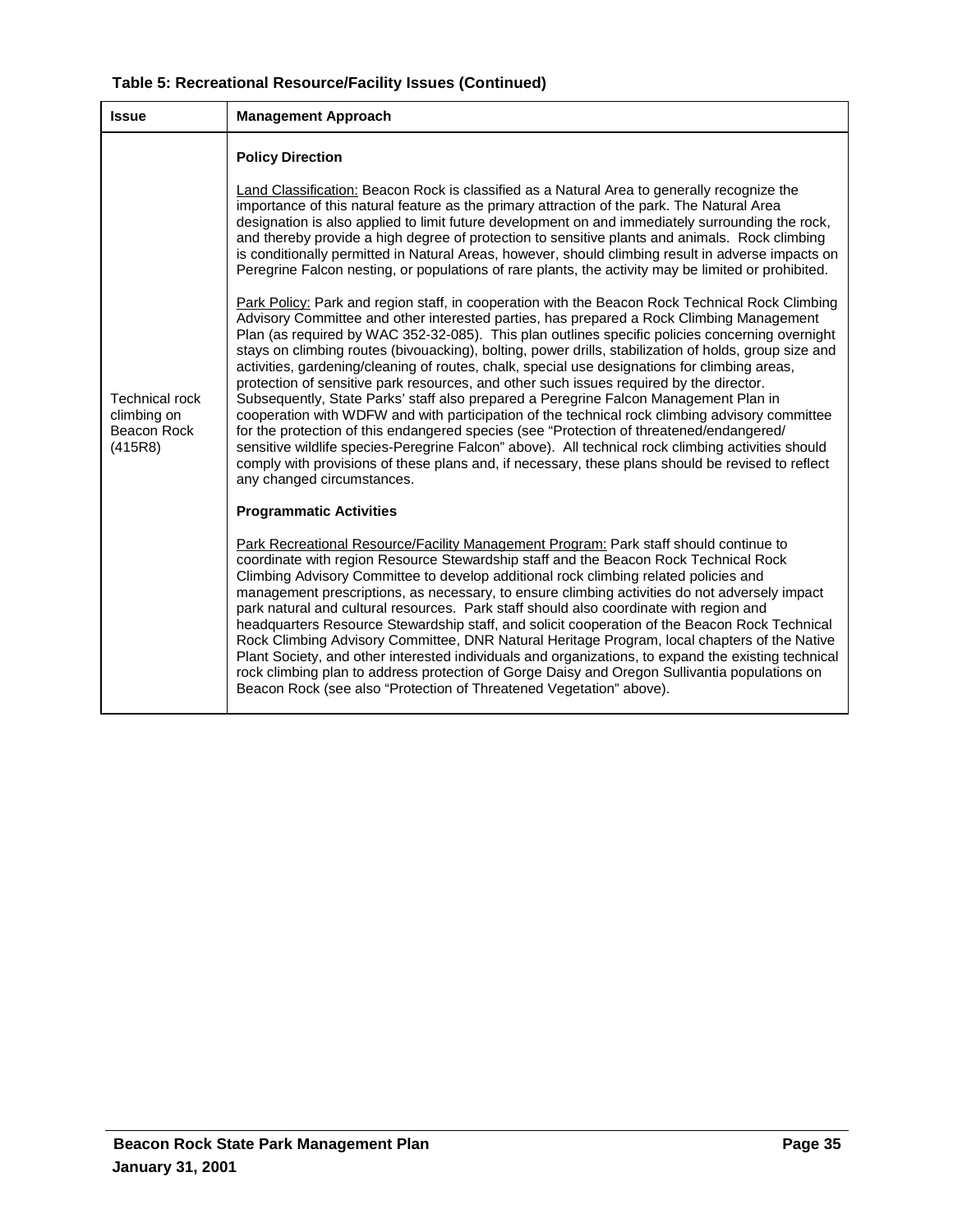| Table 5: Recreational Resource/Facility Issues (Continued) |  |  |  |
|------------------------------------------------------------|--|--|--|
|------------------------------------------------------------|--|--|--|

| <b>Issue</b>                                                         | <b>Management Approach</b>                                                                                                                                                                                                                                                                                                                                                                                                                                                                                                         |
|----------------------------------------------------------------------|------------------------------------------------------------------------------------------------------------------------------------------------------------------------------------------------------------------------------------------------------------------------------------------------------------------------------------------------------------------------------------------------------------------------------------------------------------------------------------------------------------------------------------|
| SR-14 traffic<br>safety $-$<br>entrances to<br>park areas<br>(415R9) | <b>Policy Direction</b>                                                                                                                                                                                                                                                                                                                                                                                                                                                                                                            |
|                                                                      | Land Classification: Not applicable.                                                                                                                                                                                                                                                                                                                                                                                                                                                                                               |
|                                                                      | Park Policy: All vehicle access to the upper park areas will conform to design and construction<br>standards set by Skamania County and the Washington State Department of Transportation<br>(WSDOT).                                                                                                                                                                                                                                                                                                                              |
|                                                                      | <b>Programmatic Activities</b>                                                                                                                                                                                                                                                                                                                                                                                                                                                                                                     |
|                                                                      | Recreational Resource/Facility Management Program: Park staff should coordinate with region<br>and headquarters Maintenance and Preservation staff and headquarters Planning and<br>Engineering Programs in planning and design of an alternative park entrance route. Park staff<br>should also coordinate with region and headquarters Maintenance and Preservation staff and<br>headquarters Planning and Engineering Programs to cooperate with WSDOT in planning safety<br>improvements and roadway realignments along SR-14. |
|                                                                      | Park Capital Project: As part of the park's recreational resource/facility management program,<br>consider reconfiguring park entrance road to upper park area to enter through the equestrian<br>area access road.                                                                                                                                                                                                                                                                                                                |

| <b>Issue</b>                                                        | <b>Management Approach</b>                                                                                                                                                                                                                                                                                                                                                                                                                                                                                                                                                                                                                                                                                                                                                                                                                                                                                                      |
|---------------------------------------------------------------------|---------------------------------------------------------------------------------------------------------------------------------------------------------------------------------------------------------------------------------------------------------------------------------------------------------------------------------------------------------------------------------------------------------------------------------------------------------------------------------------------------------------------------------------------------------------------------------------------------------------------------------------------------------------------------------------------------------------------------------------------------------------------------------------------------------------------------------------------------------------------------------------------------------------------------------|
| Effects of large-<br>scale events on<br>park operations<br>(415R10) | <b>Policy Direction</b><br><b>Land Classification: Not applicable.</b><br>Park Policy: Not applicable.<br><b>Programmatic Activities</b><br>Recreational Resource/Facility Management Program: Park staff should coordinate with region<br>and headquarters Programs and Services staff (Law Enforcement Program Manager) to assess<br>the need for temporary assignment of commissioned enforcement staff from other parks to<br>Beacon Rock during pre-scheduled "special events". Park staff should coordinate with region<br>Programs and Services staff and solicit cooperation of Skamania County Sheriff's Office to<br>assign reserve deputies to patrol areas of Beacon Rock State Park during special events. Park<br>staff should also solicit cooperation of Stevenson Chamber or Commerce and other local civic<br>organizations to coordinate placement of volunteers to assist park staff during special events. |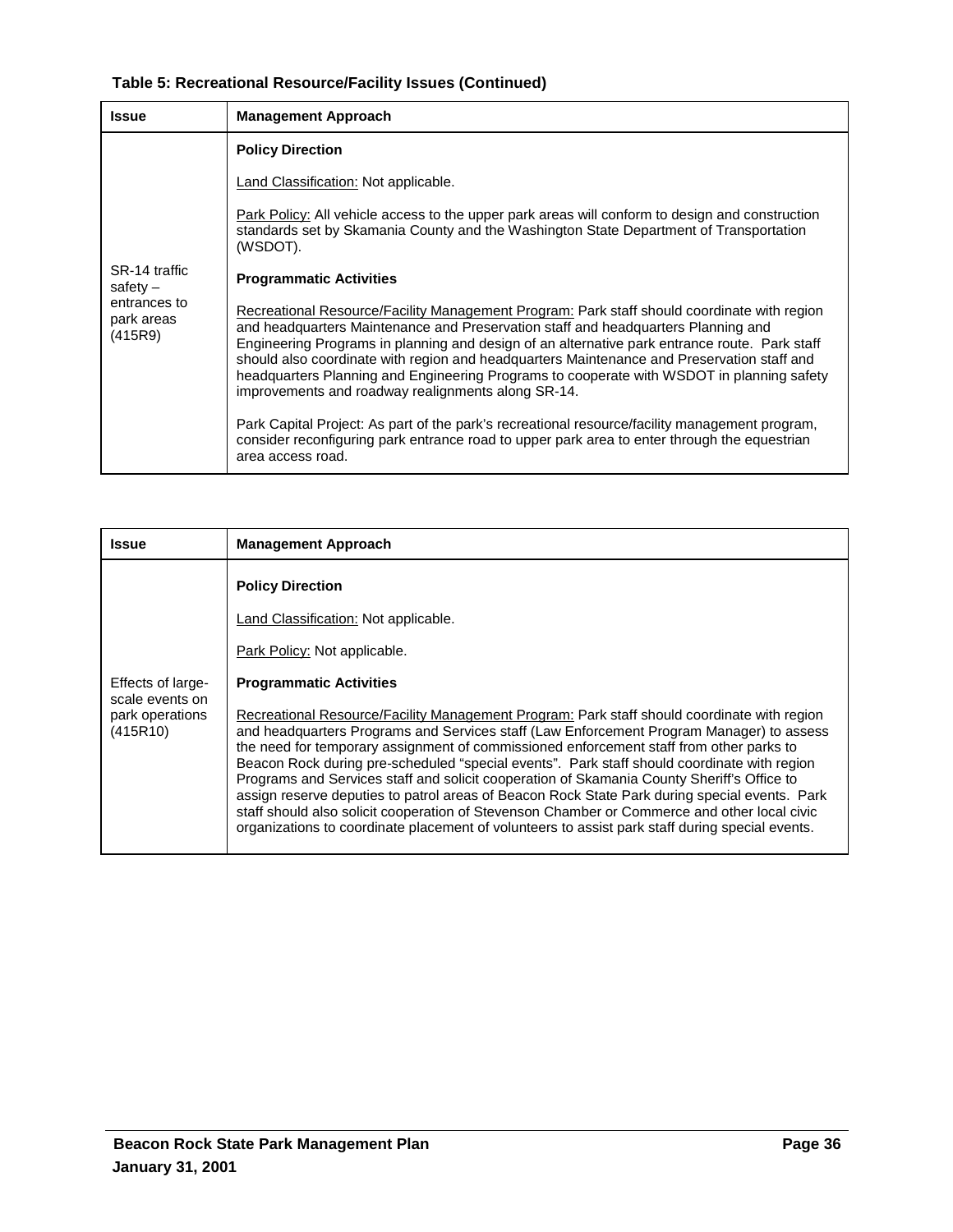# **Table 5: Recreational Resource/Facility Issues (Continued)**

| <b>Issue</b>                                  | <b>Management Approach</b>                                                                                                                                                                                                                                                                                                                                                                                                                                                                                                                                                 |
|-----------------------------------------------|----------------------------------------------------------------------------------------------------------------------------------------------------------------------------------------------------------------------------------------------------------------------------------------------------------------------------------------------------------------------------------------------------------------------------------------------------------------------------------------------------------------------------------------------------------------------------|
|                                               | <b>Policy Direction</b>                                                                                                                                                                                                                                                                                                                                                                                                                                                                                                                                                    |
|                                               | <b>Land Classification: Not applicable.</b>                                                                                                                                                                                                                                                                                                                                                                                                                                                                                                                                |
|                                               | Park Policy: Not applicable.                                                                                                                                                                                                                                                                                                                                                                                                                                                                                                                                               |
| Park information<br>dissemination<br>(415R11) | <b>Programmatic Activities</b>                                                                                                                                                                                                                                                                                                                                                                                                                                                                                                                                             |
|                                               | Recreational Resource/Facility Management Program: Park staff should solicit technical<br>expertise and cooperation of Skamania County Chamber of Commerce, Climbing Access Fund,<br>and other interested individuals and organizations to produce and print a series of park<br>brochures. First priorities for brochures should be 1) updated general park brochure, 2) updated<br>rock climbing brochure, and 3) trails brochure. All brochures should include an interpretive<br>element. Potential for development of park-related web pages should also be explored. |

| <b>Issue</b>                                                                  | <b>Management Approach</b>                                                                                                                                                                                                                                                                                                                                                                                                                                                                |
|-------------------------------------------------------------------------------|-------------------------------------------------------------------------------------------------------------------------------------------------------------------------------------------------------------------------------------------------------------------------------------------------------------------------------------------------------------------------------------------------------------------------------------------------------------------------------------------|
|                                                                               | <b>Policy Direction</b>                                                                                                                                                                                                                                                                                                                                                                                                                                                                   |
|                                                                               | Land Classification: Not applicable.                                                                                                                                                                                                                                                                                                                                                                                                                                                      |
| Compliance with<br><b>National Scenic</b><br>Area<br>requirements<br>(415R12) | Park Policy: Future development and operation of Beacon Rock State Park must comply with<br>provisions of the Columbia River Gorge National Scenic Area Management Plan. Should any<br>proposed park development or operation conflict with provisions of the National Scenic Area<br>Management Plan, State Parks' staff should explore possibilities of plan amendments with the<br>Columbia River Gorge Commission or seek variances as appropriate.<br><b>Programmatic Activities</b> |
|                                                                               | Recreational Resource/Facility Management Program: Park staff should continue to cooperate<br>with, and stay informed about, activities of the Columbia River Gorge Commission. Should any<br>rulings or other activities directly affect park operations park staff should notify appropriate<br>agency staff.                                                                                                                                                                           |

| Issue                      | <b>Management Approach</b>                                                                                                                                                                                                                                                                                                  |  |  |  |  |  |
|----------------------------|-----------------------------------------------------------------------------------------------------------------------------------------------------------------------------------------------------------------------------------------------------------------------------------------------------------------------------|--|--|--|--|--|
|                            | <b>Policy Direction</b>                                                                                                                                                                                                                                                                                                     |  |  |  |  |  |
|                            | Land Classification: Not applicable.                                                                                                                                                                                                                                                                                        |  |  |  |  |  |
| ADA compliance<br>(415R13) | Park Policy: Park development projects and park operation must comply with provisions of the<br>Americans with Disabilities Act (ADA). Any capital and/or planned maintenance project<br>proposals for facilities development/renovation should include measures to maximize<br>accessibility to persons with disabilities. |  |  |  |  |  |
|                            | <b>Programmatic Activities</b>                                                                                                                                                                                                                                                                                              |  |  |  |  |  |
|                            | Recreational Resource/Facility Management Program: Park staff should continue to coordinate<br>with region and headquarters Maintenance and Preservation staff to assess park facilities for<br>accessibility and propose capital and planned maintenance projects as necessary to maximize<br>access to park facilities.   |  |  |  |  |  |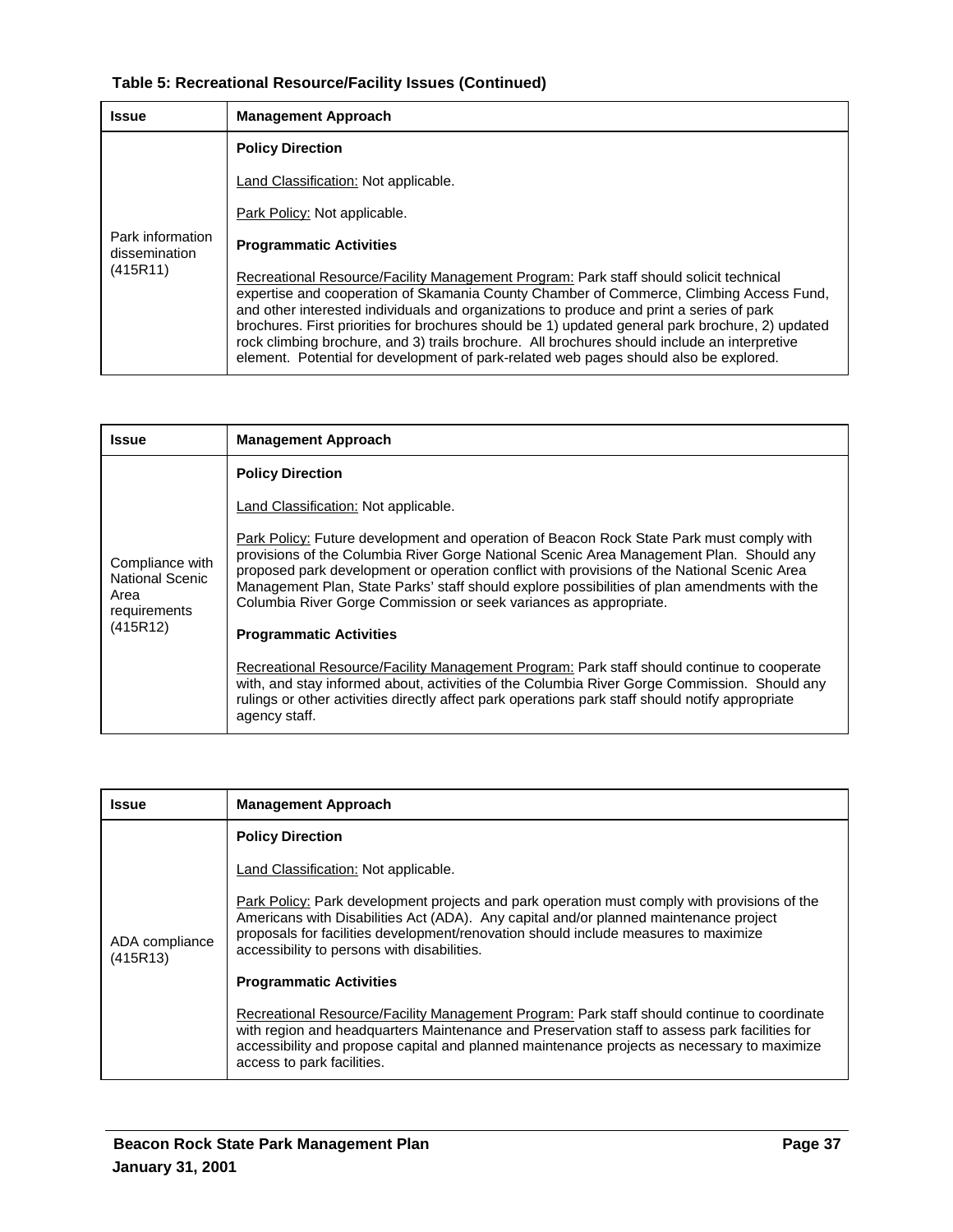# **Table 5: Recreational Resource/Facility Issues (Continued)**

| <b>Issue</b>        | <b>Management Approach</b>                                                                                                                                                                                                                                                                    |  |  |  |  |  |
|---------------------|-----------------------------------------------------------------------------------------------------------------------------------------------------------------------------------------------------------------------------------------------------------------------------------------------|--|--|--|--|--|
|                     | <b>Policy Direction</b>                                                                                                                                                                                                                                                                       |  |  |  |  |  |
|                     | <b>Land Classification: Not applicable.</b>                                                                                                                                                                                                                                                   |  |  |  |  |  |
| Park<br>concessions | Park Policy: All activities related to park concessions must comply with provisions of Chapter<br>352-24 WAC: Concessions and leases and Commission Policy 73-26-1: Concession<br>Policy-Terms of Five Years or Less.                                                                         |  |  |  |  |  |
| (415R14)            | <b>Programmatic Activities</b>                                                                                                                                                                                                                                                                |  |  |  |  |  |
|                     | Recreational Resource/Facility Management Program: Park staff should coordinate with region<br>and headquarters Programs and Services staff and State Parks' Enterprise Program Coordinator<br>to explore economic viability and facility requirements for development of future concessions. |  |  |  |  |  |

| Issue                              | <b>Management Approach</b>                                                                                                                                                                                                                                               |
|------------------------------------|--------------------------------------------------------------------------------------------------------------------------------------------------------------------------------------------------------------------------------------------------------------------------|
|                                    | <b>Policy Direction</b>                                                                                                                                                                                                                                                  |
|                                    | Land Classification: Not applicable.                                                                                                                                                                                                                                     |
| Beacon Rock<br><b>Resort water</b> | Park Policy: All activities related to park leases must comply with provisions of Chapter 352-24<br>WAC: Concessions and leases.                                                                                                                                         |
| supply<br>(415R15)                 | <b>Programmatic Activities</b>                                                                                                                                                                                                                                           |
|                                    | Recreational Resource/Facility Management Program: Park staff should coordinate with regional<br>Programs & Services staff and Maintenance & Preservation staff, and headquarters Lands<br>Program to formalize a water supply agreement with Beacon Rock Resort owners. |

| <b>Issue</b>                  | <b>Management Approach</b>                                                                                                                                                                                                                                                                                                                                        |  |  |  |  |  |  |
|-------------------------------|-------------------------------------------------------------------------------------------------------------------------------------------------------------------------------------------------------------------------------------------------------------------------------------------------------------------------------------------------------------------|--|--|--|--|--|--|
|                               | <b>Policy Direction</b>                                                                                                                                                                                                                                                                                                                                           |  |  |  |  |  |  |
|                               | Land Classification: Not applicable.                                                                                                                                                                                                                                                                                                                              |  |  |  |  |  |  |
| Disposition of<br>DNR weather | Park Policy: All activities related to park leases must comply with provisions of Chapter 352-24<br>WAC: Concessions and leases.                                                                                                                                                                                                                                  |  |  |  |  |  |  |
| station<br>(415R16)           | <b>Programmatic Activities</b>                                                                                                                                                                                                                                                                                                                                    |  |  |  |  |  |  |
|                               | Recreational Resource/Facility Management Program: Park staff should coordinate with region<br>and headquarters Programs & Services staff and headquarters Lands Program to formalize an<br>agreement with the Department of Natural Resources (DNR) to allow continued operation and<br>maintenance access to the weather telemetry station located in the park. |  |  |  |  |  |  |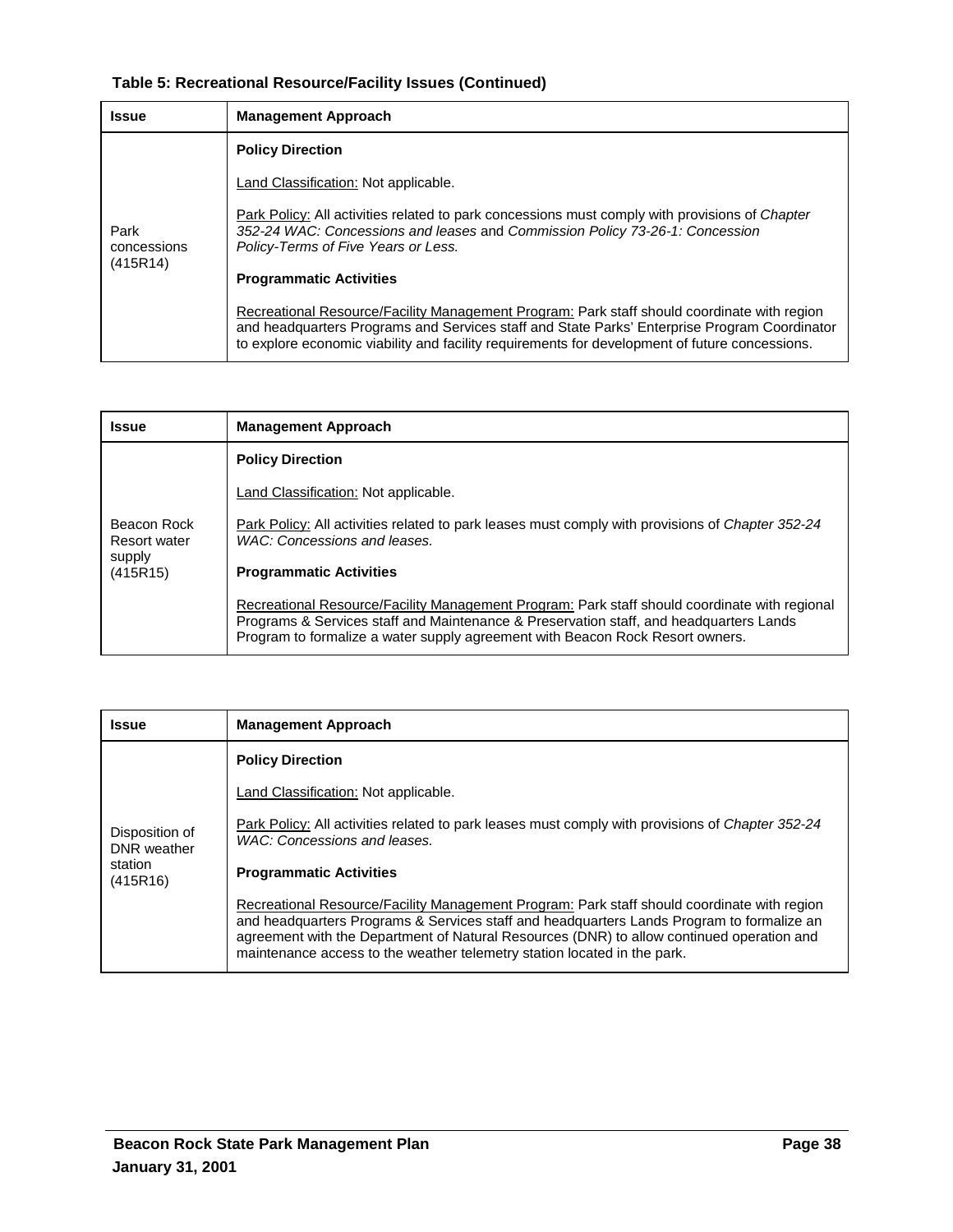# **APPENDIX**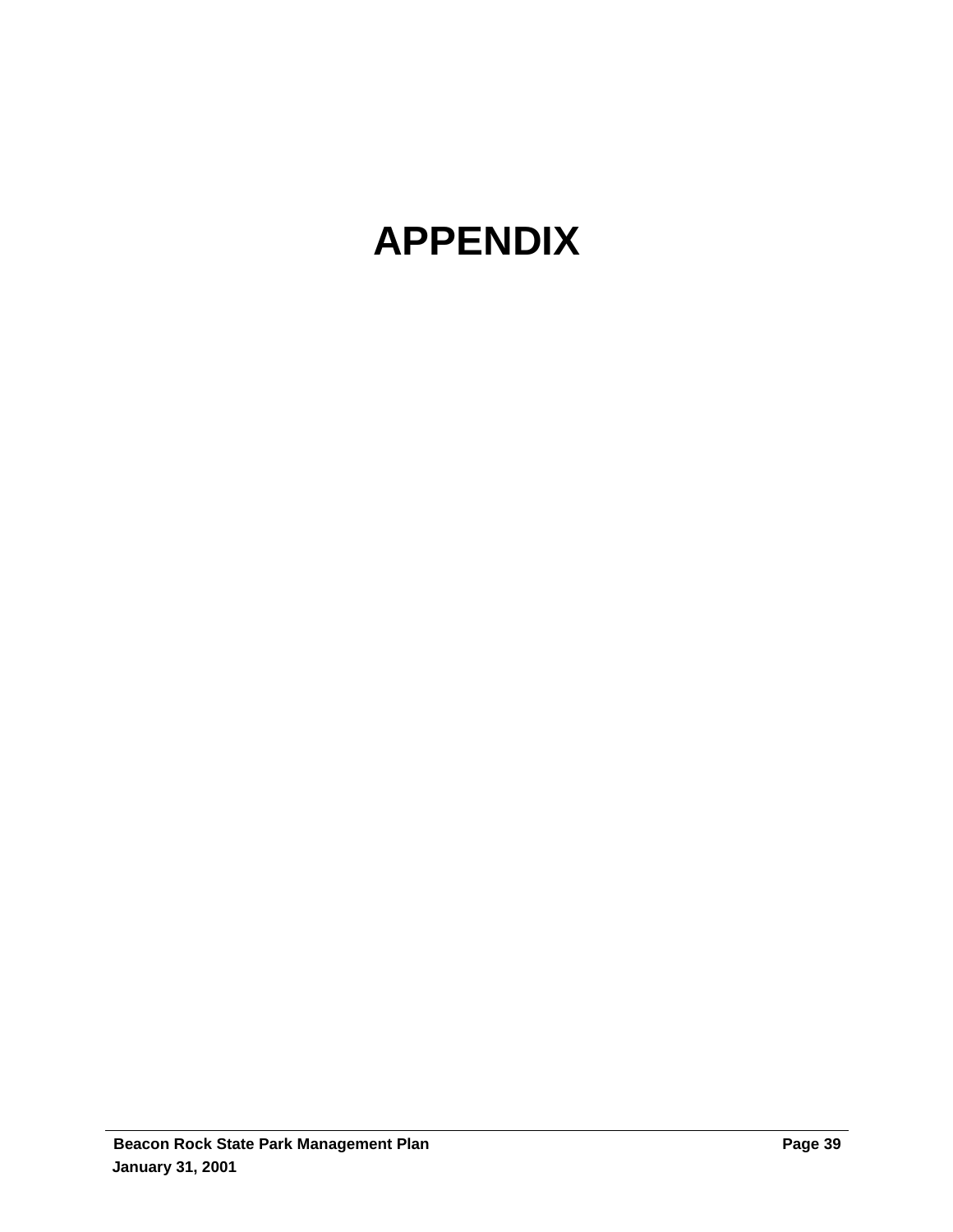# **APPENDIX A: CAMP PROJECT PLANNING PRINCIPALS**

The seven basic principles used in the CAMP Project to ensure the long-term value of the end product to both the agency and the public stakeholders:

- 1) **Park management plans use a statewide format:** For efficiency and consistency among park management plans, State Parks has standardized management plans to include information that is applicable throughout the agency and a standard format for presenting park-specific information.
- 2) **Members of the public participate in development of park management plans.** Directly involving park stakeholders in producing and revising plans fosters better understanding of how their particular interests fit into the larger resource management context, while also giving them a stake in the plan's success. Public constituencies should be encouraged to participate in management planning both during the initial CAMP planning process and thereafter during annual open house meetings at the park.
- 3) **Park managers and park staff play an integral role in producing and revising park management plans.** Participation by park staff in planning is an essential part of ensuring that staff responsible for implementing this plan has a vested interest in making it succeed.
- 4) **Park management plans are the primary documents for communicating park resource management information.** Plans should be written to communicate clearly and concisely stewardship-related issues -- and the steps the agency should take to resolve them -- to the rest of the agency and to the public.
- 5) **Key administrative functions are incorporated into the park management planning process.** To ensure that park management plans are kept up to date, a process for proposing and justifying park capital and operating program requests has been incorporated into the management planning process.
- 6) **The Director approves park management plans.** Park management planning is an on-going process and plans should never be considered finished. Plans should however be considered "mature", ready to be published, and acted upon when they have been reviewed by the agency and approved by the Director or his/her designee.
- 7) **The review and approval process for future plan revisions will remain flexible.** After initial park management plans have been approved subsequent environmental, social, and political changes will necessitate that plans be revised. To ensure that revisions don't become mired in lengthy full agency review, a variable level approval process should be used. Staff at each level of the agency – park, region, division, and directorate -- must make a critical judgement as to whether a proposed plan revision requires review and approval at the next higher level.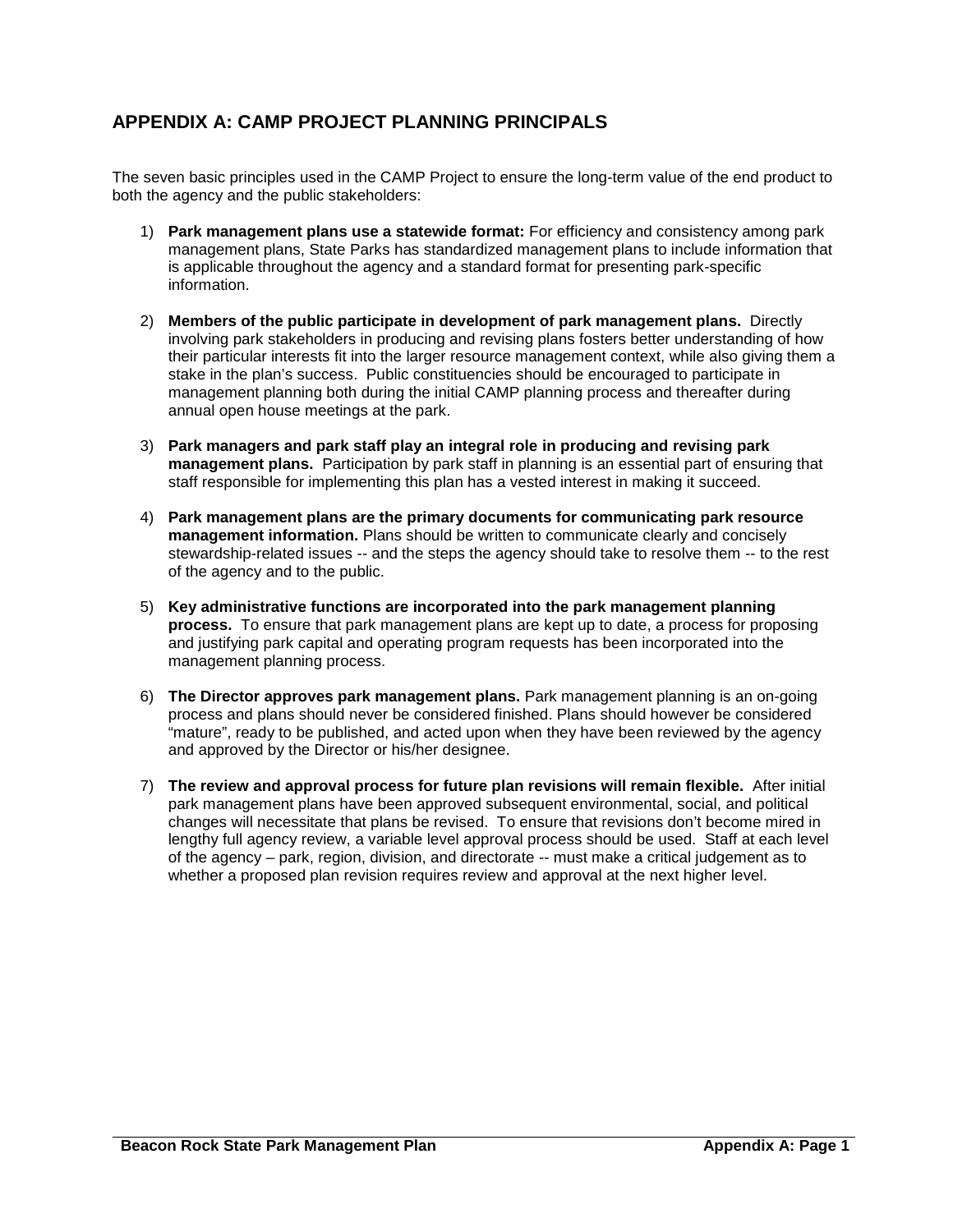# **APPENDIX B: WASHINGTON STATE PARKS LAND CLASSIFICATION SYSTEM**

#### **Washington Administrative Code Establishing Land Classification System**

WAC 352-16-020 Land classification system. State park areas are of statewide natural, cultural, and/or recreational significance and/or outstanding scenic beauty. They provide varied facilities serving lowintensity, medium intensity, and high intensity outdoor recreation activities, areas reserved for preservation, scientific research, education, public assembly, and/or environmental interpretation, and support facilities. They may be classified in whole or part as follows:

- (1) Recreational areas are suited and/or developed for high-intensity outdoor recreational use, conference, cultural and/or educational centers, or other uses serving large numbers of people.
- (2) Resource recreation areas are suited and/or developed for natural and/or cultural resource-based medium-intensity and low-intensity outdoor recreational use.
- (3) Natural areas are designated for preservation, restoration, and interpretation of natural processes and/or features of significant ecological, geological or paleontological value while providing for lowintensity outdoor recreation activities as subordinate uses.
- (4) Heritage areas are designated for preservation, restoration, and interpretation of unique or unusual archaeological, historical, scientific, and/or cultural features, and traditional cultural properties, which are of statewide or national significance.
- (5) Natural forest areas are designated for preservation, restoration, and interpretation of natural forest processes while providing for low-intensity outdoor recreation activities as subordinate uses, and which contain:
	- (a) Old-growth forest communities that have developed for one hundred fifty years or longer and have the following structural characteristics: Large old-growth trees, large snags, large logs on land, and large logs in streams; or
	- (b) Mature forest communities that have developed for ninety years or longer; or
	- (c) Unusual forest communities and/or interrelated vegetative communities of significant ecological value.
- (6) Natural area preserves are designated for preservation of rare or vanishing flora, fauna, geological, natural historical or similar features of scientific or educational value and which are registered and committed as a natural area preserve through a cooperative agreement with an appropriate natural resource agency pursuant to chapter 79.70 RCW and chapter 332-60 WAC.

WAC 352-16-030 Management within land classifications. (1) The director shall develop management guidelines for each land classification listed in WAC 352-16-020. The guidelines shall provide specific direction for each classification, outlining the philosophy of each classification, its appropriate physical features, location, allowed and prohibited activities, and allowed and prohibited developments. (2) Nothing in this section shall be construed to allow uses that are otherwise prohibited, nor prohibit uses that are otherwise expressly allowed, by the commission, this code, or by statute.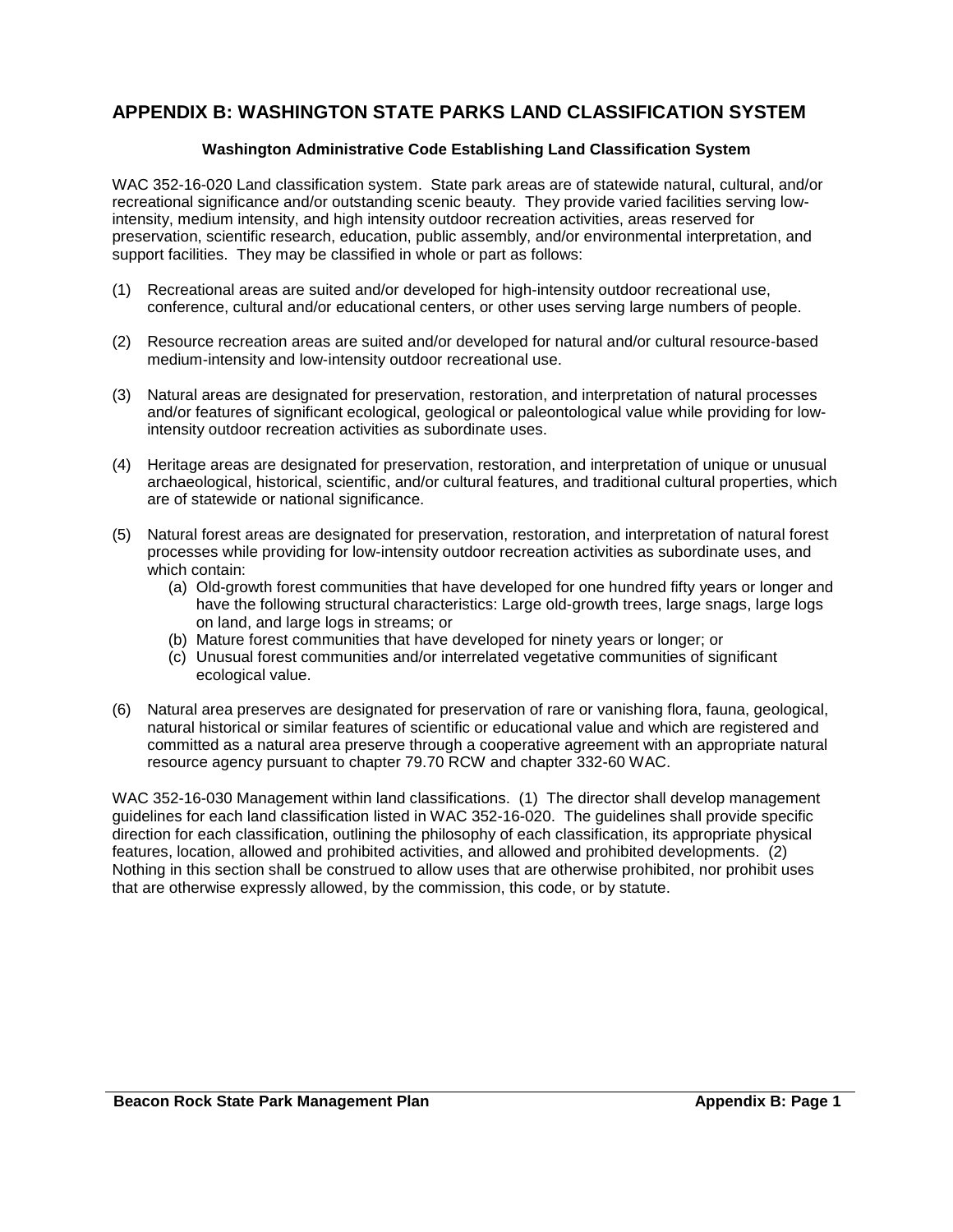#### **Land Classification Management Guidelines Recreation Areas**

| <b>TITLE</b>                                            | <b>DEFINITION</b>                                                                                                                                                                                                                           | <b>PHILOSOPHY</b>                                                                                                                                                                                                                                                                                                                                                                                                                                                                                                                                                                                                                         | <b>PHYSICAL</b><br><b>FEATURES</b>                                                                                                                                                                                                                                                                                                                                          | <b>LOCATION</b>                                                                                                                                                                                                                                                                                                                                                                                                                                                                                                                                               | <b>ACTIVITIES</b>                                                                                                                                                                                                                                                                                                                                                                                                                                                                                                                       | <b>DEVELOPMENTS</b>                                                                                                                                                                                                                                                                                                                                                                                                                                                                                                                                                                                                                                                                                                                                                    |
|---------------------------------------------------------|---------------------------------------------------------------------------------------------------------------------------------------------------------------------------------------------------------------------------------------------|-------------------------------------------------------------------------------------------------------------------------------------------------------------------------------------------------------------------------------------------------------------------------------------------------------------------------------------------------------------------------------------------------------------------------------------------------------------------------------------------------------------------------------------------------------------------------------------------------------------------------------------------|-----------------------------------------------------------------------------------------------------------------------------------------------------------------------------------------------------------------------------------------------------------------------------------------------------------------------------------------------------------------------------|---------------------------------------------------------------------------------------------------------------------------------------------------------------------------------------------------------------------------------------------------------------------------------------------------------------------------------------------------------------------------------------------------------------------------------------------------------------------------------------------------------------------------------------------------------------|-----------------------------------------------------------------------------------------------------------------------------------------------------------------------------------------------------------------------------------------------------------------------------------------------------------------------------------------------------------------------------------------------------------------------------------------------------------------------------------------------------------------------------------------|------------------------------------------------------------------------------------------------------------------------------------------------------------------------------------------------------------------------------------------------------------------------------------------------------------------------------------------------------------------------------------------------------------------------------------------------------------------------------------------------------------------------------------------------------------------------------------------------------------------------------------------------------------------------------------------------------------------------------------------------------------------------|
| Washington<br><b>State Parks</b><br>Recreation<br>Areas | <b>State Parks</b><br>Recreation Areas are<br>suited and/or<br>developed for high-<br>intensity outdoor<br>recreational use.<br>conference, cultural<br>and/or educational<br>centers, or other uses<br>serving large numbers<br>of people. | <b>State Parks</b><br><b>Recreation Areas</b><br>are to respond to<br>the human needs<br>for readily available<br>areas for outdoor<br>recreation and<br>facilities to<br>congregate for<br>education, artistic<br>expression and<br>other ennobling<br>pursuits. They are<br>to provide a variety<br>of outdoor<br>recreational.<br>educational, artistic,<br>and cultural<br>opportunities to<br>large numbers of<br>participants.<br>Primary emphasis<br>is on the provision<br>of quality<br>recreational<br>services and<br>facilities with<br>secondary<br>recognition given to<br>protection of the<br>areas natural<br>qualities. | <b>State Parks</b><br><b>Recreation Areas</b><br>physiographic<br>features such as<br>topography, soil<br>type, drainage,<br>etc., shall be<br>adaptable to<br>varied types of<br>intensive uses and<br>development. An<br>attractive natural<br>setting is<br>desirable,<br>however, human-<br>made settings are<br>acceptable. There<br>are no specific<br>size criteria. | <b>State Parks</b><br><b>Recreation Areas</b><br>generally are made,<br>not found. They shall<br>be located<br>throughout the state<br>with primary<br>emphasis to service<br>major centers of<br>urban populations<br>and/or outstanding<br>recreational tourist<br>attractions. Scenic<br>and inspirational<br>values shall be<br>considered but are<br>secondary to the site<br>adaptability and<br>population criteria.<br>When part of a large<br>diverse park,<br>recreation areas<br>should be sited in<br>proximity to public<br>roads and utilities. | State Parks Recreation Areas may allow<br>and provide for a wide variety of indoor<br>and outdoor day, weekend and vacation<br>activities. Provision may be made for<br>high intensity participation in camping.<br>picnicking, trail use, water sports, winter<br>sports, group field games, and other<br>activities for many people Off-trail<br>equestrian and/or bicycle use may be<br>appropriate in selected areas if approved<br>by the commission. Activities requiring<br>high levels of social interaction are<br>encouraged. | <b>State Parks Recreation</b><br>Areas shall provide<br>appropriate facilities and<br>services for the<br>participation and<br>enjoyment of high<br>concentrations of<br>outdoor recreationists<br>and/or participants in<br>indoor educational,<br>cultural and artistic<br>activities. A high degree<br>of development is<br>anticipated. Facilities<br>may include road and<br>parking networks,<br>swimming beaches, full<br>service marinas, trails,<br>bathhouses, artificial<br>lakes and pools, play<br>fields, large sanitary and<br>eating facilities; standard<br>and utility campgrounds,<br>stores, picnic grounds,<br>group shelters.<br>conference centers.<br>environmental learning<br>centers, hostels, and<br>administrative support<br>facilities. |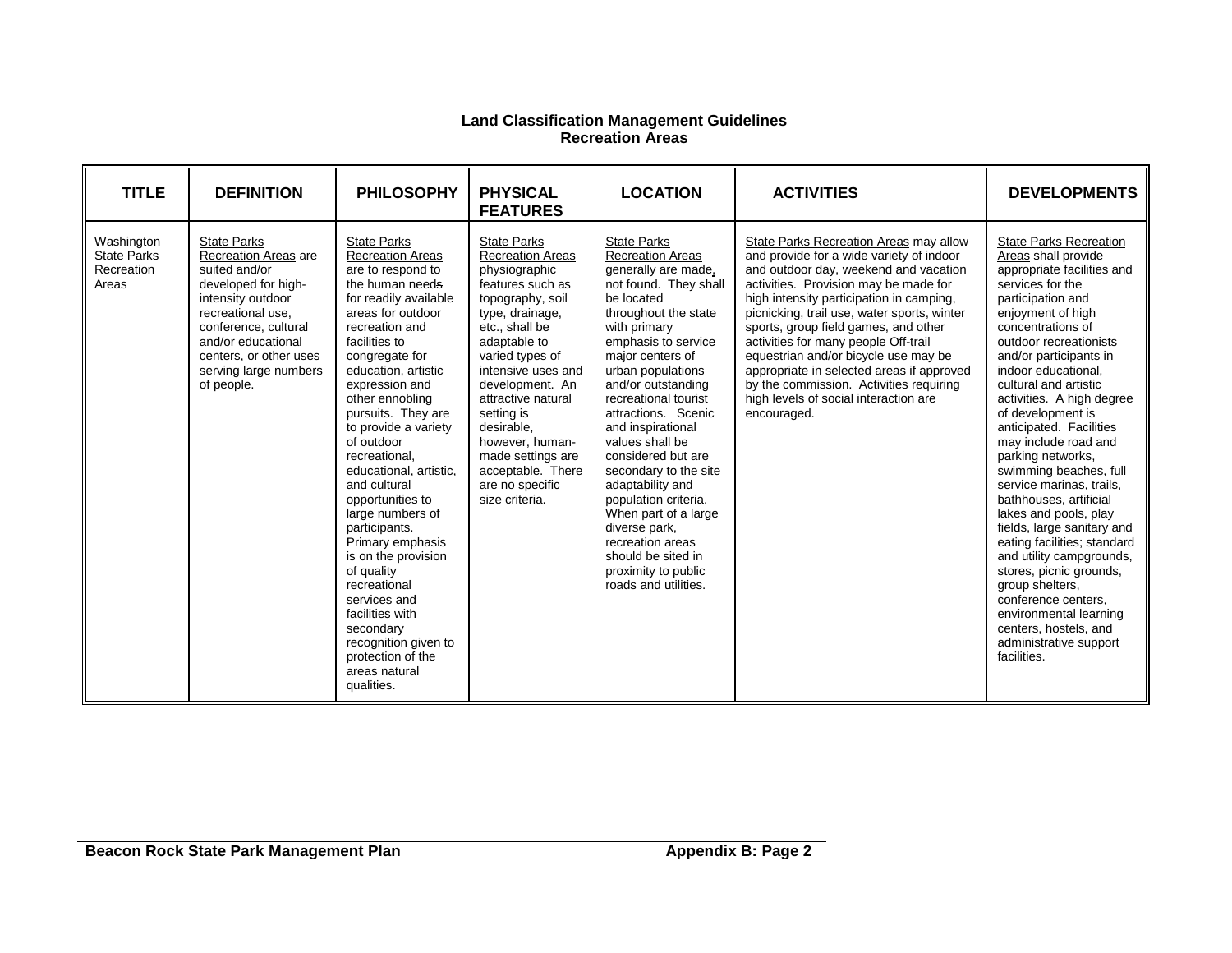#### **Land Classification Management Guidelines Resource Recreation Areas**

| <b>TITLE</b>                                                        | <b>DEFINITION</b>                                                                                                                                                                        | <b>PHILOSOPHY</b>                                                                                                                                                                                                                                                                                                                                                                                                                                                                                                                                                                   | <b>PHYSICAL</b><br><b>FEATURES</b>                                                                                                                                                                                                                                                                                                                      | <b>LOCATION</b>                                                                                                                                                                                                                                                                                                                                                                                                                                                                                                                                                                                                                                                                     | <b>ACTIVITIES</b>                                                                                                                                                                                                                                                                                                                                                                                                                                                                                                                                                                                                                                                                                                                                                                                                                                                      | <b>DEVELOPMENTS</b>                                                                                                                                                                                                                                                                                                                                                                  |
|---------------------------------------------------------------------|------------------------------------------------------------------------------------------------------------------------------------------------------------------------------------------|-------------------------------------------------------------------------------------------------------------------------------------------------------------------------------------------------------------------------------------------------------------------------------------------------------------------------------------------------------------------------------------------------------------------------------------------------------------------------------------------------------------------------------------------------------------------------------------|---------------------------------------------------------------------------------------------------------------------------------------------------------------------------------------------------------------------------------------------------------------------------------------------------------------------------------------------------------|-------------------------------------------------------------------------------------------------------------------------------------------------------------------------------------------------------------------------------------------------------------------------------------------------------------------------------------------------------------------------------------------------------------------------------------------------------------------------------------------------------------------------------------------------------------------------------------------------------------------------------------------------------------------------------------|------------------------------------------------------------------------------------------------------------------------------------------------------------------------------------------------------------------------------------------------------------------------------------------------------------------------------------------------------------------------------------------------------------------------------------------------------------------------------------------------------------------------------------------------------------------------------------------------------------------------------------------------------------------------------------------------------------------------------------------------------------------------------------------------------------------------------------------------------------------------|--------------------------------------------------------------------------------------------------------------------------------------------------------------------------------------------------------------------------------------------------------------------------------------------------------------------------------------------------------------------------------------|
| Washington<br><b>State Parks</b><br>Resource<br>Recreation<br>Areas | <b>State Parks Resource</b><br>Recreation Areas are<br>suited and/or<br>developed for natural<br>and/or cultural<br>resource-based<br>medium- and low-<br>intensity recreational<br>use. | <b>State Parks</b><br>Resource<br><b>Recreation Areas</b><br>are sites where the<br>high quality of a<br>particular natural or<br>cultural resource or<br>set of such<br>resources is the<br>lure for human<br>recreation. Thus.<br>the rationale for<br>recreation is based<br>on the value of<br>attractive natural or<br>cultural resources.<br>Management of<br>these areas must<br>stress the centrality<br>of preserving the<br>quality of the<br>natural and cultural<br>resources while<br>allowing appropriate<br>and sustainable<br>levels of human use<br>and enjoyment. | <b>State Parks</b><br>Resource<br><b>Recreation Areas</b><br>have a variety of<br>physiographic<br>features. While<br>they may contain<br>areas of<br>environmental<br>sensitivity, most<br>portions of each<br>area will be able to<br>withstand low- to<br>medium-intensity<br>recreation use<br>without significant<br>environmental<br>degradation. | <b>State Parks</b><br><b>Resource Recreation</b><br>Areas may be<br>located anywhere in<br>the state where<br>natural or cultural<br>factors produce land<br>and water sites<br>particularly suited for<br>recreation in a<br>natural setting.<br>Access to these sites<br>should be reasonably<br>proximate to major<br>urban centers, but<br>some access<br>restriction may be<br>necessary to avoid<br>overuse of<br>resources. Within<br>large diverse parks,<br>these areas should<br>be located at least a<br>moderate distance<br>from public roads<br>and high use<br>intensity areas, while<br>still maintaining<br>reasonable public<br>access for their<br>intended use. | <b>State Parks Resource Recreation Areas</b><br>provide opportunities for low- and<br>medium-intensity recreational<br>experiences including, but not limited to,<br>picnicking, primitive camping, a variety of<br>recreational trail experiences, interpretive<br>facilities, historic/cultural exhibits, nature<br>observation, photography, orienteering,<br>kayaking, canoeing, floating, and fishing.<br>Off-trail equestrian and/or bicycle use<br>may be appropriate in selected areas if<br>approved by the commission. Basketball,<br>tennis, organized group sporting activities<br>requiring formal sports fields, commercial-<br>sized piers and docks, standard and<br>utility camping, indoor accommodations<br>and centers, developed swimming areas,<br>and other similarly intense uses are not<br>appropriate. Scientific research is<br>permitted. | <b>State Parks Resource</b><br><b>Recreation Areas</b><br>development shall be<br>permitted to the extent<br>necessary to serve<br>allowed activities.<br>Parking, sanitary<br>facilities, and other<br>ancillary developments<br>and support facilities<br>should be constructed in<br>a manner that is<br>consistent with the site's<br>ability to manage<br>environmental change. |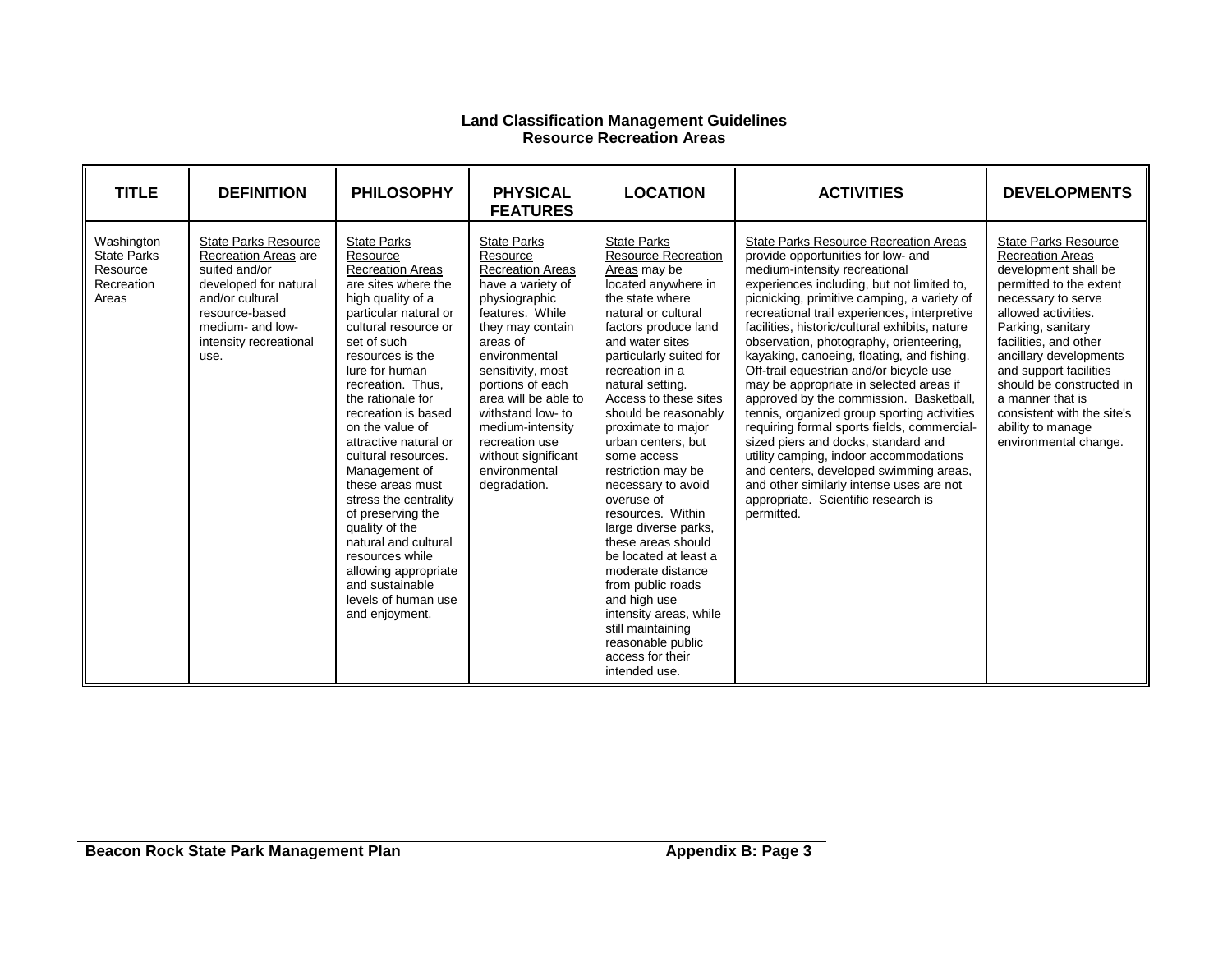#### **Land Classification Management Guidelines Natural Areas**

| <b>TITLE</b>                                      | <b>DEFINITION</b>                                                                                                                                                                                                                                                                                                                 | <b>PHILOSOPHY</b>                                                                                                                                                                                                                                                                                                                                                                                                                                                                                                                                                                                                                                                                 | <b>PHYSICAL</b><br><b>FEATURES</b>                                                                                                                                                                                                                                                                                                                                                                                                                                                                                                                                                                                                                                                                                                                               | <b>LOCATION</b>                                                                                                                                                                                                                                                                                                                                                                                                                                                                                                                                                                                                                                                                                                                                                                                         | <b>ACTIVITIES</b>                                                                                                                                                                                                                                                                                                                                                                                                                                                                                                                                                                                                                                                                                                                                                                                                                                                                                                                                                                                                                                                                                                                                                                                                                                                                                                                                                                                                                                                                           | <b>DEVELOPMENTS</b>                                                                                                                                                                                                                                                                                                                                                                                                                                                                                                                                           |
|---------------------------------------------------|-----------------------------------------------------------------------------------------------------------------------------------------------------------------------------------------------------------------------------------------------------------------------------------------------------------------------------------|-----------------------------------------------------------------------------------------------------------------------------------------------------------------------------------------------------------------------------------------------------------------------------------------------------------------------------------------------------------------------------------------------------------------------------------------------------------------------------------------------------------------------------------------------------------------------------------------------------------------------------------------------------------------------------------|------------------------------------------------------------------------------------------------------------------------------------------------------------------------------------------------------------------------------------------------------------------------------------------------------------------------------------------------------------------------------------------------------------------------------------------------------------------------------------------------------------------------------------------------------------------------------------------------------------------------------------------------------------------------------------------------------------------------------------------------------------------|---------------------------------------------------------------------------------------------------------------------------------------------------------------------------------------------------------------------------------------------------------------------------------------------------------------------------------------------------------------------------------------------------------------------------------------------------------------------------------------------------------------------------------------------------------------------------------------------------------------------------------------------------------------------------------------------------------------------------------------------------------------------------------------------------------|---------------------------------------------------------------------------------------------------------------------------------------------------------------------------------------------------------------------------------------------------------------------------------------------------------------------------------------------------------------------------------------------------------------------------------------------------------------------------------------------------------------------------------------------------------------------------------------------------------------------------------------------------------------------------------------------------------------------------------------------------------------------------------------------------------------------------------------------------------------------------------------------------------------------------------------------------------------------------------------------------------------------------------------------------------------------------------------------------------------------------------------------------------------------------------------------------------------------------------------------------------------------------------------------------------------------------------------------------------------------------------------------------------------------------------------------------------------------------------------------|---------------------------------------------------------------------------------------------------------------------------------------------------------------------------------------------------------------------------------------------------------------------------------------------------------------------------------------------------------------------------------------------------------------------------------------------------------------------------------------------------------------------------------------------------------------|
| Washington<br><b>State Parks</b><br>Natural Areas | <b>State Parks Natural</b><br>Areas are designated<br>for preservation,<br>restoration, and<br>interpretation of<br>natural processes<br>and/or features of<br>significant ecological,<br>geological or<br>paleontological value<br>while providing for<br>low-intensity outdoor<br>recreation activities as<br>subordinate uses. | <b>State Parks Natural</b><br>Areas are to<br>respond to the<br>human need for<br>readily available<br>"conservatories" of<br>nature and open<br>spaces. Emphasis<br>is directed toward<br>nature and the<br>conservation of<br>native flora and<br>fauna, special<br>geologic or<br>paleontologic<br>resources, and the<br>natural amenities of<br>the area. Human<br>wants for other than<br>naturally existing<br>educational and<br>recreational<br>opportunities are<br>considered<br>secondary to<br>nature's<br>requirement for the<br>sustained<br>maintenance of its<br>natural balances, or<br>the preservation of<br>special geologic or<br>paleontologic<br>features. | <b>State Parks</b><br><b>Natural Areas</b><br>have a variety of<br>topography and<br>features to provide<br>a diversified<br>natural<br>environment with<br>interesting but not<br>necessarily unique<br>flora and fauna, or<br>geologic or<br>paleontologic<br>features. Where<br>classification is<br>based on<br>biological<br>considerations.<br>sites should<br>consist of land<br>areas large<br>enough to<br>maintain natural<br>biological<br>processes in a<br>nearly<br>undeveloped state<br>and provide users<br>with a feeling of<br>solitude and<br>tranguility, and an<br>opportunity to view<br>nature in its<br>"uncontrolled"<br>form. They may be<br>partially or wholly<br>on land.<br>subterranean, or<br>part of the marine<br>environment. | <b>State Parks Natural</b><br>Areas are not<br>"made", but rather<br>currently exist due to<br>historical<br>circumstances that<br>have resulted in little<br>or no human<br>interference in the<br>natural environment.<br>Those areas most<br>desirable in terms of<br>physical features and<br>size usually are<br>"found" and "held"<br>against creeping<br>encroachments and<br>raising land values.<br>They often become<br>over used and "lost"<br>as populations<br>spread around them.<br>As a part of the<br>overall system, these<br>areas should be<br>geographically<br>spread throughout<br>the state. When<br>classifying specific<br>park areas,<br>consideration must<br>be given to the ability<br>to adequately<br>manage the areas<br>against undesirable<br>human<br>encroachment. | State Parks Natural Areas provide<br>opportunities for outdoor recreation on<br>designated trails. Those trails may be<br>developed and used only to the extent<br>that they do not significantly degrade the<br>system of natural processes in a<br>classified area. Hiking, non-groomed<br>cross-country skiing, snowshoeing, or<br>other trail uses of similar impact to natural<br>systems and providing a compatible<br>recreational opportunity, may be<br>permitted, after consultation with<br>appropriate local, state, federal and tribal<br>resource management agencies, and<br>upon a finding by the agency that such<br>trails are not likely to significantly degrade<br>natural processes. Relocation of existing<br>equestrian, bicycle, nordic track or other<br>similar trails into a natural area may be<br>permitted upon a finding by the director<br>that such relocation is for the purpose of<br>reducing overall resource impacts. All<br>trails may be moved, redesigned, closed<br>and/or removed upon a finding that their<br>use is causing significant degradation to<br>the system of natural processes.<br>Technical rock climbing requires<br>authorization by the commission. Off-trail<br>use for nature observation, photography,<br>cross-country skiing, harvesting of<br>mushrooms and berries and similar uses<br>are permitted to the degree that they do<br>not significantly degrade natural<br>processes. Scientific research is<br>permitted. | State Parks Natural Area<br>development shall be<br>limited to facilities<br>required for health,<br>safety and protection of<br>users and features<br>consistent with allowed<br>activities. Facilities to<br>enhance public<br>enjoyment shall be<br>limited to primitive items<br>such as trails, trail<br>structures and minor<br>interpretive exhibits. All<br>improvements shall<br>harmonize with, and not<br>detract from, the natural<br>setting. Parking and<br>other trailhead facilities<br>should be located<br>outside of a classified<br>area. |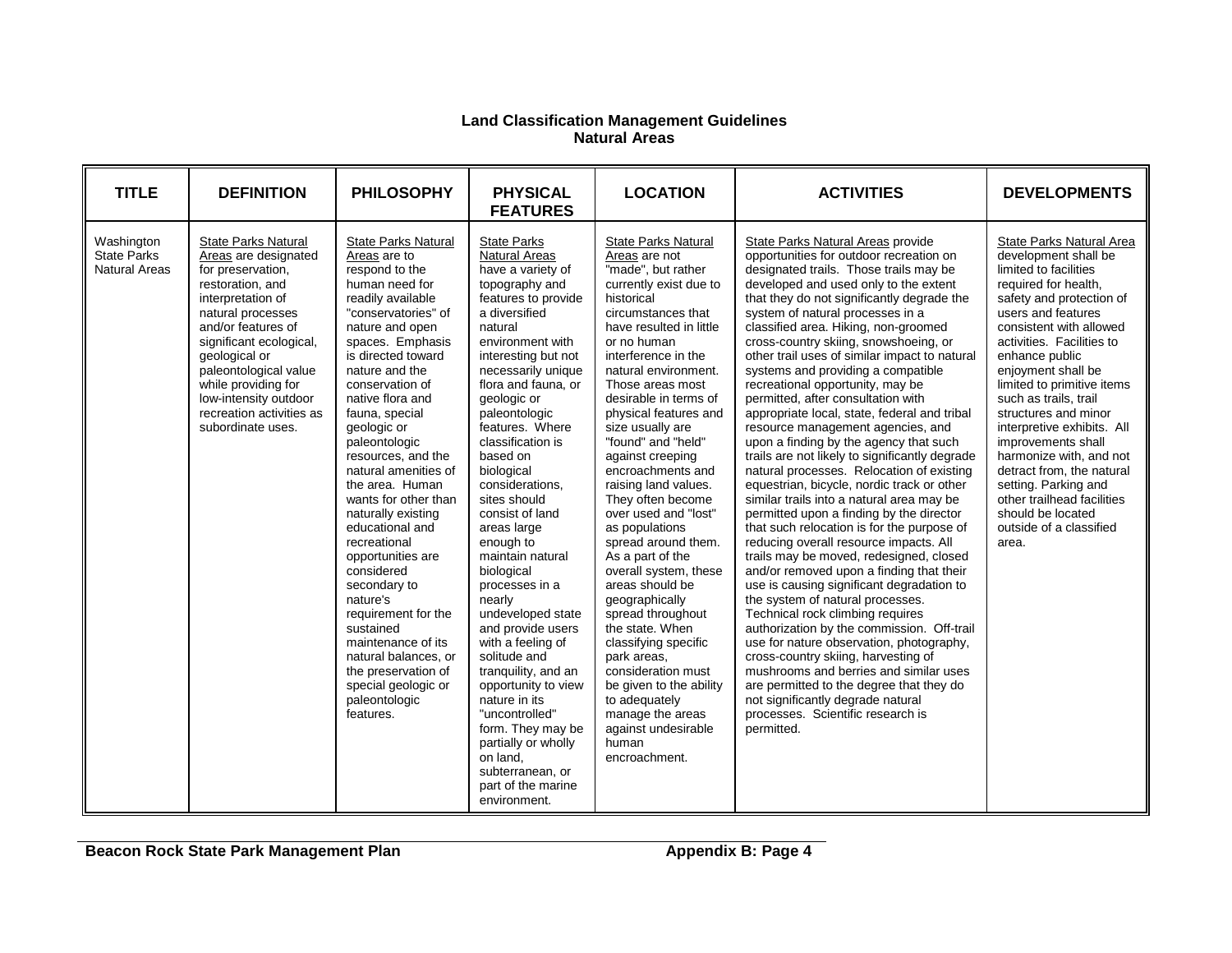#### **Land Classification Management Guidelines Heritage Areas**

| <b>TITLE</b>                                       | <b>DEFINITION</b>                                                                                                                                                                                                                                                                                                                      | <b>PHILOSOPHY</b>                                                                                                                                                                                                                                            | <b>PHYSICAL</b><br><b>FEATURES</b>                                                                                                                                                                                                                                                             | <b>LOCATION</b>                                                                                                                                                                                                                                                                                                                                                                                                 | <b>ACTIVITIES</b>                                                                                                                                                                                                                                                                                                                                                                                                       | <b>DEVELOPMENTS</b>                                                                                                                                                                                                                                                                                                                                                                                                                                                                                                                                   |
|----------------------------------------------------|----------------------------------------------------------------------------------------------------------------------------------------------------------------------------------------------------------------------------------------------------------------------------------------------------------------------------------------|--------------------------------------------------------------------------------------------------------------------------------------------------------------------------------------------------------------------------------------------------------------|------------------------------------------------------------------------------------------------------------------------------------------------------------------------------------------------------------------------------------------------------------------------------------------------|-----------------------------------------------------------------------------------------------------------------------------------------------------------------------------------------------------------------------------------------------------------------------------------------------------------------------------------------------------------------------------------------------------------------|-------------------------------------------------------------------------------------------------------------------------------------------------------------------------------------------------------------------------------------------------------------------------------------------------------------------------------------------------------------------------------------------------------------------------|-------------------------------------------------------------------------------------------------------------------------------------------------------------------------------------------------------------------------------------------------------------------------------------------------------------------------------------------------------------------------------------------------------------------------------------------------------------------------------------------------------------------------------------------------------|
| Washington<br><b>State Parks</b><br>Heritage Areas | <b>State Parks Heritage</b><br>Areas are designated<br>for preservation,<br>restoration, and<br>interpretation of<br>outstanding, unique or<br>unusual<br>archaeological,<br>historical, scientific,<br>and/or cultural<br>features, and<br>traditional cultural<br>properties, which are<br>of statewide or<br>national significance. | <b>State Parks</b><br>Heritage Areas are<br>designated to<br>preserve and/or<br>interpret selected<br>areas or features<br>for the education<br>and enjoyment of<br>the public, an area's<br>intrinsic cultural<br>value, and/or for<br>scientific research. | <b>State Parks</b><br>Heritage Areas<br>vary in size and<br>physiographic<br>makeup according<br>to their location<br>and reason for<br>existence. Historic<br>landscapes may<br>require relatively<br>large acreage<br>while<br>archaeological<br>sites may be<br>measured in<br>square feet. | <b>State Parks Heritage</b><br>Areas usually are<br>located where they<br>are found or the<br>feature exists.<br>However, in some<br>instances relocation<br>or re-creation of<br>artifacts, resources<br>or facilities is<br>possible. In these<br>situations they may<br>be located in<br>appropriate settings<br>and concentrated<br>near major<br>population centers<br>and along primary<br>travel routes. | State Parks Heritage Area activities<br>shall generally be limited to those<br>directly associated with the<br>interpretation of the area or feature, and<br>the education of the patrons.<br>Picnicking, recreational trails, and other<br>low- to medium-intensity recreation uses<br>may be allowed if they do not detract<br>from the principal purpose of the area,<br>its setting, structures, sites and objects. | State Parks Heritage Area<br>development shall<br>generally be limited to that<br>necessary for the<br>protection and<br>interpretation of the area<br>or feature, and the<br>education and safety of<br>the patrons. Sanitary<br>facilities, recreation trails,<br>and picnicking facilities<br>may be provided in a<br>manner which does not<br>detract from the aesthetic.<br>educational or<br>environmental quality of<br>the area, its setting,<br>structures, sites or<br>objects, or, if applicable,<br>its value for scientific<br>research. |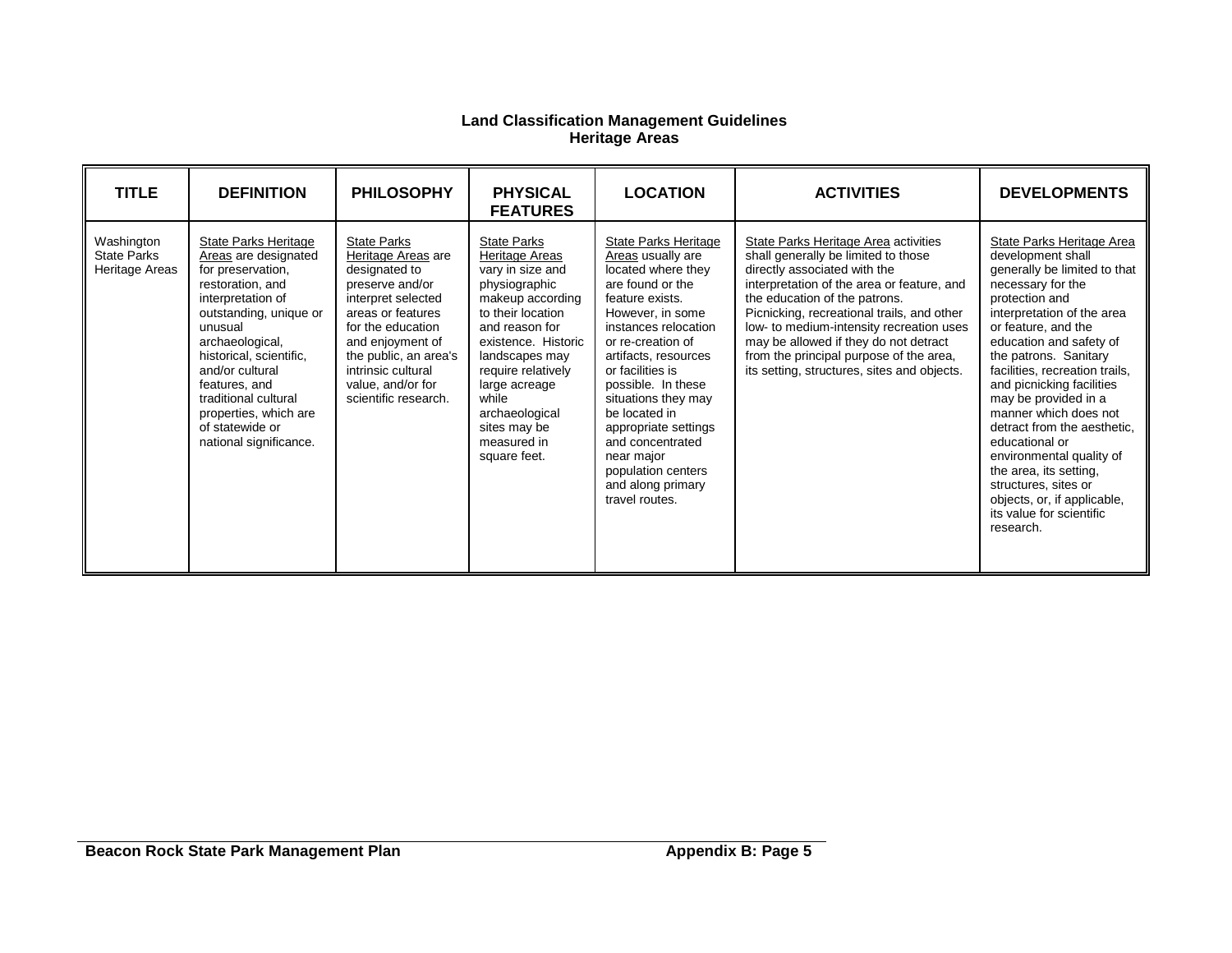#### **Land Classification Management Guidelines Natural Forest Areas**

| <b>TITLE</b>                                                       | <b>DEFINITION</b>                                                                                                                                                                                                                                                                                                                                                                                                                                                                                                                                                                                                                                                                                                                                           | <b>PHILOSOPHY</b>                                                                                                                                                                                                                                                                                                                                                                                                                                                                                                                                                                                            | <b>PHYSICAL</b><br><b>FEATURES</b>                                                                                                                                                                                                                                                                                                                                                                                                                                                                                                                                                                                | <b>LOCATION</b>                                                                                                                                                                                                                                                                                                                                                                                                                                                                                                                                                                                                                                                                                                                                                                           | <b>ACTIVITIES</b>                                                                                                                                                                                                                                                                                                                                                                                                                                                                                                                                                                                                                                                                                                                                                                                                                                                                                                                                                                                                                                                                                                                                                                                                                                                                                                                                                                                                                                                                                                                                                                                                                                                                                                    | <b>DEVELOPMENTS</b>                                                                                                                                                                                                                                                                                                                                                                                                                                                                                                                          |
|--------------------------------------------------------------------|-------------------------------------------------------------------------------------------------------------------------------------------------------------------------------------------------------------------------------------------------------------------------------------------------------------------------------------------------------------------------------------------------------------------------------------------------------------------------------------------------------------------------------------------------------------------------------------------------------------------------------------------------------------------------------------------------------------------------------------------------------------|--------------------------------------------------------------------------------------------------------------------------------------------------------------------------------------------------------------------------------------------------------------------------------------------------------------------------------------------------------------------------------------------------------------------------------------------------------------------------------------------------------------------------------------------------------------------------------------------------------------|-------------------------------------------------------------------------------------------------------------------------------------------------------------------------------------------------------------------------------------------------------------------------------------------------------------------------------------------------------------------------------------------------------------------------------------------------------------------------------------------------------------------------------------------------------------------------------------------------------------------|-------------------------------------------------------------------------------------------------------------------------------------------------------------------------------------------------------------------------------------------------------------------------------------------------------------------------------------------------------------------------------------------------------------------------------------------------------------------------------------------------------------------------------------------------------------------------------------------------------------------------------------------------------------------------------------------------------------------------------------------------------------------------------------------|----------------------------------------------------------------------------------------------------------------------------------------------------------------------------------------------------------------------------------------------------------------------------------------------------------------------------------------------------------------------------------------------------------------------------------------------------------------------------------------------------------------------------------------------------------------------------------------------------------------------------------------------------------------------------------------------------------------------------------------------------------------------------------------------------------------------------------------------------------------------------------------------------------------------------------------------------------------------------------------------------------------------------------------------------------------------------------------------------------------------------------------------------------------------------------------------------------------------------------------------------------------------------------------------------------------------------------------------------------------------------------------------------------------------------------------------------------------------------------------------------------------------------------------------------------------------------------------------------------------------------------------------------------------------------------------------------------------------|----------------------------------------------------------------------------------------------------------------------------------------------------------------------------------------------------------------------------------------------------------------------------------------------------------------------------------------------------------------------------------------------------------------------------------------------------------------------------------------------------------------------------------------------|
| Washington<br><b>State Parks</b><br><b>Natural Forest</b><br>Areas | <b>State Parks Natural</b><br>Forest Areas are<br>designated for<br>preservation.<br>restoration, and<br>interpretation of<br>natural forest<br>processes while<br>providing for low-<br>intensity outdoor<br>recreation activities as<br>subordinate uses, and<br>which contain:<br>(a) Old-growth forest<br>communities that have<br>developed for 150<br>years or longer and<br>have the following<br>structural<br>characteristics: Large<br>old-growth trees, large<br>snags, large logs on<br>land, and large logs in<br>streams; or (b) Mature<br>forest communities<br>that have developed<br>for 90 years or longer;<br>or D Unusual forest<br>communities and/or<br>interrelated vegetative<br>communities of<br>significant ecological<br>value. | <b>State Parks Natural</b><br>Forest Areas are<br>places where<br>human access to<br>and interpretation<br>and enjoyment of<br>natural forest<br>processes are<br>limited to those<br>activities and<br>facilities that do not<br>significantly<br>degrade natural<br>forest processes.<br>Public access into<br>these areas<br>emphasizes<br>appreciation of<br>nature through<br>experiencing<br>nature. The<br>principal function of<br>these areas is to<br>assist in<br>maintaining the<br>state's bio-diversity<br>while expanding<br>human<br>understanding and<br>appreciation of<br>natural values. | <b>State Parks</b><br><b>Natural Forest</b><br>Areas have a<br>variety of<br>topographic and<br>vegetative<br>conditions. They<br>are generally large<br>enough (300 or<br>more acres) to<br>contain one or<br>more distinct and<br>relatively intact<br>vegetative<br>communities.<br>Smaller areas may<br>be appropriate if<br>representative of a<br>unique or unusual<br>forest community.<br>Desirably, they are<br>part of a large<br>system of open<br>space, wildlife<br>habitat, and<br>vegetative<br>communities that<br>provide a good<br>opportunity for<br>long-term<br>ecosystem<br>sustainability. | <b>State Parks Natural</b><br>Forest Areas may be<br>located anywhere in<br>the state where<br>natural factors<br>produce forest<br>vegetative cover.<br>These areas are not<br>"made", but rather<br>currently exist due to<br>historical<br>circumstances that<br>have resulted in little<br>or no human<br>interference in<br>natural forest<br>progression. As a<br>part of an overall<br>system, these areas<br>should be<br>geographically<br>spread throughout<br>the state, recognizing<br>that maintenance of<br>bio-diversity is one of<br>the primary functions<br>of their classification.<br>When classifying<br>specific park areas.<br>consideration must<br>be given to the ability<br>to adequately<br>manage the areas<br>against undesirable<br>human<br>encroachment. | <b>State Parks Natural Forest Areas</b><br>provide opportunities for outdoor<br>recreation on designated recreation<br>trails. Those trails may be developed<br>and used only to the extent that they do<br>not significantly degrade the system of<br>natural forest processes in a classified<br>area. Careful design of recreation trails<br>should match intended uses, to maintain<br>consistency with the purpose and<br>philosophy of the classification. Hiking,<br>non-groomed cross-country skiing,<br>snowshoeing, or other trail uses of<br>similar impact to natural systems and<br>providing a compatible recreational<br>opportunity, may be permitted, after<br>consultation with appropriate local,<br>state, federal and tribal resource<br>management agencies, and upon a<br>finding by the agency that such trails are<br>not likely to significantly degrade natural<br>forest processes. Relocation of existing<br>equestrian, bicycle, nordic track or other<br>similar trails into a natural forest area<br>may be permitted upon a finding by the<br>director that such relocation is for the<br>purpose of reducing overall resource<br>impacts. All trails may be moved,<br>redesigned, closed and/or removed<br>upon a finding that they are causing<br>significant degradation to the system of<br>natural forest processes. Technical rock<br>climbing requires authorization by the<br>commission. Off-trail use for nature<br>observation, cross-country skiing,<br>photography, harvesting of mushrooms<br>and berries and similar uses are<br>permitted to the degree that they do not<br>significantly degrade natural forest<br>processes. Scientific research is<br>permitted. | <b>State Parks Natural Forest</b><br>Areas development shall<br>be limited to facilities<br>required for health, safety<br>and protection of users<br>and features consistent<br>with allowed activities.<br>Facilities to enhance<br>public enjoyment shall be<br>limited to trails, trail<br>structures, and minor<br>interpretive exhibits. All<br>improvements shall<br>harmonize with, and not<br>detract from, the natural<br>setting. Parking and other<br>trailhead facilities should<br>be located outside of a<br>classified area. |

**Beacon Rock State Park Management Plan Appendix B: Page 6**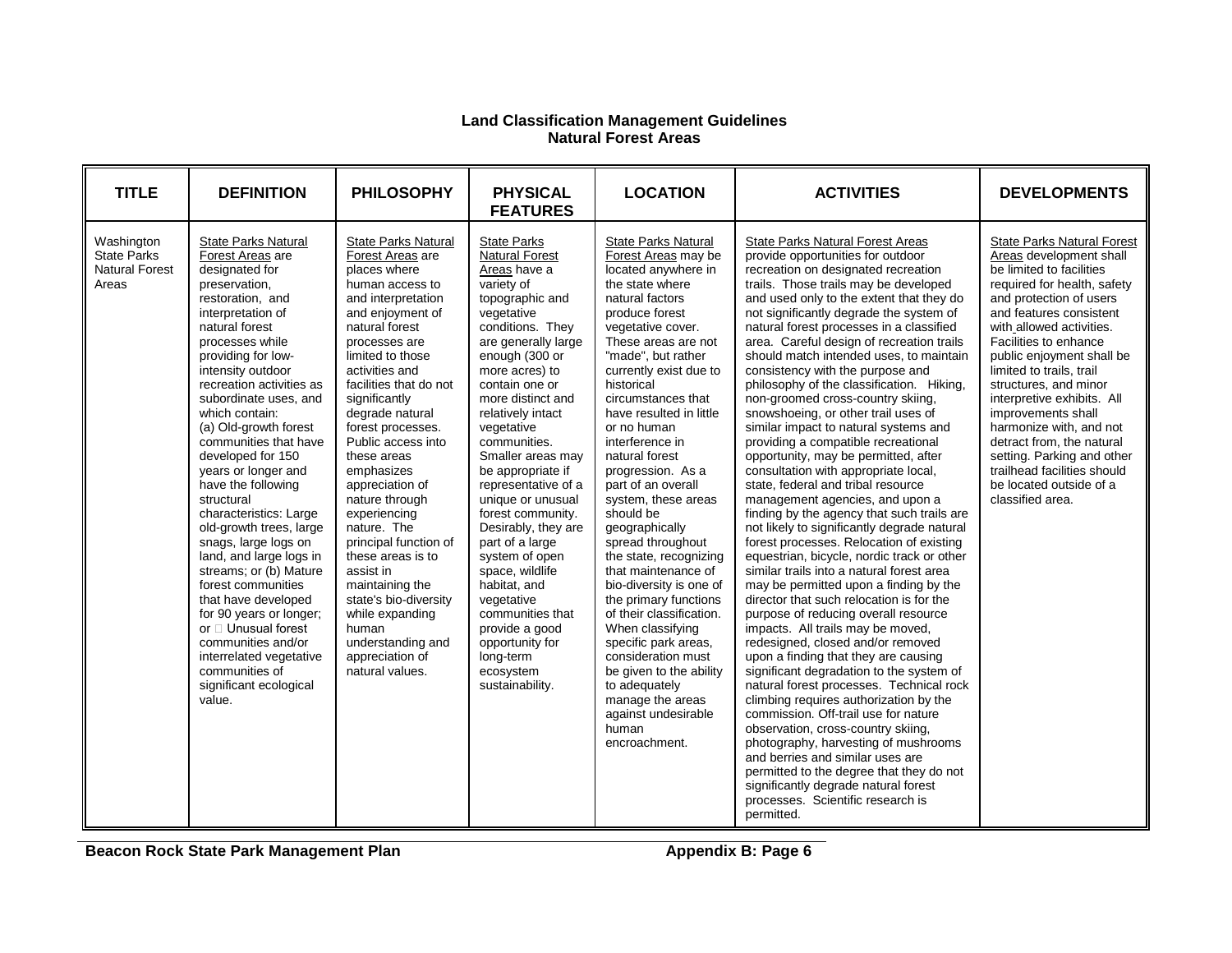#### **Land Classification Management Guidelines Natural Area Preserves**

| <b>TITLE</b>                                                  | <b>DEFINITION</b>                                                                                                                                                                                                                                                                                                                                                                                                                                                        | <b>PHILOSOPHY</b>                                                                                                                                                                                                                                                                                                                                                                                      | <b>PHYSICAL</b><br><b>FEATURES</b>                                                                                                                                                                                                                                                                                                                                                                                                                                                                                                                                                                                                                                                                                | <b>LOCATION</b>                                                                                                                                                                                                                                                                                                                                                                                                                                        | <b>ACTIVITIES</b>                                                                                                                                                                                                                                                                                                                                                                                                                                                                                                                                                                                                                    | <b>DEVELOPMENTS</b>                                                                                                                                                                                                                     |
|---------------------------------------------------------------|--------------------------------------------------------------------------------------------------------------------------------------------------------------------------------------------------------------------------------------------------------------------------------------------------------------------------------------------------------------------------------------------------------------------------------------------------------------------------|--------------------------------------------------------------------------------------------------------------------------------------------------------------------------------------------------------------------------------------------------------------------------------------------------------------------------------------------------------------------------------------------------------|-------------------------------------------------------------------------------------------------------------------------------------------------------------------------------------------------------------------------------------------------------------------------------------------------------------------------------------------------------------------------------------------------------------------------------------------------------------------------------------------------------------------------------------------------------------------------------------------------------------------------------------------------------------------------------------------------------------------|--------------------------------------------------------------------------------------------------------------------------------------------------------------------------------------------------------------------------------------------------------------------------------------------------------------------------------------------------------------------------------------------------------------------------------------------------------|--------------------------------------------------------------------------------------------------------------------------------------------------------------------------------------------------------------------------------------------------------------------------------------------------------------------------------------------------------------------------------------------------------------------------------------------------------------------------------------------------------------------------------------------------------------------------------------------------------------------------------------|-----------------------------------------------------------------------------------------------------------------------------------------------------------------------------------------------------------------------------------------|
| Washington<br><b>State Parks</b><br>Natural Area<br>Preserves | <b>State Parks Natural</b><br>Area Preserves are<br>designated for<br>preservation of rare<br>or vanishing flora,<br>fauna, geological,<br>natural historical or<br>similar features of<br>scientific or<br>educational value<br>and which are<br>registered and<br>committed as a<br>natural area preserve<br>through a<br>cooperative<br>agreement with an<br>appropriate natural<br>resource agency<br>pursuant to chapter<br>79.70 RCW and<br>chapter 332-60<br>WAC. | <b>State Parks Natural</b><br>Area Preserves are<br>sites where human<br>access is limited to<br>educational and<br>scientific purposes.<br>The principal function<br>of these areas is to<br>preserve natural<br>ecosystems or<br>geologic features of<br>statewide<br>significance. Public<br>access for recreation<br>must be subordinate<br>to the principal<br>function of the<br>classification. | <b>State Parks Natural</b><br>Area Preserves have<br>a variety of<br>topographic and<br>vegetative conditions.<br>They are generally<br>large enough (300 or<br>more acres) to contain<br>one or more distinct<br>and intact ecological<br>communities. Smaller<br>areas may be<br>appropriate if<br>representative of a<br>unique or unusual<br>ecological community<br>or geologic feature.<br>They may be partially<br>or wholly on land,<br>subterranean, or part<br>of the marine<br>environment.<br>Desirably, they are<br>part of a large system<br>of open space, wildlife<br>habitat, and vegetative<br>communities that<br>provide a good<br>opportunity for long-<br>term ecosystem<br>sustainability. | State Parks Natural Area<br>Preserves may be located<br>anywhere in the state where<br>natural ecological systems or<br>significant geologic features<br>exist. These areas are not<br>"made", but rather exist due<br>to historical circumstances<br>that have resulted in little or<br>no human interference in the<br>natural system. As a part of<br>an overall system, these<br>areas should be<br>geographically spread<br>throughout the state. | State Parks Natural Area<br>Preserves provide<br>opportunities for scientific<br>research and education<br>about natural systems,<br>geologic features, sensitive,<br>rare, threatened or<br>endangered species or<br>communities. Recreational<br>use of existing or relocated<br>trails may be permitted,<br>provided that it can be<br>clearly demonstrated that<br>such use does not degrade<br>the system of natural<br>processes occurring in the<br>preserve. Otherwise, trails<br>are limited to<br>administrative, scientific<br>and organized educational<br>activities and uses. No<br>other activities are<br>permitted. | State Parks Natural Area<br>Preserves development<br>shall be limited to access<br>facilities for permitted<br>activities and structures to<br>inhibit general public<br>access. No other facilities<br>or structures are<br>permitted. |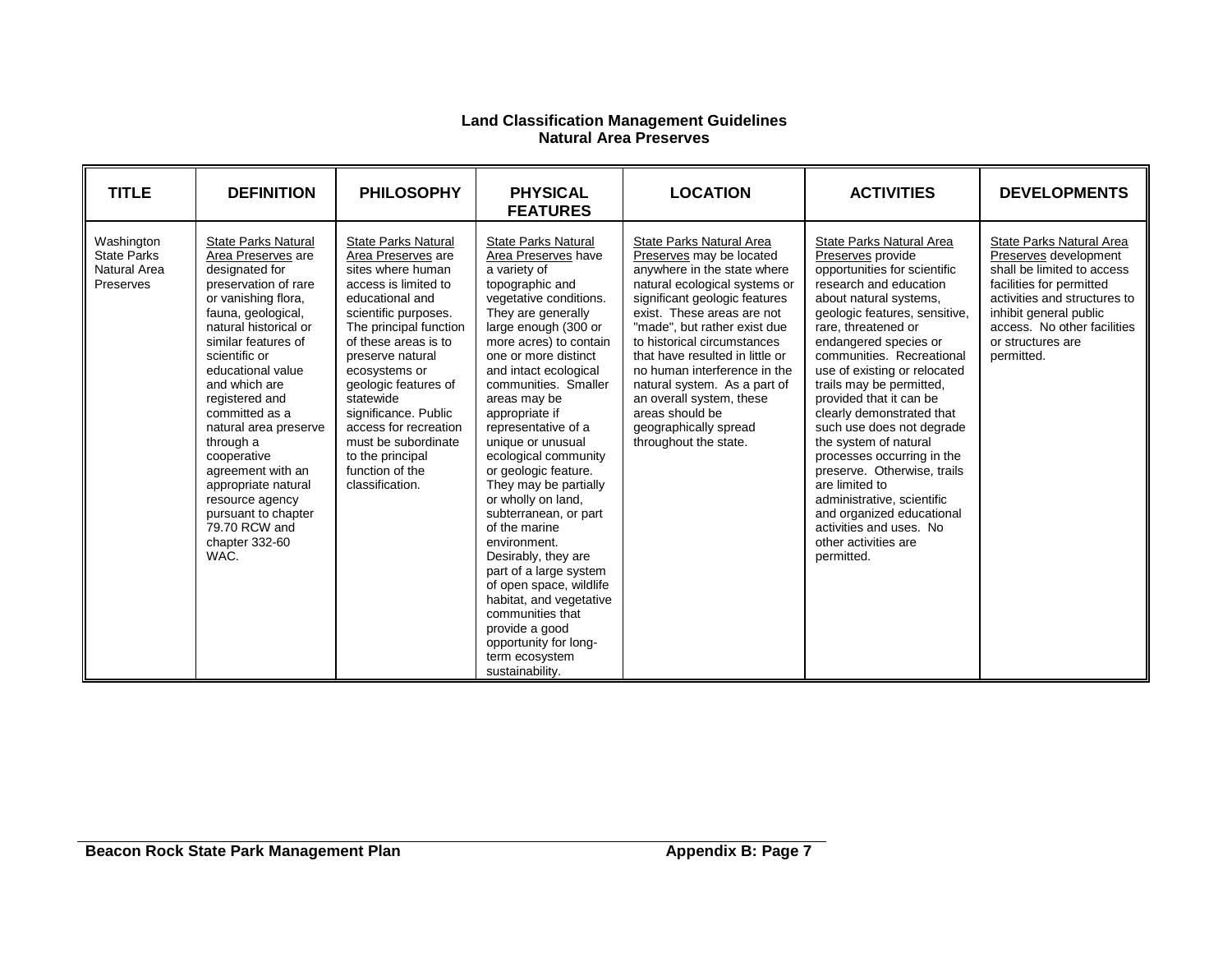|                                       | Recreation  | Resource Recreation | Heritage     | Natural/Natural Forest Area | Natural Area Preserve* |
|---------------------------------------|-------------|---------------------|--------------|-----------------------------|------------------------|
| Amphitheater                          | P           | $\mathbf C$         | $\mathbf C$  | N                           | ${\sf N}$              |
| Archery/Target Range                  | $\mathsf C$ | $\mathbf C$         | ${\sf N}$    | N                           | ${\sf N}$              |
| Camping - Std and Util                | P           | N                   | ${\sf N}$    | N                           | N                      |
| Camping - Primitive                   | P           | P                   | $\mathbf C$  | N                           | ${\sf N}$              |
| Camping - Adirondack                  | P           | $\mathbf C$         | N            | N                           | ${\sf N}$              |
| Camping - Horse-oriented              | C           | $\mathbf C$         | ${\sf N}$    | ${\sf N}$                   | N                      |
| Camping - Water Trail                 | P           | P                   | $\mathbf C$  | N                           | ${\sf N}$              |
| Children's Play Area                  | P           | $\mathbf C$         | $\mathsf{C}$ | N                           | ${\sf N}$              |
| Day Use Picnic - Tables               | P           | P                   | $\mathbf C$  | N                           | ${\sf N}$              |
| Day Use Picnic - Group Shelter        | P           | N                   | $\mathbf C$  | N                           | ${\sf N}$              |
| Day Use Lodges/Centers                | P           | ${\sf N}$           | $\mathbf C$  | N                           | ${\sf N}$              |
| <b>Environmental Learning Centers</b> | C           | ${\sf N}$           | $\mathbf C$  | N                           | N                      |
| <b>Equestrian Facilities</b>          | C           | $\mathbf C$         | $\mathbf C$  | ${\sf N}$                   | ${\sf N}$              |
| Fields - Informal Play/Mowed          | P           | C                   | $\mathbf C$  | N                           | ${\sf N}$              |
| Indoor Accommodations                 | P           | N                   | $\mathsf{C}$ | N                           | N                      |
| Interpretive - Centers                | P           | ${\sf N}$           | P            | ${\sf N}$                   | ${\sf N}$              |
| Interpretive - Kiosks                 | P           | P                   | P            | $\mathbf C$                 | ${\sf N}$              |
| Interpretive Trail                    | P           | P                   | P            | P                           | C                      |
| Interpretive - Signs                  | P           | P                   | P            | P                           | $\mathbf C$            |
| Parking - Vehicles                    | P           | P                   | C            | N                           | ${\sf N}$              |
| Roads                                 | P           | P                   | C            | N                           | N                      |

# **Land Use and Land Classification Compatibility Matrix – Facilities**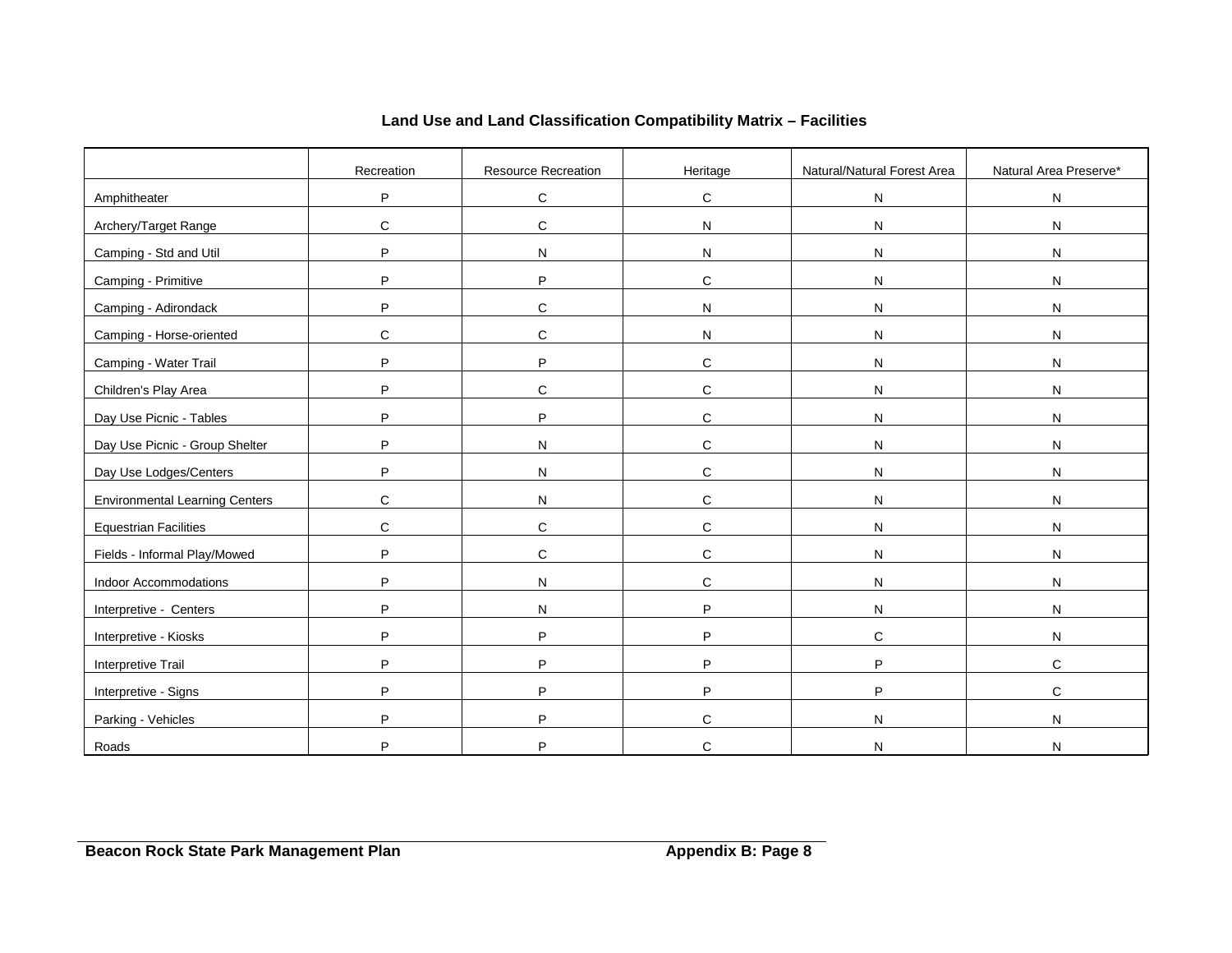|                                    | Recreation | Resource Recreation | Heritage     | Natural/Natural Forest Area | Natural Area Preserve* |
|------------------------------------|------------|---------------------|--------------|-----------------------------|------------------------|
| <b>Sanitary: Comfort Stations</b>  | P          | N                   | C            | N                           | ${\sf N}$              |
| Sanitary: Composting/Vault         | P          | P                   | $\mathsf{C}$ | C                           | N                      |
| <b>Sports Fields</b>               | C          | N                   | N            | N                           | N                      |
| Skiing - Alpine Facilities         | C          | C                   | N            | N                           | N                      |
| <b>Swimming Facilities</b>         | P          | N                   | C            | N                           | N                      |
| Trails - Hiking                    | P          | P                   | P            | P                           | C                      |
| Trails - Mountain Biking           | P          | $\mathsf{C}$        | $\mathsf{C}$ | $N^{**}$                    | N                      |
| Trails - Equestrian                | С          | C                   | $\mathsf{C}$ | $N^{**}$                    | ${\sf N}$              |
| Trails - Nordic Track Skiing       | P          | P                   | $\mathsf{C}$ | $\mathsf{N}^{\ast\ast}$     | N                      |
| Trails - C-C skiing                | P          | P                   | P            | P                           | $\mathsf{C}$           |
| Trails - Snowmobile                | P          | C                   | $\mathsf{C}$ | $N^{**}$                    | N                      |
| Trails - Paved non-motor           | P          | C                   | C            | C                           | N                      |
| Water: Docks/Piers $\geq 10$ boats | P          | N                   | C            | N                           | N                      |
| Water: Docks/Piers - < 10 boats    | P          | P                   | $\mathsf{C}$ | C                           | N                      |
| Water: Launch Ramps                | P          | C                   | N            | N                           | N                      |
| Water: Hand Launch Areas           | P          | P                   | C            | C                           | N                      |
| Water: Mooring Buoys               | P          | D                   | C            | C                           | N                      |

#### **Land Use and Land Classification Compatibility Matrix – Facilities (Continued)**

P (Permitted) - Use permitted with normal agency design review

C (Conditional) - Use may be permitted, but conditioned to assure design is compatible w/purpose of land classification and abutting classification objectives.

N (Not Permitted)- Use not permitted.

NA - Not Applicable

\* All uses in a Natural Area Preserve must be specifically approved by the Park and Recreation Commission as part of a management plan.

\*\*Relocation of existing trails into a natural or natural forest area is permitted per WAC 352-32-070(3) and WAC 352-32-075(2)(b).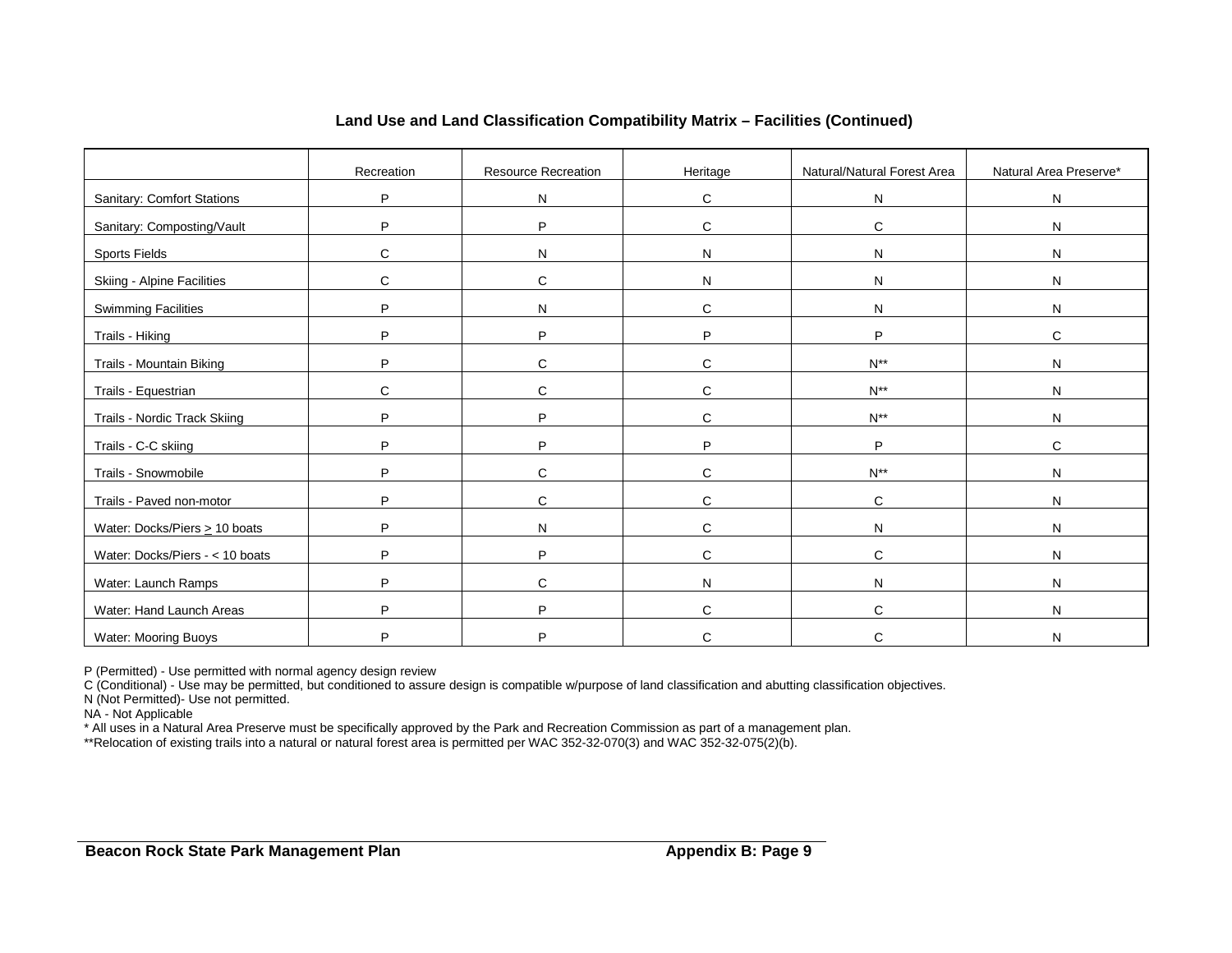|                                     | Recreation   | Resource Recreation | Heritage     | Natural/Natural Forest Area | Natural Area Preserve* |
|-------------------------------------|--------------|---------------------|--------------|-----------------------------|------------------------|
| Farming/Orchards                    | C            | C                   | $\mathbf C$  | N                           | ${\sf N}$              |
| Filming/Special Events              | P            | P                   | P            | $\mathbf C$                 | ${\sf N}$              |
| Grazing                             | C            | С                   | C            | N                           | ${\sf N}$              |
| Harvesting - Edible Fruiting Bodies | P            | P                   | P            | P                           | ${\sf N}$              |
| Harvesting - Mushrooms              | P            | P                   | P            | P                           | N                      |
| Harvesting - Shellfish              | P            | P                   | P            | P                           | N                      |
| Harvesting - Fish                   | P            | P                   | P            | P                           | ${\sf N}$              |
| Harvesting - Algae, etc.            | P            | P                   | P            | P                           | ${\sf N}$              |
| Haying                              | P            | P                   | P            | N                           | ${\sf N}$              |
| <b>Metal Detecting</b>              | P            | P                   | $\mathsf{C}$ | N                           | ${\sf N}$              |
| Orienteering                        | P            | P                   | C            | N                           | ${\sf N}$              |
| Ocean Beach Driving                 | P            | C                   | N            | N                           | N                      |
| Off-Trail: Equestrian               | C            | $\mathsf{C}$        | C            | N                           | ${\sf N}$              |
| Off-Trail: Hiking                   | P            | P                   | P            | P                           | ${\sf N}$              |
| Off-trail biking                    | $\mathsf{C}$ | $\mathsf C$         | $\mathsf{C}$ | N                           | ${\sf N}$              |
| Paragliding                         | P            | P                   | $\mathsf{C}$ | N                           | ${\sf N}$              |
| <b>Technical Rock Climbing</b>      | P            | P                   | C            | C                           | N                      |

# **Land Use and Land Classification Compatibility Matrix – Activities**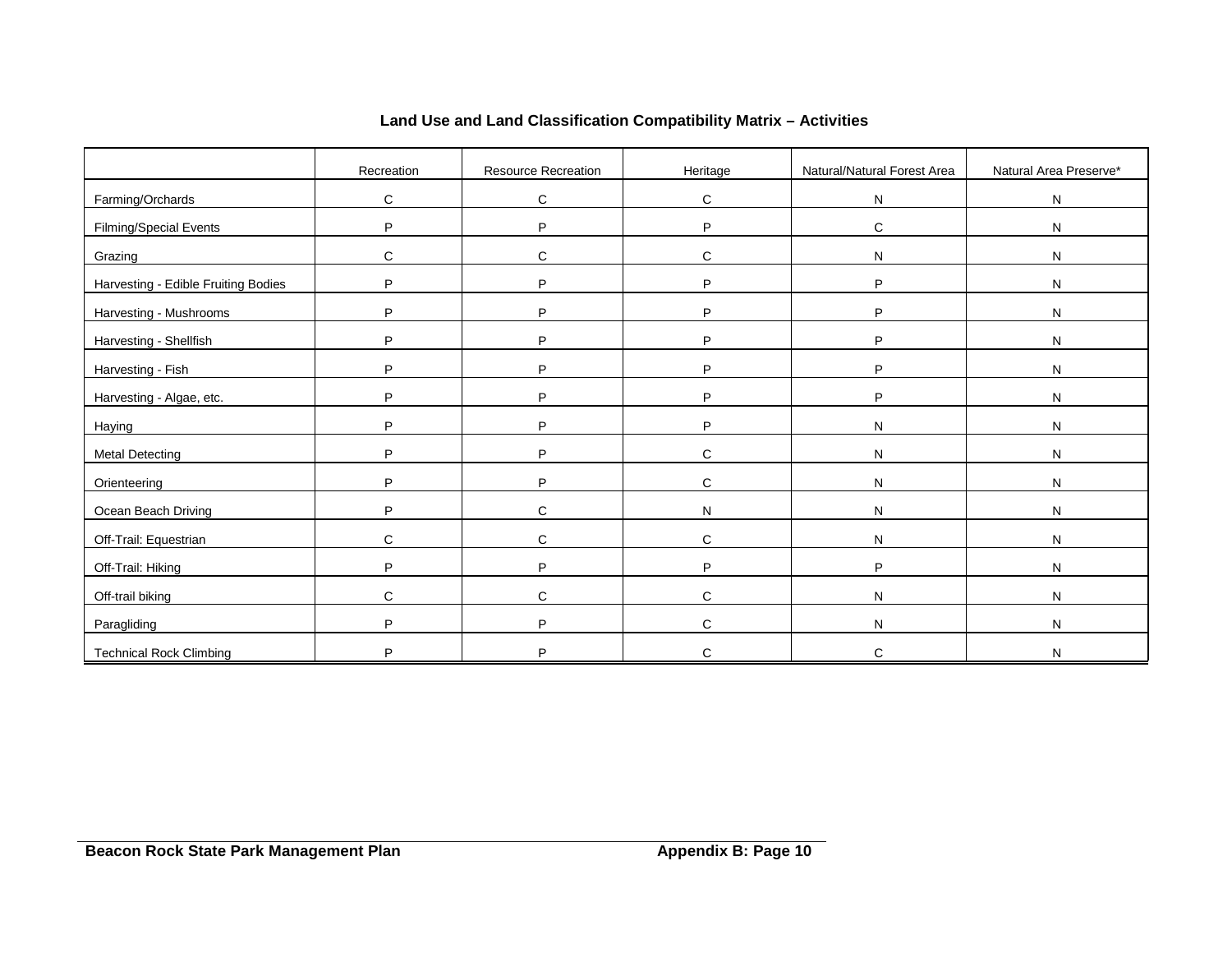|                                  | Recreation | Resource Recreation | Heritage     | Natural/Natural Forest Area | Natural Area Preserve* |
|----------------------------------|------------|---------------------|--------------|-----------------------------|------------------------|
| Water: Jet Skiing                | P          | C                   | N            | N                           | N                      |
| Water: Kayak/Canoeing            | P          | P                   | P            | C                           | N                      |
| Water: Power Boating             | P          | C                   | N            | C                           | N                      |
| Water: White Water Boating       | P          | P                   | C            | C                           | N                      |
| Water: Sailing                   | P          | P                   | P            | $\mathsf{C}$                | N                      |
| Water: Skiing                    | P          | C                   | N            | N                           | N                      |
| Water: Swimming                  | P          | P                   | P            | P                           | N                      |
| Water: Wind Surfing              | P          | C                   | C            | N                           | N                      |
| Winter: Alpine Skiing            | C          | C                   | N            | N                           | N                      |
| Winter: C-C Skiing (off-trail)   | P          | P                   | P            | P                           | C                      |
| Winter: Mushing/Sled Dogs        | C          | C                   | $\mathbf{C}$ | N                           | N                      |
| Winter: Snowshoeing              | P          | P                   | Þ            | P                           | C                      |
| Winter: Snowmobiling (off-trail) | P          | P                   | $\mathsf{C}$ | N                           | N                      |
| Wood Debris Collection           | D          | P                   | D            | N                           | N                      |

#### **Land Use and Land Classification Compatibility Matrix – Activities (Continued)**

P (Permitted) - Use permitted with normal agency design review

C (Conditional) - Use may be permitted with Commission concurrence, but conditioned to assure compatibility w/purpose of land classification and abutting classifications.

N (Not Permitted)- Use not permitted.

NA - Not Applicable

\* All uses in a Natural Area Preserve must be specifically approved by the Park and Recreation Commission as part of a management plan.

\*\*Relocation of existing trails into a natural or natural forest area is permitted per WAC 352-32-070(3) and WAC 352-32-075(2)(b).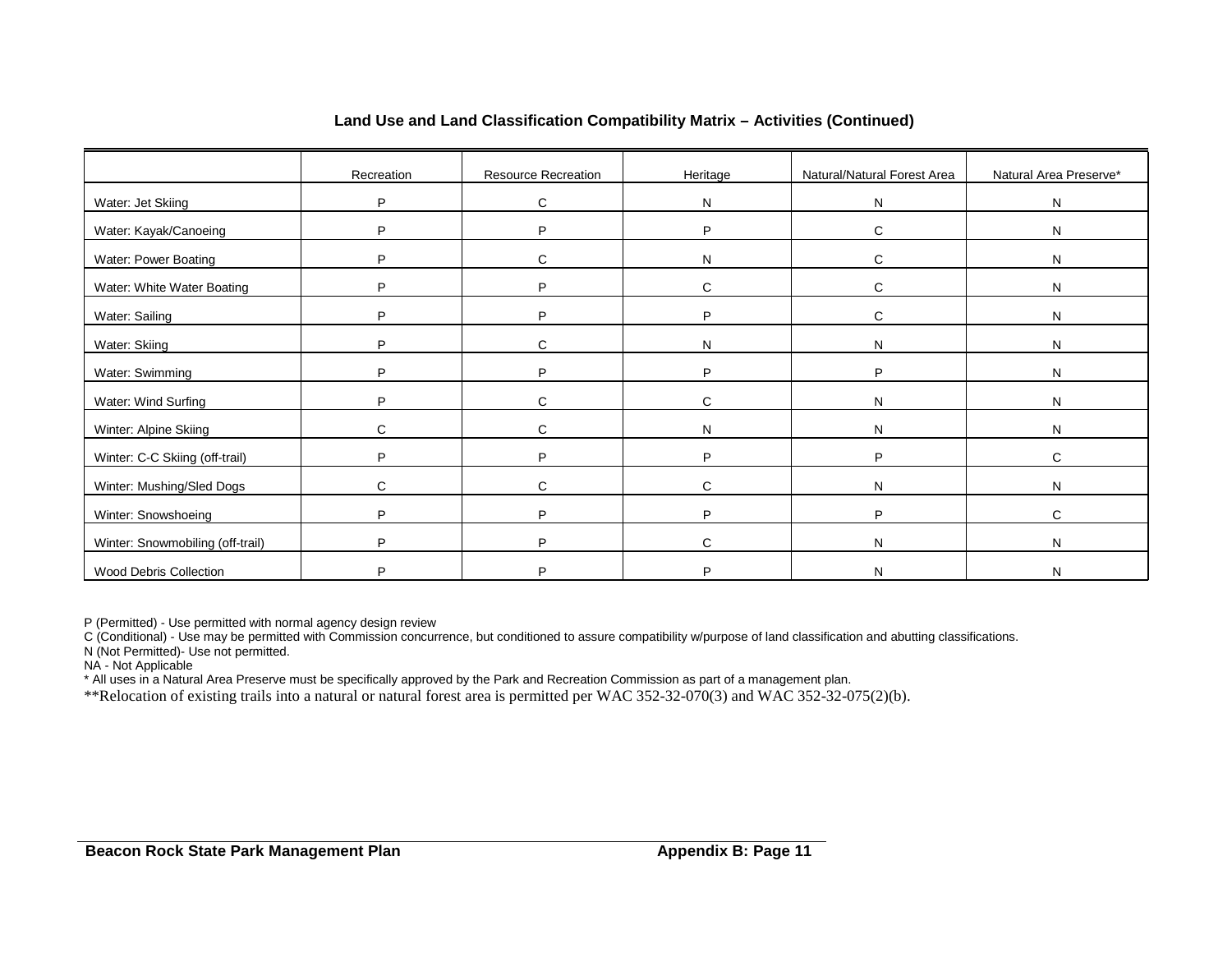# **APPENDIX C: LISTING OF BEACON ROCK STATE PARK RESOURCE INVENTORIES AND OTHER DESCRIPTIVE INFORMATION**



 **Under Construction! Listing of resource inventories and other descriptive documents will be expanded as information is gathered.**

| Title                                                                                             | Author                                        | <b>Date</b> | Location                                                                                 |
|---------------------------------------------------------------------------------------------------|-----------------------------------------------|-------------|------------------------------------------------------------------------------------------|
| Natural Forest Inventory for Beacon<br><b>Rock State Park</b>                                     | <b>Washington Natural</b><br>Heritage Program | 1992        | <b>Park Office</b><br><b>Region Office</b><br>Stewardship<br>Program<br>Planning Program |
| <b>Washington State Parks Historic</b><br>Properties Assessment, Beacon<br><b>Rock State Park</b> | <b>Engineering Program</b>                    | 1998        | Park Office<br><b>Region Office</b><br>Stewardship<br>Program<br>Engineering<br>Program  |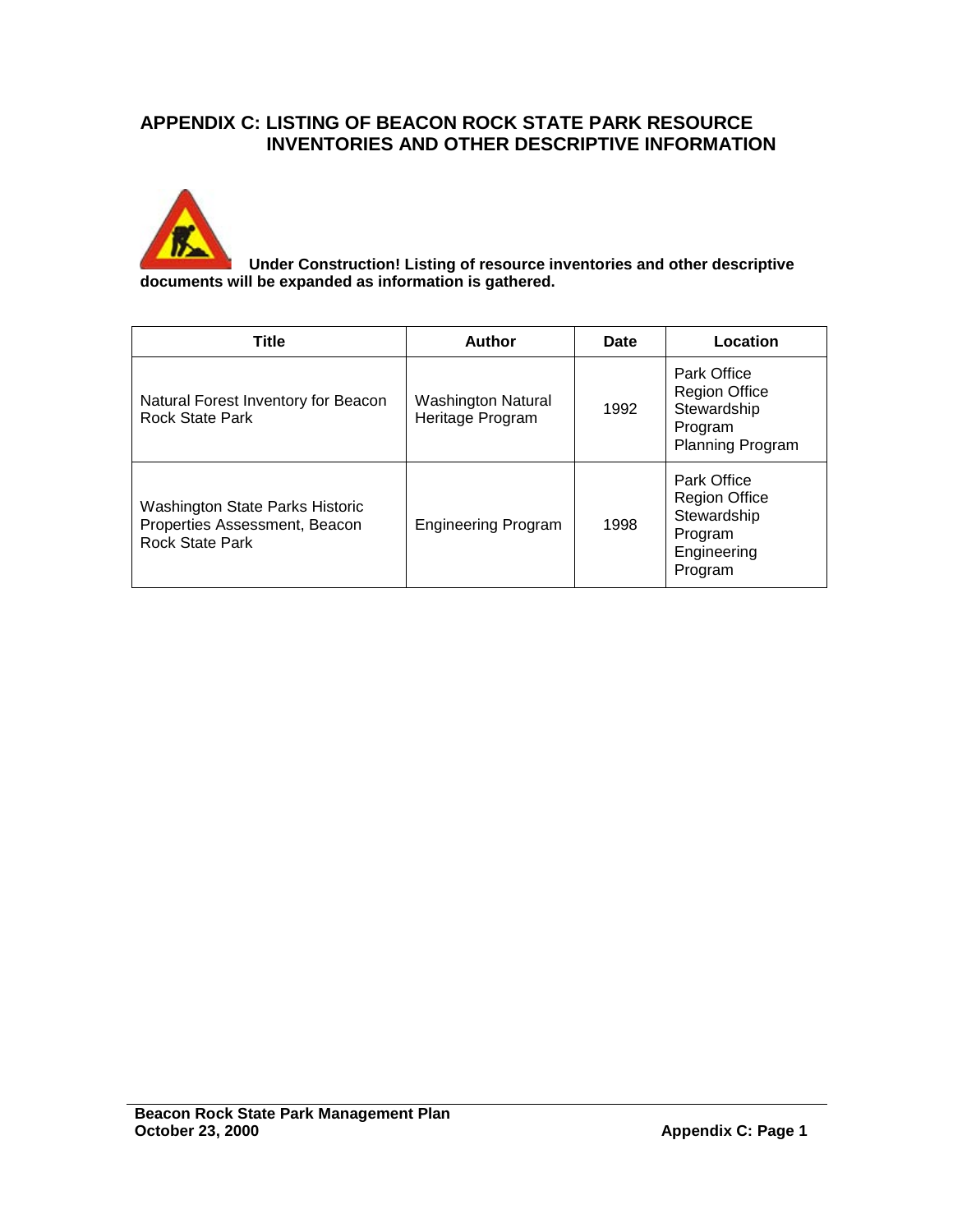# **APPENDIX D: DETAILED PARK POLICY DIRECTION AND LEGAL RESPONSIBILITIES**



**Under Construction!** 

# *Introduction*

Park managers make day-to-day management decisions within a complex and multi-layered context of existing rules and regulations. In some cases the context is restrictive and identifies what a manager must or must not do. In other cases the context is permissive and identifies a range of possibilities that the manager may explore or consider. In both situations, knowledge of the context is essential to sound and legal park management.

This section explains a park's legal and policy context within two broad categories.

- 1) Governmental Requirements and Policies: federal, state and local jurisdictional rules, regulations and policies guiding park management and operation.
- 2) Land Ownership and Management Obligations: an inventory of park properties as well as licenses, easements, permits, and other rights granted by or to State Parks that affect operation of the park or the legal status of ownership.

# *Governmental Requirements and Policies*

A Washington State park operates within a framework of laws, rules, regulations, and policies that govern jurisdictional behavior. Interpretation of, and compliance with, government rules and policies requires sound and thoughtful judgment. A brief description is provided below of the different levels and types of legal and administrative direction with which a park manager should be familiar before taking action.

#### **The Federal Level**

*The United States Constitution*: This document is the fundamental law of the nation. All actions must be consistent with this document. Its evolving interpretation continues to have a substantial impact on all other law and governmental action. Federal constitutional provisions clearly affecting park management include provisions guaranteeing equal protection through non-discrimination in employment practices and provisions for the right of public assembly.

*Federal Statutes (U.S. Code):* These are federal laws passed by the U.S. Congress and signed into law by the President (or by congressional override). Many federal statutes involve the performance of federal government agencies, but some involve laws that directly affect all organizations and individuals. Examples of federal statutes affecting state parks include the Federal Minimum Wage Act, Endangered Species Act, and National Historic Preservation Act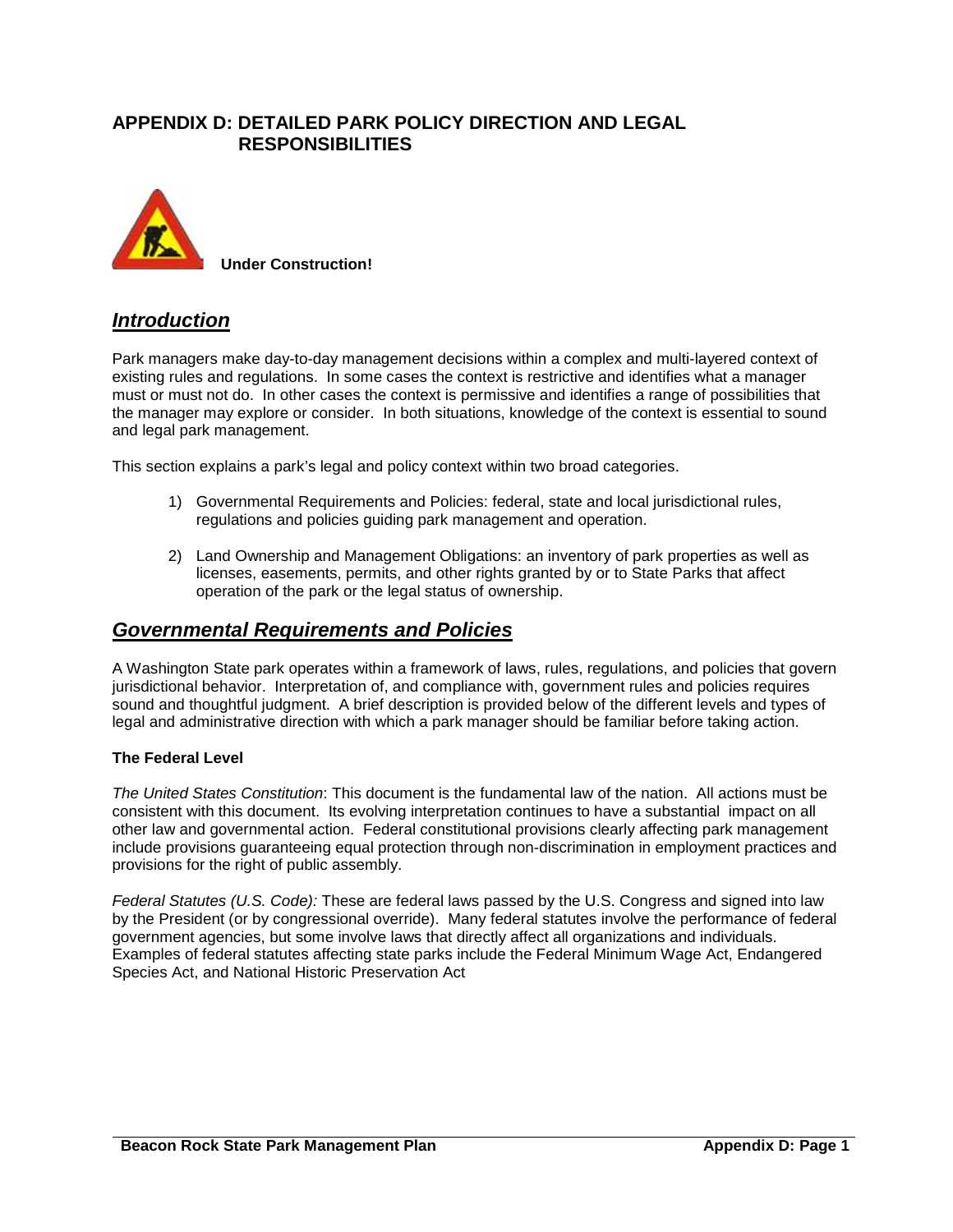*Federal Administrative Rules (Code of Federal Regulations):* These are rules developed by the executive arm of the federal government, principally federal agencies, to implement laws passed by Congress. When passing statutes, Congress often directs federal agencies to develop and enforce rules and procedures to ensure legal goals are accomplished. For example, the United States Department of Labor enforces the minimum wage law; the United States Fish and Wildlife Service and the National Marine Fisheries Service (and other agencies) oversee the Endangered Species Act; and the National Park Service implements the National Historic Preservation Act of 1966 (as Amended).

*Federal Executive Orders and Declarations (Presidential Orders)*: The President of the United States may issue directives to staff and/or federal agencies under the implicit authority of the presidential office or delegated congressional authority. A presidential declaration of national disaster is one example of such a decision.

#### **The State Level**

*Washington State Constitution:* This is the fundamental law of the state. All state and local law must be consistent with this document. In addition to formulating the structure for state and local government, it contains several important provisions that affect operations of many state parks. For example, its Apolice power<sup>®</sup> provision expressly allows for development and enforcement of state laws, including authority for rangers to enforce state laws in parks.

*State Laws (Revised Code of Washington - RCW):* These are laws generally adopted by the Washington State Legislature and signed by the Governor (or by legislative override), however, laws may also be adopted through the initiative or referendum processes. They enable and govern formation and operation of state agencies and define the authority of county, city and special purpose local governments. An example of state law is Chapter 79A.05 RCW, which forms the Washington State Parks and Recreation Commission and specifies the composition, powers, and duties of the agency.

*State Administrative Rules (Washington Administrative Code - WAC):* These are rules and regulations developed by state agencies at the direction of the legislature, governing administration of programs for which the legislature has appropriated funds. Most WACs approved by the State Parks and Recreation Commission are contained in Title 352 WAC. For example, Chapter 352-16 WAC governs the naming of state parks and establishes the agency-s land classification system.

*State Executive Authority (Executive Order):* These are rules issued directly by the governor that must be followed by all state agencies. The Office of the Governor has limited constitutional authority to direct the work of state agencies not under gubernatorial control, including the Washington State Parks and Recreation Commission. However, the legislature has delegated specific authority to the governor to issue certain executive orders. An example of such an order is a state declaration of emergency.

*State Parks and Recreation Commission Policies (Commission Policy):* These are decisions by the Commission that expand on and clarify WACs. Commission policies convey directions to the agency but don-t require as complex a codification process as WACs. Such policies may involve one park, a collection of parks, or the whole system. Examples of commission policies include the agency's Nonmotorized Trails Policy and Cultural Resource Management Policy.

*Director*=*s Administrative Policies:* These are specific policies and/or directives issued by the director of state parks to staff to implement general commission policies. An example is the March 1994 directive from the Director to treat all properties deemed eligible for classification as natural forest areas and require that all new uses be consistent with that classification until the Commission can make final land classification decisions.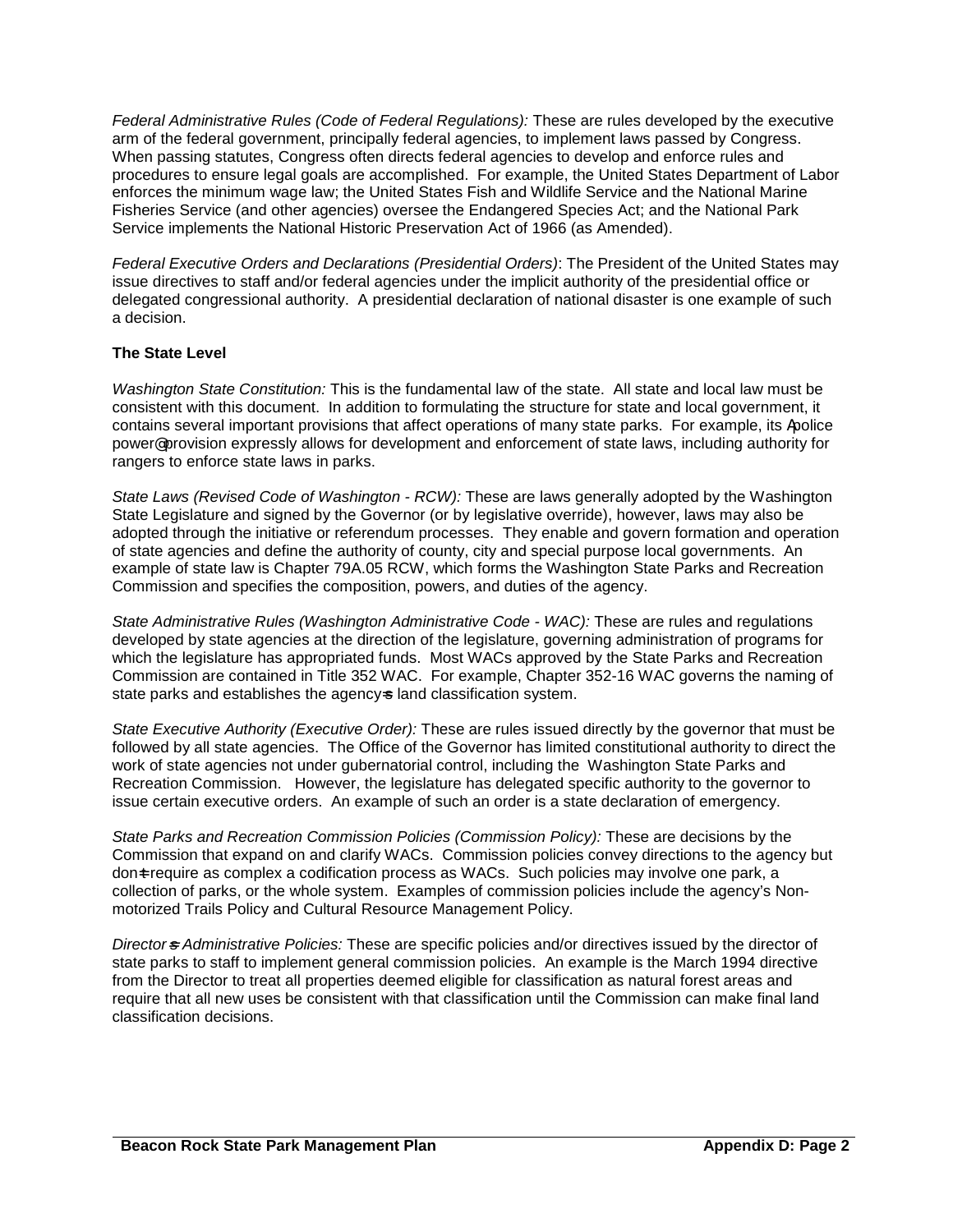*Administrative Directives:* These are mandates from assistant directors (leading the Administrative Services, Resources Development, and Operations Divisions) under supervision of the Director. These directives are the primary means by which assistant directors convey policy directions to their respective divisions.

To convey policy considerations which involve more than one organizational division, assistant directors use *Memoranda of Understanding*.

To bridge the gap between agency policies and actions carried out by agency staff, an *Agency Procedure Manual* has been developed. The *Agency Procedure Manual* translates the *what* should be done to the *how* to do it and *who* will do it.

#### **The Local Governmental Level**

Local governments are political subdivisions of state government. State government allows for creation of local governments to promote democratic access to public decision making and to accomplish certain cost efficiencies. The organization and authority of local governments varies widely.General Purpose Local Governments include counties, cities and towns. These governments have wide powers to regulate land and shoreline use and development, provide police and fire protection, and build and maintain roads. Special Purpose Local Governments provide services such as public utilities, ports, libraries, hospitals, fire suppression, and emergency services.

*General Purpose Local Government Ordinances*: These are laws that generally involve the regulation of construction and land use. Examples include zoning, development, health, building and fire codes.

*General Purpose Local Government Policies*: These are usually found in documents that commonly form the policy basis for regulation of construction and land use. Examples include comprehensive plans and shoreline master programs (policy portion).

*Special Purpose Local Government Regulations*: These include rules and fees relating to the provision of certain services. For example, if a state park is within the boundaries of a public sewer district, that district may require certain standards for designing new hook up locations, or charge certain fees.

#### **The Park Level**

*Park Master Plan:* While there are usually no laws enacted for specific parks, there are often park-level policies that provide direction for day-to-day management and operation. The primary collection of parkspecific policies and management objectives is contained in the park master plan. The purpose of master planning is to involve park stakeholders in a process to determine long-range development, stewardship, and other general management objectives. If completed, the park master plan is the companion document to the park's management plan and serves as the primary information source for developing capital budget proposals.

*Park Land Classifications:* If a master plan has not been completed for the park, Commission policy direction is primarily determined by park land classifications and corresponding management guidelines outlined in the agency-s land classification system (WAC Chapter 352-16 Naming of Parks and Land Classification System). A map of park land classifications can be found in the park's management plan. A detailed description of the agency's land classification system is included in Appendix B: Washington State Parks Land Classification System.

*Park Policies:* In parks where master plans have not yet been developed or where specific issues have not been adequately addressed by a developed master plan or the land classification system, park policies may still be developed. These policies are only developed where clear management discretion is granted or otherwise indicated by law or other policy conveyances or where management issues are not adequately addressed by law or policy. Park policies are generally developed by the park manager and approved by the region manager.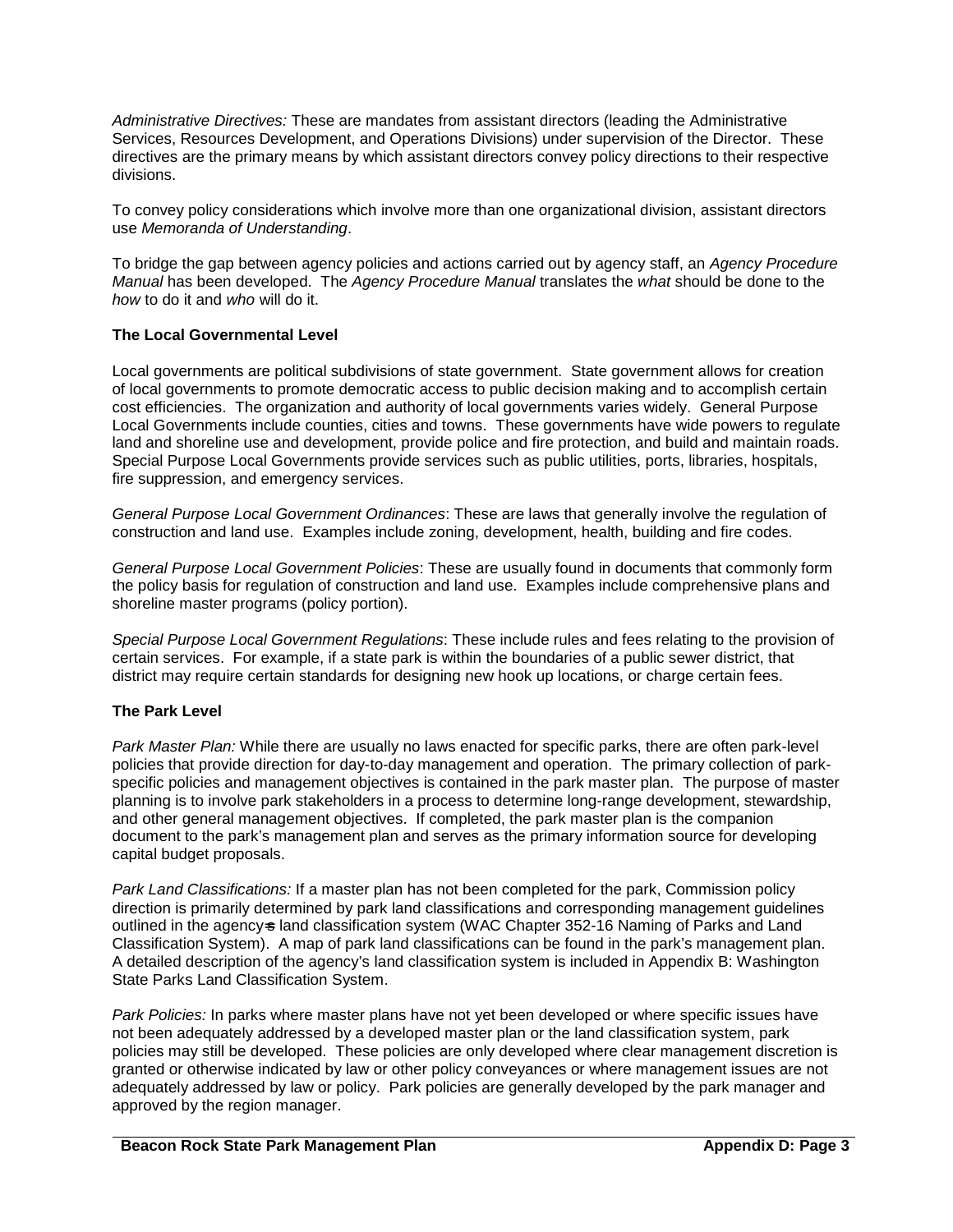# *Land Ownership and Management Obligations*

In addition to specific regulations and policies developed by State Parks to apply to itself and those developed by other governments that may apply to specific state park areas, other legal obligations and agreements have been formalized into legally binding documents.

*Property Deeds:* Park properties are acquired in many different ways, including donations from private individuals, as surplus from other government agencies, in trade with other public and private organizations, or purchased outright. Many donations and government surplus acquisitions include restrictions or retained property rights that may limit what State Parks may do with a particular property. Restrictions often limit the use of acquired properties to Astate park purposes® or Apublic park purposes®. Retained rights vary widely. Sellers may choose to retain the right to access water sources or extract minerals or timber sometime in the future. In some cases property ownership may even revert back to the seller if certain obligations are not met. Descriptions of restrictions and retained rights from individual property transfers can be referenced in the property deeds and other transfer instruments on file at State Parks Headquarters.

*Leases, Easements, Licenses, Permits, Contracts and Agreements:* State Parks often enters into agreements with other public and private organizations and individuals on behalf of a park. These agreements generally help the park to fulfill its recreational or stewardship objectives while providing a service or benefit to the other party. Agreements of this type are legally binding, and as a result, form a critical element of a park-s legal and policy context.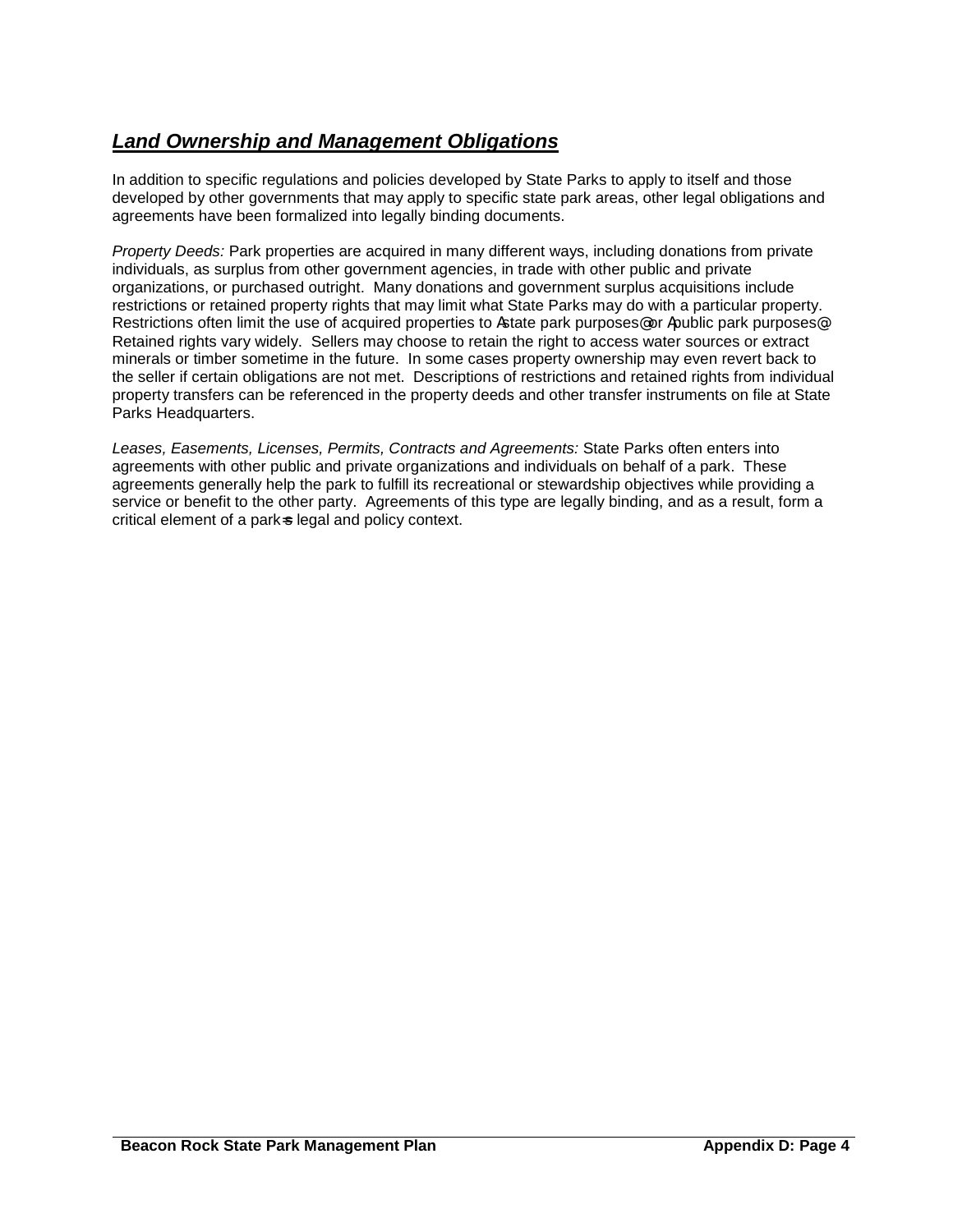# **APPENDIX E: LIST OF PLANS FOR BEACON ROCK STATE PARK**



 **Under Construction! List of all known plans for Beacon Rock State Park to be inserted here.**

| Title                                                                    | Date | <b>Approved by</b> | Location                   |
|--------------------------------------------------------------------------|------|--------------------|----------------------------|
| Beacon Rock State Park Peregrine Falcon<br>Management Plan               | 1998 | Director           | Park and Region<br>Offices |
| Beacon Rock State Park Technical Rock<br><b>Climbing Management Plan</b> | 1998 | Director           | Region and Park<br>Offices |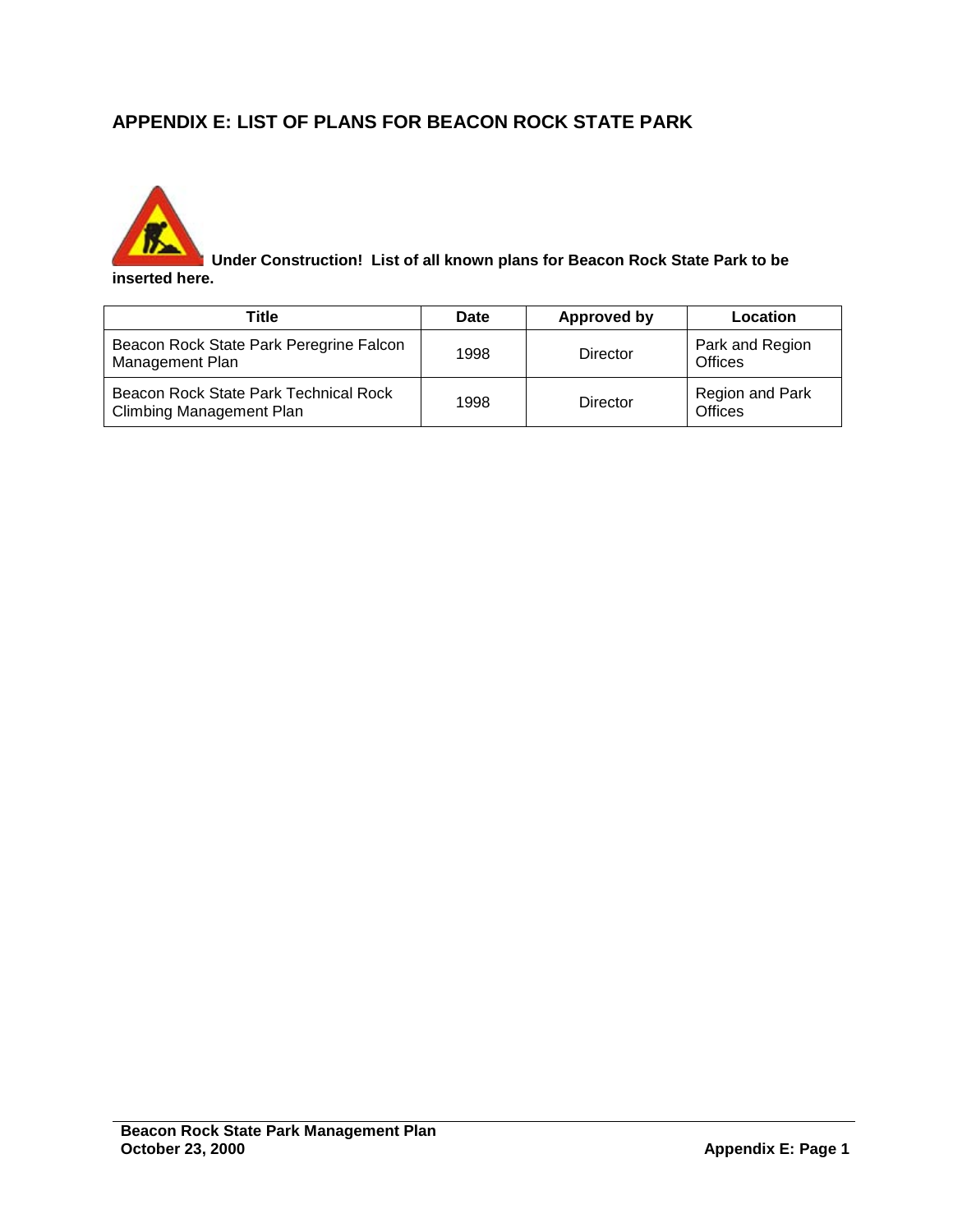# **APPENDIX F: GLOSSARY**

*Agency Policy/Procedure* - One-time statement of administrative rules or procedures that apply to more than one park, e.g., Commission Policy, Administrative Policy/Procedure, Directive, Memorandum of Understanding, etc. (adopted by various levels of the agency).

*Agency Program* - Response to an issue identified in all or most parks that requires on-going cooperation of various agency staff, other agencies, and/or members of the public that is coordinated and implemented at the headquarters level. Examples include the following agency-level programs: Resource Stewardship, Lands, Environmental, Planning, Engineering, Contracts/Concessions, Interpretation, Law Enforcement, ELC, WCC, Volunteer, Boating, Winter Recreation, Central Reservations, Park Fees, Public Affairs, etc..

*Capital Agency Staff Project* - Proposal for a large-scale capital project (more than approximately \$20,000) in response to an issue. Examples include, request for preparation of a park master plan, major facility renovation, and acquisition of in-holdings/additional property (may include additional staff as an "operating impact").

*Limits of Acceptable Change (LAC)* **-** Response to an issue that requires on-going monitoring and adaptive management of a specific natural, cultural, or recreational resource. The LAC system monitors specific resource attributes that are indicative of the overall condition of a resource at issue and sets standards beyond which the condition of a resource is no longer acceptable. Should the condition of a resource exceed a pre-determined standard, specific management actions are prescribed in an effort to improve the condition to within the acceptable range.

*Other Park Plans* - Subordinate plans developed to express, in greater detail, management of specific park resources, administration, or facility development (e.g., Bald Eagle management plans, business plans, and site plans).

**Park Land Classification** - Zoning that sets the desired intensity and extent of recreational uses and facilities for specific areas within a park (adopted by the Washington State Parks and Recreation Commission).

*Park Master Plan* - Plan that sets policy base and guides long-term capital development of a park (adopted by the Washington State Parks and Recreation Commission).

**Park Policy** - One-time statement of a rule in response to an issue that either regulates public activities or guides future management activities.

**Park Program** - Response to an issue that requires on-going cooperation of various agency staff, other agencies, and/or members of the public that is coordinated and implemented at the park level. Examples include wildfire prevention/suppression, watershed management, marine resource management, cultural resource management, visitor safety/law enforcement, volunteers, court probation workers, etc.

*Park Staffing Plan* - Response to an issue that requires changes to the allocation of staff time or areas of staff responsibility. Additional staff allocation is *usually* requested as part of "operating impacts" associated with capital projects, property acquisition, or in response to legal mandates.

*Planned Maintenance Project* - Proposal for a maintenance project (less than approximately \$20,000) or an agency staff project in response to an issue. Examples include small renovation projects, regularly scheduled facilities maintenance, requests for hazard tree removal, and requests for assistance in preparation of park-level plans.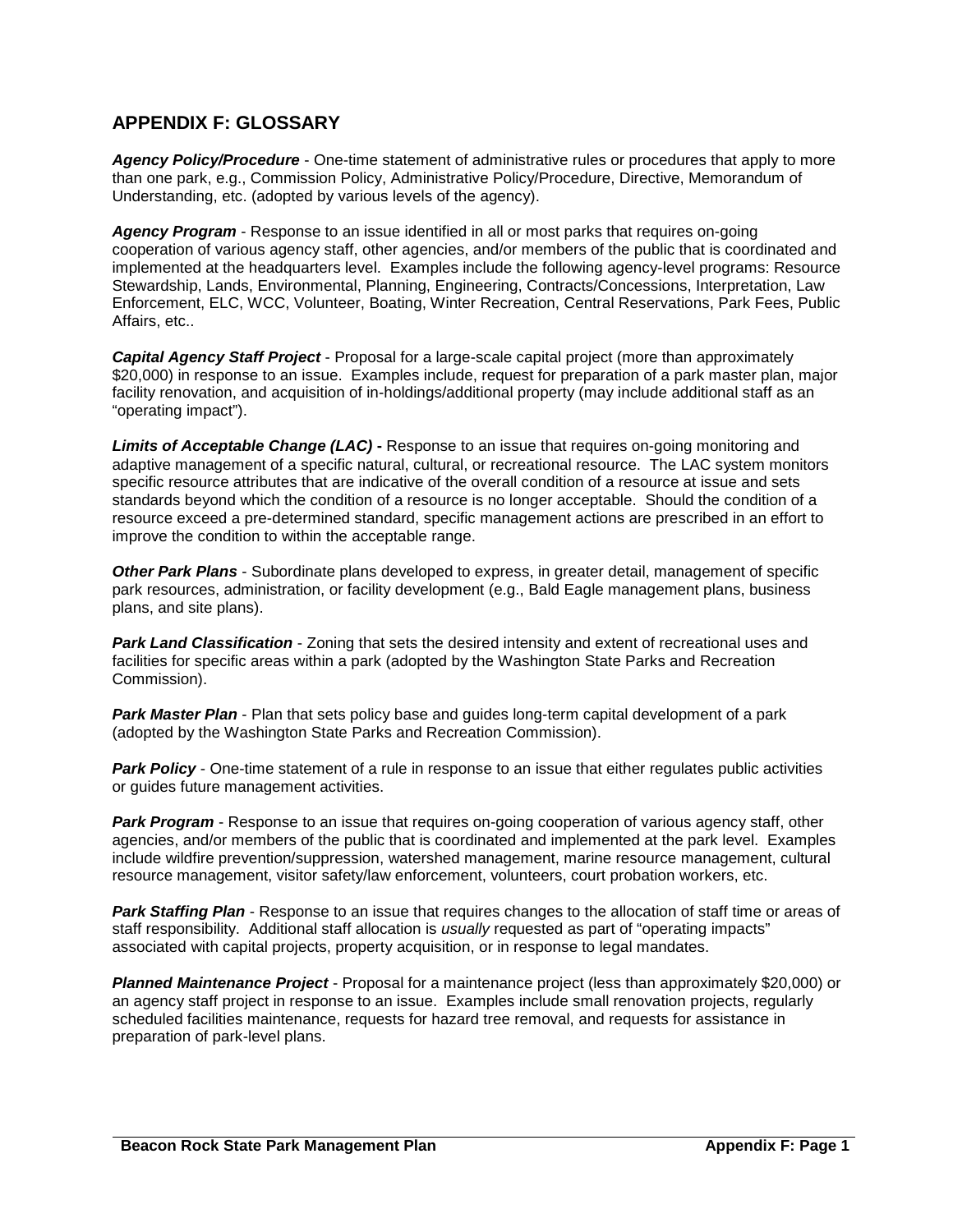*Regional Program* - Response to an issue identified in several parks that requires on-going cooperation of various agency staff, other agencies, and/or members of the public that is coordinated and implemented at the region level (e.g., Eastern Region Noxious Weed Control Program).

*WAC (Washington Administrative Code)* - Rules and regulations developed by state agencies at the direction of the legislature, governing administration of programs for which the legislature has appropriated funds. Most WACs approved by the State Parks and Recreation Commission are codified in Title 352 WAC.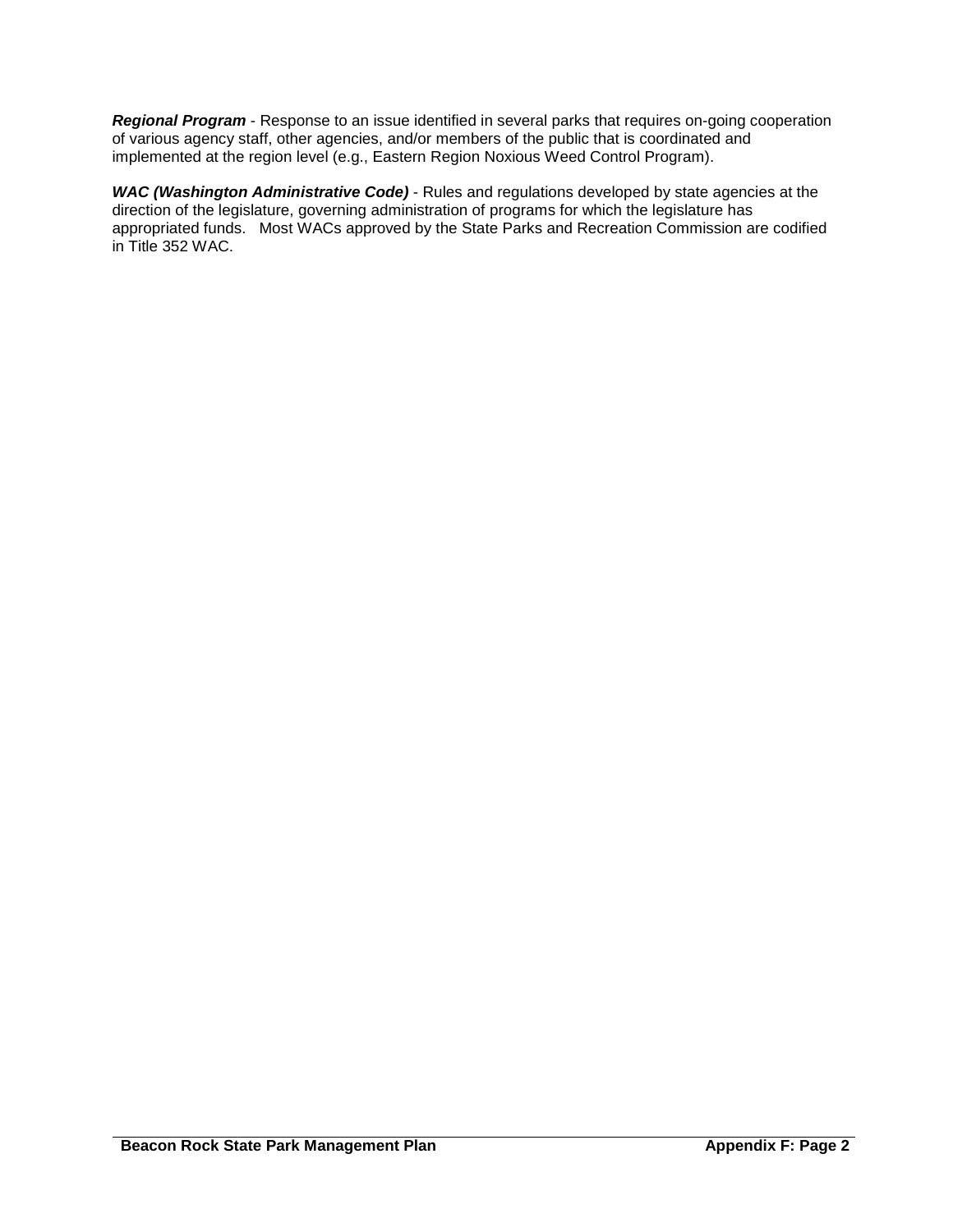# **APPENDIX G: LIMITS OF ACCEPTABLE CHANGE (LAC) ADAPTIVE MANAGEMENT SYSTEM**

#### **Introduction**

Managing a diverse collection of natural, cultural, and recreational resources is a balancing act. Park managers face increasing pressure to accommodate public recreational use of natural and cultural resources while also protecting those resources from unacceptable degradation. How much public use is too much? What kinds of use can a resource sustain? Over the past 30 years several approaches to resource management have been developed to increase objectivity in decision making when prescribing actions to protect resources. This Appendix explains the evolution of Washington State Parks' approach to resource management. The tables that follow apply the current approach to the resources of The Beacon Rock State Park.

#### **Carrying Capacity Model**

Traditionally, State Parks has approached protection of resources using the "carrying capacity" model. The crux of this concept is that a selected park has a collection of natural, cultural, and recreational resources and that each park visitor causes a given amount of impact or wear on one or more of these resources. By setting a maximum number of visitors allowed to enter an area, a resource manager presumably can control the amount of impact and thereby sustain resources at a given level. If the maximum capacity is exceeded, resources may be significantly degraded or facilities over-burdened. The carrying capacity model has been widely embraced because it is easily understood and appears to be attainable. However, applying this approach to a specific site has significant difficulties and limitations. These include:

- # Difficulty in establishing a scientific basis or empirical evidence to support a proposed maximum capacity. Why are 10 people per day allowed but not 11?
- $#$  Impacts per person are not always equal. Some visitors have greater sensitivity to the fragility of resources and tend to tread more lightly.
- $#$  Great variety exists in the amount of impact, based on the type and extent of management tools in place. A primitive area with clearly defined trails, defined seasons of use and certain permit restrictions may be able to withstand a certain level of use with less impact than a similar area without such controls.
- $#$  In many cases controlling the number of visitors accessing an area is simply not a practical option.

The above difficulties and limitations led the agency to search for an entirely different approach. In 1993, State Parks' staff identified the "Limits of Acceptable Change" model (or LAC) as the successor to the carrying capacity model. The carrying capacity model is not used in this management plan.

#### Limits of Acceptable Change (LAC) Model

LAC was formally published by the U.S. Forest Service in 1985 (Stankey, Cole, Lucas, Petersen, Frissel: The Limits of Acceptable Change (LAC) System for Wilderness Planning. General Technical Report INT-176, January 1985). LAC was first adapted by State Parks staff for use in resource planning of Hope Island State Park. Public support for LAC at Hope Island further solidified the agency's acceptance of this management approach and ultimately led to its use in this plan.

The LAC model embodies a fundamental shift in approach to resource management. Instead of trying to answer the question "how much *access to* natural and cultural resources is too much?", the LAC model focuses on the condition of resources and asks "how much *change to the condition of resources*, as a result of public access and development, is too much?"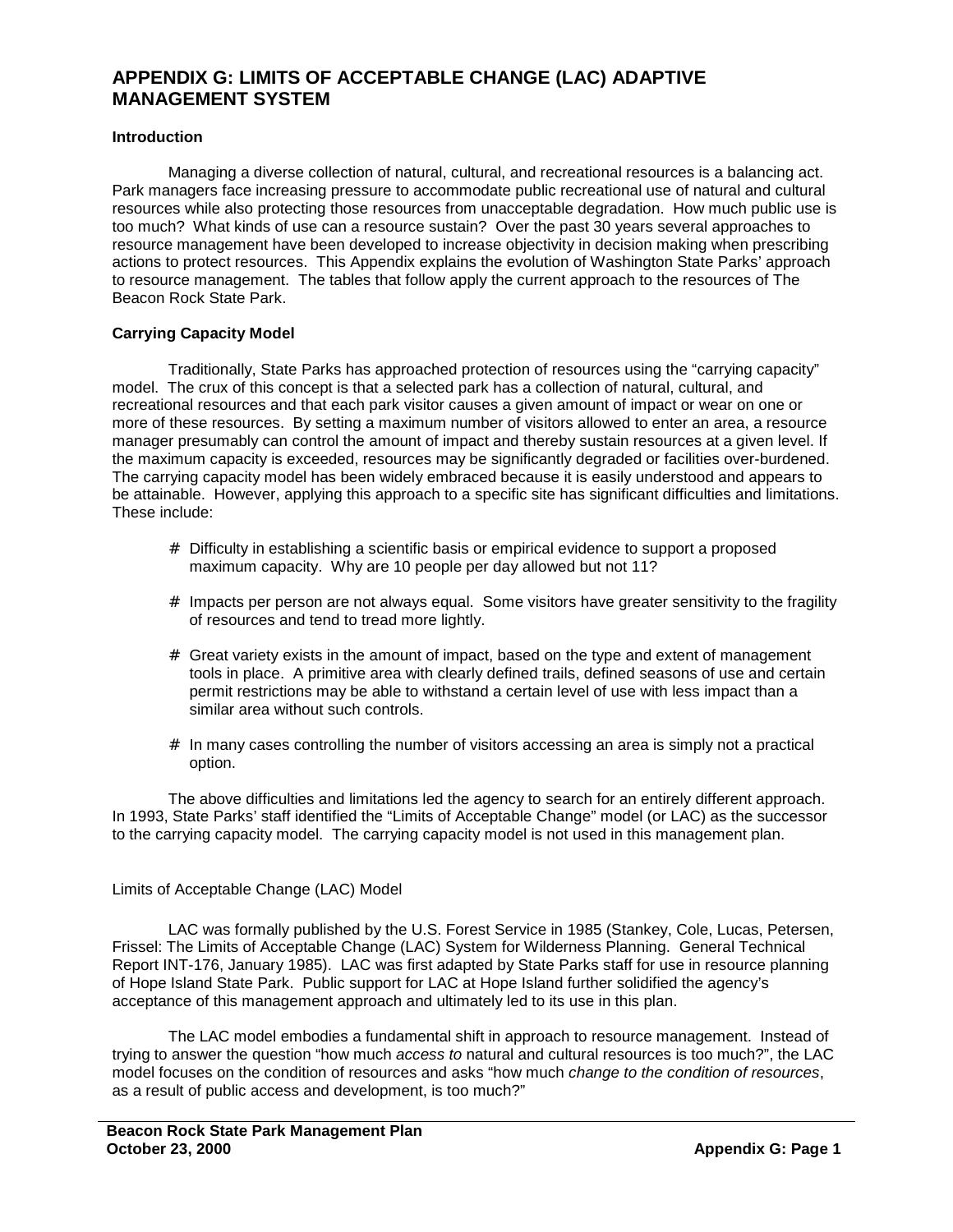Application of LAC to state park management has been modified from the original Forest Service model, but retains its basic framework. The Washington State Parks adaptation can be summarized as follows:

- 1) **Identify key resource management issues:** identify high-profile issues where intensive monitoring and assessment is called for as part of the overall management approach outlined in the "Issues and Management Approaches" section of this plan.
- 2) **Select measurable indicators of natural, cultural, and recreational resource conditions:** identify quantifiable events or physical properties that gauge a resource's condition or the quality of a visitor's experience (e.g., area of bare ground in campsites, incidents of vandalism, reported visitor conflicts).
- 3) **Measurement of indicators:** determine methods for measuring indicators and make measurements.
- 4) **Determine standards (Acceptable Limits of Change:** identify an acceptable numeric range for the extent, distribution, and/or condition of resource indicators.
- 5) **Explore management options:** identify a range of management prescriptions designed to achieve or maintain resource standards.
- 6) **Select most appropriate management option(s):** initiate one or more identified management options if indicators do not meet determined standards.
- 7) **Monitor resource indicators:** schedule the monitoring or measurement of resource indicators over a period of time.
- 8) **Evaluate management actions:** determine successes and/or failures of applied management actions and, if necessary, modify either management actions or resource standards.
- 9) **Involve the public:** encourage park stakeholder participation during all of the above steps.

The LAC process recognizes that any recreational use of natural or cultural resources will cause some degree of change to those resources. The overarching goal of the LAC process is to involve managers, specialists, and stakeholders in identifying key park resources and determining how much change to those resources is acceptable. These key resources can then be assessed over time to determine if their condition achieves or remains within acceptable limits. If condition standards are not met, either additional management actions may be selected and implemented or resource standards may be changed, whichever is deemed appropriate.

In most cases, measuring changes or impacts to all resources in an area is impractical. For this reason LAC is an issue-driven process. LAC only addresses resource-related matters of heightened public concern or matters where the "most appropriate" approach to resource protection may be in dispute. Another practical consideration of LAC is the use of resource condition or quality of experience "Indicators". Indicators are quantifiable observations or events that gauge the condition of a particular resource or experience. The use of indicators reduces the need for comprehensive resource inventories and allows persons without extensive technical expertise to monitor change.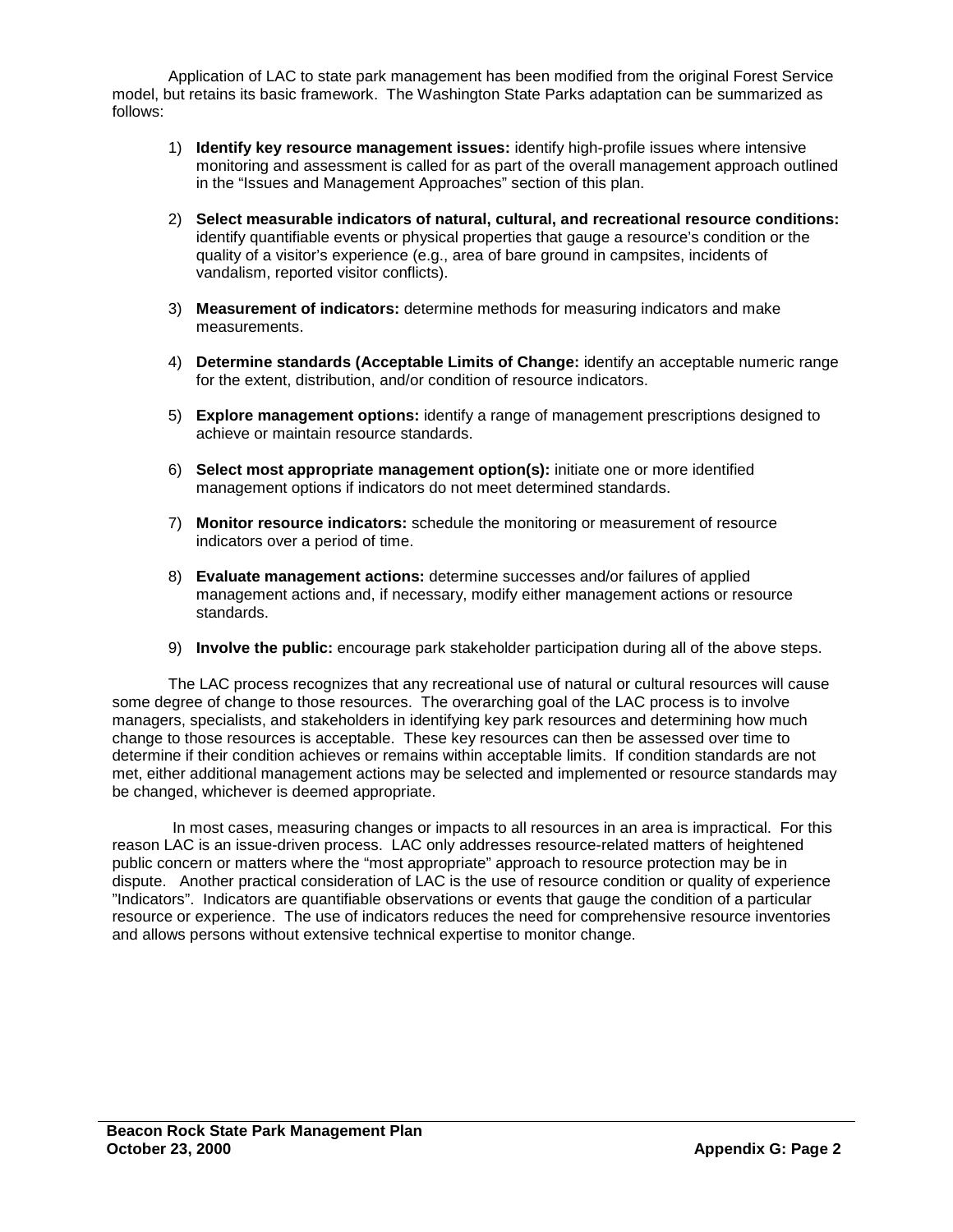#### **Limits of Acceptable Change Tables**

LAC adaptive management information specific to Beacon Rock State Park is presented in the tables that follow. Not all steps in the State Parks adaptation of LAC are shown in the tables. Actual results of indicator measurements, the selected management options (if any), and evaluation of the selected options are recorded in raw data monitoring forms. Issues are grouped sequentially by natural, cultural, and recreational resources. Issue numbers coincide with those listed in the "Park Issues and Management Approaches" section of the park's management plan. From left to right the tables outline the following information:

- 1) **Issue:** A general statement of the issue facing the park.
- 2) **Indicator:** A quantifiable, recorded event or physical property used to gauge a resource's condition or quality of a visitor's experience.
- 3) **Measurement of Indicator:** A description of how an indicator will be inventoried and how numeric measurements will be made.
- 4) **Standard (Acceptable Limit of Change):** A numeric threshold or range beyond which indicator measurements are no longer acceptable.
- 5) **Management Options:** A broad set of management prescriptions designed to achieve or maintain measurements within acceptable limits.
- 6) **Monitoring of Indicators:** A schedule of when and/or how often indicators will be inventoried and measured.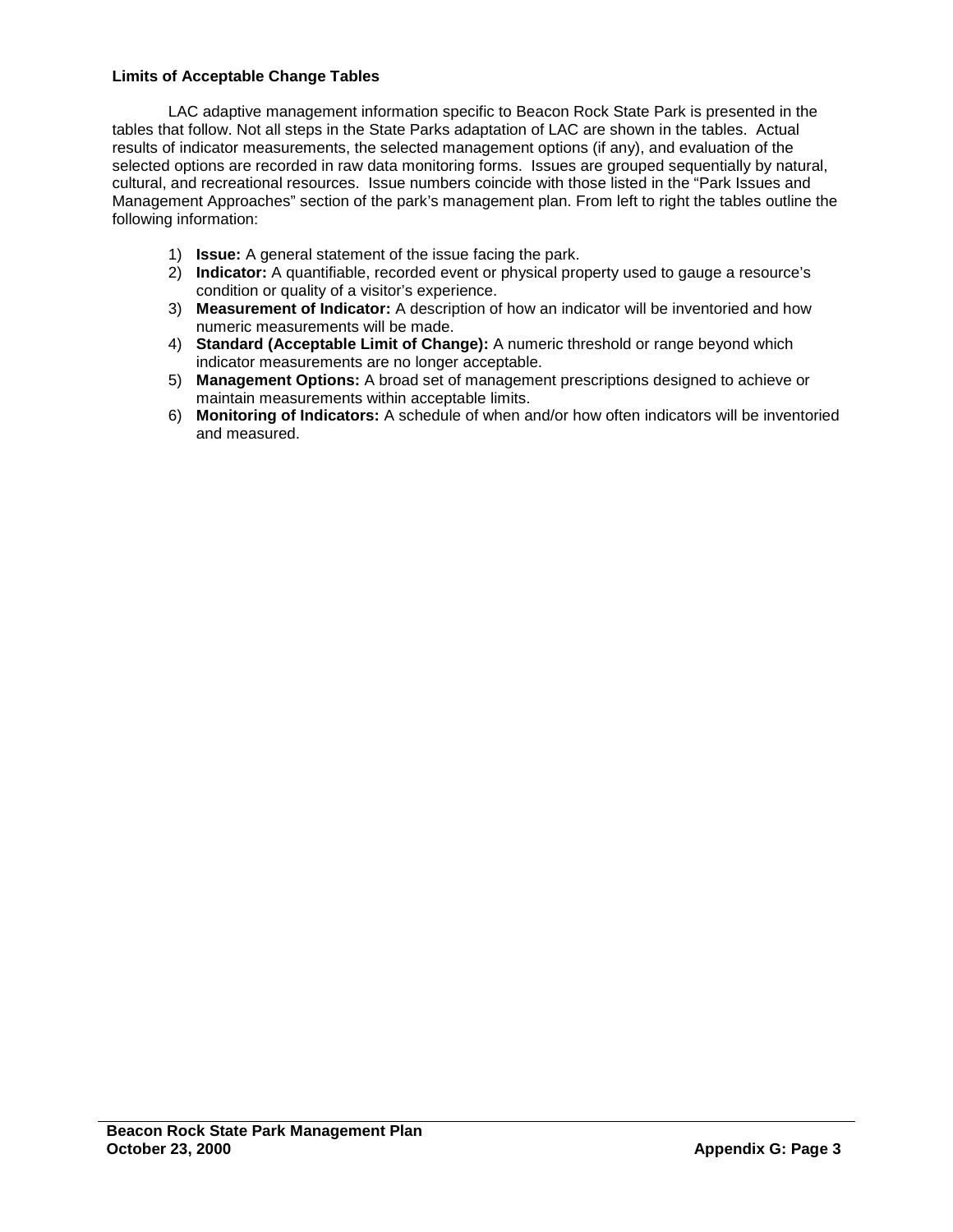#### **Beacon Rock State Park Natural Resource LAC Tables**

| <b>Issue</b>                                                          | <b>Indicators</b>                                                                                                                                                                                     | <b>Measurement of Indicator</b>                                                                                                                                                                                                                                                                                                                        | <b>Standards</b><br>(Acceptable Limits)                                                                                                                                    | <b>Management Options</b>                                                                                                                                                                                                                                                                                                                                                                                                                                | <b>Monitoring of Indicator</b>                                                                                                                      |
|-----------------------------------------------------------------------|-------------------------------------------------------------------------------------------------------------------------------------------------------------------------------------------------------|--------------------------------------------------------------------------------------------------------------------------------------------------------------------------------------------------------------------------------------------------------------------------------------------------------------------------------------------------------|----------------------------------------------------------------------------------------------------------------------------------------------------------------------------|----------------------------------------------------------------------------------------------------------------------------------------------------------------------------------------------------------------------------------------------------------------------------------------------------------------------------------------------------------------------------------------------------------------------------------------------------------|-----------------------------------------------------------------------------------------------------------------------------------------------------|
| Preservation of<br>natural plant and<br>animal communities<br>(415N1) | The number of<br>visitor contacts by<br>park enforcement<br>staff concerning<br>prohibited<br>activities in areas<br>classified as<br><b>Natural Forest</b><br>Area (NFA) or<br>Natural Area<br>(NA). | Following any visitor contact<br>concerning prohibited uses in any<br>NFA/NA, determine the approximate<br>location of the contact and enter<br>information on monitoring sheet.<br>Note: The potential to store monitoring<br>information on MP2, Maintenance<br>Planning software program, is<br>currently undergoing pilot study and<br>evaluation. | No greater than 25<br>visitor contacts per<br>year by park<br>enforcement staff<br>concerning prohibited<br>uses in any area<br>classified as NFA or<br>NA are acceptable. | ) Enhance or increase interpretive signs and<br>brochures.<br>2) Install new or additional trail signs and/or trail<br>maps to orient visitors as to where specific<br>activities are allowed.<br>3) Construct barriers in areas where non-<br>designated uses consistently exceed standards.<br>4) Increase enforcement staff patrols and<br>actions in NFAs/NAs.<br>5) Enhance volunteer participation in NFA/NA<br>protection.<br>6) Adjust standard. | Year-round enter all<br>visitor contacts by park<br>enforcement staff<br>concerning prohibited<br>uses in all NFAs and NAs<br>in monitoring sheets. |

| Issue                                                                                                                                                                                    | <b>Indicators</b>                                                                                       | <b>Measurement of Indicator</b>                                                                                                                                                                                                                                                                                                                                                                                                                                                                                                                                                                                                                                                                              | <b>Standards</b><br>(Acceptable Limits)                                                     | <b>Management Options</b>                                                                                                                                                                                                                                                                                                                                                                                                          | <b>Monitoring of Indicator</b>                                                                                                             |
|------------------------------------------------------------------------------------------------------------------------------------------------------------------------------------------|---------------------------------------------------------------------------------------------------------|--------------------------------------------------------------------------------------------------------------------------------------------------------------------------------------------------------------------------------------------------------------------------------------------------------------------------------------------------------------------------------------------------------------------------------------------------------------------------------------------------------------------------------------------------------------------------------------------------------------------------------------------------------------------------------------------------------------|---------------------------------------------------------------------------------------------|------------------------------------------------------------------------------------------------------------------------------------------------------------------------------------------------------------------------------------------------------------------------------------------------------------------------------------------------------------------------------------------------------------------------------------|--------------------------------------------------------------------------------------------------------------------------------------------|
| Protection of<br>Wetlands and<br>Riparian Areas<br>- Columbia River<br>Shoreline, Doetsch<br>Pond, Moorage<br>Area, Woodward,<br>Little, Hardy, and<br><b>Hamilton Creeks</b><br>(415N2) | The number of<br>visitor created,<br>non-designated<br>trail spurs in<br>wetland and<br>riparian areas. | 1. Walk all trails that either pass<br>through or are adjacent to park<br>wetland and riparian areas (includes<br>all of Columbia River shoreline,<br>Doetsch Pond, Woodward Creek,<br>Hardy Creek, Little Creek, and<br>Hamilton Creek).<br>2. Determine approximate location<br>and grid number of any non-<br>designated trails using the monitoring<br>grid map.<br>3. Sketch in approximate location of<br>non-designated trails on monitoring<br>grid map.<br>4. Assign a unique I.D. number to<br>each non-designated trail and enter<br>information on monitor sheet.<br>5. If available, using hand held GPS<br>unit, enter latitude and longitude of<br>non-designated trails on monitor<br>sheet. | $\overline{No}$ non-designated<br>trails in wetland or<br>riparian areas are<br>acceptable. | 1) Obliterate non-designated trail spurs.<br>2) Consider designating and improving new<br>"social" trails to reduce dispersed trampling.<br>3) Enhance or increase interpretive displays<br>and brochures.<br>4) Install new or additional trail signs and/or trail<br>maps to direct visitors to designated trails.<br>5) Construct barriers and signs to discourage<br>use of non-designated trail spurs.<br>6) Adjust standard. | Once per year following<br>peak use period<br>(October), inventory all<br>non-designated trail<br>spurs in wetlands and<br>riparian areas. |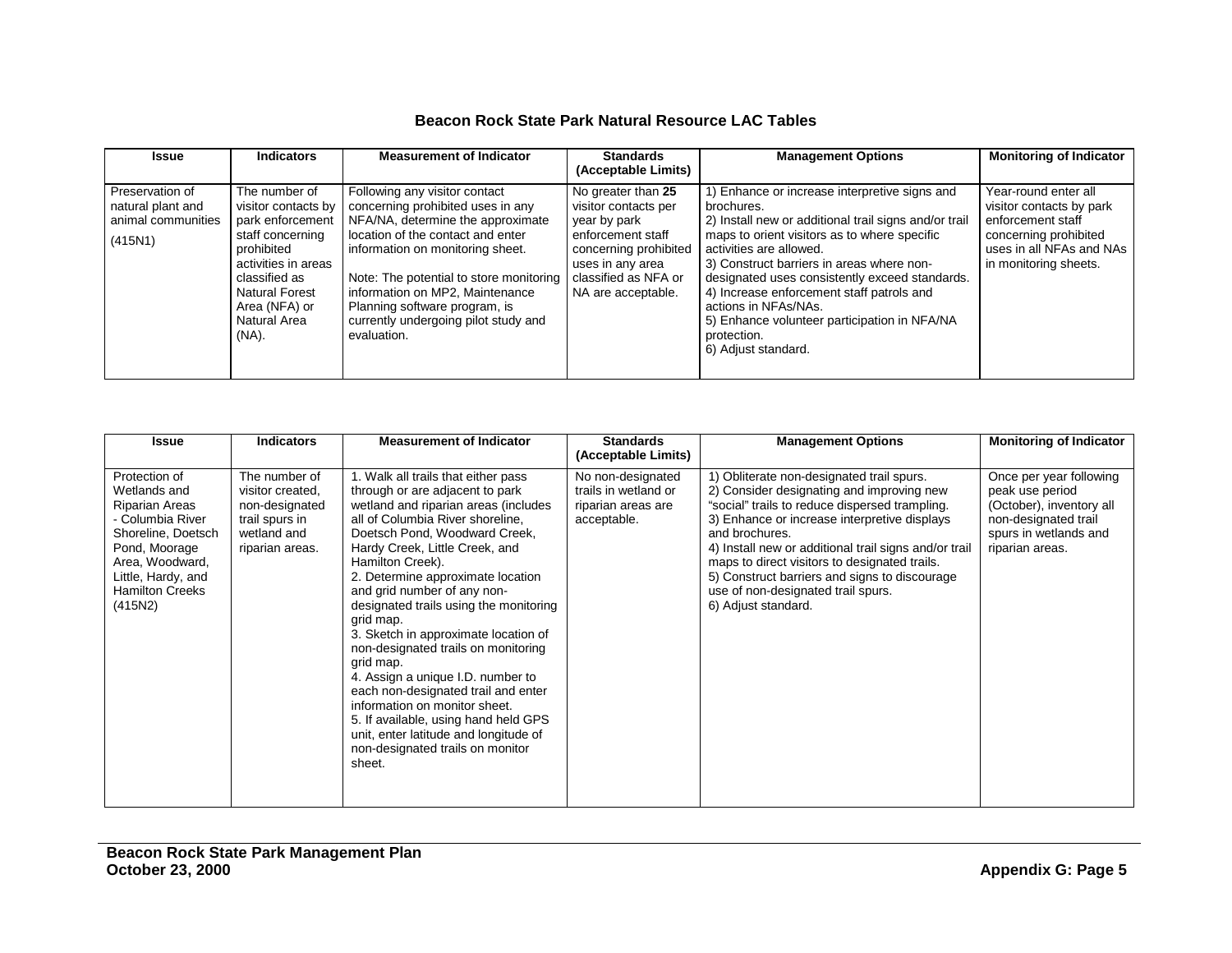| <b>Issue</b>                                                      | <b>Indicators</b>                                                                                                                                                                                    | <b>Measurement of Indicator</b>                                                                                                                                                                                                                                                                                                                                                                                                                                                                                                                                                                                                                                                                                                                                                                                                                                                                                                                                                   | <b>Standards</b><br>(Acceptable Limits)                                                                                                   | <b>Management Options</b>                                                                                                                                                                                                                                                                                                                                                                                                                                             | <b>Monitoring of Indicator</b>                                                                                                                    |
|-------------------------------------------------------------------|------------------------------------------------------------------------------------------------------------------------------------------------------------------------------------------------------|-----------------------------------------------------------------------------------------------------------------------------------------------------------------------------------------------------------------------------------------------------------------------------------------------------------------------------------------------------------------------------------------------------------------------------------------------------------------------------------------------------------------------------------------------------------------------------------------------------------------------------------------------------------------------------------------------------------------------------------------------------------------------------------------------------------------------------------------------------------------------------------------------------------------------------------------------------------------------------------|-------------------------------------------------------------------------------------------------------------------------------------------|-----------------------------------------------------------------------------------------------------------------------------------------------------------------------------------------------------------------------------------------------------------------------------------------------------------------------------------------------------------------------------------------------------------------------------------------------------------------------|---------------------------------------------------------------------------------------------------------------------------------------------------|
| Control of Non-<br>Native Vegetation/<br>Noxious Weeds<br>(415N3) | <b>Noxious Weeds:</b><br>The number of<br>established<br>concentrations of<br>exotic<br>plants/noxious<br>weeds<br>(exotic plant<br>species not of<br>historical or<br>agricultural<br>significance) | 1. Walk the perimeter of all park<br>developed areas (day use areas,<br>campgrounds, administrative area,<br>parking lots, roadways, and trails).<br>2. Using the Noxious Weed/Exotic<br>Plant List and Plant I.D. Field Guides.<br>identify any concentrations of weeds<br>or exotics.<br>3. If the identified weed or exotic is on<br>the<br>"A-List", pull it.<br>4. If the weed or exotic is on the "B-<br>List" and has formed an established<br>concentration, determine the<br>approximate location of the<br>concentration using the monitoring<br>grid map.<br>5. Assign a unique concentration I.D.<br>number to all "B-List" concentrations.<br>6. Using the agency's IPM noxious<br>weed distribution rating scale, assign<br>a score to all "B-list" concentrations.<br>7. Enter information on monitoring<br>sheet.<br>8. Using the hand held GPS unit (if<br>available), enter the latitude and<br>longitude of the weed/exotic<br>concentration on monitor sheet. | No net increase (from<br>2000 levels) in the<br>number of<br>concentrations of<br>noxious weeds/exotic<br>plant species is<br>acceptable. | 1) Work with local Native Plant Society to assist<br>in noxious weed eradication efforts.<br>2) Work with county noxious weed board to<br>develop additional noxious weed eradication<br>approaches.<br>3) Request regional WCC crew to assist with<br>eradication efforts.<br>4) Conduct work parties with park user groups to<br>assist in eradication efforts.<br>5) As a last resort consider the use of chemical<br>weed control measures.<br>6) Adjust standard | Once per year, generally<br>after annual weeds are<br>established and prior to<br>going to seed, inventory<br>noxious weeds and exotic<br>plants. |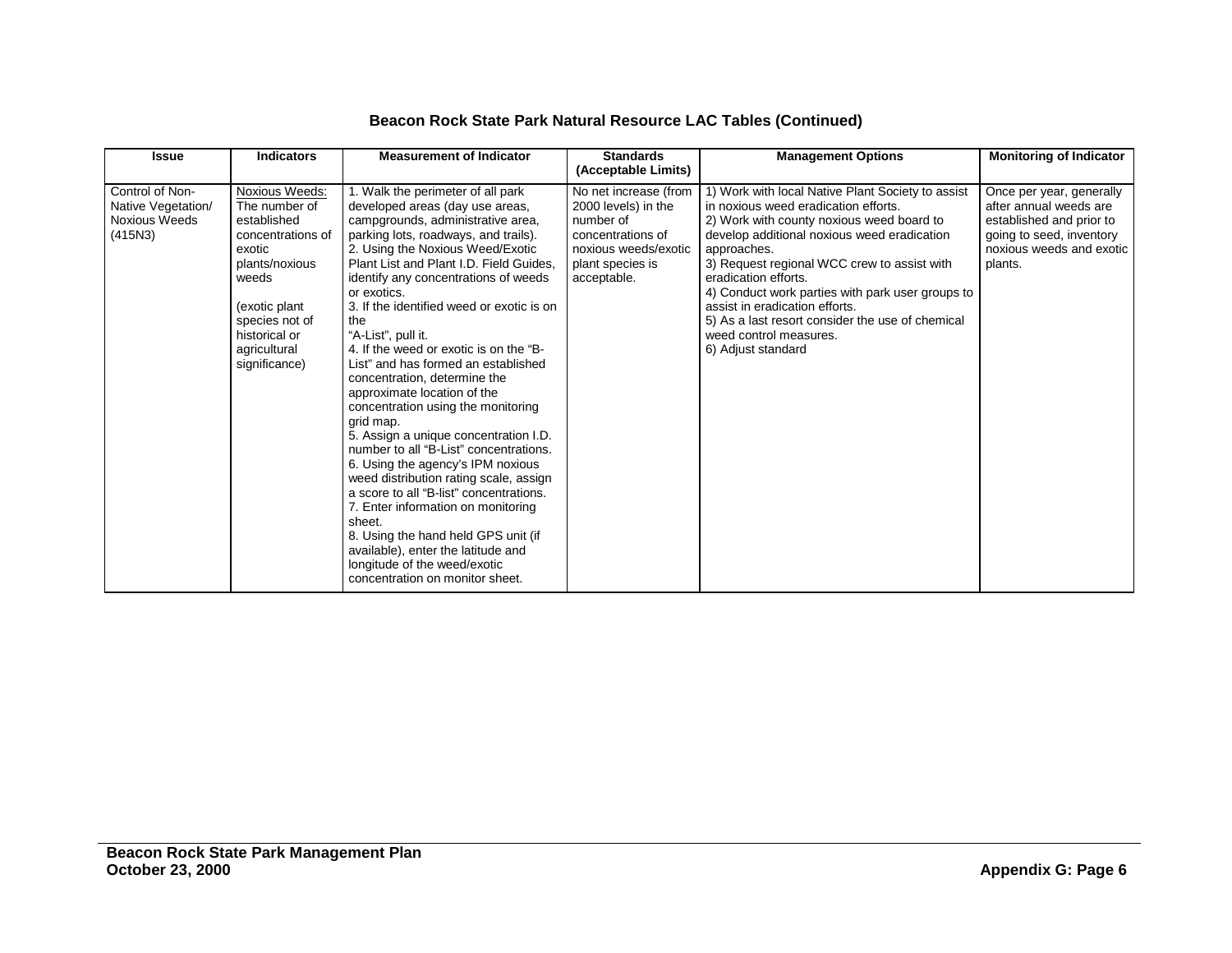# **Beacon Rock State Park Natural Resource LAC Tables (Continued)**

| <b>Issue</b>                                                                                       | <b>Indicators</b>                                                                                                                       | <b>Measurement of Indicator</b>                                                                                                                                                      | <b>Standards</b><br>(Acceptable Limits)                                                                                              | <b>Management Options</b>                                                                                                                                                                                                                                                                                                                                                                                                                                                                                                            | <b>Monitoring of Indicator</b>                                                                                                                                                                                      |
|----------------------------------------------------------------------------------------------------|-----------------------------------------------------------------------------------------------------------------------------------------|--------------------------------------------------------------------------------------------------------------------------------------------------------------------------------------|--------------------------------------------------------------------------------------------------------------------------------------|--------------------------------------------------------------------------------------------------------------------------------------------------------------------------------------------------------------------------------------------------------------------------------------------------------------------------------------------------------------------------------------------------------------------------------------------------------------------------------------------------------------------------------------|---------------------------------------------------------------------------------------------------------------------------------------------------------------------------------------------------------------------|
| Protection of<br>Threatened/<br>Endangered/<br>Sensitive Wildlife<br>- Peregrine Falcon<br>(415N5) | The number of<br>verifiable<br>instances of rock<br>climbing on<br>closed routes<br>either reported to<br>or witnessed by<br>park staff | Following any report or sighting of<br>rock climbing on routes either<br>permanently or seasonally closed<br>enter date, time, route, and number of<br>climbers on monitoring sheet. | No greater than 5<br>reported or staff<br>witnessed instances<br>per year of rock<br>climbing on closed<br>routes are<br>acceptable. | 1) Enhance on-site signing of route closures.<br>2) Enhance interpretive signing and availability<br>of rock climbing brochures.<br>3) Increase staff presence and visitor contacts in Peregrine Falcon<br>the vicinity of Beacon Rock during rock climbing<br>closure period.<br>4) Institute "zero tolerance" policy for climbing on<br>closed routes and issue notices of infraction on<br>first visitor contact.<br>5) Consider more extensive area closures to<br>provide greater protection to falcons.<br>6) Adjust standard. | Between February 1 and<br>July 15 (or as indicated<br>by the Beacon Rock<br>Management Plan) enter<br>all reported or staff<br>witnessed instances of<br>rock climbing on closed<br>routes in monitoring<br>sheets. |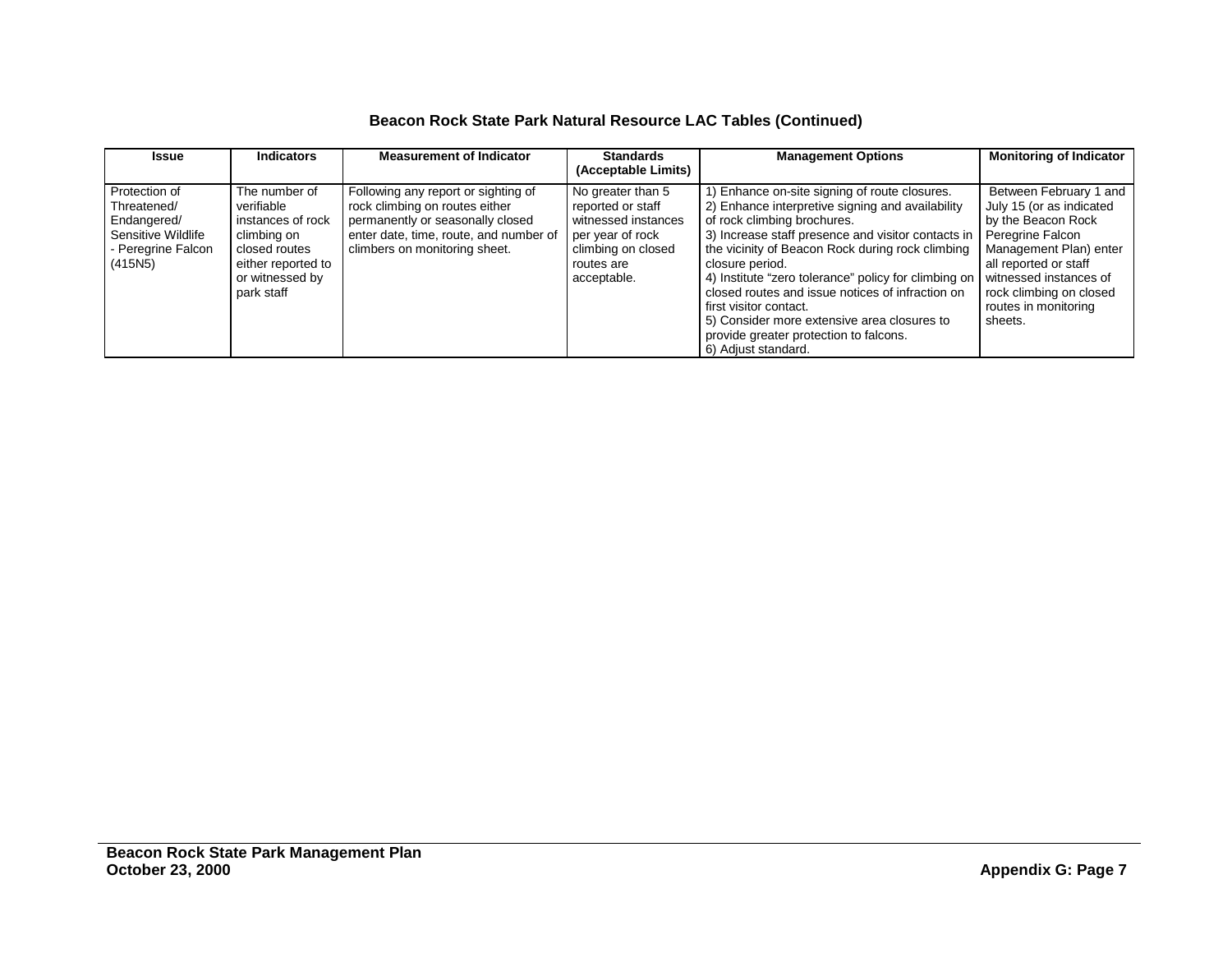# **Beacon Rock State Park Recreational Resource/Facility Management LAC Tables**

| <b>Issue</b>                                              | <b>Indicators</b>                                                                                                                                                                                                                                                                                                                                                                                                                                                                        | <b>Measurement of Indicator</b>                                                                                                                                                                                          | <b>Standards</b><br>(Acceptable Limits)                                                                                                                                                                                                                                                                                                                                                                                                                                                                                                                                                                 | <b>Management Options</b>                                                                                                                                                                                                                                                                                                                                                                                                                                                                                                                                                                                                                                                                                                                  | <b>Monitoring of Indicator</b>                                                                                                                                 |
|-----------------------------------------------------------|------------------------------------------------------------------------------------------------------------------------------------------------------------------------------------------------------------------------------------------------------------------------------------------------------------------------------------------------------------------------------------------------------------------------------------------------------------------------------------------|--------------------------------------------------------------------------------------------------------------------------------------------------------------------------------------------------------------------------|---------------------------------------------------------------------------------------------------------------------------------------------------------------------------------------------------------------------------------------------------------------------------------------------------------------------------------------------------------------------------------------------------------------------------------------------------------------------------------------------------------------------------------------------------------------------------------------------------------|--------------------------------------------------------------------------------------------------------------------------------------------------------------------------------------------------------------------------------------------------------------------------------------------------------------------------------------------------------------------------------------------------------------------------------------------------------------------------------------------------------------------------------------------------------------------------------------------------------------------------------------------------------------------------------------------------------------------------------------------|----------------------------------------------------------------------------------------------------------------------------------------------------------------|
| Park Trail Use,<br>Development, and<br>Signing<br>(415R1) | Hiking vs. Cycling<br>Visitor Conflicts:<br>The number of<br>cycling vs.<br>pedestrian conflict<br>incidents reported<br>to park staff per<br>year.<br>Hiking vs.<br>Equestrian Visitor<br>Conflicts:<br>The number of<br>equestrian vs.<br>pedestrian conflict<br>incidents reported<br>to park staff per<br>year.<br>Cycling vs.<br><b>Equestrian Visitor</b><br>Conflicts:<br>The number of<br>cycling vs.<br>equestrian conflict<br>incidents reported<br>to park staff per<br>year. | Visitor reported conflict incidents:<br>Following any reported shared-use<br>trail conflict incident, determine the<br>trail segment number where the<br>incident occurred and enter<br>information on monitoring sheet. | Hiking vs. Cycling<br>Visitor Conflicts:<br>No greater than 5<br>cycling vs. pedestrian<br>conflict incidents per<br>trail segment per year<br>reported to park staff<br>are acceptable.<br>Hiking vs. Equestrian<br>Visitor Conflicts:<br>No greater than 5<br>pedestrian vs.<br>equestrian conflict<br>incidents per trail<br>segment per year<br>reported to park staff<br>are acceptable.<br>Cycling vs.<br><b>Equestrian Visitor</b><br>Conflicts:<br>No greater than 5<br>cycling vs. equestrian<br>conflict incidents per<br>trail segment per year<br>reported to park staff<br>are acceptable. | Visitor reported conflict incidents:<br>1) Install or enhance trail signs/maps/brochures<br>to inform visitors of allowed trail uses, etiquette,<br>and safety considerations.<br>2) Install or enhance interpretive signing of trails<br>closed to cycling that explain the significance<br>and fragility of protected natural/cultural<br>features.<br>3) Establish "bicycle walk zones".<br>4) Establish "horse dismount zones".<br>5) Institute peak season closures of individual<br>trail segments to specific uses where conflicts<br>consistently exceed standards.<br>6) Institute year-round closures of individual trail<br>segments to specific uses where conflicts<br>consistently exceed standards.<br>7) Adjust Standards. | Visitor reported conflict<br>incidents:<br>Year-round record all park<br>visitor reports concerning<br>visitor conflicts attributable<br>to shared-use trails. |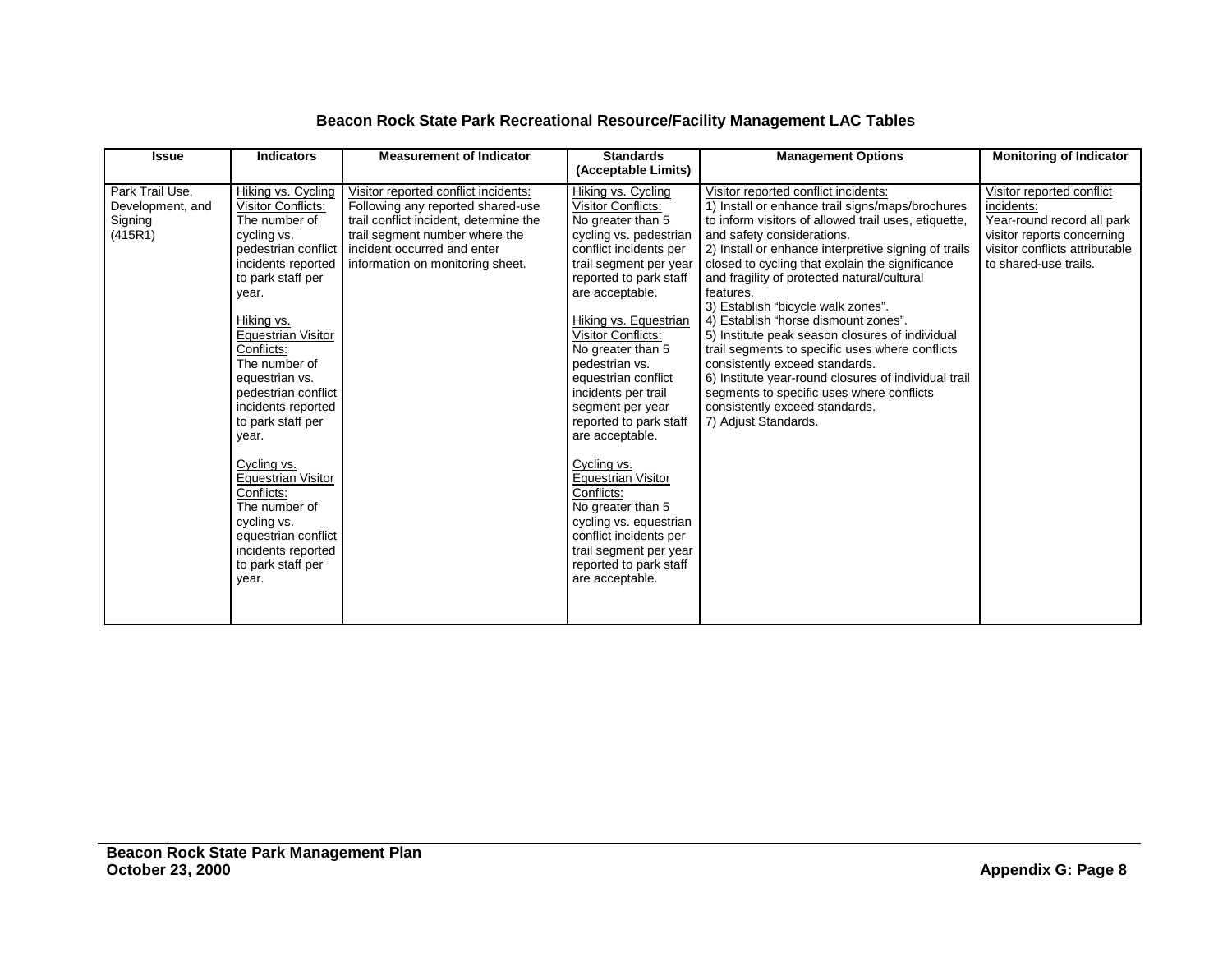# **Beacon Rock State Park Recreational Resource/Facility Management LAC Tables (Continued)**

| <b>Issue</b>                                                             | <b>Indicators</b>                                                                                                                                                                                                                                                                                                                                                                                                           | <b>Measurement of Indicator</b>                                                                                                                                                                        | <b>Standards</b><br>(Acceptable Limits)                                                                                                                                                                                                                                                                                                                                                                                                                                                                                   | <b>Management Options</b>                                                                                                                                                                                                                                                                                                                                                                                                                                                                                                                                                                                                                                                                                                                   | <b>Monitoring of Indicator</b>                                                                                              |
|--------------------------------------------------------------------------|-----------------------------------------------------------------------------------------------------------------------------------------------------------------------------------------------------------------------------------------------------------------------------------------------------------------------------------------------------------------------------------------------------------------------------|--------------------------------------------------------------------------------------------------------------------------------------------------------------------------------------------------------|---------------------------------------------------------------------------------------------------------------------------------------------------------------------------------------------------------------------------------------------------------------------------------------------------------------------------------------------------------------------------------------------------------------------------------------------------------------------------------------------------------------------------|---------------------------------------------------------------------------------------------------------------------------------------------------------------------------------------------------------------------------------------------------------------------------------------------------------------------------------------------------------------------------------------------------------------------------------------------------------------------------------------------------------------------------------------------------------------------------------------------------------------------------------------------------------------------------------------------------------------------------------------------|-----------------------------------------------------------------------------------------------------------------------------|
| Park Trail Use,<br>Development, and<br>Signing<br>(415R1)<br>(Continued) | Hiking vs. Cycling<br>Accidents:<br>The number of<br>cycling vs.<br>pedestrian<br>accidents<br>reported to park<br>staff per year.<br>Hiking vs.<br>Equestrian<br>Accidents:<br>The number of<br>equestrian vs.<br>pedestrian<br>accidents<br>reported to park<br>staff per year.<br>Cycling vs.<br>Equestrian<br>Accidents:<br>The number of<br>equestrian vs.<br>cyclist accidents<br>reported to park<br>staff per year. | Visitor reported accidents:<br>Following any reported shared-use<br>trail accident, determine the trail<br>segment number where the accident<br>occurred and enter information on<br>monitoring sheet. | Hiking vs. Cycling<br>Accidents:<br>No greater than 2<br>cycling vs. pedestrian<br>accidents per trail<br>segment per year<br>reported to park staff<br>are acceptable.<br>Hiking vs. Equestrian<br>Accidents:<br>No greater than 2<br>equestrian vs.<br>pedestrian accidents<br>per trail segment per<br>year reported to park<br>staff are acceptable.<br>Cycling vs.<br><b>Equestrian Accidents:</b><br>No greater than 2<br>equestrian vs. cyclist<br>accidents reported to<br>park staff per year are<br>acceptable. | Visitor reported accidents:<br>1) Install or enhance trail signs/maps/brochures<br>to inform visitors of allowed trail uses, etiquette,<br>and safety considerations.<br>2) Install or enhance interpretive signing of trails<br>closed to particular uses that explain the<br>significance and fragility of protected<br>natural/cultural features.<br>3) Establish bicycle "walk zones".<br>4) Establish "horse dismount zones".<br>5) Institute peak season closures of individual<br>trail segments to particular uses where<br>accidents consistently exceed standards.<br>6) Institute year-round closure of individual trail<br>segments to particular uses where accidents<br>consistently exceed standards.<br>7) Adjust Standards | Visitor reported accidents:<br>Year-round record all<br>visitor reported accidents<br>attributable to shared-use<br>trails. |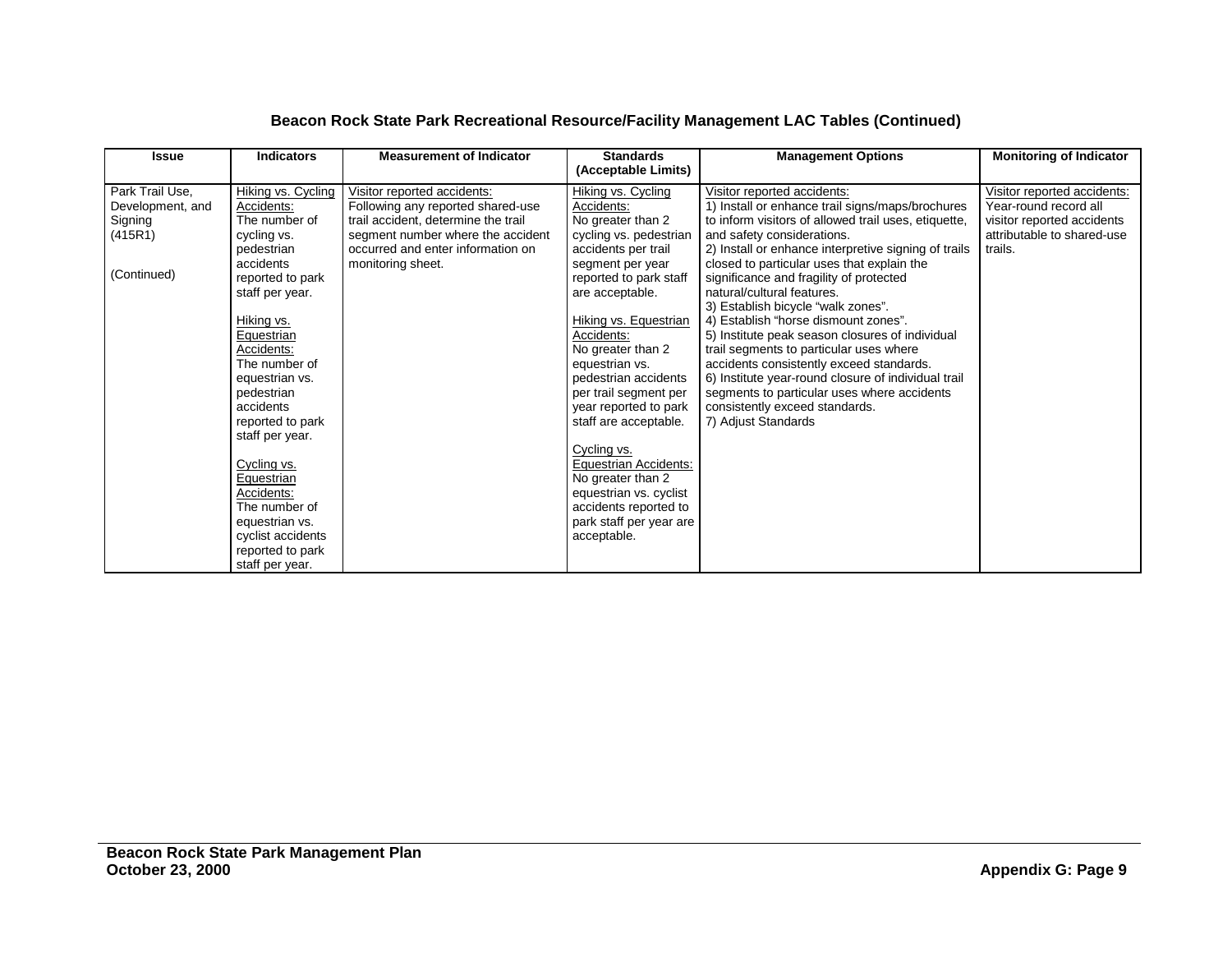# **APPENDIX H: BEACON ROCK STATE PARK CAPITAL AND PLANNED MAINTENANCE PROJECTS**



Under Construction! Revised capital and planned maintenance project tables to be inserted here. Example tables shown below for demonstration purposes only.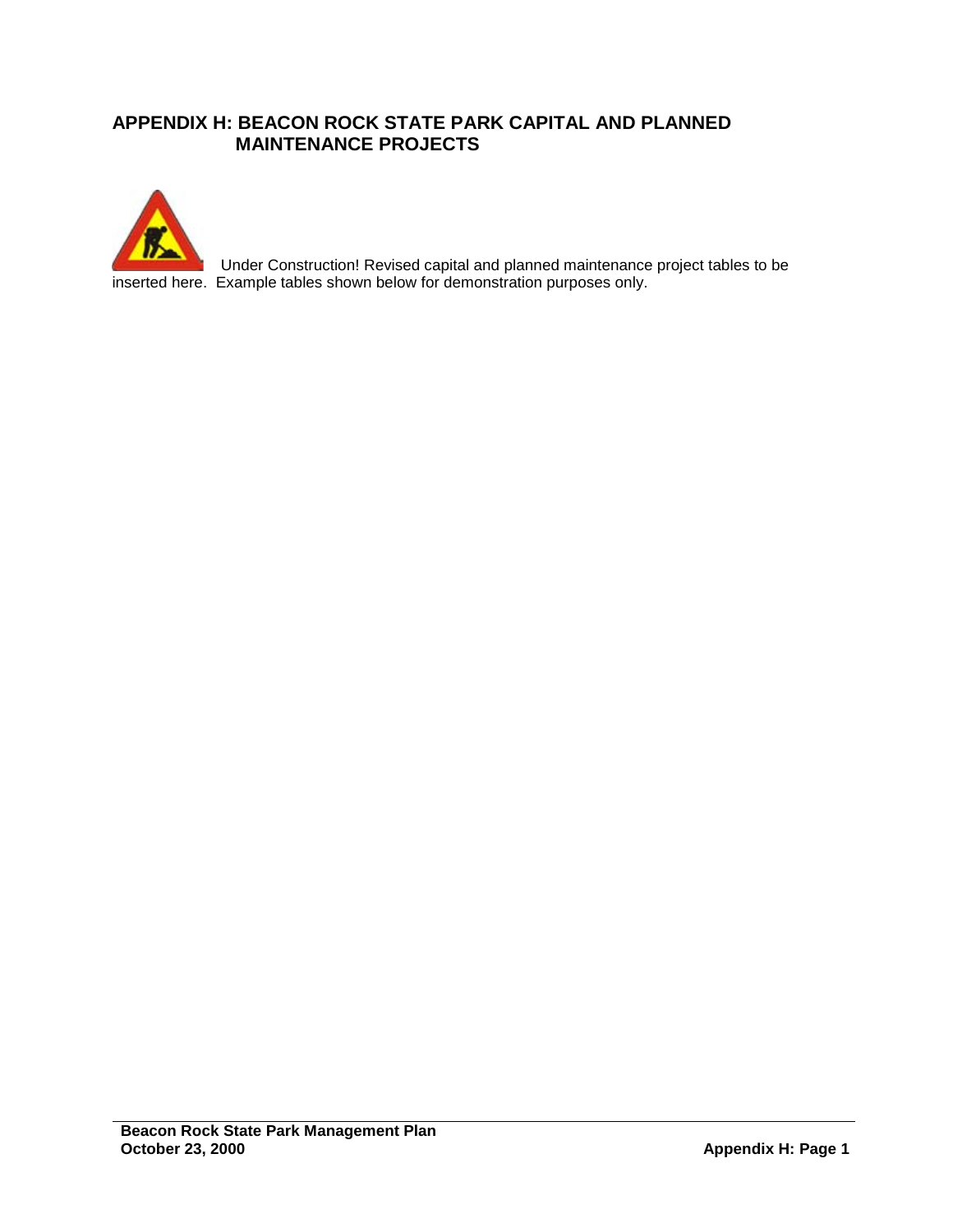# **Beacon State Park 0-34 Planned Maintenance Projects**

| $O-34$<br><b>Number</b>           | <b>Project Description</b>                | Park<br><b>Priority</b><br><b>Number</b> | Agency<br><b>Priority</b><br>Number | <b>Estimated</b><br>Cost | <b>Funding</b><br><b>Source</b> | Initiator/<br>Project<br>Lead | Project<br>Phasing/<br><b>Completion</b><br><b>Dates</b> | Life<br>Expectancy | <b>Party Completing</b><br>Work | Operating<br>Impact<br>(yes/no) |
|-----------------------------------|-------------------------------------------|------------------------------------------|-------------------------------------|--------------------------|---------------------------------|-------------------------------|----------------------------------------------------------|--------------------|---------------------------------|---------------------------------|
| <b>Proposed Projects (Funded)</b> |                                           |                                          |                                     |                          |                                 |                               |                                                          |                    |                                 |                                 |
|                                   |                                           |                                          |                                     |                          |                                 |                               |                                                          |                    |                                 |                                 |
|                                   | <b>Proposed Projects (Not Yet Funded)</b> |                                          |                                     |                          |                                 |                               |                                                          |                    |                                 |                                 |
|                                   |                                           |                                          |                                     |                          |                                 |                               |                                                          |                    |                                 |                                 |
|                                   |                                           |                                          |                                     |                          |                                 |                               |                                                          |                    |                                 |                                 |
|                                   |                                           |                                          |                                     |                          |                                 |                               |                                                          |                    |                                 |                                 |
|                                   |                                           |                                          |                                     |                          |                                 |                               |                                                          |                    |                                 |                                 |
|                                   |                                           |                                          |                                     |                          |                                 |                               |                                                          |                    |                                 |                                 |
|                                   |                                           |                                          |                                     |                          |                                 |                               |                                                          |                    |                                 |                                 |
|                                   |                                           |                                          |                                     |                          |                                 |                               |                                                          |                    |                                 |                                 |
|                                   |                                           |                                          |                                     |                          |                                 |                               |                                                          |                    |                                 |                                 |
|                                   |                                           |                                          |                                     |                          |                                 |                               |                                                          |                    |                                 |                                 |
|                                   |                                           |                                          |                                     |                          |                                 |                               |                                                          |                    |                                 |                                 |